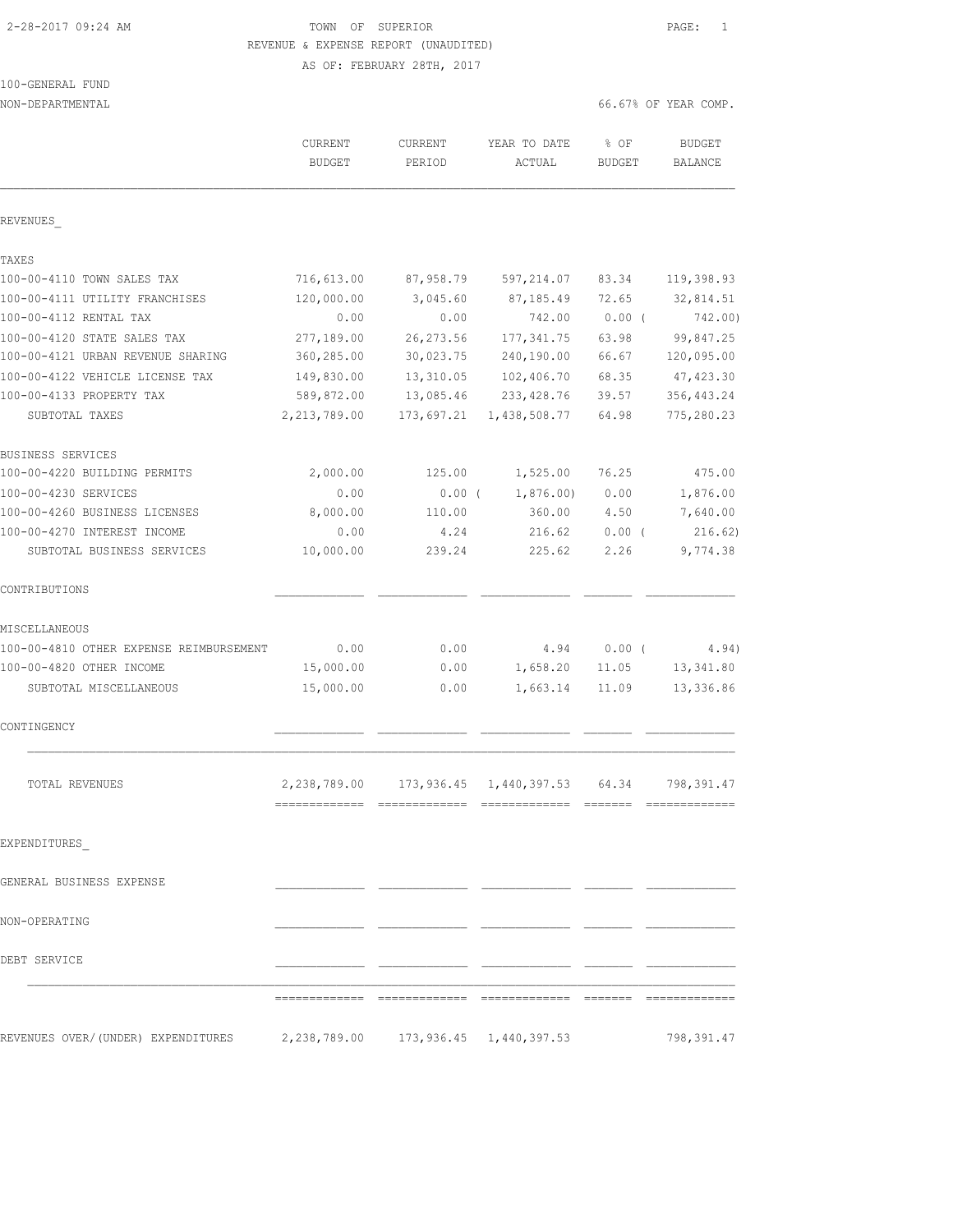|  | 2-28-2017 09:24 AM |  |  |
|--|--------------------|--|--|
|--|--------------------|--|--|

## TOWN OF SUPERIOR **Example 2017** PAGE: 2 REVENUE & EXPENSE REPORT (UNAUDITED) AS OF: FEBRUARY 28TH, 2017

MAYOR AND COUNCIL COUNCIL COUNCIL COMP.

100-GENERAL FUND

|                                                | <b>CURRENT</b><br><b>BUDGET</b>                 | CURRENT<br>PERIOD | YEAR TO DATE<br>ACTUAL           | % OF<br><b>BUDGET</b> | <b>BUDGET</b><br><b>BALANCE</b> |
|------------------------------------------------|-------------------------------------------------|-------------------|----------------------------------|-----------------------|---------------------------------|
|                                                |                                                 |                   |                                  |                       |                                 |
| EXPENDITURES                                   |                                                 |                   |                                  |                       |                                 |
| PERSONEL                                       |                                                 |                   |                                  |                       |                                 |
| 100-01-5154 WORKERS COMP INSURANCE             | 106.00                                          | 0.00              | 0.00                             | 0.00                  | 106.00                          |
| 100-01-5162 LIFE INSURANCE                     | 0.00                                            | 0.00              | 6.70                             | 0.00(                 | 6.70)                           |
| 100-01-5164 DENTAL INSURANCE                   | 0.00                                            | 0.00              | 30.81                            | $0.00$ (              | 30.81)                          |
| SUBTOTAL PERSONEL                              | 106.00                                          | 0.00              | 37.51                            | 35.39                 | 68.49                           |
| SUPPLIES                                       |                                                 |                   |                                  |                       |                                 |
| 100-01-5299 OPERATING SUPPLIES                 | 0.00                                            | 0.00              | 49.82                            | $0.00$ (              | 49.82)                          |
| SUBTOTAL SUPPLIES                              | 0.00                                            | 0.00              | 49.82                            | $0.00$ (              | 49.82)                          |
| UTILITIES                                      |                                                 |                   |                                  |                       |                                 |
| 100-01-5350 TELEPHONE                          | 4,350.00                                        | 0.00              | 1,862.31 42.81                   |                       | 2,487.69                        |
| SUBTOTAL UTILITIES                             | 4,350.00                                        | 0.00              | 1,862.31                         | 42.81                 | 2,487.69                        |
| GENERAL BUSINESS EXPENSE                       |                                                 |                   |                                  |                       |                                 |
| 100-01-5410 ADVERTISING                        | 100.00                                          | 0.00              | 40.00                            | 40.00                 | 60.00                           |
| 100-01-5420 DUES & SUBSCRIPTIONS               | 10,000.00                                       | 0.00              | 0.00                             | 0.00                  | 10,000.00                       |
| 100-01-5425 CONFERENCES & TRAINING             | 7,000.00                                        | 90.00             | 1,840.48                         | 26.29                 | 5,159.52                        |
| 100-01-5430 PRINTING                           | 0.00                                            | 0.00              | 843.54                           | $0.00$ (              | 843.54)                         |
| 100-01-5450 UNIFORMS                           | 0.00                                            | 0.00              | 276.14                           | $0.00$ (              | 276.14)                         |
| 100-01-5470 TRAVEL                             | 0.00                                            | 0.00              | 122.58                           | $0.00$ (              | 122.58)                         |
| SUBTOTAL GENERAL BUSINESS EXPENSE              | 17,100.00                                       | 90.00             | 3,122.74                         | 18.26                 | 13,977.26                       |
| PROFESSIONAL SERVICES                          |                                                 |                   |                                  |                       |                                 |
| 100-01-5550 OTHER PROFESSIONAL SERVICES        | 3,195.00                                        | 0.00              | 1,666.00                         | 52.14                 | 1,529.00                        |
| SUBTOTAL PROFESSIONAL SERVICES                 | 3,195.00                                        | 0.00              | 1,666.00                         | 52.14                 | 1,529.00                        |
| TOTAL EXPENDITURES                             | 24,751.00                                       | 90.00             | 6,738.38                         | 27.22                 | 18,012.62                       |
| REVENUES OVER/(UNDER) EXPENDITURES<br>$\left($ | ==============================<br>$24,751.00$ ( | 90.00(            | ------------- -----<br>6,738.38) | $\left($              | 18,012.62)                      |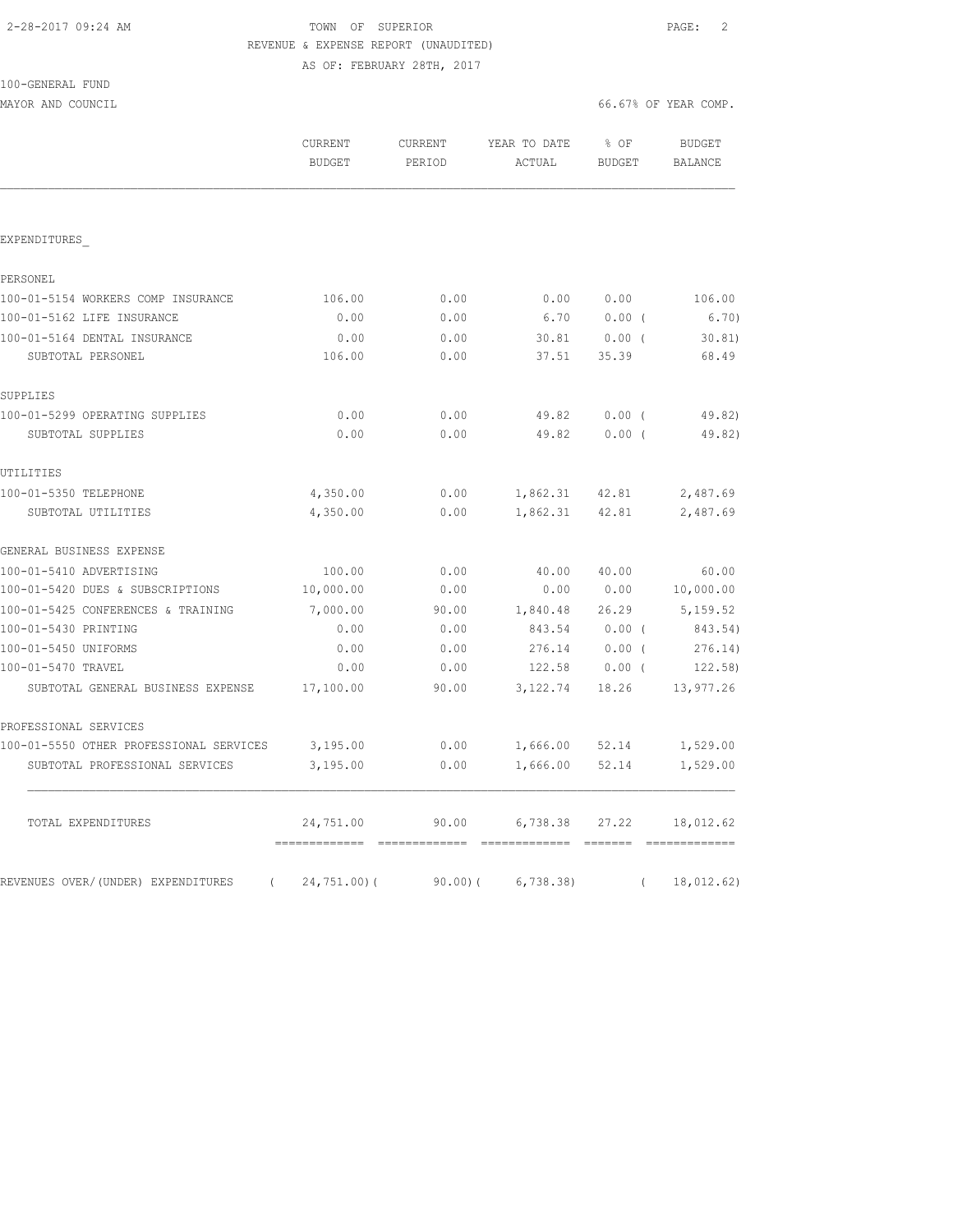100-GENERAL FUND

### 2-28-2017 09:24 AM TOWN OF SUPERIOR PAGE: 3 REVENUE & EXPENSE REPORT (UNAUDITED) AS OF: FEBRUARY 28TH, 2017

TOWN MANAGER 66.67% OF YEAR COMP.

|                                      | CURRENT<br><b>BUDGET</b>                     | <b>CURRENT</b><br>PERIOD | YEAR TO DATE<br>ACTUAL             | $8$ OF<br>BUDGET | <b>BUDGET</b><br>BALANCE |
|--------------------------------------|----------------------------------------------|--------------------------|------------------------------------|------------------|--------------------------|
| EXPENDITURES                         |                                              |                          |                                    |                  |                          |
| PERSONEL                             |                                              |                          |                                    |                  |                          |
| 100-02-5100 SALARIES                 | 81,385.00                                    | 5,813.52                 | 49,553.92                          | 60.89            | 31,831.08                |
| 100-02-5151 FICA                     | 5,046.00                                     | 326.74                   | 2,794.64                           | 55.38            | 2,251.36                 |
| 100-02-5152 MEDICARE                 | 1,180.00                                     | 76.42                    | 653.60                             | 55.39            | 526.40                   |
| 100-02-5153 STATE UNEMPLOYMENT       | 300.00                                       | 64.53                    | 261.44                             | 87.15            | 38.56                    |
| 100-02-5154 WORKERS COMP INSURANCE   | 356.00                                       | 0.00                     | 0.00                               | 0.00             | 356.00                   |
| 100-02-5161 ARIZONA STATE RETIREMENT | 9,335.00                                     | 667.40                   | 5,672.90                           | 60.77            | 3,662.10                 |
| 100-02-5162 LIFE INSURANCE           | 80.00                                        | 0.00                     | 46.90                              | 58.63            | 33.10                    |
| 100-02-5163 HEALTH INSURANCE         | 7,483.00                                     | 0.00                     | 3,355.60                           | 44.84            | 4,127.40                 |
| 100-02-5164 DENTAL INSURANCE         | 351.00                                       | 0.00                     | 215.67                             | 61.44            | 135.33                   |
| SUBTOTAL PERSONEL                    | 105,516.00                                   | 6,948.61                 | 62,554.67                          | 59.28            | 42,961.33                |
| SUPPLIES                             |                                              |                          |                                    |                  |                          |
| 100-02-5299 OPERATING SUPPLIES       | 2,000.00                                     | 0.00                     | 0.00                               | 0.00             | 2,000.00                 |
| SUBTOTAL SUPPLIES                    | 2,000.00                                     | 0.00                     | 0.00                               | 0.00             | 2,000.00                 |
| UTILITIES                            |                                              |                          |                                    |                  |                          |
| 100-02-5350 TELEPHONE                | 0.00                                         | 0.00                     | 388.11                             | $0.00$ (         | 388.11                   |
| SUBTOTAL UTILITIES                   | 0.00                                         | 0.00                     | 388.11                             | 0.00(            | 388.11)                  |
| GENERAL BUSINESS EXPENSE             |                                              |                          |                                    |                  |                          |
| 100-02-5420 DUES & SUBSCRIPTIONS     | 0.00                                         | 0.00                     | 100.00                             | $0.00$ (         | 100.00)                  |
| 100-02-5425 CONFERENCE & TRAINING    | 2,000.00                                     | 50.00                    | 223.28                             | 11.16            | 1,776.72                 |
| 100-02-5470 TRAVEL                   | 1,000.00                                     | 50.59                    | 122.73                             | 12.27            | 877.27                   |
| 100-02-5471 HOST/MEALS               | 0.00                                         | 0.00                     | 121.68                             | 0.00(            | 121.68)                  |
| SUBTOTAL GENERAL BUSINESS EXPENSE    | 3,000.00                                     | 100.59                   | 567.69                             | 18.92            | 2,432.31                 |
| TOTAL EXPENDITURES                   | 110,516.00                                   | 7,049.20                 | 63,510.47                          | 57.47            | 47,005.53                |
| REVENUES OVER/(UNDER) EXPENDITURES   | =============<br>$110, 516.00$ (<br>$\left($ | $7,049.20$ (             | eccessessess eccess<br>63, 510.47) |                  | 47,005.53)               |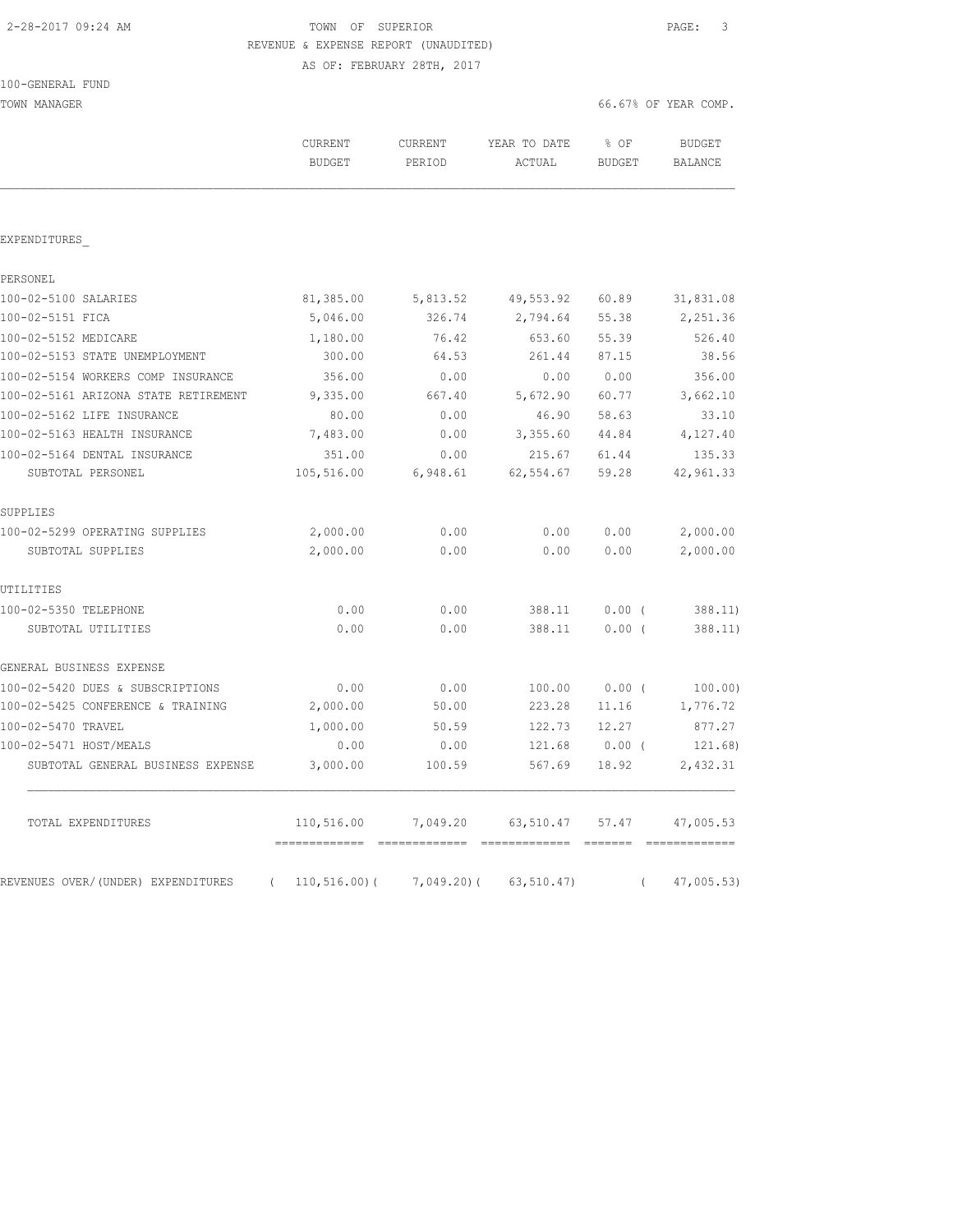| 2-28-2017 09:24 AM |  |
|--------------------|--|

100-GENERAL FUND

# TOWN OF SUPERIOR **PAGE:** 4 REVENUE & EXPENSE REPORT (UNAUDITED) AS OF: FEBRUARY 28TH, 2017

| TOWN ATTORNEY |         |         |              |        | 66.67% OF YEAR COMP. |
|---------------|---------|---------|--------------|--------|----------------------|
|               | CURRENT | CURRENT | YEAR TO DATE | % OF   | BUDGET               |
|               | BUDGET  | PERIOD  | ACTUAL       | BUDGET | BALANCE              |
|               |         |         |              |        |                      |

### EXPENDITURES\_

| PERSONEL                           |            |       |             |       |            |
|------------------------------------|------------|-------|-------------|-------|------------|
| SUPPLIES                           |            |       |             |       |            |
| PROFESSIONAL SERVICES              |            |       |             |       |            |
| 100-03-5540 LEGAL SERVICES         | 63,000.00  | 0.00  | 36,769.97   | 58.37 | 26,230.03  |
| SUBTOTAL PROFESSIONAL SERVICES     | 63,000.00  | 0.00  | 36,769.97   | 58.37 | 26,230.03  |
| TOTAL EXPENDITURES                 | 63,000.00  | 0.00  | 36,769.97   | 58.37 | 26,230.03  |
| REVENUES OVER/(UNDER) EXPENDITURES | 63,000.00) | 0.00( | 36, 769.97) |       | 26, 230.03 |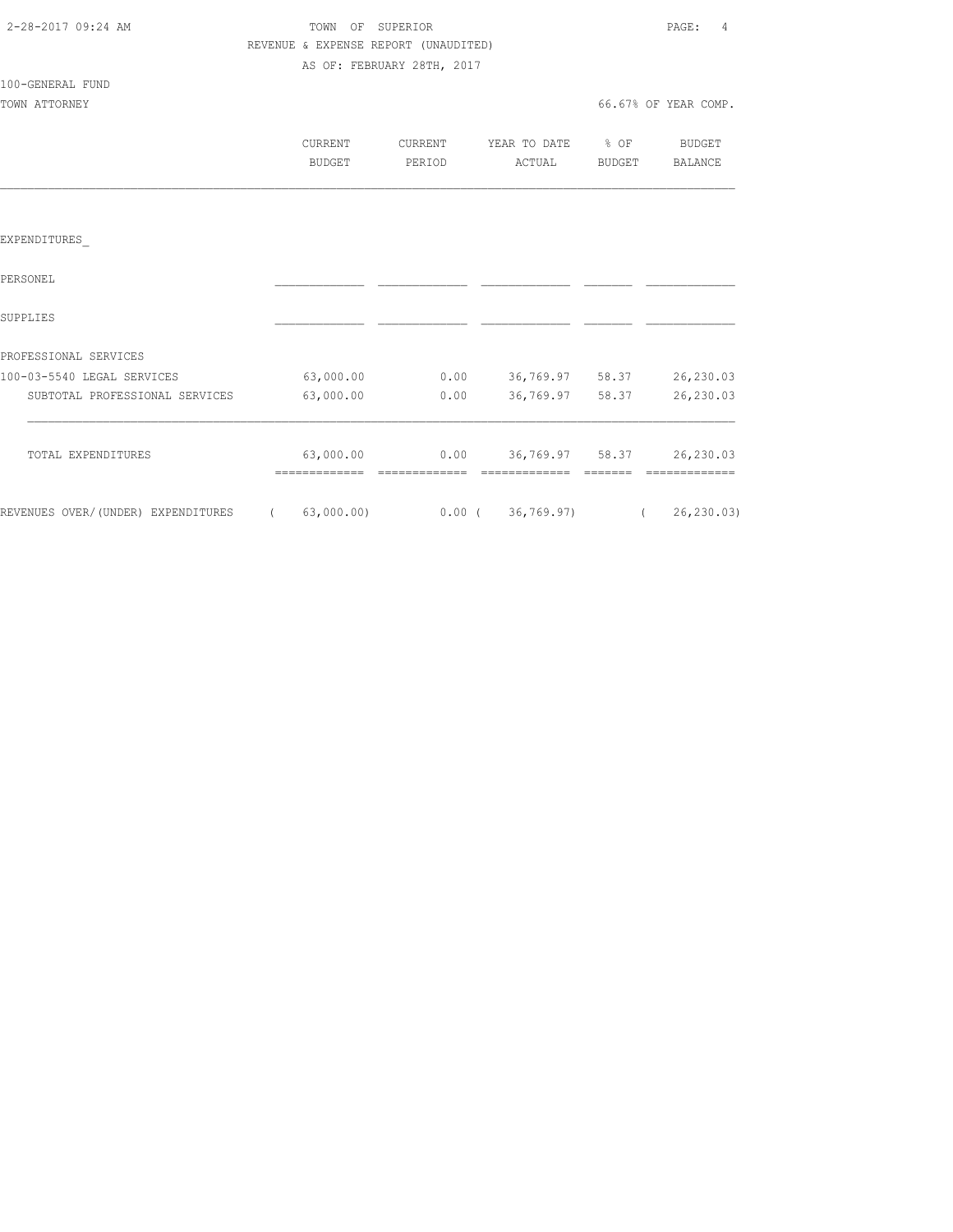# 2-28-2017 09:24 AM TOWN OF SUPERIOR PAGE: 5 REVENUE & EXPENSE REPORT (UNAUDITED)

AS OF: FEBRUARY 28TH, 2017

| MAGISTRATE                                                          |                          |                                             |                                  |                       |            | 66.67% OF YEAR COMP.            |
|---------------------------------------------------------------------|--------------------------|---------------------------------------------|----------------------------------|-----------------------|------------|---------------------------------|
|                                                                     | CURRENT<br><b>BUDGET</b> | CURRENT<br>PERIOD                           | YEAR TO DATE<br>ACTUAL           | % OF<br><b>BUDGET</b> |            | <b>BUDGET</b><br><b>BALANCE</b> |
| REVENUES                                                            |                          |                                             |                                  |                       |            |                                 |
| BUSINESS SERVICES                                                   |                          |                                             |                                  |                       |            |                                 |
| 100-04-4250 FINES                                                   | 0.00                     | 0.00                                        | 325.83                           | $0.00$ (              |            | 325.83)                         |
| 100-04-4251 MFTG - MAGISTRATE COURT                                 | 0.00                     | 17.82                                       | 57.42                            | 0.00(                 |            | 57.42)                          |
| SUBTOTAL BUSINESS SERVICES                                          | 0.00                     | 17.82                                       | 383.25                           | $0.00$ (              |            | 383.25                          |
| TOTAL REVENUES                                                      | 0.00                     | 17.82                                       | 383.25                           | 0.00(                 |            | 383.25)                         |
| EXPENDITURES                                                        |                          |                                             |                                  |                       |            |                                 |
| PERSONEL                                                            |                          |                                             |                                  |                       |            |                                 |
| 100-04-5100 SALARIES                                                | 11,482.00                | 883.20                                      | 7,645.38                         | 66.59                 |            | 3,836.62                        |
| 100-04-5151 FICA                                                    | 712.00                   | 54.76                                       | 465.46                           | 65.37                 |            | 246.54                          |
| 100-04-5152 MEDICARE                                                | 166.00                   | 12.78                                       | 108.63                           | 65.44                 |            | 57.37                           |
| 100-04-5153 STATE UNEMPLOYMENT                                      | 484.00                   | 33.28                                       | 303.85                           | 62.78                 |            | 180.15                          |
| 100-04-5154 WORKERS COMP INSURANCE                                  | 48.00                    | 0.00                                        | 193.00                           | $402.08$ (            |            | 145.00)                         |
| 100-04-5161 ARIZONA STATE RETIREMENT<br>SUBTOTAL PERSONEL           | 1,317.00<br>14,209.00    | 82.48<br>1,066.50                           | 701.08<br>9,417.40               | 53.23<br>66.28        |            | 615.92<br>4,791.60              |
| SUPPLIES                                                            |                          |                                             |                                  |                       |            |                                 |
| 100-04-5210 OFFICE SUPPLIES                                         | 886.00                   | 0.00                                        | 0.00                             | 0.00                  |            | 886.00                          |
| 100-04-5299 OPERATING SUPPLIES                                      | 0.00                     | 7.02                                        | 23.09                            | 0.00(                 |            | 23.09)                          |
| SUBTOTAL SUPPLIES                                                   | 886.00                   | 7.02                                        | 23.09                            | 2.61                  |            | 862.91                          |
| GENERAL BUSINESS EXPENSE                                            |                          |                                             |                                  |                       |            |                                 |
| 100-04-5460 POSTAGE                                                 | 0.00                     | 0.00                                        | 26.11                            | $0.00$ (              |            | 26.11)                          |
| 100-04-5471 AUDIT & ACCOUNTING                                      | 0.00                     | 0.00                                        | 588.94                           | 0.00(                 |            | 588.94)                         |
| SUBTOTAL GENERAL BUSINESS EXPENSE                                   | 0.00                     | 0.00                                        | 615.05 0.00 (                    |                       |            | 615.05)                         |
| PROFESSIONAL SERVICES                                               |                          |                                             |                                  |                       |            |                                 |
| 100-04-5550 OTHER PROFESSIONAL SVC                                  | 0.00                     |                                             | $0.00$ 1,434.32 0.00 ( 1,434.32) |                       |            |                                 |
| SUBTOTAL PROFESSIONAL SERVICES                                      | 0.00                     |                                             | $0.00$ 1,434.32 0.00 ( 1,434.32) |                       |            |                                 |
| CAPITAL OUTLAY                                                      |                          |                                             |                                  |                       |            |                                 |
| 100-04-5720 OFFICE EQUIPMENT                                        | 0.00                     | 0.00                                        |                                  |                       |            |                                 |
| SUBTOTAL CAPITAL OUTLAY                                             | 0.00                     | 0.00                                        | 375.00 0.00 (                    |                       |            | 375.00)                         |
| TOTAL EXPENDITURES                                                  |                          | 15,095.00 1,073.52 11,864.86 78.60 3,230.14 |                                  |                       |            |                                 |
| REVENUES OVER/(UNDER) EXPENDITURES (15,095.00)(1,055.70)(11,481.61) |                          |                                             |                                  |                       | $\sqrt{2}$ | 3,613.39                        |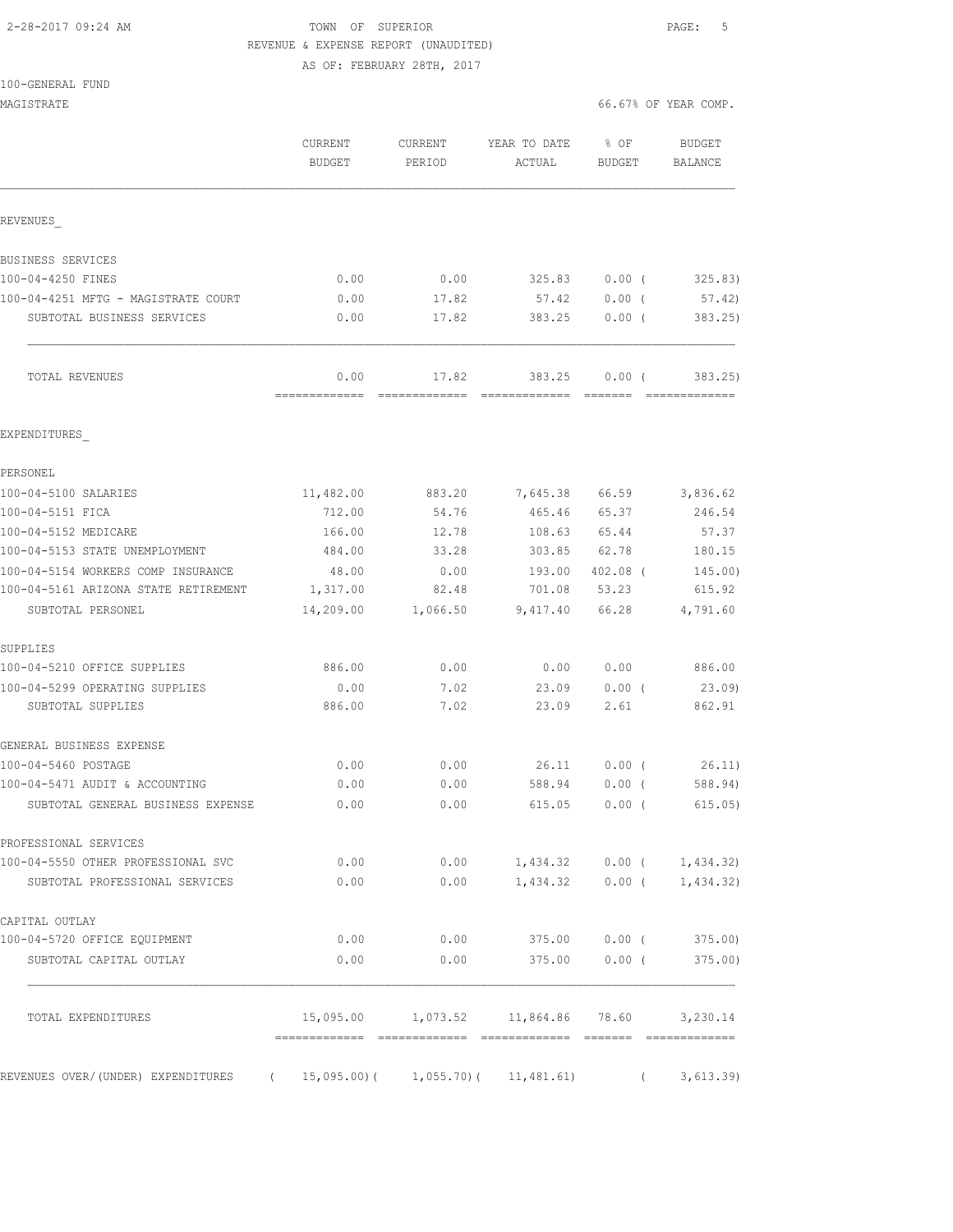2-28-2017 09:24 AM TOWN OF SUPERIOR PAGE: 6 REVENUE & EXPENSE REPORT (UNAUDITED)

AS OF: FEBRUARY 28TH, 2017

| $100 - GENERAI.$ | FUND |
|------------------|------|
|------------------|------|

| ADMIN/TOWN CLERK                                  |                          |                        |                         |                        | 66.67% OF YEAR COMP. |
|---------------------------------------------------|--------------------------|------------------------|-------------------------|------------------------|----------------------|
|                                                   | CURRENT<br><b>BUDGET</b> | CURRENT<br>PERIOD      | YEAR TO DATE<br>ACTUAL  | % OF<br><b>BUDGET</b>  | BUDGET<br>BALANCE    |
| REVENUES                                          |                          |                        |                         |                        |                      |
| BUSINESS SERVICES                                 |                          |                        |                         |                        |                      |
| 100-05-4240 ADMIN FEES (FAX/COPY/NOTARY)          | 0.00                     | 69.75                  | 271.75                  | $0.00$ (               | 271.75)              |
| SUBTOTAL BUSINESS SERVICES                        | 0.00                     | 69.75                  | 271.75                  | $0.00$ (               | 271.75)              |
| TOTAL REVENUES                                    | 0.00<br>=============    | 69.75<br>============= | 271.75<br>============= | 0.00(<br><b>BEECEE</b> | 271.75)              |
| EXPENDITURES                                      |                          |                        |                         |                        |                      |
| PERSONEL                                          |                          |                        |                         |                        |                      |
| 100-05-5100 SALARIES                              | 131,110.00               | 5,376.75               | 55,483.16               | 42.32                  | 75,626.84            |
| 100-05-5101 OVERTIME                              | 0.00                     | 0.00                   | 334.44                  | $0.00$ (               | 334.44)              |
| 100-05-5151 FICA                                  | 8,129.00                 | 483.50                 | 3,591.16                | 44.18                  | 4,537.84             |
| 100-05-5152 MEDICARE                              | 1,901.00                 | 113.07                 | 839.82                  | 44.18                  | 1,061.18             |
| 100-05-5153 STATE UNEMPLOYMENT                    | 901.00                   | 290.87                 | 815.78                  | 90.54                  | 85.22                |
| 100-05-5154 WORKERS COMP INSURANCE                | 574.00                   | 0.00                   | 171.00                  | 29.79                  | 403.00               |
| 100-05-5161 ARIZONA STATE RETIREMENT              | 15,038.00                | 904.25                 | 5,812.56                | 38.65                  | 9,225.44             |
| 100-05-5162 LIFE INSURANCE                        | 241.00                   | 0.00                   | 115.55                  | 47.95                  | 125.45               |
| 100-05-5163 HEALTH INSURANCE                      | 22,448.00                | 0.00                   | 6,708.54                | 29.88                  | 15,739.46            |
| 100-05-5164 DENTAL INSURANCE<br>SUBTOTAL PERSONEL | 1,053.00<br>181,395.00   | 0.00<br>7,168.44       | 431.34<br>74,303.35     | 40.96<br>40.96         | 621.66<br>107,091.65 |
| SUPPLIES                                          |                          |                        |                         |                        |                      |
| 100-05-5210 OFFICE SUPPLIES                       | 8,556.00                 | 139.49                 | 6,400.07 74.80          |                        | 2,155.93             |
| 100-05-5299 OPERATING SUPPLIES                    | 2,000.00                 | 51.98                  | 2,497.94                | 124.90 (               | 497.94)              |
| SUBTOTAL SUPPLIES                                 | 10,556.00                | 191.47                 | 8,898.01                | 84.29                  | 1,657.99             |
| UTILITIES<br>100-05-5310 ELECTRICITY              | 10,000.00                | 0.00                   | 6,458.00                | 64.58                  | 3,542.00             |
| 100-05-5320 GAS                                   | 1,200.00                 | 149.93                 | 750.99                  | 62.58                  | 449.01               |
| 100-05-5350 TELEPHONE                             | 4,000.00                 | 0.00                   | 2,244.00                | 56.10                  | 1,756.00             |
| 100-05-5360 WATER                                 | 2,300.00                 | 214.52                 | 2,920.81                | $126.99$ (             | 620.81)              |
| 100-05-5380 SECURITY                              | 1,230.00                 | 0.00                   | 375.00                  | 30.49                  | 855.00               |
| SUBTOTAL UTILITIES                                | 18,730.00                | 364.45                 | 12,748.80               | 68.07                  | 5,981.20             |
| GENERAL BUSINESS EXPENSE                          |                          |                        |                         |                        |                      |
| 100-05-5410 ADVERTISING                           | 5,000.00                 | 0.00                   | 2,930.21                | 58.60                  | 2,069.79             |
| 100-05-5420 DUES & SUBSCRIPTIONS                  | 2,000.00                 | 402.51                 | 8,470.68                | 423.53(                | 6,470.68)            |
| 100-05-5425 CONFERENCES & TRAINING                | 0.00                     | 0.00                   | 850.00                  | $0.00$ (               | 850.00)              |
| 100-05-5430 PRINTING                              | 5,120.00                 | 242.06                 | 3,240.26                | 63.29                  | 1,879.74             |
| 100-05-5440 ELECTIONS                             | 5,000.00                 | 0.00                   | 5,092.50                | 101.85 (               | 92.50)               |

100-05-5460 POSTAGE 6,000.00 533.52 4,853.03 80.88 1,146.97 100-05-5470 TRAVEL 0.00 0.00 68.90 0.00 ( 68.90) 100-05-5471 AUDIT & ACCOUNTING 0.00 0.00 2,425.44 0.00 ( 2,425.44) 100-05-5480 GENERAL INSURANCE 12,820.00 0.00 11,844.64 92.39 975.36 100-05-5482 LIABILITY INSURANCE 0.00 0.00 1,650.00 0.00 ( 1,650.00)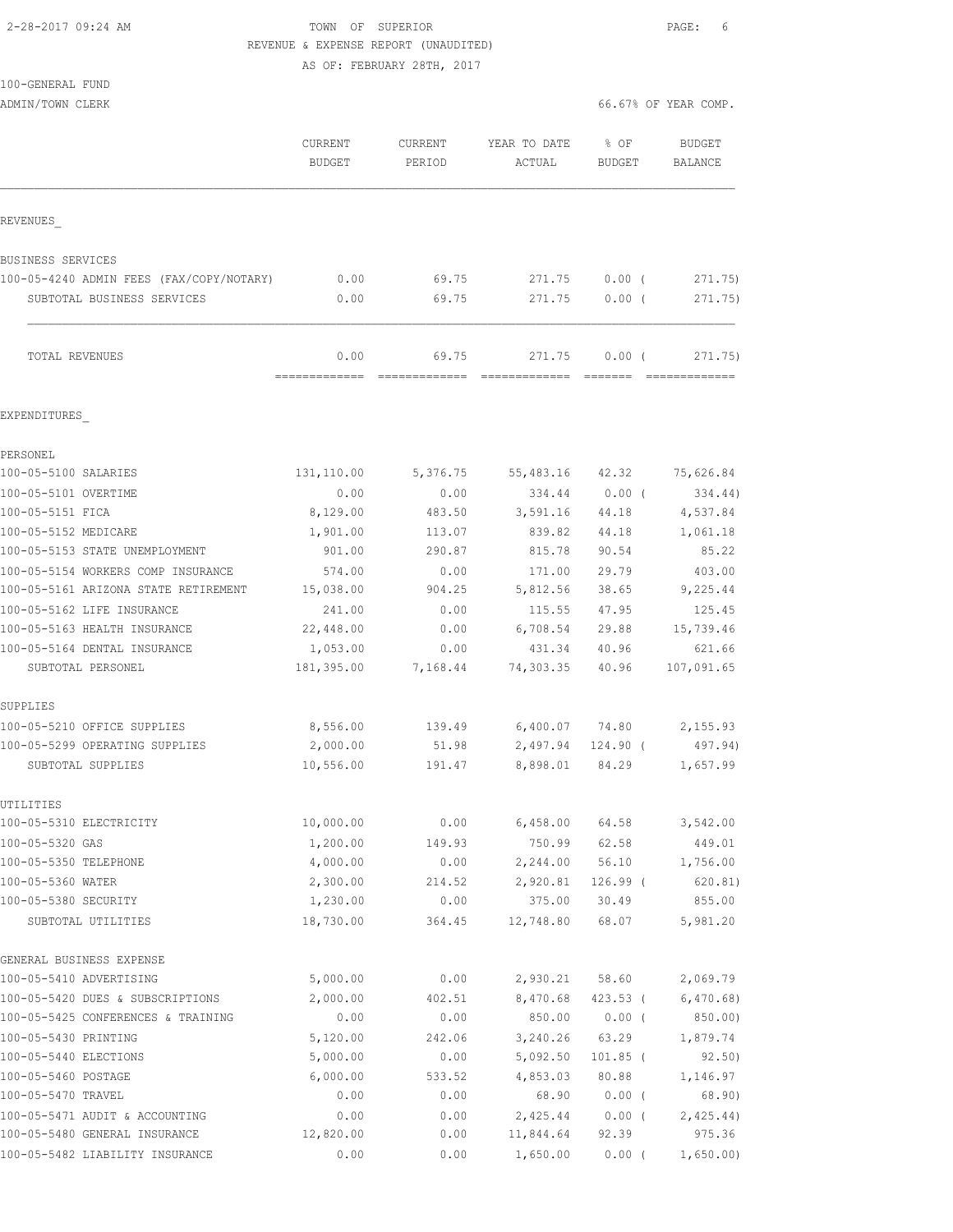# 2-28-2017 09:24 AM TOWN OF SUPERIOR PAGE: 7 REVENUE & EXPENSE REPORT (UNAUDITED) AS OF: FEBRUARY 28TH, 2017

#### 100-GENERAL FUND

ADMIN/TOWN CLERK 66

| 6.67% OF YEAR COMP. |  |  |  |  |
|---------------------|--|--|--|--|
|---------------------|--|--|--|--|

|                                         | <b>CURRENT</b><br><b>BUDGET</b> | CURRENT<br>PERIOD | YEAR TO DATE<br>ACTUAL                      | % OF<br><b>BUDGET</b> | BUDGET<br>BALANCE              |
|-----------------------------------------|---------------------------------|-------------------|---------------------------------------------|-----------------------|--------------------------------|
|                                         |                                 |                   |                                             |                       |                                |
| 100-05-5491 FINANCE/BANK FEES           | 390.00                          | 0.00              | 50.00                                       | 12.82                 | 340.00                         |
| 100-05-5495 PENALTY                     | 0.00                            | $0.00$ (          | 46,417.29) 0.00                             |                       | 46, 417.29                     |
| SUBTOTAL GENERAL BUSINESS EXPENSE       | 36,330.00                       |                   | $1, 178.09$ ( $4, 941.63$ )                 | $13.60-$              | 41, 271.63                     |
| PROFESSIONAL SERVICES                   |                                 |                   |                                             |                       |                                |
| 100-05-5550 OTHER PROFESSIONAL SERVICES | 1,797.00                        | 1,150.85          |                                             |                       | 49,966.74 2,780.56 (48,169.74) |
| 100-05-5590 AUDIT & ACCOUNTING          | 9,000.00                        | 0.00              |                                             |                       | 15,100.00 167.78 ( 6,100.00)   |
| SUBTOTAL PROFESSIONAL SERVICES          | 10,797.00                       | 1,150.85          | 65,066.74 602.64 (                          |                       | 54,269.74)                     |
| REPAIR/MAINTENANCE                      |                                 |                   |                                             |                       |                                |
| 100-05-5641 GAS & OIL                   | 500.00                          | 0.00              | 0.00                                        | 0.00                  | 500.00                         |
| 100-05-5650 OTHER EQUIPMENT REPAIRS     | 4,000.00                        | 0.00              | 0.00                                        | 0.00                  | 4,000.00                       |
| SUBTOTAL REPAIR/MAINTENANCE             | 4,500.00                        | 0.00              | 0.00                                        | 0.00                  | 4,500.00                       |
| CAPITAL OUTLAY                          |                                 |                   |                                             |                       |                                |
| 100-05-5710 BUILDING                    | 5,000.00                        | 333.33            | 4,541.73                                    | 90.83                 | 458.27                         |
| 100-05-5720 OFFICE EQUIPMENT            | 15,000.00                       | 0.00              | 6,986.14                                    | 46.57                 | 8,013.86                       |
| 100-05-5780 COMPUTER/INCODE SOFTWARE    | 28,014.00                       |                   | 3,049.80 4,407.62                           | 15.73                 | 23,606.38                      |
| SUBTOTAL CAPITAL OUTLAY                 | 48,014.00                       | 3,383.13          | 15,935.49                                   | 33.19                 | 32,078.51                      |
| TOTAL EXPENDITURES                      |                                 |                   | 310,322.00   13,436.43   172,010.76   55.43 |                       | 138, 311.24                    |
| REVENUES OVER/(UNDER) EXPENDITURES      | $310, 322.00$ (                 | $13,366.68$ ) (   | 171,739.01)                                 | =======               | =============<br>138,582.99)   |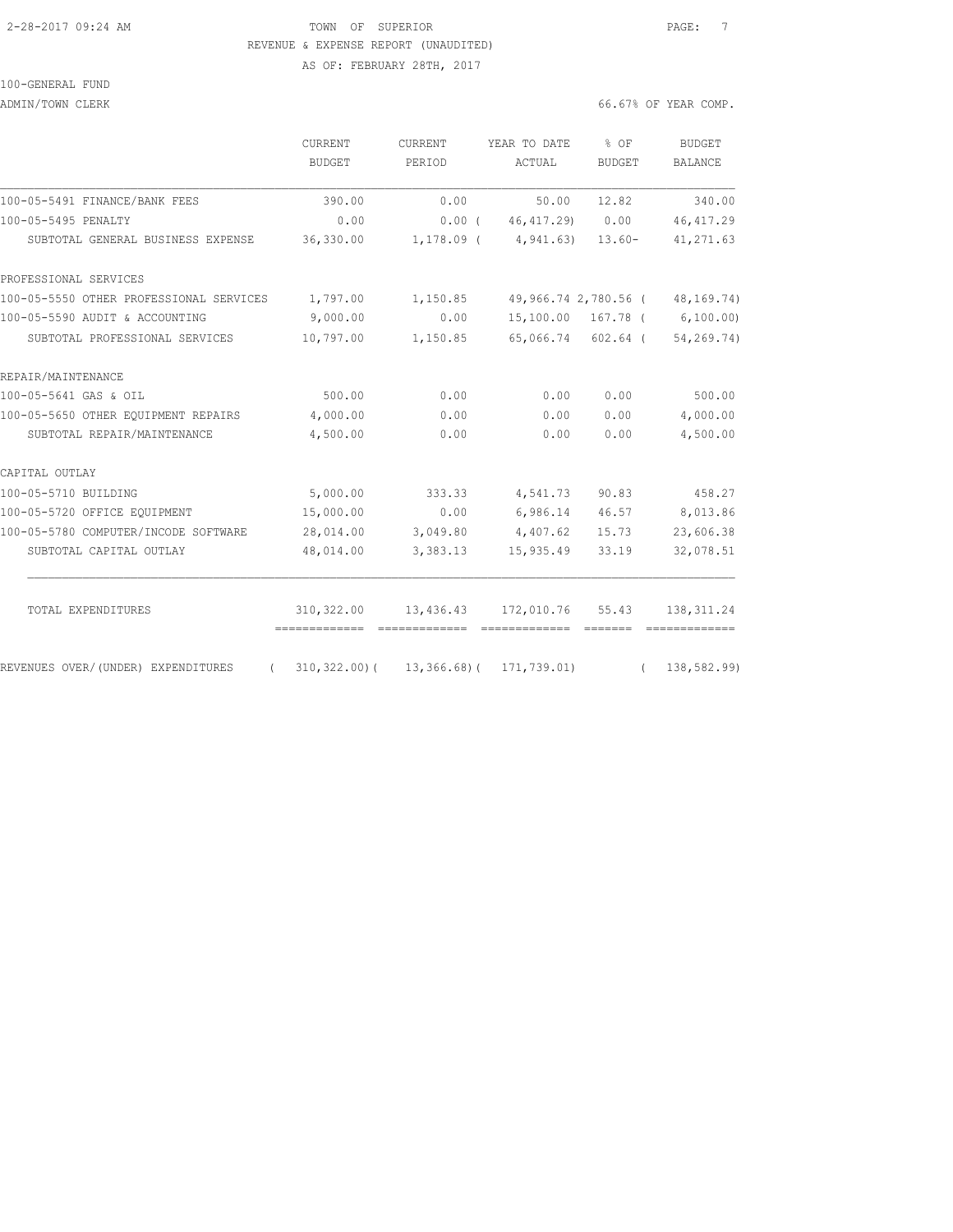100-GENERAL FUND

## TOWN OF SUPERIOR **PAGE:** 8 REVENUE & EXPENSE REPORT (UNAUDITED) AS OF: FEBRUARY 28TH, 2017

FINANCE 66.67% OF YEAR COMP.

|                                                   | CURRENT<br><b>BUDGET</b> | CURRENT<br>PERIOD | YEAR TO DATE<br>ACTUAL   | $8$ OF<br>BUDGET  | BUDGET<br><b>BALANCE</b>    |
|---------------------------------------------------|--------------------------|-------------------|--------------------------|-------------------|-----------------------------|
|                                                   |                          |                   |                          |                   |                             |
| EXPENDITURES                                      |                          |                   |                          |                   |                             |
| PERSONEL                                          |                          |                   |                          |                   |                             |
| SUPPLIES                                          |                          |                   |                          |                   |                             |
| 100-06-5299 OPERATING SUPPLIES                    | 0.00                     | 0.00              | 26.00                    | $0.00$ (          | 26.00                       |
| SUBTOTAL SUPPLIES                                 | 0.00                     | 0.00              | 26.00                    | $0.00$ (          | 26.00                       |
| UTILITIES                                         |                          |                   |                          |                   |                             |
| GENERAL BUSINESS EXPENSE                          |                          |                   |                          |                   |                             |
| 100-06-5471 AUDIT & ACCOUNTING                    | 0.00                     | 0.00              |                          | $2,425.44$ 0.00 ( | 2,425.44)                   |
| 100-06-5480 GENERAL INSURANCE                     | 12,820.00                | 0.00              |                          | 0.00 0.00         | 12,820.00                   |
| 100-06-5491 FINANCE/BANK FEES                     | 0.00                     | 178.62            |                          |                   | $1,365.54$ 0.00 ( 1,365.54) |
| SUBTOTAL GENERAL BUSINESS EXPENSE                 | 12,820.00                | 178.62            | 3,790.98                 |                   | 29.57 9,029.02              |
| PROFESSIONAL SERVICES                             |                          |                   |                          |                   |                             |
| 100-06-5550 OTHER PROFESSIONAL SERVICES 46,000.00 |                          | 0.00              | 20,779.32 45.17          |                   | 25,220.68                   |
| 100-06-5590 AUDIT & ACCOUNTING                    | 9,000.00                 | 0.00              |                          | 0.00 0.00         | 9,000.00                    |
| SUBTOTAL PROFESSIONAL SERVICES                    | 55,000.00                | 0.00              | 20,779.32 37.78          |                   | 34,220.68                   |
| CAPITAL OUTLAY                                    |                          |                   |                          |                   |                             |
| TOTAL EXPENDITURES                                | 67,820.00                | 178.62            | 24,596.30                | 36.27             | 43, 223, 70                 |
| REVENUES OVER/(UNDER) EXPENDITURES<br>$\left($    | $67,820.00$ ) (          |                   | $178.62$ ( $24,596.30$ ) | $\left($          | 43,223.70)                  |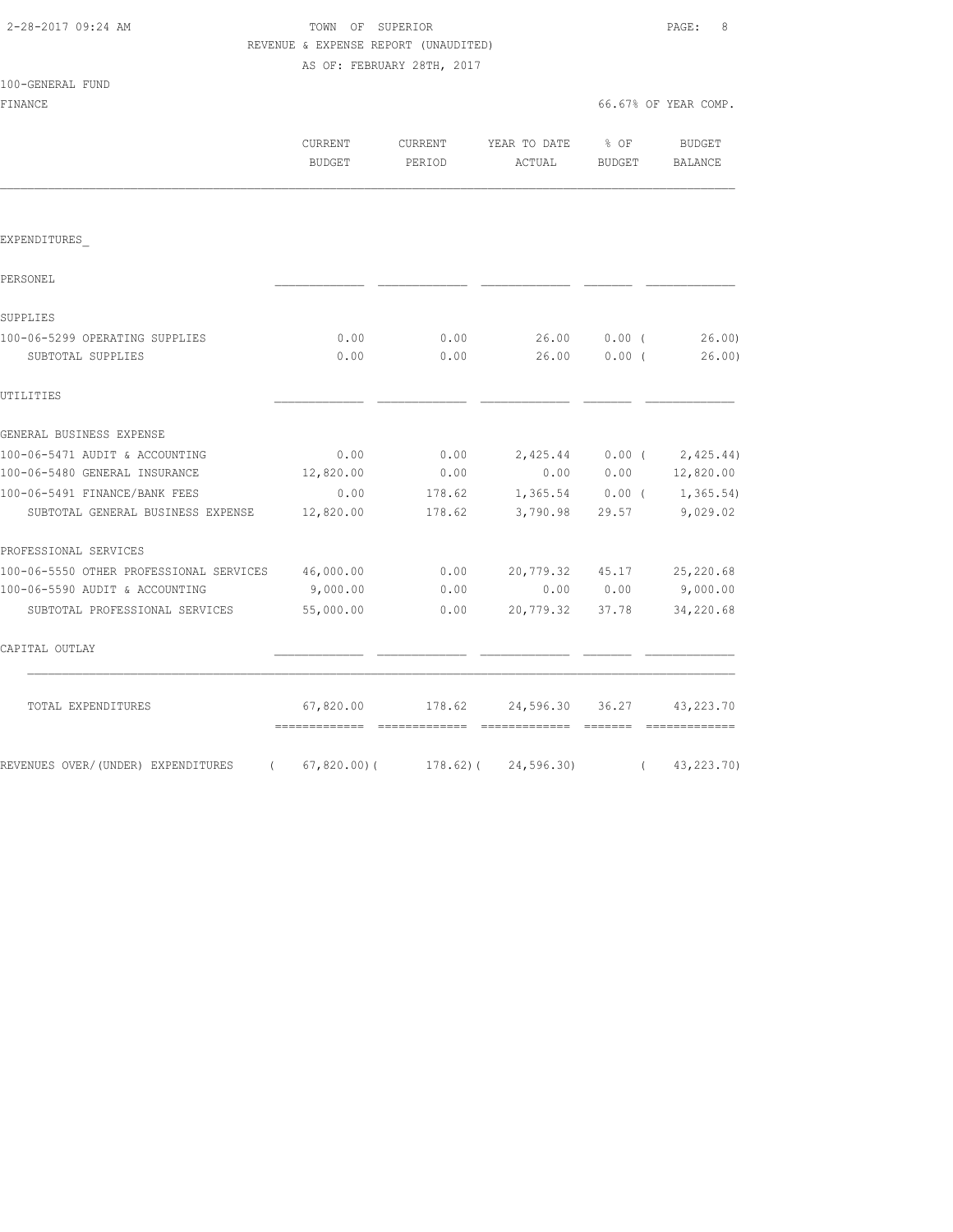# 2-28-2017 09:24 AM TOWN OF SUPERIOR PAGE: 9 REVENUE & EXPENSE REPORT (UNAUDITED)

AS OF: FEBRUARY 28TH, 2017

#### 100-GENERAL FUND

| POLICE                                   |                                |                   |                            |                       | 66.67% OF YEAR COMP.     |
|------------------------------------------|--------------------------------|-------------------|----------------------------|-----------------------|--------------------------|
|                                          | CURRENT<br><b>BUDGET</b>       | CURRENT<br>PERIOD | YEAR TO DATE<br>ACTUAL     | % OF<br><b>BUDGET</b> | <b>BUDGET</b><br>BALANCE |
| REVENUES                                 |                                |                   |                            |                       |                          |
| BUSINESS SERVICES                        |                                |                   |                            |                       |                          |
| 100-07-4230 PD SERVICES-IMPOUND/FING PRI | 0.00                           | 56.83             | 11,818.85                  | $0.00$ (              | 11, 818.85)              |
| 100-07-4240 FEES                         | 20,000.00                      | 0.00              | 0.00                       | 0.00                  | 20,000.00                |
| 100-07-4250 TRAFFIC FINES                | 6,000.00                       | 735.53            | 5,470.49                   | 91.17                 | 529.51                   |
| SUBTOTAL BUSINESS SERVICES               | 26,000.00                      | 792.36            | 17,289.34                  | 66.50                 | 8,710.66                 |
| CONTRIBUTIONS                            |                                |                   |                            |                       |                          |
| 100-07-4781 OFF DUTY VEHICLE USE         | 0.00                           | 80.00             | 2,535.00                   | $0.00$ (              | 2,535.00                 |
| SUBTOTAL CONTRIBUTIONS                   | 0.00                           | 80.00             | 2,535.00                   | $0.00$ (              | 2,535.00                 |
| TOTAL REVENUES                           | 26,000.00                      | 872.36            | 19,824.34                  | 76.25                 | 6,175.66                 |
| EXPENDITURES                             | ============================== |                   |                            |                       |                          |
| PERSONEL                                 |                                |                   |                            |                       |                          |
| 100-07-5100 SALARIES                     | 428,933.00                     | 32,023.70         | 252,579.52 58.89           |                       | 176, 353.48              |
| 100-07-5101 OVERTIME                     | 20,000.00                      | 2,550.23          | 23, 195.36                 | $115.98$ (            | 3, 195.36                |
| 100-07-5151 FICA                         | 0.00                           | 253.24            | 2,296.43                   | $0.00$ (              | 2, 296.43)               |
| 100-07-5152 MEDICARE                     | 5,793.00                       | 470.46            | 3,754.00                   | 64.80                 | 2,039.00                 |
| 100-07-5153 STATE UNEMPLOYMENT           | 2,853.00                       | 1,026.02          | 2,873.26                   | $100.71$ (            | 20.26)                   |
| 100-07-5154 WORKERS COMP INSURANCE       | 25,209.00                      | 0.00              | 18,443.00                  | 73.16                 | 6,766.00                 |
| 100-07-5160 PUBLIC SAFETY RETIREMENT     | 40,350.00                      | 3,216.84          | 46,954.18                  | $116.37$ (            | 6,604.18                 |
| 100-07-5161 ARIZONA STATE RETIREMENT     | 4,046.00                       | 448.80            | 3,586.12                   | 88.63                 | 459.88                   |
| 100-07-5162 LIFE INSURANCE               | 666.00                         | 0.00              | 507.45                     | 76.19                 | 158.55                   |
| 100-07-5163 HEALTH INSURANCE             | 67,344.00                      | 0.00              | 19,916.45                  | 29.57                 | 47, 427.55               |
| 100-07-5164 DENTAL INSURANCE             | 3,160.00                       | 0.00              | 1,694.55                   | 53.63                 | 1,465.45                 |
| SUBTOTAL PERSONEL                        | 598,354.00                     |                   | 39,989.29 375,800.32 62.81 |                       | 222, 553.68              |
| SUPPLIES                                 |                                |                   |                            |                       |                          |
| 100-07-5210 OFFICE SUPPLIES              | 3,500.00                       | 0.00              | 195.09                     |                       | $5.57$ $3,304.91$        |
| 100-07-5227 K9 FOOD & MEDICAL SUPPLIES   | 0.00                           | 84.68             | 760.47                     | $0.00$ (              | 760.47)                  |
| 100-07-5299 OPERATING SUPPLIES           | 5,000.00                       | 57.61             | 2,215.22                   | 44.30                 | 2,784.78                 |
| SUBTOTAL SUPPLIES                        | 8,500.00                       | 142.29            | 3,170.78                   | 37.30                 | 5,329.22                 |
| UTILITIES                                |                                |                   |                            |                       |                          |
| 100-07-5310 ELECTRICITY                  | 14,000.00                      | 0.00              | 7,732.33                   | 55.23                 | 6, 267.67                |
| 100-07-5320 GAS                          | 200.00                         | 347.81            | 1,062.97                   | $531.49$ (            | 862.97)                  |
| 100-07-5350 TELEPHONE                    | 12,000.00                      | 511.32            | 9,733.25                   | 81.11                 | 2,266.75                 |
| 100-07-5360 WATER                        | 1,500.00                       | 42.71             | 1,148.11                   | 76.54                 | 351.89                   |
| SUBTOTAL UTILITIES                       | 27,700.00                      | 901.84            | 19,676.66                  | 71.03                 | 8,023.34                 |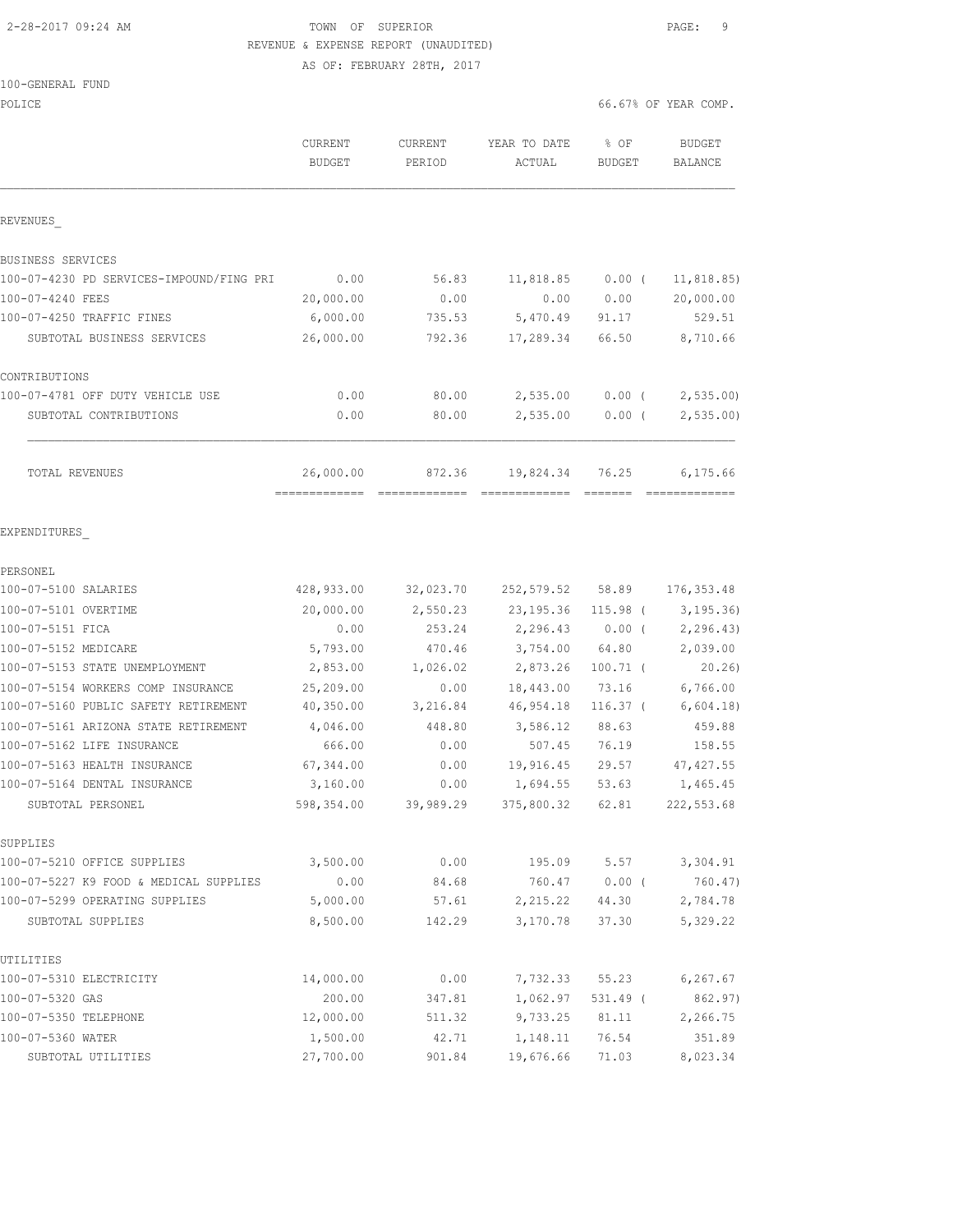## 2-28-2017 09:24 AM TOWN OF SUPERIOR PAGE: 10 REVENUE & EXPENSE REPORT (UNAUDITED)

AS OF: FEBRUARY 28TH, 2017

100-GENERAL FUND

POLICE 66.67% OF YEAR COMP.

|                                                | CURRENT<br><b>BUDGET</b>                     | CURRENT<br>PERIOD | YEAR TO DATE<br>ACTUAL                                                                                                                                                                                                                                                                                                                                                                                                                                                                               | $8$ OF<br><b>BUDGET</b>                                    | BUDGET<br><b>BALANCE</b> |
|------------------------------------------------|----------------------------------------------|-------------------|------------------------------------------------------------------------------------------------------------------------------------------------------------------------------------------------------------------------------------------------------------------------------------------------------------------------------------------------------------------------------------------------------------------------------------------------------------------------------------------------------|------------------------------------------------------------|--------------------------|
| GENERAL BUSINESS EXPENSE                       |                                              |                   |                                                                                                                                                                                                                                                                                                                                                                                                                                                                                                      |                                                            |                          |
| 100-07-5410 ADVERTISING                        | 500.00                                       | 0.00              | 0.00                                                                                                                                                                                                                                                                                                                                                                                                                                                                                                 | 0.00                                                       | 500.00                   |
| 100-07-5420 DUES & SUBSCRIPTIONS               | 500.00                                       | 100.00            | 601.42                                                                                                                                                                                                                                                                                                                                                                                                                                                                                               | $120.28$ (                                                 | 101.42)                  |
| 100-07-5425 CONFERENCES & TRAINING             | 0.00                                         | 0.00              | 54.69                                                                                                                                                                                                                                                                                                                                                                                                                                                                                                | $0.00$ (                                                   | 54.69)                   |
| 100-07-5430 PRINTING                           | 2,000.00                                     | 0.00              | 2,446.16                                                                                                                                                                                                                                                                                                                                                                                                                                                                                             | $122.31$ (                                                 | 446.16)                  |
| 100-07-5460 POSTAGE                            | 300.00                                       | 35.10             | 246.00                                                                                                                                                                                                                                                                                                                                                                                                                                                                                               | 82.00                                                      | 54.00                    |
| 100-07-5470 TRAVEL                             | 0.00                                         | 0.00              | 73.68                                                                                                                                                                                                                                                                                                                                                                                                                                                                                                | 0.00(                                                      | 73.68)                   |
| 100-07-5471 AUDIT & ACCOUNTING                 | 9,000.00                                     | 0.00              | 2,481.71                                                                                                                                                                                                                                                                                                                                                                                                                                                                                             | 27.57                                                      | 6,518.29                 |
| 100-07-5480 GENERAL INSURANCE                  | 12,820.00                                    | 0.00              | 9,644.64                                                                                                                                                                                                                                                                                                                                                                                                                                                                                             | 75.23                                                      | 3,175.36                 |
| SUBTOTAL GENERAL BUSINESS EXPENSE              | 25,120.00                                    | 135.10            | 15,548.30                                                                                                                                                                                                                                                                                                                                                                                                                                                                                            | 61.90                                                      | 9,571.70                 |
| PROFESSIONAL SERVICES                          |                                              |                   |                                                                                                                                                                                                                                                                                                                                                                                                                                                                                                      |                                                            |                          |
| 100-07-5520 CONTRACTUAL SERVICES               | 75,000.00                                    | 0.00              | 75,000.00                                                                                                                                                                                                                                                                                                                                                                                                                                                                                            | 100.00                                                     | 0.00                     |
| 100-07-5550 OTHER PROFESSIONAL SERVICES        | 1,000.00                                     | 0.00              | 1,914.32                                                                                                                                                                                                                                                                                                                                                                                                                                                                                             | 191.43 (                                                   | 914.32)                  |
| SUBTOTAL PROFESSIONAL SERVICES                 | 76,000.00                                    | 0.00              | 76, 914.32                                                                                                                                                                                                                                                                                                                                                                                                                                                                                           | $101.20$ (                                                 | 914.32)                  |
| REPAIR/MAINTENANCE                             |                                              |                   |                                                                                                                                                                                                                                                                                                                                                                                                                                                                                                      |                                                            |                          |
| 100-07-5640 AUTO & TRUCK REPAIRS               | 0.00                                         | 0.00(             | 20.00                                                                                                                                                                                                                                                                                                                                                                                                                                                                                                | 0.00                                                       | 20.00                    |
| 100-07-5641 GAS & OIL                          | 10,000.00                                    | 0.00              | 9,764.67                                                                                                                                                                                                                                                                                                                                                                                                                                                                                             | 97.65                                                      | 235.33                   |
| SUBTOTAL REPAIR/MAINTENANCE                    | 10,000.00                                    | 0.00              | 9,744.67                                                                                                                                                                                                                                                                                                                                                                                                                                                                                             | 97.45                                                      | 255.33                   |
| CAPITAL OUTLAY                                 |                                              |                   |                                                                                                                                                                                                                                                                                                                                                                                                                                                                                                      |                                                            |                          |
| TOTAL EXPENDITURES                             | 745,674.00<br>============================== | 41,168.52         | 500,855.05<br>$\begin{array}{cccccccccc} \multicolumn{2}{c}{} & \multicolumn{2}{c}{} & \multicolumn{2}{c}{} & \multicolumn{2}{c}{} & \multicolumn{2}{c}{} & \multicolumn{2}{c}{} & \multicolumn{2}{c}{} & \multicolumn{2}{c}{} & \multicolumn{2}{c}{} & \multicolumn{2}{c}{} & \multicolumn{2}{c}{} & \multicolumn{2}{c}{} & \multicolumn{2}{c}{} & \multicolumn{2}{c}{} & \multicolumn{2}{c}{} & \multicolumn{2}{c}{} & \multicolumn{2}{c}{} & \multicolumn{2}{c}{} & \multicolumn{2}{c}{} & \mult$ | 67.17<br>$\qquad \qquad \overline{\qquad \qquad }==-=-=-1$ | 244,818.95               |
| REVENUES OVER/(UNDER) EXPENDITURES<br>$\left($ | 719,674.00)(                                 |                   | $40, 296.16$ ( $481, 030.71$ )                                                                                                                                                                                                                                                                                                                                                                                                                                                                       | $\sqrt{2}$                                                 | 238,643.29)              |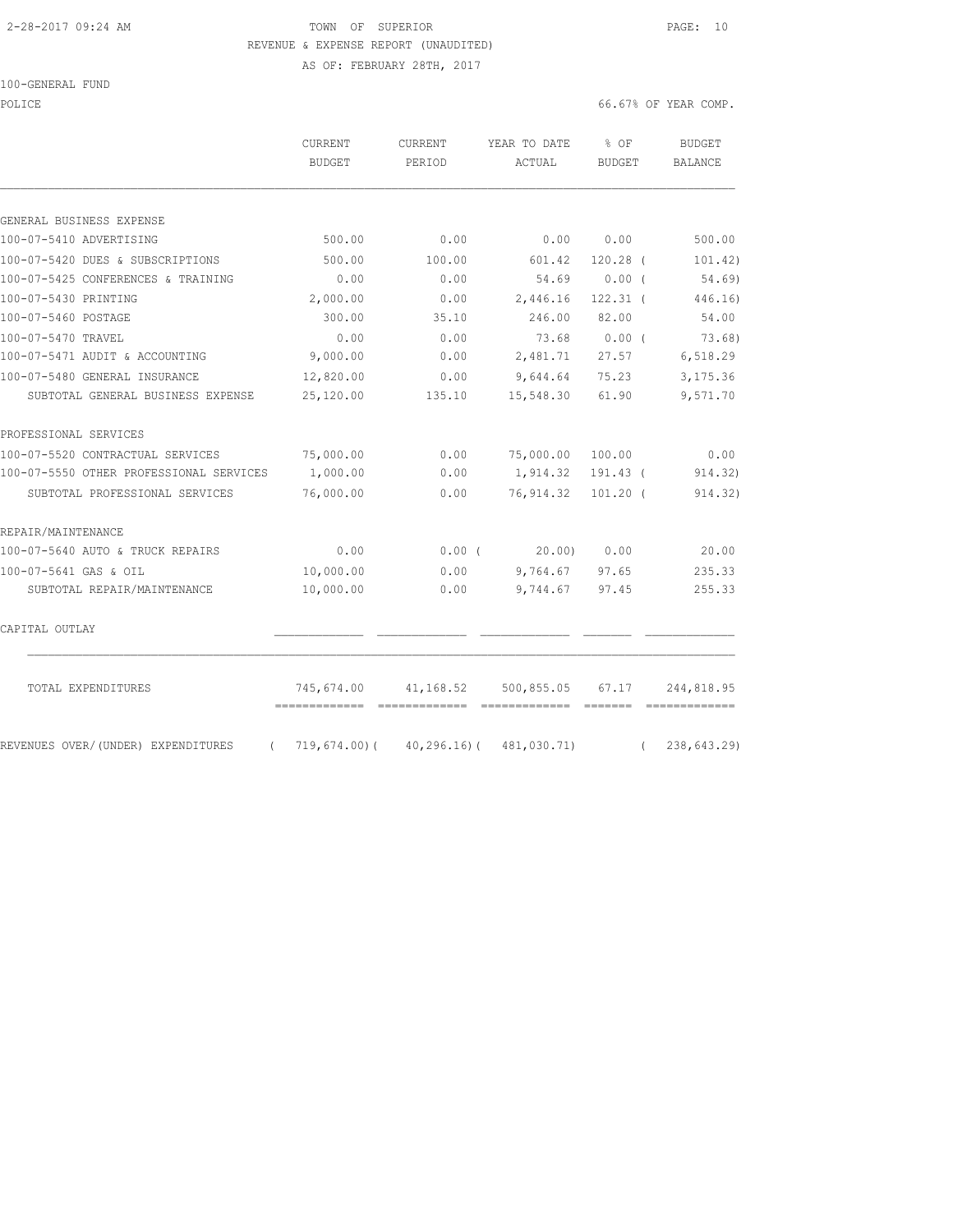# 2-28-2017 09:24 AM TOWN OF SUPERIOR PAGE: 11 REVENUE & EXPENSE REPORT (UNAUDITED)

AS OF: FEBRUARY 28TH, 2017

| 100-GENERAL FUND |  |
|------------------|--|
|------------------|--|

FIRE  $\sim$  66.67% OF YEAR COMP.

|                                      | <b>CURRENT</b><br><b>BUDGET</b>             | CURRENT<br>PERIOD | YEAR TO DATE<br>ACTUAL        | % OF<br><b>BUDGET</b> | <b>BUDGET</b><br>BALANCE                                                                                                                                                                                                                                                                                                                                                                                                                                                                             |
|--------------------------------------|---------------------------------------------|-------------------|-------------------------------|-----------------------|------------------------------------------------------------------------------------------------------------------------------------------------------------------------------------------------------------------------------------------------------------------------------------------------------------------------------------------------------------------------------------------------------------------------------------------------------------------------------------------------------|
| REVENUES                             |                                             |                   |                               |                       |                                                                                                                                                                                                                                                                                                                                                                                                                                                                                                      |
| BUSINESS SERVICES                    |                                             |                   |                               |                       |                                                                                                                                                                                                                                                                                                                                                                                                                                                                                                      |
| 100-08-4240 FEES                     | 23, 177.00                                  | 0.00              | 0.00                          | 0.00                  | 23, 177.00                                                                                                                                                                                                                                                                                                                                                                                                                                                                                           |
| SUBTOTAL BUSINESS SERVICES           | 23,177.00                                   | 0.00              | 0.00                          | 0.00                  | 23, 177.00                                                                                                                                                                                                                                                                                                                                                                                                                                                                                           |
| CONTRIBUTIONS                        |                                             |                   |                               |                       |                                                                                                                                                                                                                                                                                                                                                                                                                                                                                                      |
|                                      |                                             |                   |                               |                       |                                                                                                                                                                                                                                                                                                                                                                                                                                                                                                      |
| TOTAL REVENUES                       | 23, 177.00<br>-------------- -------------- | 0.00              | 0.00<br>-------------- ------ | 0.00                  | 23, 177.00<br>$\begin{array}{cccccccccccccc} \multicolumn{2}{c}{} & \multicolumn{2}{c}{} & \multicolumn{2}{c}{} & \multicolumn{2}{c}{} & \multicolumn{2}{c}{} & \multicolumn{2}{c}{} & \multicolumn{2}{c}{} & \multicolumn{2}{c}{} & \multicolumn{2}{c}{} & \multicolumn{2}{c}{} & \multicolumn{2}{c}{} & \multicolumn{2}{c}{} & \multicolumn{2}{c}{} & \multicolumn{2}{c}{} & \multicolumn{2}{c}{} & \multicolumn{2}{c}{} & \multicolumn{2}{c}{} & \multicolumn{2}{c}{} & \multicolumn{2}{c}{} & \$ |
| EXPENDITURES                         |                                             |                   |                               |                       |                                                                                                                                                                                                                                                                                                                                                                                                                                                                                                      |
| PERSONEL                             |                                             |                   |                               |                       |                                                                                                                                                                                                                                                                                                                                                                                                                                                                                                      |
| 100-08-5100 SALARIES                 | 50, 592.00                                  | 3,746.27          | 29,023.63                     | 57.37                 | 21,568.37                                                                                                                                                                                                                                                                                                                                                                                                                                                                                            |
| 100-08-5101 OVERTIME                 | 3,536.00                                    | 518.22            | 6,043.37                      | $170.91$ (            | 2,507.37)                                                                                                                                                                                                                                                                                                                                                                                                                                                                                            |
| 100-08-5151 FICA                     | 2,962.00                                    | 256.00            | 2,100.19                      | 70.90                 | 861.81                                                                                                                                                                                                                                                                                                                                                                                                                                                                                               |
| 100-08-5152 MEDICARE                 | 693.00                                      | 59.88             | 491.25                        | 70.89                 | 201.75                                                                                                                                                                                                                                                                                                                                                                                                                                                                                               |
| 100-08-5153 STATE UNEMPLOYMENT       | 454.00                                      | 143.62            | 514.15                        | $113.25$ (            | 60.15)                                                                                                                                                                                                                                                                                                                                                                                                                                                                                               |
| 100-08-5154 WORKERS COMP INSURANCE   | 3,122.00                                    | 0.00              | 0.00                          | 0.00                  | 3,122.00                                                                                                                                                                                                                                                                                                                                                                                                                                                                                             |
| 100-08-5160 PUBLIC SAFETY RETIREMENT | 4,467.00                                    | 0.00              | 0.00                          | 0.00                  | 4,467.00                                                                                                                                                                                                                                                                                                                                                                                                                                                                                             |
| 100-08-5161 ARIZONA STATE RETIREMENT | 0.00                                        | 147.26            | 2,870.67                      | $0.00$ (              | 2,870.67                                                                                                                                                                                                                                                                                                                                                                                                                                                                                             |
| 100-08-5162 LIFE INSURANCE           | 76.00                                       | 0.00              | 216.60                        | $285.00$ (            | 140.60)                                                                                                                                                                                                                                                                                                                                                                                                                                                                                              |
| 100-08-5163 HEALTH INSURANCE         | 7,108.00                                    | 0.00              | 9,622.40                      | $135.37$ (            | 2, 514.40)                                                                                                                                                                                                                                                                                                                                                                                                                                                                                           |
| 100-08-5164 DENTAL INSURANCE         | 333.00                                      | 0.00              | 985.92                        | $296.07$ (            | 652.92)                                                                                                                                                                                                                                                                                                                                                                                                                                                                                              |
| SUBTOTAL PERSONEL                    | 73,343.00                                   | 4,871.25          | 51,868.18                     | 70.72                 | 21, 474.82                                                                                                                                                                                                                                                                                                                                                                                                                                                                                           |
| SUPPLIES                             |                                             |                   |                               |                       |                                                                                                                                                                                                                                                                                                                                                                                                                                                                                                      |
| 100-08-5210 OFFICE SUPPLIES          | 250.00                                      | 0.00              | 132.02                        | 52.81                 | 117.98                                                                                                                                                                                                                                                                                                                                                                                                                                                                                               |
| 100-08-5299 OPERATING SUPPLIES       | 3,000.00                                    | 0.00              | 808.43                        | 26.95                 | 2,191.57                                                                                                                                                                                                                                                                                                                                                                                                                                                                                             |
| SUBTOTAL SUPPLIES                    | 3,250.00                                    | 0.00              | 940.45                        | 28.94                 | 2,309.55                                                                                                                                                                                                                                                                                                                                                                                                                                                                                             |
| UTILITIES                            |                                             |                   |                               |                       |                                                                                                                                                                                                                                                                                                                                                                                                                                                                                                      |
| 100-08-5310 ELECTRICITY              | 2,300.00                                    | 0.00              |                               | 1,893.32 82.32        | 406.68                                                                                                                                                                                                                                                                                                                                                                                                                                                                                               |
| 100-08-5340 SEWER                    | 1,500.00                                    | 0.00              | 0.00                          | 0.00                  | 1,500.00                                                                                                                                                                                                                                                                                                                                                                                                                                                                                             |
| 100-08-5350 TELEPHONE                | 475.00                                      | 0.00              | 775.39                        | $163.24$ (            | 300.39                                                                                                                                                                                                                                                                                                                                                                                                                                                                                               |
| 100-08-5360 WATER                    | 0.00                                        | 70.12             | 541.23                        | $0.00$ (              | 541.23)                                                                                                                                                                                                                                                                                                                                                                                                                                                                                              |
| SUBTOTAL UTILITIES                   | 4,275.00                                    | 70.12             | 3,209.94                      | 75.09                 | 1,065.06                                                                                                                                                                                                                                                                                                                                                                                                                                                                                             |
| GENERAL BUSINESS EXPENSE             |                                             |                   |                               |                       |                                                                                                                                                                                                                                                                                                                                                                                                                                                                                                      |
| 100-08-5410 ADVERTISING              | 0.00                                        | 0.00              | 26.20                         | 0.00(                 | 26.20)                                                                                                                                                                                                                                                                                                                                                                                                                                                                                               |
| 100-08-5420 DUES & SUBSCRIPTIONS     | 0.00                                        | 0.00              | 75.00                         | $0.00$ (              | 75.00)                                                                                                                                                                                                                                                                                                                                                                                                                                                                                               |
| 100-08-5430 PRINTING                 | 0.00                                        | 113.29            | 868.65                        | $0.00$ (              | 868.65)                                                                                                                                                                                                                                                                                                                                                                                                                                                                                              |
| 100-08-5460 POSTAGE                  | 250.00                                      | 35.10             | 185.65                        | 74.26                 | 64.35                                                                                                                                                                                                                                                                                                                                                                                                                                                                                                |
| 100-08-5471 AUDIT                    | 9,000.00                                    | 0.00              | 2,425.44                      | 26.95                 | 6,574.56                                                                                                                                                                                                                                                                                                                                                                                                                                                                                             |
| 100-08-5480 GENERAL INSURANCE        | 6,410.00                                    | 0.00              | 4,822.35                      | 75.23                 | 1,587.65                                                                                                                                                                                                                                                                                                                                                                                                                                                                                             |
| SUBTOTAL GENERAL BUSINESS EXPENSE    | 15,660.00                                   | 148.39            | 8,403.29                      | 53.66                 | 7,256.71                                                                                                                                                                                                                                                                                                                                                                                                                                                                                             |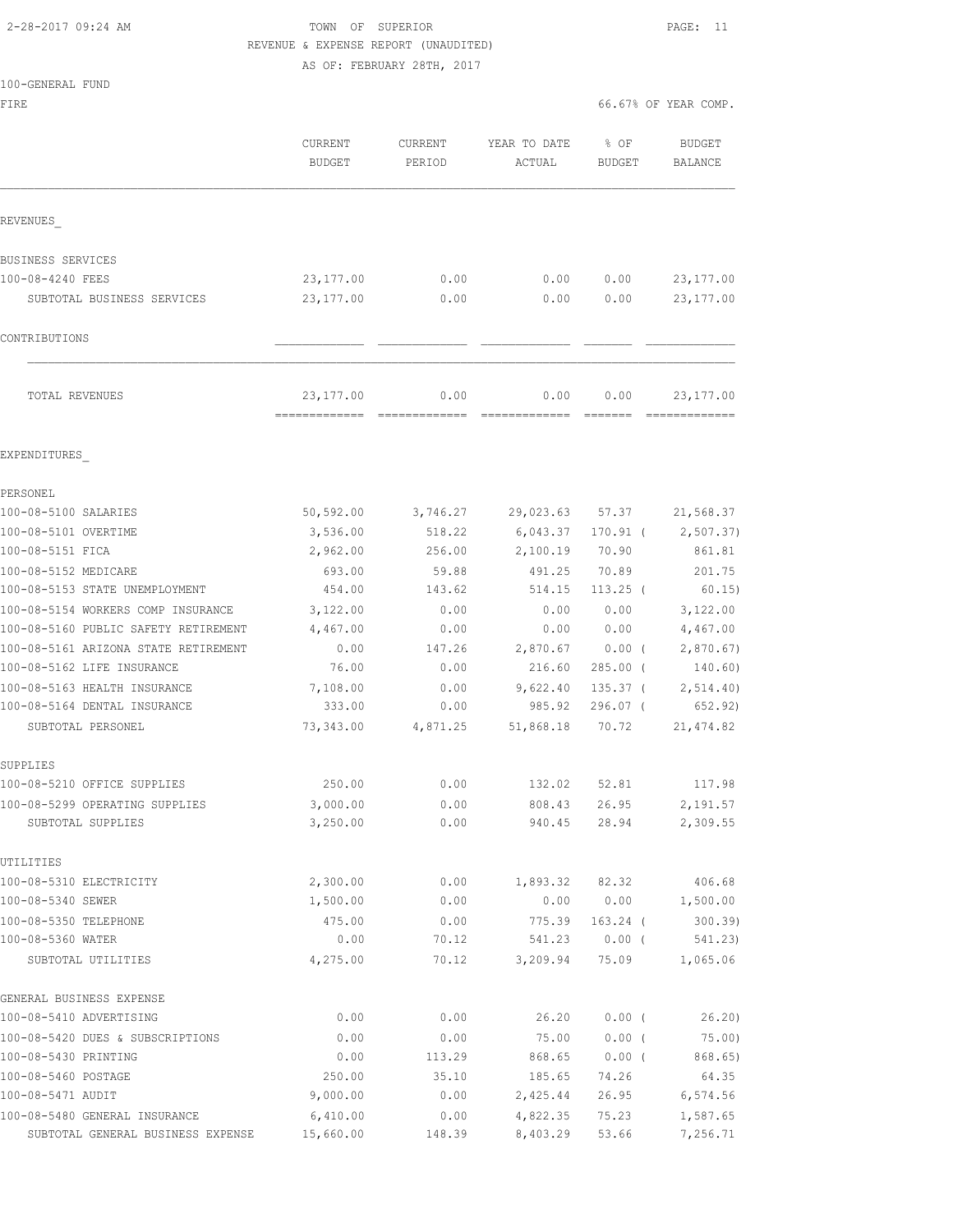# 2-28-2017 09:24 AM TOWN OF SUPERIOR PAGE: 12 REVENUE & EXPENSE REPORT (UNAUDITED)

AS OF: FEBRUARY 28TH, 2017

|  | 100-GENERAL FUND |  |
|--|------------------|--|
|  |                  |  |

|                                                  | CURRENT<br><b>BUDGET</b> | CURRENT<br>PERIOD | YEAR TO DATE<br>ACTUAL                 | $8$ OF<br>BUDGET  | <b>BUDGET</b><br><b>BALANCE</b> |
|--------------------------------------------------|--------------------------|-------------------|----------------------------------------|-------------------|---------------------------------|
|                                                  |                          |                   |                                        |                   |                                 |
| PROFESSIONAL SERVICES                            |                          |                   |                                        |                   |                                 |
| 100-08-5550 OTHER PROFESSIONAL SERVICES 2,920.00 |                          | 325.00            |                                        | 8,484.83 290.58 ( | 5, 564.83                       |
| SUBTOTAL PROFESSIONAL SERVICES                   | 2,920.00                 | 325.00            |                                        | 8,484.83 290.58 ( | 5, 564.83)                      |
| REPAIR/MAINTENANCE                               |                          |                   |                                        |                   |                                 |
| 100-08-5641 GAS & OIL                            | 6,000.00                 | 0.00              |                                        | 1,405.22 23.42    | 4,594.78                        |
| 100-08-5650 OTHER EQUIPMENT REPAIRS              | 0.00                     | 0.00              | 450.00                                 | $0.00$ (          | 450.00)                         |
| SUBTOTAL REPAIR/MAINTENANCE                      | 6,000.00                 | 0.00              | 1,855.22                               | 30.92             | 4,144.78                        |
| CAPITAL OUTLAY                                   |                          |                   |                                        |                   |                                 |
| 100-08-5710 BUILDING                             | 0.00                     | 0.00              | 714.32                                 | 0.00(             | 714.32)                         |
| SUBTOTAL CAPITAL OUTLAY                          | 0.00                     | 0.00              | 714.32                                 | 0.00(             | 714.32)                         |
| TOTAL EXPENDITURES                               | 105,448.00               | 5,414.76          | 75,476.23 71.58                        |                   | 29, 971.77                      |
|                                                  | =============            |                   |                                        |                   |                                 |
| REVENUES OVER/(UNDER) EXPENDITURES<br>$\sqrt{2}$ |                          |                   | 82, 271.00) ( 5, 414.76) ( 75, 476.23) | $\sqrt{2}$        | 6,794,77                        |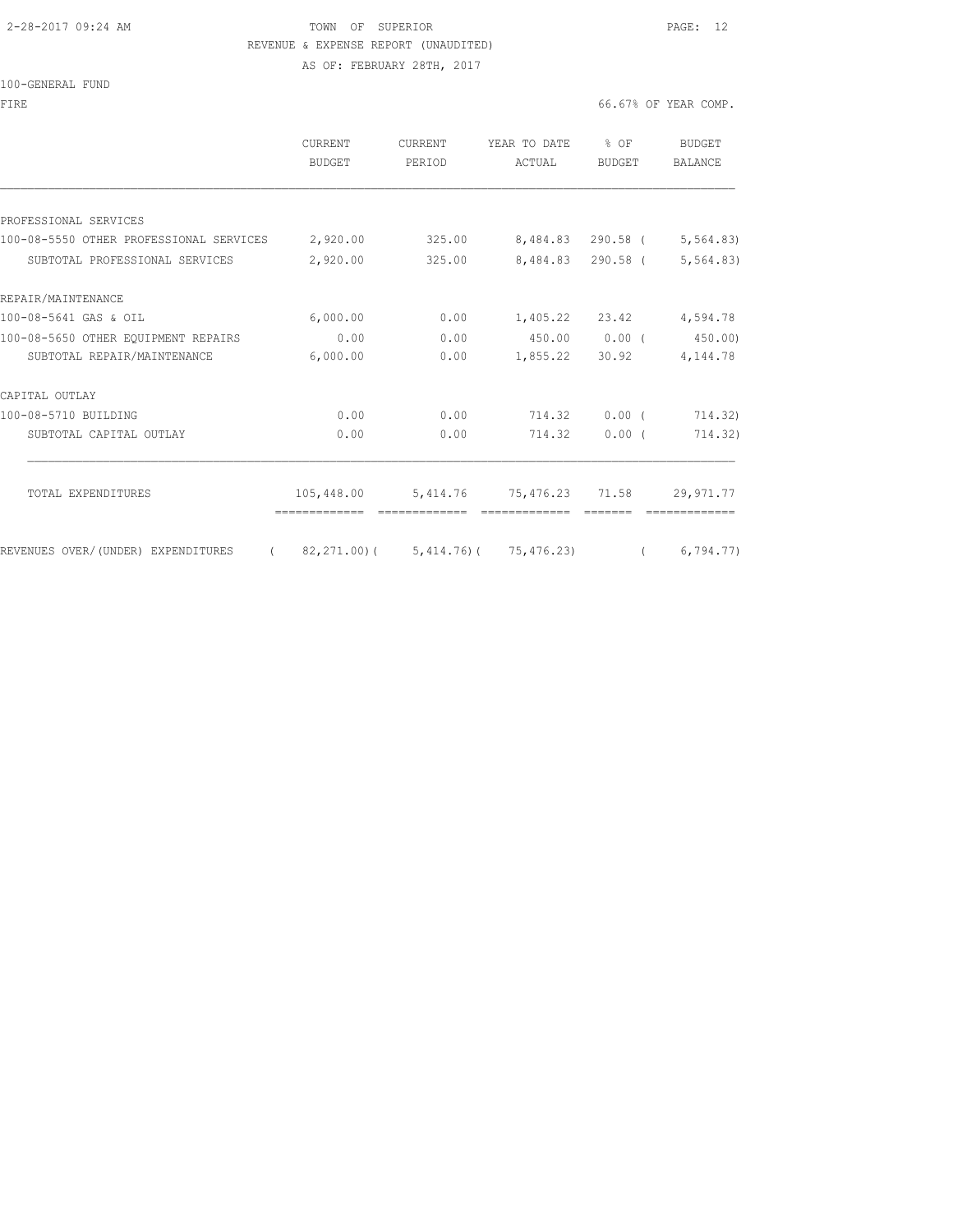# 2-28-2017 09:24 AM TOWN OF SUPERIOR PAGE: 13 REVENUE & EXPENSE REPORT (UNAUDITED)

AS OF: FEBRUARY 28TH, 2017

| 100-GENERAL FUND |  |
|------------------|--|
|------------------|--|

PW-STREETS/BLDG MAINT **1999** MAINT 66.67% OF YEAR COMP.

|                                                                           | <b>CURRENT</b><br>BUDGET | <b>CURRENT</b><br>PERIOD | YEAR TO DATE<br>ACTUAL | % OF<br>BUDGET    | <b>BUDGET</b><br>BALANCE |
|---------------------------------------------------------------------------|--------------------------|--------------------------|------------------------|-------------------|--------------------------|
| REVENUES                                                                  |                          |                          |                        |                   |                          |
| MISCELLANEOUS                                                             |                          |                          |                        |                   |                          |
| 100-09-4820 OTHER INCOME                                                  | 0.00                     | 311.00                   | 5,601.75               | $0.00$ (          | 5,601.75)                |
| 100-09-4821 RESIDENT DECAL                                                | 0.00                     | 160.00                   | 640.00                 | 0.00(             | 640.00)                  |
| 100-09-4822 TIPPING FEES                                                  | 0.00                     | 220.00                   | 900.00                 | $0.00$ (          | 900.00                   |
| SUBTOTAL MISCELLANEOUS                                                    | 0.00                     | 691.00                   | 7,141.75               | $0.00$ (          | 7, 141. 75)              |
| TOTAL REVENUES                                                            | 0.00                     | 691.00                   | 7,141.75               | $0.00$ (          | 7, 141. 75)              |
| EXPENDITURES                                                              |                          |                          |                        |                   |                          |
| PERSONEL                                                                  |                          |                          |                        |                   |                          |
| 100-09-5100 SALARIES                                                      | 27,777.00                | 4,224.14                 | 41,877.73              | 150.76 (          | 14, 100.73)              |
| 100-09-5101 OVERTIME                                                      | 0.00                     | 143.49                   | 1,033.83               | 0.00(             | 1,033.83)                |
| 100-09-5120 INMATE LABOR                                                  | 0.00                     | 97.50                    | 1,982.50               | $0.00$ (          | 1,982.50)                |
| 100-09-5151 FICA                                                          | 1,722.00                 | 204.73                   | 1,871.97               | $108.71$ (        | 149.97)                  |
| 100-09-5152 MEDICARE                                                      | 403.00                   | 47.88                    | 437.85                 | $108.65$ (        | 34.85)                   |
| 100-09-5153 STATE UNEMPLOYMENT                                            | 766.00                   | 123.17                   | 586.67                 | 76.59             | 179.33                   |
| 100-09-5154 WORKERS COMP INSURANCE                                        | 1,570.00                 | 0.00                     | 1,114.00               | 70.96             | 456.00                   |
| 100-09-5161 ARIZONA STATE RETIREMENT                                      | 1,921.00                 | 273.97                   | 2,503.14               | $130.30$ (        | 582.14)                  |
| 100-09-5162 LIFE INSURANCE                                                | 84.00                    | 0.00                     | 283.60                 | $337.62$ (        | 199.60)                  |
| 100-09-5163 HEALTH INSURANCE                                              | 7,857.00                 | 0.00                     | 0.00                   | 0.00              | 7,857.00                 |
| 100-09-5164 DENTAL INSURANCE                                              | 193.00                   | 0.00                     | 215.67                 | $111.75$ (        | 22.67                    |
| SUBTOTAL PERSONEL                                                         | 42,293.00                | 5, 114.88                | 51,906.96              | 122.73 (          | 9,613.96)                |
| SUPPLIES                                                                  |                          |                          |                        |                   |                          |
| 100-09-5225 SAFETY SUPPLIES/EQUIPMENT                                     | 0.00                     | 0.00                     | 586.58                 | $0.00$ (          | 586.58)                  |
| 100-09-5227 K9 FOOD & MEDICAL SUPPLIES<br>100-09-5230 SANITATION SUPPLIES | 0.00<br>6,000.00         | 0.00<br>0.00             | 7,154.36<br>5,846.12   | $0.00$ (<br>97.44 | 7,154.36)<br>153.88      |
| 100-09-5240 CHEMICAL SUPPLIES                                             | 0.00                     | 0.00                     | 19.42                  | $0.00$ (          | 19.42)                   |
| 100-09-5299 OPERATING SUPPLIES                                            | 4,000.00                 | 0.00                     | 7,642.88               | 191.07 (          | 3,642.88                 |
| SUBTOTAL SUPPLIES                                                         | 10,000.00                | 0.00                     | 21,249.36              | $212.49$ (        | 11, 249.36)              |
| UTILITIES                                                                 |                          |                          |                        |                   |                          |
| 100-09-5310 ELECTRICITY                                                   | 5,000.00                 | 0.00                     | 3,707.49               | 74.15             | 1,292.51                 |
| 100-09-5330 REFUSE                                                        | 0.00                     | 0.00                     | 3,790.30               | $0.00$ (          | 3,790.30)                |
| 100-09-5350 TELEPHONE                                                     | 450.00                   | 50.00                    | 643.60                 | 143.02 (          | 193.60)                  |
| 100-09-5360 WATER                                                         | 4,870.00                 | 51.56                    | 6,455.20               | $132.55$ (        | 1, 585.20                |
| 100-09-5380 SECURITY                                                      | 0.00                     | 0.00                     | 550.32                 | $0.00$ (          | 550.32)                  |
| SUBTOTAL UTILITIES                                                        | 10,320.00                | 101.56                   | 15,146.91              | 146.77 (          | 4,826.91)                |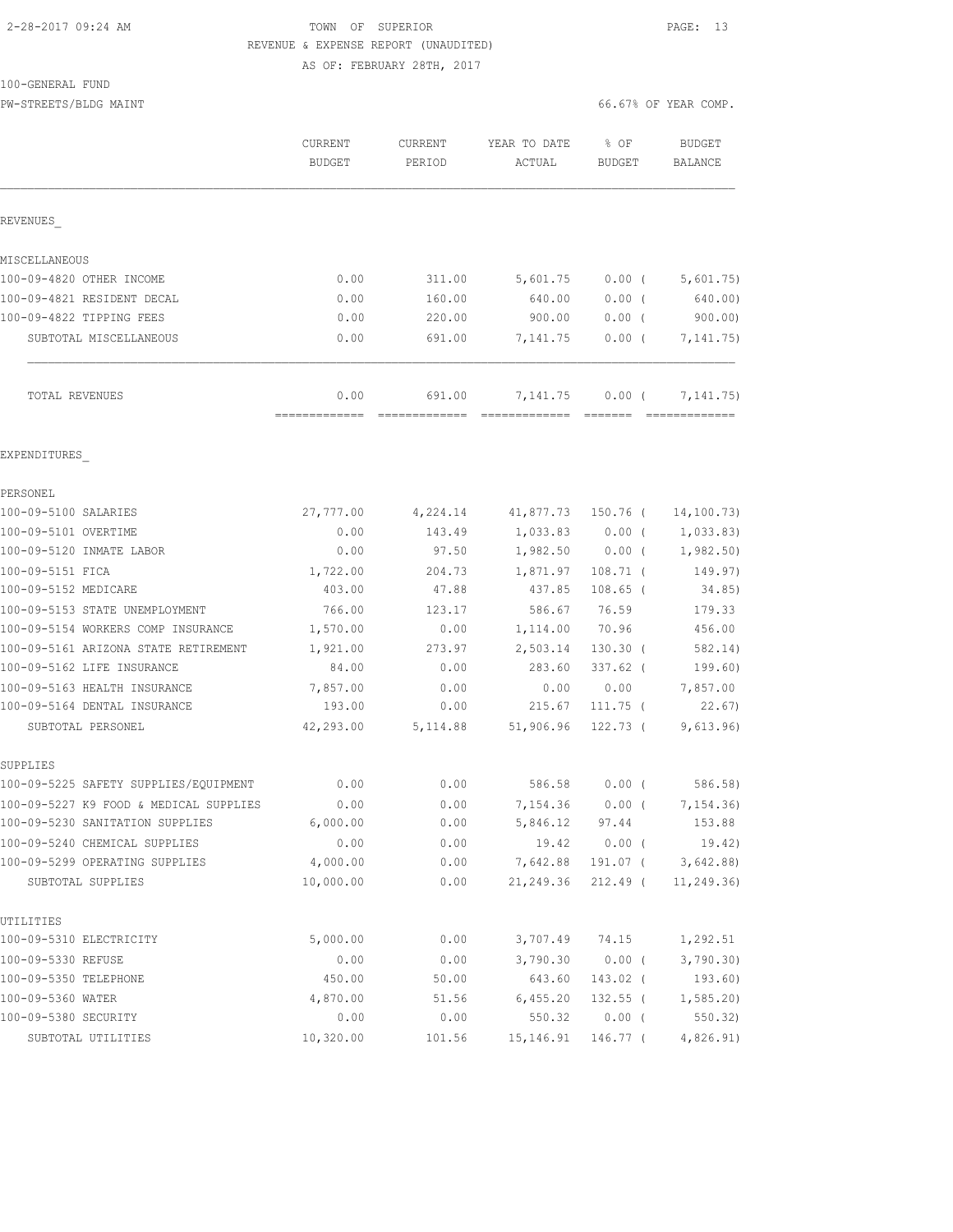# 2-28-2017 09:24 AM TOWN OF SUPERIOR PAGE: 14 REVENUE & EXPENSE REPORT (UNAUDITED)

AS OF: FEBRUARY 28TH, 2017

#### 100-GENERAL FUND

PW-STREETS/BLDG MAINT 66.67% OF YEAR COMP.

| GENERAL BUSINESS EXPENSE<br>0.00<br>79.38<br>955.00<br>325.00<br>0.00<br>0.00<br>0.00<br>1,560.50<br>0.00<br>1,537.00<br>108.57<br>1,526.08<br>300.00<br>0.00<br>0.00<br>9,000.00<br>0.00<br>2,475.44<br>12,820.00<br>9,644.64<br>0.00<br>SUBTOTAL GENERAL BUSINESS EXPENSE<br>24,612.00<br>15,611.04<br>108.57<br>6,000.00<br>0.00<br>2,131.70<br>SUBTOTAL PROFESSIONAL SERVICES<br>6,000.00<br>2,131.70<br>0.00<br>0.00<br>0.00<br>6,980.00<br>5,000.00<br>0.00<br>2,966.85<br>177.37<br>3,500.00<br>0.00<br>0.00<br>0.00<br>742.31<br>0.00<br>0.00<br>1,175.03<br>5,000.00<br>2,537.89<br>0.00<br>SUBTOTAL REPAIR/MAINTENANCE<br>20,480.00<br>7,599.45<br>0.00<br>0.00<br>0.00<br>2,964.62<br>4,079.00<br>0.00<br>110.00 | 8.31<br>0.00(<br>$0.00$ (<br>99.29<br>0.00<br>27.50<br>75.23<br>63.43 | 875.62<br>10.92<br>300.00<br>6,524.56<br>3,175.36<br>9,000.96 |
|-----------------------------------------------------------------------------------------------------------------------------------------------------------------------------------------------------------------------------------------------------------------------------------------------------------------------------------------------------------------------------------------------------------------------------------------------------------------------------------------------------------------------------------------------------------------------------------------------------------------------------------------------------------------------------------------------------------------------------|-----------------------------------------------------------------------|---------------------------------------------------------------|
| 100-09-5410 ADVERTISING<br>100-09-5420 DUES & SUBSCRIPTIONS<br>100-09-5425 CONFERENCES & TRAINING<br>100-09-5450 UNIFORMS<br>100-09-5460 POSTAGE<br>100-09-5471 AUDIT & ACCOUNTING<br>100-09-5480 GENERAL INSURANCE<br>PROFESSIONAL SERVICES<br>100-09-5550 OTHER PROFESSIONAL SERVICES<br>REPAIR/MAINTENANCE<br>100-09-5610 PARK & BLDG IMPROVEMENTS<br>100-09-5640 AUTO & TRUCK REPAIRS<br>100-09-5641 GAS & OIL<br>100-09-5642 TIRES & TUBES<br>100-09-5643 INMATE FUEL<br>100-09-5650 OTHER EOUIPMENT REPAIRS<br>CAPITAL OUTLAY<br>100-09-5710 BUILDING<br>100-09-5711 MAGMA BUILDING                                                                                                                                   |                                                                       |                                                               |
|                                                                                                                                                                                                                                                                                                                                                                                                                                                                                                                                                                                                                                                                                                                             |                                                                       | 325.00<br>1,560.50)                                           |
|                                                                                                                                                                                                                                                                                                                                                                                                                                                                                                                                                                                                                                                                                                                             |                                                                       |                                                               |
|                                                                                                                                                                                                                                                                                                                                                                                                                                                                                                                                                                                                                                                                                                                             |                                                                       |                                                               |
|                                                                                                                                                                                                                                                                                                                                                                                                                                                                                                                                                                                                                                                                                                                             |                                                                       |                                                               |
|                                                                                                                                                                                                                                                                                                                                                                                                                                                                                                                                                                                                                                                                                                                             |                                                                       |                                                               |
|                                                                                                                                                                                                                                                                                                                                                                                                                                                                                                                                                                                                                                                                                                                             |                                                                       |                                                               |
|                                                                                                                                                                                                                                                                                                                                                                                                                                                                                                                                                                                                                                                                                                                             |                                                                       |                                                               |
|                                                                                                                                                                                                                                                                                                                                                                                                                                                                                                                                                                                                                                                                                                                             |                                                                       |                                                               |
|                                                                                                                                                                                                                                                                                                                                                                                                                                                                                                                                                                                                                                                                                                                             |                                                                       |                                                               |
|                                                                                                                                                                                                                                                                                                                                                                                                                                                                                                                                                                                                                                                                                                                             | 35.53                                                                 | 3,868.30                                                      |
|                                                                                                                                                                                                                                                                                                                                                                                                                                                                                                                                                                                                                                                                                                                             | 35.53                                                                 | 3,868.30                                                      |
|                                                                                                                                                                                                                                                                                                                                                                                                                                                                                                                                                                                                                                                                                                                             |                                                                       |                                                               |
|                                                                                                                                                                                                                                                                                                                                                                                                                                                                                                                                                                                                                                                                                                                             | 0.00                                                                  | 6,980.00                                                      |
|                                                                                                                                                                                                                                                                                                                                                                                                                                                                                                                                                                                                                                                                                                                             | 59.34                                                                 | 2,033.15                                                      |
|                                                                                                                                                                                                                                                                                                                                                                                                                                                                                                                                                                                                                                                                                                                             | 5.07                                                                  | 3,322.63                                                      |
|                                                                                                                                                                                                                                                                                                                                                                                                                                                                                                                                                                                                                                                                                                                             | 0.00(                                                                 | 742.31)                                                       |
|                                                                                                                                                                                                                                                                                                                                                                                                                                                                                                                                                                                                                                                                                                                             | $0.00$ (                                                              | 1, 175.03)                                                    |
|                                                                                                                                                                                                                                                                                                                                                                                                                                                                                                                                                                                                                                                                                                                             | 50.76                                                                 | 2,462.11                                                      |
|                                                                                                                                                                                                                                                                                                                                                                                                                                                                                                                                                                                                                                                                                                                             | 37.11                                                                 | 12,880.55                                                     |
|                                                                                                                                                                                                                                                                                                                                                                                                                                                                                                                                                                                                                                                                                                                             |                                                                       |                                                               |
|                                                                                                                                                                                                                                                                                                                                                                                                                                                                                                                                                                                                                                                                                                                             | 0.00(                                                                 | 2,964.62)                                                     |
|                                                                                                                                                                                                                                                                                                                                                                                                                                                                                                                                                                                                                                                                                                                             | 2.70                                                                  | 3,969.00                                                      |
| 100-09-5712 ROOSEVELT BUILDING<br>338.40<br>2,000.00<br>0.00                                                                                                                                                                                                                                                                                                                                                                                                                                                                                                                                                                                                                                                                | 16.92                                                                 | 1,661.60                                                      |
| 100-09-5750 OTHER EQUIP/SMALL TOOLS<br>3,000.00<br>0.00<br>4,330.30                                                                                                                                                                                                                                                                                                                                                                                                                                                                                                                                                                                                                                                         | 144.34 (                                                              | 1, 330.30)                                                    |
| 9,079.00<br>SUBTOTAL CAPITAL OUTLAY<br>0.00<br>7,743.32                                                                                                                                                                                                                                                                                                                                                                                                                                                                                                                                                                                                                                                                     | 85.29                                                                 | 1,335.68                                                      |
| DEBT SERVICE                                                                                                                                                                                                                                                                                                                                                                                                                                                                                                                                                                                                                                                                                                                |                                                                       |                                                               |
| 100-09-5999 CONTINGENCY<br>0.00<br>0.00<br>40,830.87                                                                                                                                                                                                                                                                                                                                                                                                                                                                                                                                                                                                                                                                        | 0.00(                                                                 | 40,830.87)                                                    |
| 0.00<br>0.00<br>40,830.87<br>SUBTOTAL DEBT SERVICE                                                                                                                                                                                                                                                                                                                                                                                                                                                                                                                                                                                                                                                                          | 0.00(                                                                 | 40,830.87)                                                    |
| 122,784.00<br>162, 219.61<br>TOTAL EXPENDITURES<br>5,325.01                                                                                                                                                                                                                                                                                                                                                                                                                                                                                                                                                                                                                                                                 | 132.12 (                                                              |                                                               |

REVENUES OVER/(UNDER) EXPENDITURES ( 122,784.00)( 4,634.01)( 155,077.86) 32,293.86

============= ============= ============= ======= =============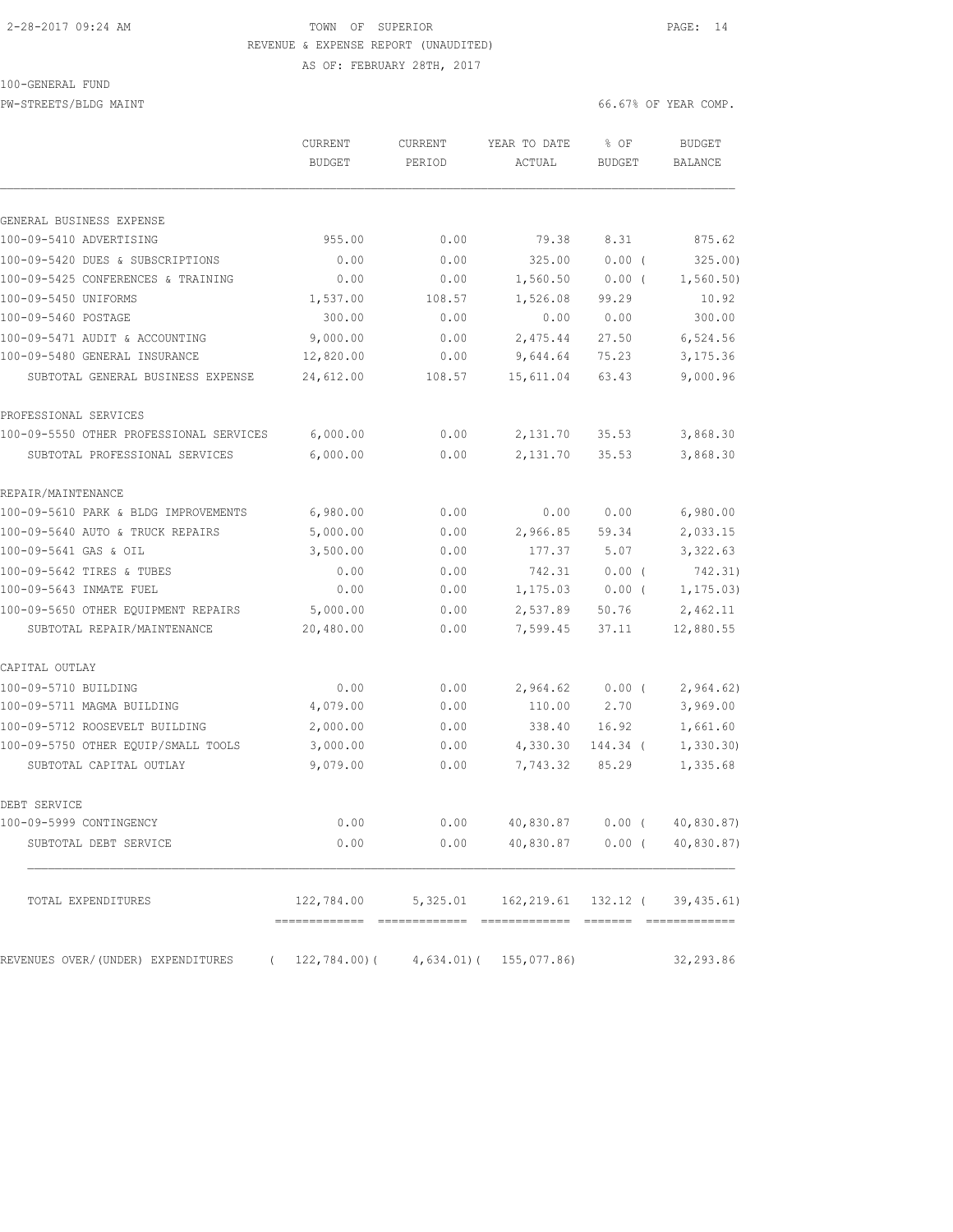| 2-28-2017 09:24 AM       |                                      | TOWN OF SUPERIOR                         |  | PAGE: 15             |
|--------------------------|--------------------------------------|------------------------------------------|--|----------------------|
|                          | REVENUE & EXPENSE REPORT (UNAUDITED) |                                          |  |                      |
|                          |                                      | AS OF: FEBRUARY 28TH, 2017               |  |                      |
| 100-GENERAL FUND         |                                      |                                          |  |                      |
| PW-BLDG REGS/ZONING      |                                      |                                          |  | 66.67% OF YEAR COMP. |
|                          |                                      |                                          |  |                      |
|                          |                                      | CURRENT CURRENT YEAR TO DATE % OF BUDGET |  |                      |
|                          | BUDGET                               | PERIOD ACTUAL BUDGET BALANCE             |  |                      |
|                          |                                      |                                          |  |                      |
|                          |                                      |                                          |  |                      |
| REVENUES                 |                                      |                                          |  |                      |
| BUSINESS SERVICES        |                                      |                                          |  |                      |
|                          |                                      |                                          |  |                      |
|                          |                                      |                                          |  |                      |
|                          |                                      |                                          |  |                      |
| EXPENDITURES             |                                      |                                          |  |                      |
|                          |                                      |                                          |  |                      |
| PERSONEL                 |                                      |                                          |  |                      |
|                          |                                      |                                          |  |                      |
| SUPPLIES                 |                                      |                                          |  |                      |
|                          |                                      |                                          |  |                      |
| UTILITIES                |                                      |                                          |  |                      |
|                          |                                      |                                          |  |                      |
| GENERAL BUSINESS EXPENSE |                                      |                                          |  |                      |
| PROFESSIONAL SERVICES    |                                      |                                          |  |                      |
|                          |                                      |                                          |  |                      |
| REPAIR/MAINTENANCE       |                                      |                                          |  |                      |
|                          |                                      |                                          |  |                      |
| CAPITAL OUTLAY           |                                      |                                          |  |                      |
|                          |                                      |                                          |  |                      |
|                          |                                      |                                          |  |                      |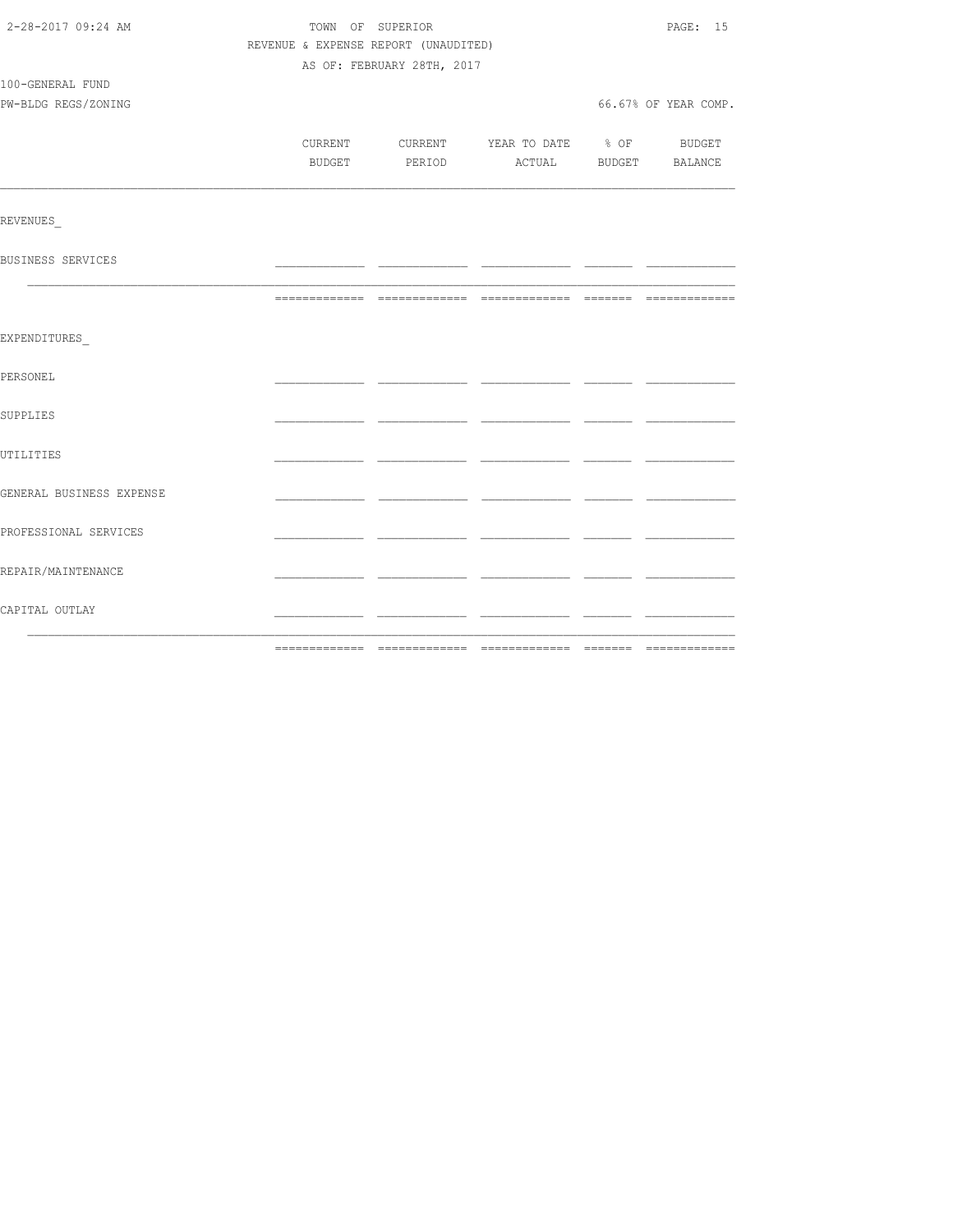# 2-28-2017 09:24 AM TOWN OF SUPERIOR PAGE: 16 REVENUE & EXPENSE REPORT (UNAUDITED)

AS OF: FEBRUARY 28TH, 2017

| SWIMMING POOL                           |                                           |                   |                                    | 66.67% OF YEAR COMP.  |                                 |  |
|-----------------------------------------|-------------------------------------------|-------------------|------------------------------------|-----------------------|---------------------------------|--|
|                                         | CURRENT<br><b>BUDGET</b>                  | CURRENT<br>PERIOD | YEAR TO DATE<br>ACTUAL             | % OF<br><b>BUDGET</b> | <b>BUDGET</b><br><b>BALANCE</b> |  |
| REVENUES                                |                                           |                   |                                    |                       |                                 |  |
| BUSINESS SERVICES                       |                                           |                   |                                    |                       |                                 |  |
| 100-11-4240 POOL SWIM/POOL RENTAL       | 5,000.00                                  | 0.00              | 1,454.00                           | 29.08                 | 3,546.00                        |  |
| SUBTOTAL BUSINESS SERVICES              | 5,000.00                                  | 0.00              | 1,454.00                           | 29.08                 | 3,546.00                        |  |
| TOTAL REVENUES                          | 5,000.00<br>-------------- -------------- | 0.00              | 1,454.00                           | 29.08<br>--------     | 3,546.00                        |  |
| EXPENDITURES                            |                                           |                   |                                    |                       |                                 |  |
| PERSONEL                                |                                           |                   |                                    |                       |                                 |  |
| 100-11-5100 SALARIES                    | 25,169.00                                 | 0.00              | 8,777.39                           | 34.87                 | 16,391.61                       |  |
| 100-11-5151 FICA                        | 1,560.00                                  | 0.00              | 537.36                             | 34.45                 | 1,022.64                        |  |
| 100-11-5152 MEDICARE                    | 365.00                                    | 0.00              | 125.71                             | 34.44                 | 239.29                          |  |
| 100-11-5153 STATE UNEMPLOYMENT          | 300.00                                    | 0.00              | 371.80                             | $123.93$ (            | 71.80)                          |  |
| 100-11-5154 WORKERS COMP INSURANCE      | 629.00                                    | 0.00              | 188.00                             | 29.89                 | 441.00                          |  |
| SUBTOTAL PERSONEL                       | 28,023.00                                 | 0.00              | 10,000.26                          | 35.69                 | 18,022.74                       |  |
| SUPPLIES                                |                                           |                   |                                    |                       |                                 |  |
| 100-11-5240 CHEMICAL SUPPLIES           | 1,734.00                                  | 0.00              | 1,349.38                           | 77.82                 | 384.62                          |  |
| 100-11-5299 OPERATING SUPPLIES          | 3,000.00                                  | 0.00              | 185.81                             | 6.19                  | 2,814.19                        |  |
| SUBTOTAL SUPPLIES                       | 4,734.00                                  | 0.00              | 1,535.19                           | 32.43                 | 3,198.81                        |  |
| UTILITIES                               |                                           |                   |                                    |                       |                                 |  |
| 100-11-5310 ELECTRICITY                 | 4,500.00                                  | 0.00              | 4,625.12                           | $102.78$ (            | 125.12)                         |  |
| 100-11-5350 TELEPHONE                   | 275.00                                    | 0.00              | 301.96                             | $109.80$ (            | 26.96)                          |  |
| 100-11-5360 WATER<br>SUBTOTAL UTILITIES | 5,666.00<br>10,441.00                     | 209.25<br>209.25  | 1,951.74<br>6,878.82               | 34.45<br>65.88        | 3,714.26<br>3,562.18            |  |
| GENERAL BUSINESS EXPENSE                |                                           |                   |                                    |                       |                                 |  |
| 100-11-5410 ADVERTISING                 | 100.00                                    | 0.00              | 0.00                               | 0.00                  | 100.00                          |  |
| 100-11-5420 DUES & SUBSCRIPTIONS        | 200.00                                    | 0.00              | 192.00                             | 96.00                 | 8.00                            |  |
| SUBTOTAL GENERAL BUSINESS EXPENSE       | 300.00                                    |                   | 0.00<br>192.00                     | 64.00                 | 108.00                          |  |
| PROFESSIONAL SERVICES                   |                                           |                   |                                    |                       |                                 |  |
| 100-11-5550 OTHER PROFESSIONAL SERVICES | 500.00                                    | 0.00              | 0.00                               | 0.00                  | 500.00                          |  |
| SUBTOTAL PROFESSIONAL SERVICES          | 500.00                                    | 0.00              | 0.00                               | 0.00                  | 500.00                          |  |
| REPAIR/MAINTENANCE                      |                                           |                   |                                    |                       |                                 |  |
| 100-11-5650 OTHER EQUIPMENT REPAIRS     | 8,000.00                                  | 0.00              | 360.23                             | 4.50                  | 7,639.77                        |  |
| SUBTOTAL REPAIR/MAINTENANCE             | 8,000.00                                  | 0.00              | 360.23                             | 4.50                  | 7,639.77                        |  |
| TOTAL EXPENDITURES                      |                                           |                   | $51,998.00$ 209.25 18,966.50 36.48 |                       | 33,031.50                       |  |

REVENUES OVER/(UNDER) EXPENDITURES ( 46,998.00)( 209.25)( 17,512.50) ( 29,485.50)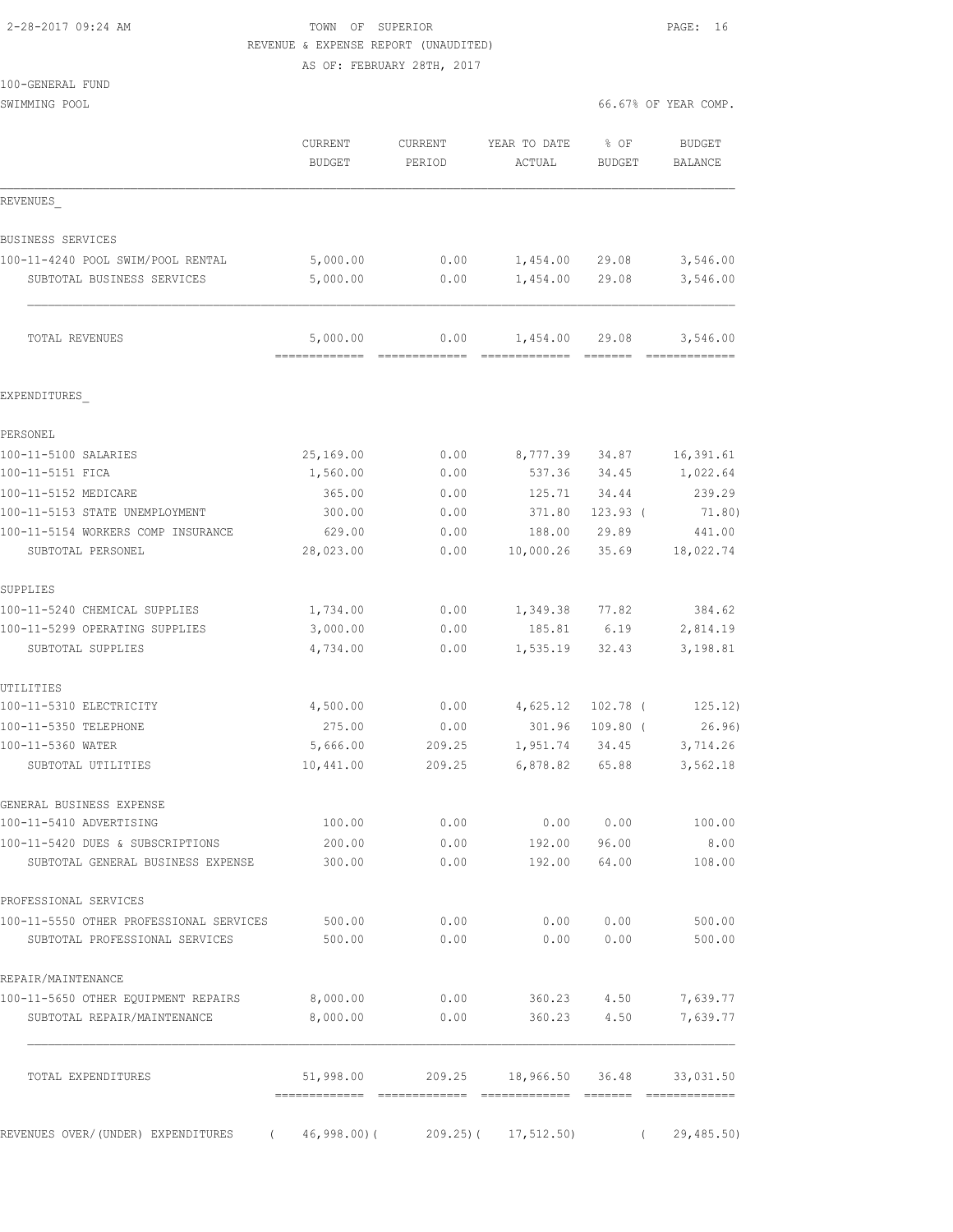| 2-28-2017 09:24 AM |  |
|--------------------|--|

TOWN OF SUPERIOR **PAGE: 17**  REVENUE & EXPENSE REPORT (UNAUDITED) AS OF: FEBRUARY 28TH, 2017

100-GENERAL FUND

| RECREATION                                                       |      |                                                                                 | 66.67% OF YEAR COMP. |
|------------------------------------------------------------------|------|---------------------------------------------------------------------------------|----------------------|
|                                                                  |      | CURRENT CURRENT YEAR TO DATE % OF BUDGET<br>BUDGET PERIOD ACTUAL BUDGET BALANCE |                      |
| REVENUES                                                         |      |                                                                                 |                      |
| BUSINESS SERVICES                                                |      |                                                                                 |                      |
| 100-12-4220 PARK RENTAL                                          |      | $0.00$ 150.00 600.00 0.00 (600.00)                                              |                      |
| SUBTOTAL BUSINESS SERVICES                                       | 0.00 | 150.00 600.00 0.00 (600.00)                                                     |                      |
| MISCELLANEOUS                                                    |      |                                                                                 |                      |
| TOTAL REVENUES                                                   |      | $0.00$ $150.00$ $600.00$ $0.00$ $($ $600.00)$                                   |                      |
| EXPENDITURES                                                     |      |                                                                                 |                      |
| PERSONEL                                                         |      |                                                                                 |                      |
| SUPPLIES                                                         |      |                                                                                 |                      |
| UTILITIES                                                        |      |                                                                                 |                      |
| GENERAL BUSINESS EXPENSE                                         |      |                                                                                 |                      |
| PROFESSIONAL SERVICES                                            |      |                                                                                 |                      |
|                                                                  |      |                                                                                 |                      |
| REVENUES OVER/(UNDER) EXPENDITURES $0.00$ 150.00 600.00 (600.00) |      |                                                                                 |                      |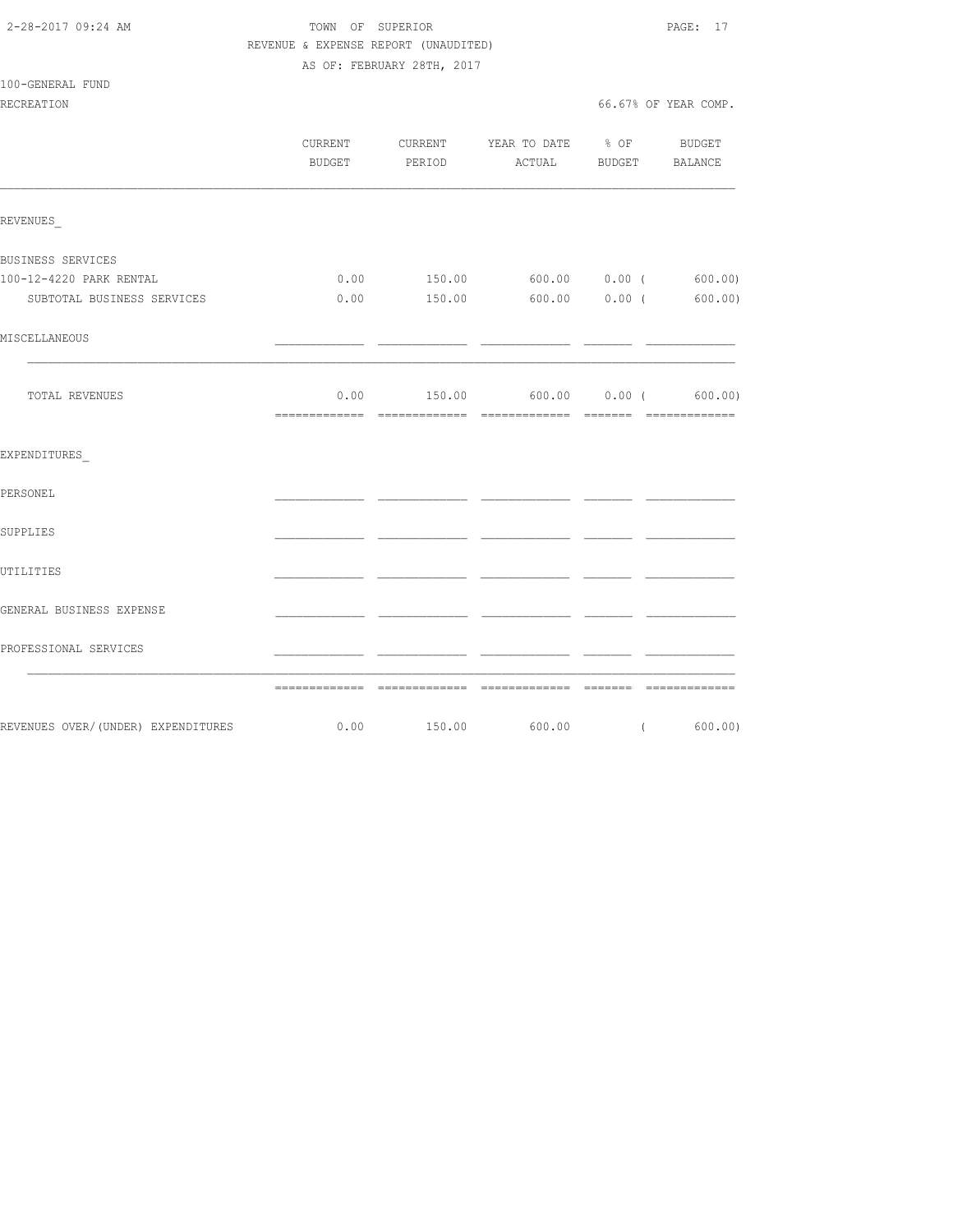# 2-28-2017 09:24 AM TOWN OF SUPERIOR PAGE: 18 REVENUE & EXPENSE REPORT (UNAUDITED)

AS OF: FEBRUARY 28TH, 2017

| LIBRARY                                 |                                 |                   |                        |                       | 66.67% OF YEAR COMP.     |
|-----------------------------------------|---------------------------------|-------------------|------------------------|-----------------------|--------------------------|
|                                         | <b>CURRENT</b><br><b>BUDGET</b> | CURRENT<br>PERIOD | YEAR TO DATE<br>ACTUAL | % OF<br><b>BUDGET</b> | <b>BUDGET</b><br>BALANCE |
| REVENUES                                |                                 |                   |                        |                       |                          |
| BUSINESS SERVICES                       |                                 |                   |                        |                       |                          |
| 100-13-4240 FEES                        | 4,000.00                        | 0.00              | 0.00                   | 0.00                  | 4,000.00                 |
| 100-13-4250 INTERNET/LATE FEES          | 0.00                            | 138.30            | 1,800.08               | $0.00$ (              | 1,800.08                 |
| SUBTOTAL BUSINESS SERVICES              | 4,000.00                        | 138.30            | 1,800.08               | 45.00                 | 2,199.92                 |
| TOTAL REVENUES                          | 4,000.00                        | 138.30            | 1,800.08               | 45.00                 | 2,199.92                 |
| EXPENDITURES                            |                                 |                   |                        |                       |                          |
| PERSONEL                                |                                 |                   |                        |                       |                          |
| 100-13-5100 SALARIES                    | 30,484.00                       | 2,328.82          | 17,621.18              | 57.80                 | 12,862.82                |
| 100-13-5151 FICA                        | 1,890.00                        | 138.76            | 1,025.73               | 54.27                 | 864.27                   |
| 100-13-5152 MEDICARE                    | 442.00                          | 32.46             | 239.96                 | 54.29                 | 202.04                   |
| 100-13-5153 STATE UNEMPLOYMENT          | 744.00                          | 83.48             | 204.16                 | 27.44                 | 539.84                   |
| 100-13-5154 WORKERS COMP INSURANCE      | 133.00                          | 0.00              | 63.00                  | 47.37                 | 70.00                    |
| 100-13-5161 ARIZONA STATE RETIREMENT    | 3,497.00                        | 146.96            | 1,005.60               | 28.76                 | 2,491.40                 |
| SUBTOTAL PERSONEL                       | 37,190.00                       | 2,730.48          | 20, 159.63             | 54.21                 | 17,030.37                |
| SUPPLIES                                |                                 |                   |                        |                       |                          |
| 100-13-5270 LIBRARY BOOKS               | 2,000.00                        | 0.00              | 0.00                   | 0.00                  | 2,000.00                 |
| SUBTOTAL SUPPLIES                       | 2,000.00                        | 0.00              | 0.00                   | 0.00                  | 2,000.00                 |
| UTILITIES                               |                                 |                   |                        |                       |                          |
| 100-13-5310 ELECTRICITY                 | 5,000.00                        | 0.00              | 4,188.26               | 83.77                 | 811.74                   |
| 100-13-5320 GAS                         | 1,000.00                        | 228.60            | 754.68                 | 75.47                 | 245.32                   |
| 100-13-5350 TELEPHONE                   | 200.00                          | 0.00              | 362.60                 | 181.30 (              | 162.60)                  |
| 100-13-5360 WATER                       | 500.00                          | 29.55             | 230.71                 | 46.14                 | 269.29                   |
| 100-13-5380 SECURITY                    | 400.00                          | 25.00             | 100.00                 | 25.00                 | 300.00                   |
| SUBTOTAL UTILITIES                      | 7,100.00                        | 283.15            | 5,636.25               | 79.38                 | 1,463.75                 |
| GENERAL BUSINESS EXPENSE                |                                 |                   |                        |                       |                          |
| 100-13-5410 ADVERTISING                 | 250.00                          | 0.00              | 0.00                   | 0.00                  | 250.00                   |
| 100-13-5420 DUES & SUBSCRIPTIONS        | 1,300.00                        | 0.00              | 432.51                 | 33.27                 | 867.49                   |
| 100-13-5460 POSTAGE                     | 500.00                          | 70.20             | 492.00                 | 98.40                 | 8.00                     |
| 100-13-5471 AUDIT                       | 9,000.00                        | 0.00              | 2,425.44               | 26.95                 | 6,574.56                 |
| 100-13-5480 GENERAL INSURANCE           | 12,820.00                       | 0.00              | 9,644.64               | 75.23                 | 3, 175.36                |
| SUBTOTAL GENERAL BUSINESS EXPENSE       | 23,870.00                       | 70.20             | 12,994.59              | 54.44                 | 10,875.41                |
| PROFESSIONAL SERVICES                   |                                 |                   |                        |                       |                          |
| 100-13-5550 OTHER PROFESSIONAL SERVICES | 0.00                            | 0.00              | 1,534.32               | $0.00$ (              | 1,534.32)                |
| SUBTOTAL PROFESSIONAL SERVICES          | 0.00                            | 0.00              | 1,534.32               | $0.00$ (              | 1, 534.32)               |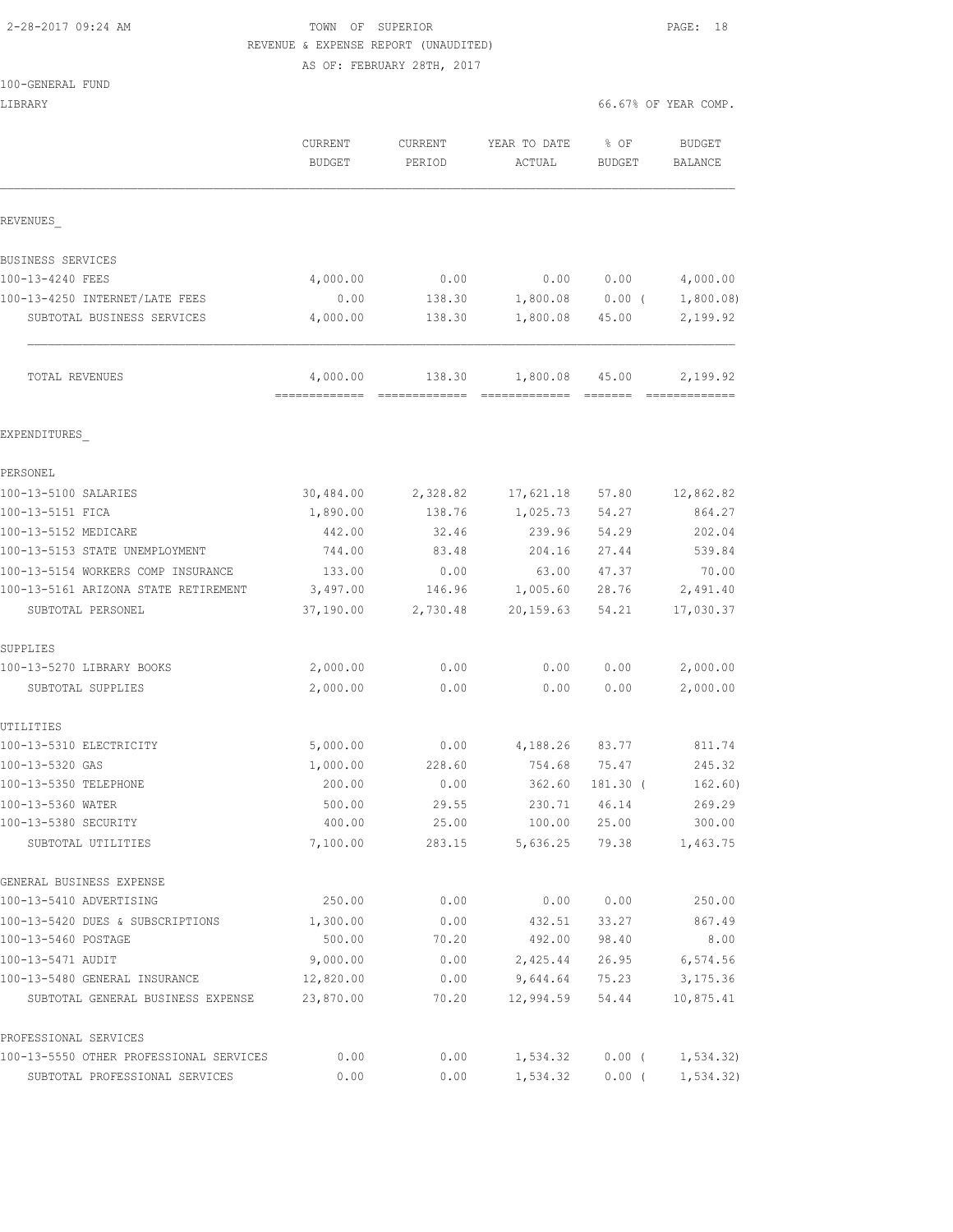# 2-28-2017 09:24 AM TOWN OF SUPERIOR PAGE: 19 REVENUE & EXPENSE REPORT (UNAUDITED)

AS OF: FEBRUARY 28TH, 2017

#### 100-GENERAL FUND

|                                     | CURRENT<br>BUDGET | CURRENT<br>PERIOD | YEAR TO DATE<br>ACTUAL | % OF<br><b>BUDGET</b> | <b>BUDGET</b><br>BALANCE |
|-------------------------------------|-------------------|-------------------|------------------------|-----------------------|--------------------------|
| REPAIR/MAINTENANCE                  |                   |                   |                        |                       |                          |
| 100-13-5650 OTHER EQUIPMENT REPAIRS | 0.00              | 0.00              | 307.50                 | 0.00(                 | 307.50)                  |
| SUBTOTAL REPAIR/MAINTENANCE         | 0.00              | 0.00              | 307.50                 | 0.00(                 | 307.50                   |
| TOTAL EXPENDITURES                  | 70,160.00         | 3,083.83          | 40,632.29              | 57.91                 | 29,527.71                |
| REVENUES OVER/(UNDER) EXPENDITURES  | 66,160.00)(       | $2,945.53$ ) (    | 38,832.21)             |                       | 27, 327, 79)             |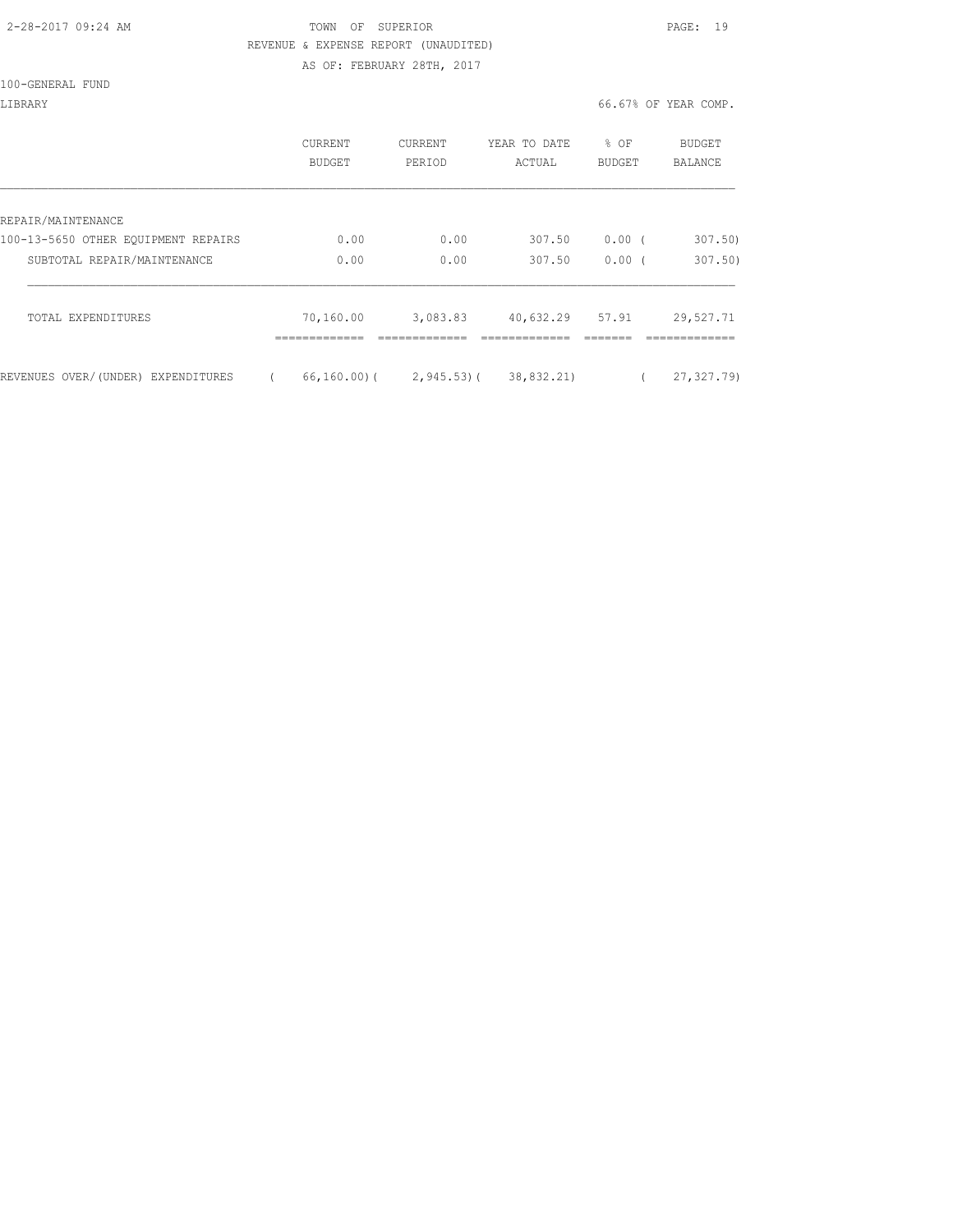|                                    | REVENUE & EXPENSE REPORT (UNAUDITED) |                            |                                         |                  |                          |
|------------------------------------|--------------------------------------|----------------------------|-----------------------------------------|------------------|--------------------------|
|                                    |                                      | AS OF: FEBRUARY 28TH, 2017 |                                         |                  |                          |
| 100-GENERAL FUND                   |                                      |                            |                                         |                  |                          |
| BUILDING RENTALS                   |                                      |                            |                                         |                  | 66.67% OF YEAR COMP.     |
|                                    | CURRENT<br><b>BUDGET</b>             | CURRENT<br>PERIOD          | YEAR TO DATE<br>ACTUAL                  | $8$ OF<br>BUDGET | <b>BUDGET</b><br>BALANCE |
| REVENUES                           |                                      |                            |                                         |                  |                          |
| ENTERPRISE SERVICES                |                                      |                            |                                         |                  |                          |
| 100-14-4330 RENTAL INCOME          | 30,000.00                            | 1,090.00                   | 14,518.00 48.39                         |                  | 15,482.00                |
| SUBTOTAL ENTERPRISE SERVICES       | 30,000.00                            | 1,090.00                   | 14,518.00                               | 48.39            | 15,482.00                |
| TOTAL REVENUES                     |                                      |                            | 30,000.00  1,090.00  14,518.00  48.39   |                  | 15,482.00                |
| EXPENDITURES                       |                                      |                            |                                         |                  |                          |
| SUPPLIES                           |                                      |                            |                                         |                  |                          |
| UTILITIES                          |                                      |                            |                                         |                  |                          |
| 100-14-5310 ELECTRICITY            | 11,000.00                            | 0.00                       | 3,432.42 31.20                          |                  | 7,567.58                 |
| 100-14-5360 WATER                  | 2,000.00                             | 56.46                      | 451.98 22.60                            |                  | 1,548.02                 |
| SUBTOTAL UTILITIES                 | 13,000.00                            | 56.46                      | 3,884.40 29.88                          |                  | 9,115.60                 |
| GENERAL BUSINESS EXPENSE           |                                      |                            |                                         |                  |                          |
| PROFESSIONAL SERVICES              |                                      |                            |                                         |                  |                          |
| REPAIR/MAINTENANCE                 |                                      |                            |                                         |                  |                          |
| TOTAL EXPENDITURES                 |                                      |                            | 13,000.00 56.46 3,884.40 29.88 9,115.60 |                  |                          |
| REVENUES OVER/(UNDER) EXPENDITURES |                                      |                            | 17,000.00    1,033.54    10,633.60      |                  | 6,366.40                 |

2-28-2017 09:24 AM TOWN OF SUPERIOR PAGE: 20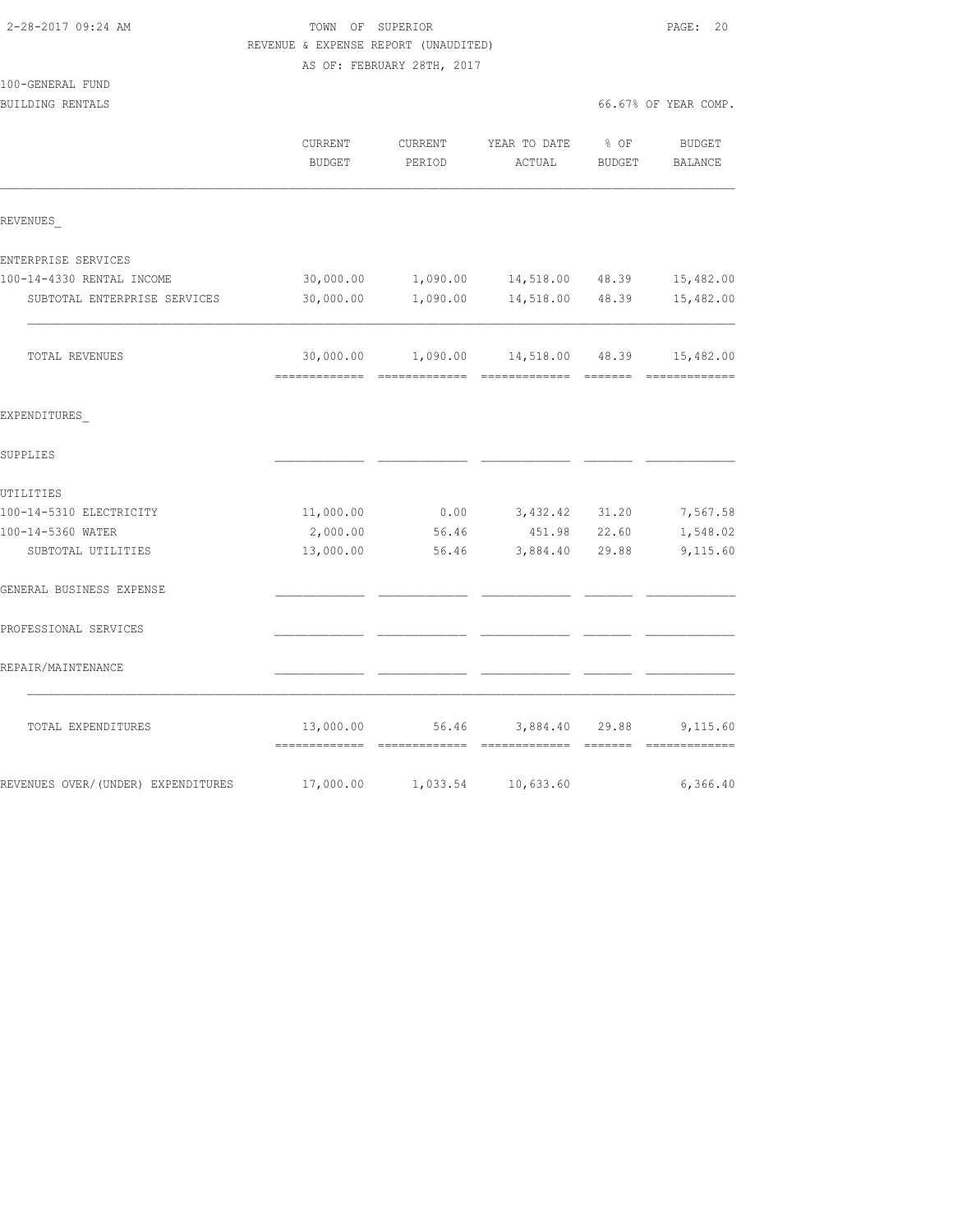# 2-28-2017 09:24 AM TOWN OF SUPERIOR PAGE: 21 REVENUE & EXPENSE REPORT (UNAUDITED)

AS OF: FEBRUARY 28TH, 2017

#### 100-GENERAL FUND

SR CITIZENS-CONGREGATE **66.67%** OF YEAR COMP.

|                                                                          | CURRENT<br><b>BUDGET</b> | CURRENT<br>PERIOD | YEAR TO DATE<br>ACTUAL           | % OF<br><b>BUDGET</b> | <b>BUDGET</b><br>BALANCE      |
|--------------------------------------------------------------------------|--------------------------|-------------------|----------------------------------|-----------------------|-------------------------------|
| REVENUES                                                                 |                          |                   |                                  |                       |                               |
| BUSINESS SERVICES                                                        |                          |                   |                                  |                       |                               |
| 100-15-4215 SRC AAA DOLLARS                                              | 65,793.00                | 0.00              | 0.00                             | 0.00                  | 65,793.00                     |
| 100-15-4217 SRC PROGRAM REVENUE                                          | 0.00                     | 323.85            | 30,102.26 0.00 (                 |                       | 30, 102, 26                   |
| SUBTOTAL BUSINESS SERVICES                                               | 65,793.00                | 323.85            | 30,102.26                        | 45.75                 | 35,690.74                     |
| TOTAL REVENUES                                                           | 65,793.00                | 323.85            | 30, 102. 26 45. 75               |                       | 35,690.74                     |
| EXPENDITURES                                                             |                          |                   |                                  |                       |                               |
| PERSONEL                                                                 |                          |                   |                                  |                       |                               |
| 100-15-5100 SALARIES                                                     | 12,116.00                | 710.35            | 5,239.88                         | 43.25                 | 6,876.12                      |
| 100-15-5120 INMATE LABOR                                                 | 800.00                   | 14.00             | 230.00                           | 28.75                 | 570.00                        |
| 100-15-5151 FICA                                                         | 751.00                   | 44.04             | 321.07                           | 42.75                 | 429.93                        |
| 100-15-5152 MEDICARE                                                     | 176.00                   | 10.30             | 75.07                            | 42.65                 | 100.93                        |
| 100-15-5153 STATE UNEMPLOYMENT                                           | 225.00                   | 26.49             | 51.64                            | 22.95                 | 173.36                        |
| 100-15-5154 WORKERS COMP INSURANCE                                       | 506.00                   | 0.00              | 324.00                           | 64.03                 | 182.00                        |
| 100-15-5161 ARIZONA STATE RETIREMENT                                     | 1,212.00                 | 81.56             | 594.45                           | 49.05                 | 617.55                        |
| 100-15-5162 LIFE INSURANCE                                               | 11.00                    | 0.00              | 0.00                             | 0.00                  | 11.00                         |
| 100-15-5163 HEALTH INSURANCE                                             | 537.00                   | 0.00              | 0.00                             | 0.00                  | 537.00                        |
| 100-15-5164 DENTAL INSURANCE<br>SUBTOTAL PERSONEL                        | 50.00<br>16,384.00       | 0.00<br>886.74    | 0.00<br>6,836.11                 | 0.00<br>41.72         | 50.00<br>9,547.89             |
|                                                                          |                          |                   |                                  |                       |                               |
| SUPPLIES<br>100-15-5210 OFFICE SUPPLIES                                  | 0.00                     | 0.00              | 408.41                           | $0.00$ (              | 408.41)                       |
|                                                                          |                          |                   |                                  |                       |                               |
| 100-15-5225 SAFETY SUPPLIES/EQUIPMENT<br>100-15-5230 SANITATION SUPPLIES | 0.00<br>0.00             | 0.00<br>0.00      | 212.01<br>271.71                 | $0.00$ (<br>$0.00$ (  | 212.01)<br>271.71)            |
| 100-15-5240 CHEMICALS & SUPPLIES                                         | 114.00                   | 0.00              | 0.00                             | 0.00                  | 114.00                        |
| 100-15-5250 KITCHEN SUPPLIES                                             | 300.00                   | 0.00              |                                  | 325.75 108.58 (       | 25.75)                        |
| 100-15-5260 FOOD SUPPLIES                                                | 50.00                    | 0.00              |                                  | 722.51 1,445.02 (     | 672.51)                       |
| 100-15-5299 OPERATING SUPPLIES                                           | 400.00                   | 0.00              |                                  | 299.52 74.88          | 100.48                        |
| SUBTOTAL SUPPLIES                                                        | 864.00                   | 0.00              |                                  |                       | 2, 239.91 259.25 ( 1, 375.91) |
| UTILITIES                                                                |                          |                   |                                  |                       |                               |
| 100-15-5310 ELECTRICITY                                                  | 0.00                     |                   | $0.00$ 2,676.65 0.00 ( 2,676.65) |                       |                               |
| 100-15-5320 GAS                                                          | 746.00                   | 44.40             |                                  |                       | 304.13 40.77 441.87           |
| 100-15-5350 TELEPHONE                                                    | 0.00                     | 0.00              |                                  |                       | 177.23 0.00 (177.23)          |
| 100-15-5360 WATER                                                        | 0.00                     |                   | 15.62 137.97 0.00 (137.97)       |                       |                               |
| SUBTOTAL UTILITIES                                                       | 746.00                   |                   | 60.02 3,295.98                   |                       | 441.82 ( 2,549.98)            |
| GENERAL BUSINESS EXPENSE                                                 |                          |                   |                                  |                       |                               |
| 100-15-5410 ADVERTISING                                                  | 0.00                     | 0.00              | 45.86                            | $0.00$ (              | 45.86)                        |
| 100-15-5420 DUES & SUBSCRIPTIONS                                         | 200.00                   | 0.00              | 0.00                             | 0.00                  | 200.00                        |
| 100-15-5460 POSTAGE                                                      | 0.00                     | 10.53             | 73.82                            | $0.00$ (              | 73.82)                        |
| 100-15-5471 AUDIT                                                        | 4,500.00                 | 0.00              | 808.48                           | 17.97                 | 3,691.52                      |
| 100-15-5480 GENERAL INSURANCE                                            | 4,273.00                 | 0.00              | 3,214.89                         | 75.24                 | 1,058.11                      |

SUBTOTAL GENERAL BUSINESS EXPENSE 8,973.00 10.53 4,143.05 46.17 4,829.95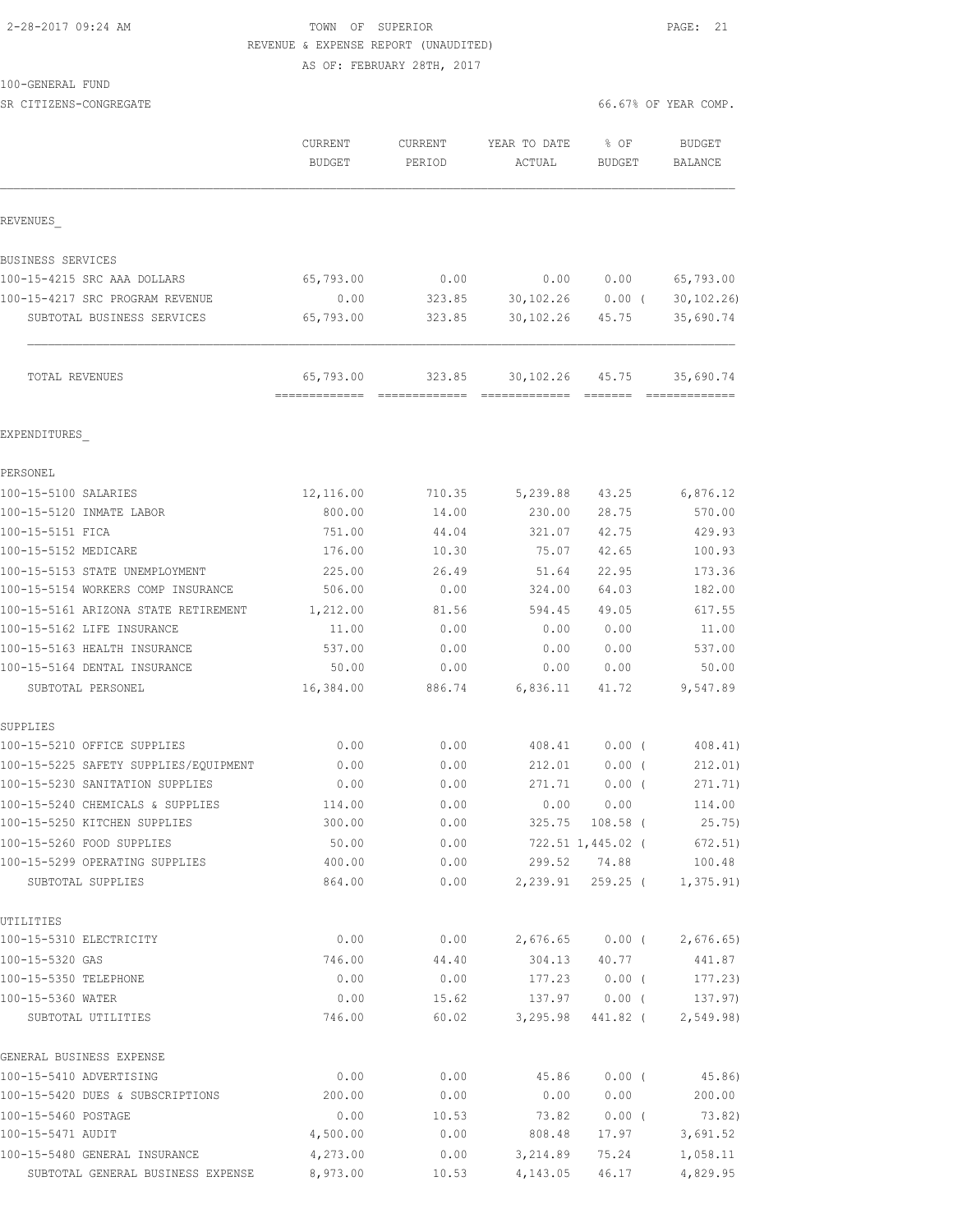# 2-28-2017 09:24 AM TOWN OF SUPERIOR PAGE: 22 REVENUE & EXPENSE REPORT (UNAUDITED)

AS OF: FEBRUARY 28TH, 2017

### 100-GENERAL FUND

SR CITIZENS-CONGREGATE **66.67%** OF YEAR COMP.

|                                         | CURRENT<br>BUDGET | <b>CURRENT</b><br>PERIOD | YEAR TO DATE<br>ACTUAL | % OF<br>BUDGET | BUDGET<br>BALANCE |
|-----------------------------------------|-------------------|--------------------------|------------------------|----------------|-------------------|
|                                         |                   |                          |                        |                |                   |
| PROFESSIONAL SERVICES                   |                   |                          |                        |                |                   |
| 100-15-5550 OTHER PROFESSIONAL SERVICES | 16,000.00         | 0.00                     | 10,633.09              | 66.46          | 5,366.91          |
| SUBTOTAL PROFESSIONAL SERVICES          | 16,000.00         | 0.00                     | 10,633.09              | 66.46          | 5,366.91          |
| REPAIR/MAINTENANCE                      |                   |                          |                        |                |                   |
| 100-15-5643 INMATE FUEL                 | 0.00              | 0.00                     | 212.61                 | $0.00$ (       | 212.61)           |
| 100-15-5650 OTHER EOUIPMENT REPAIRS     | 150.00            | 0.00                     | 0.00                   | 0.00           | 150.00            |
| SUBTOTAL REPAIR/MAINTENANCE             | 150.00            | 0.00                     | 212.61                 | 141.74 (       | 62, 61)           |
| TOTAL EXPENDITURES                      | 43,117.00         | 957.29                   | 27,360.75              | 63.46          | 15,756.25         |
|                                         |                   |                          |                        |                |                   |
| REVENUES OVER/(UNDER) EXPENDITURES      | $22,676.00$ (     | 633.44)                  | 2,741.51               |                | 19,934.49         |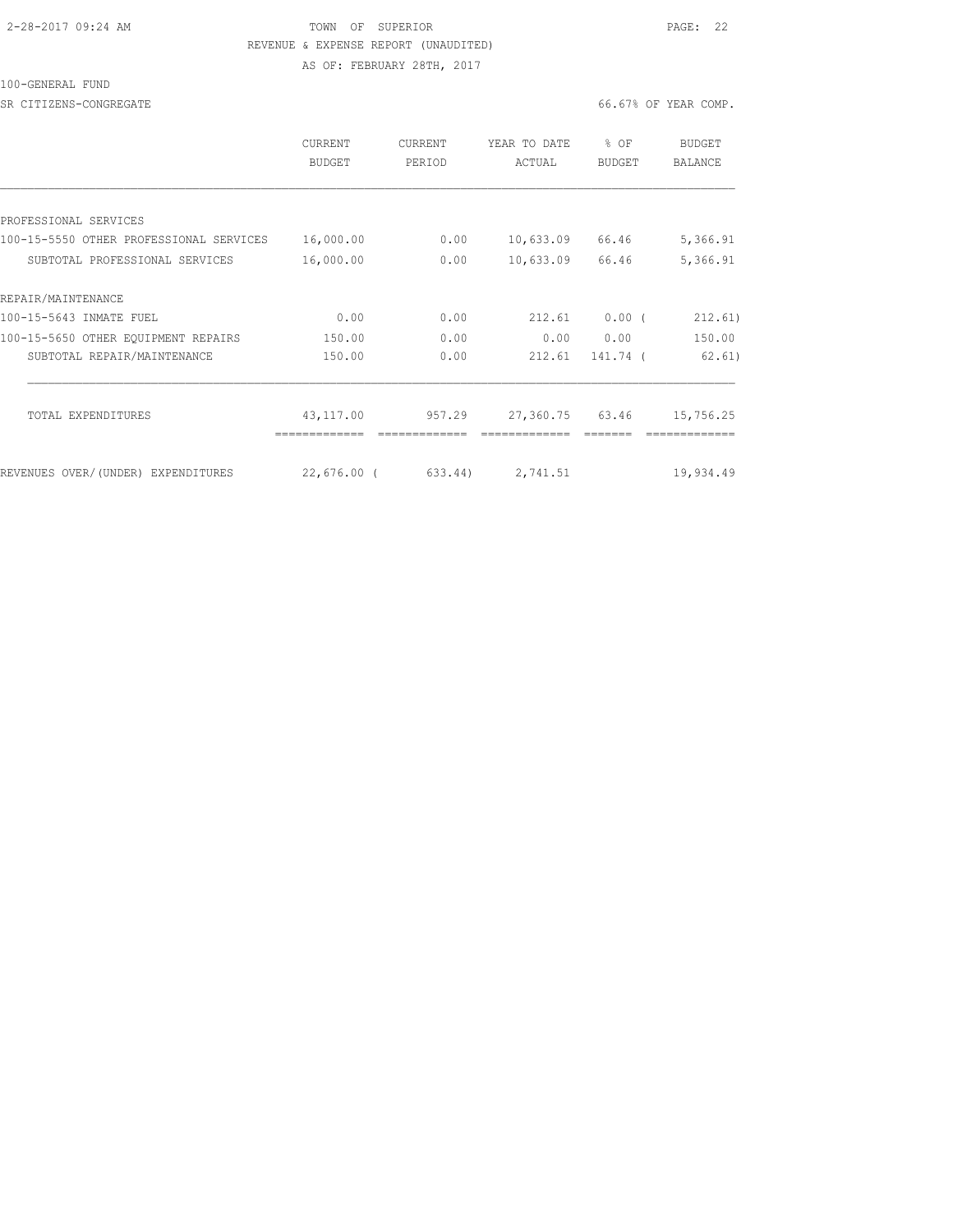# 2-28-2017 09:24 AM TOWN OF SUPERIOR PAGE: 23 REVENUE & EXPENSE REPORT (UNAUDITED)

AS OF: FEBRUARY 28TH, 2017

| 100-GENERAL FUND |  |
|------------------|--|
|------------------|--|

| SR CITIZENS-HOME DELIVERY               |                          |                   |                        | 66.67% OF YEAR COMP.   |  |                                 |
|-----------------------------------------|--------------------------|-------------------|------------------------|------------------------|--|---------------------------------|
|                                         | CURRENT<br><b>BUDGET</b> | CURRENT<br>PERIOD | YEAR TO DATE<br>ACTUAL | % OF<br><b>BUDGET</b>  |  | <b>BUDGET</b><br><b>BALANCE</b> |
| REVENUES                                |                          |                   |                        |                        |  |                                 |
| BUSINESS SERVICES                       |                          |                   |                        |                        |  |                                 |
| 100-16-4217 SRC PROGRAM REVENUE         | 0.00                     | 90.00             | 26,059.78              | $0.00$ (               |  | 26,059.78                       |
| SUBTOTAL BUSINESS SERVICES              | 0.00                     | 90.00             | 26,059.78              | $0.00$ (               |  | 26,059.78                       |
| TOTAL REVENUES                          | 0.00                     | 90.00             | 26,059.78              | $0.00$ (               |  | 26,059.78)<br><b>ERRESTERED</b> |
| EXPENDITURES                            |                          |                   |                        |                        |  |                                 |
| PERSONEL                                |                          |                   |                        |                        |  |                                 |
| 100-16-5100 SALARIES                    | 11,865.00                | 740.62            | 5,270.07               | 44.42                  |  | 6,594.93                        |
| 100-16-5120 INMATE LABOR                | 1,100.00                 | 21.00             | 285.00                 | 25.91                  |  | 815.00                          |
| 100-16-5151 FICA                        | 736.00                   | 45.92             | 322.97                 | 43.88                  |  | 413.03                          |
| 100-16-5152 MEDICARE                    | 172.00                   | 10.75             | 75.53                  | 43.91                  |  | 96.47                           |
| 100-16-5153 STATE UNEMPLOYMENT          | 270.00                   | 27.62             | 52.77                  | 19.54                  |  | 217.23                          |
| 100-16-5154 WORKERS COMP INSURANCE      | 495.00                   | 0.00              | 120.00                 | 24.24                  |  | 375.00                          |
| 100-16-5161 ARIZONA STATE RETIREMENT    | 1,186.00                 | 85.03             | 597.96                 | 50.42                  |  | 588.04                          |
| SUBTOTAL PERSONEL                       | 15,824.00                | 930.94            | 6,724.30               | 42.49                  |  | 9,099.70                        |
| SUPPLIES                                |                          |                   |                        |                        |  |                                 |
| 100-16-5240 CHEMICALS & SUPPLIES        | 76.00                    | 0.00              | 0.00                   | 0.00                   |  | 76.00                           |
| 100-16-5250 KITCHEN SUPPLIES            | 500.00                   | 0.00              | 0.00                   | 0.00                   |  | 500.00                          |
| 100-16-5260 FOOD SUPPLIES               | 19,224.00                | 0.00              | 0.00                   | 0.00                   |  | 19,224.00                       |
| SUBTOTAL SUPPLIES                       | 19,800.00                | 0.00              | 0.00                   | 0.00                   |  | 19,800.00                       |
| UTILITIES                               |                          |                   |                        |                        |  |                                 |
| 100-16-5310 ELECTRICITY                 | 0.00                     | 0.00              | 2,676.64               | 0.00(                  |  | 2,676.64)                       |
| 100-16-5320 GAS                         | 802.00                   | 44.40             | 345.52                 | 43.08                  |  | 456.48                          |
| 100-16-5350 TELEPHONE                   | 600.00                   | 0.00              | 177.26                 | 29.54                  |  | 422.74                          |
| 100-16-5360 WATER<br>SUBTOTAL UTILITIES | 0.00<br>1,402.00         | 15.61<br>60.01    | 137.92<br>3,337.34     | $0.00$ (<br>$238.04$ ( |  | 137.92)<br>1, 935.34)           |
| GENERAL BUSINESS EXPENSE                |                          |                   |                        |                        |  |                                 |
| 100-16-5410 ADVERTISING                 | 0.00                     | 0.00              | 45.86                  | $0.00$ (               |  | 45.86)                          |
| 100-16-5460 POSTAGE                     | 0.00                     | 10.53             | 73.78                  | $0.00$ (               |  | 73.78)                          |
| 100-16-5471 AUDIT                       | 4,500.00                 | 0.00              | 808.48                 | 17.97                  |  | 3,691.52                        |
| 100-16-5480 GENERAL INSURANCE           | 4,273.00                 | 0.00              | 3,214.89               | 75.24                  |  | 1,058.11                        |
| SUBTOTAL GENERAL BUSINESS EXPENSE       | 8,773.00                 | 10.53             | 4,143.01               | 47.22                  |  | 4,629.99                        |
| PROFESSIONAL SERVICES                   |                          |                   |                        |                        |  |                                 |
| 100-16-5550 OTHER PROFESSIONAL SERVICES | 0.00                     | 0.00              | 14,569.09              | $0.00$ (               |  | 14, 569.09                      |
| SUBTOTAL PROFESSIONAL SERVICES          | 0.00                     | 0.00              | 14,569.09              | $0.00$ (               |  | 14, 569.09                      |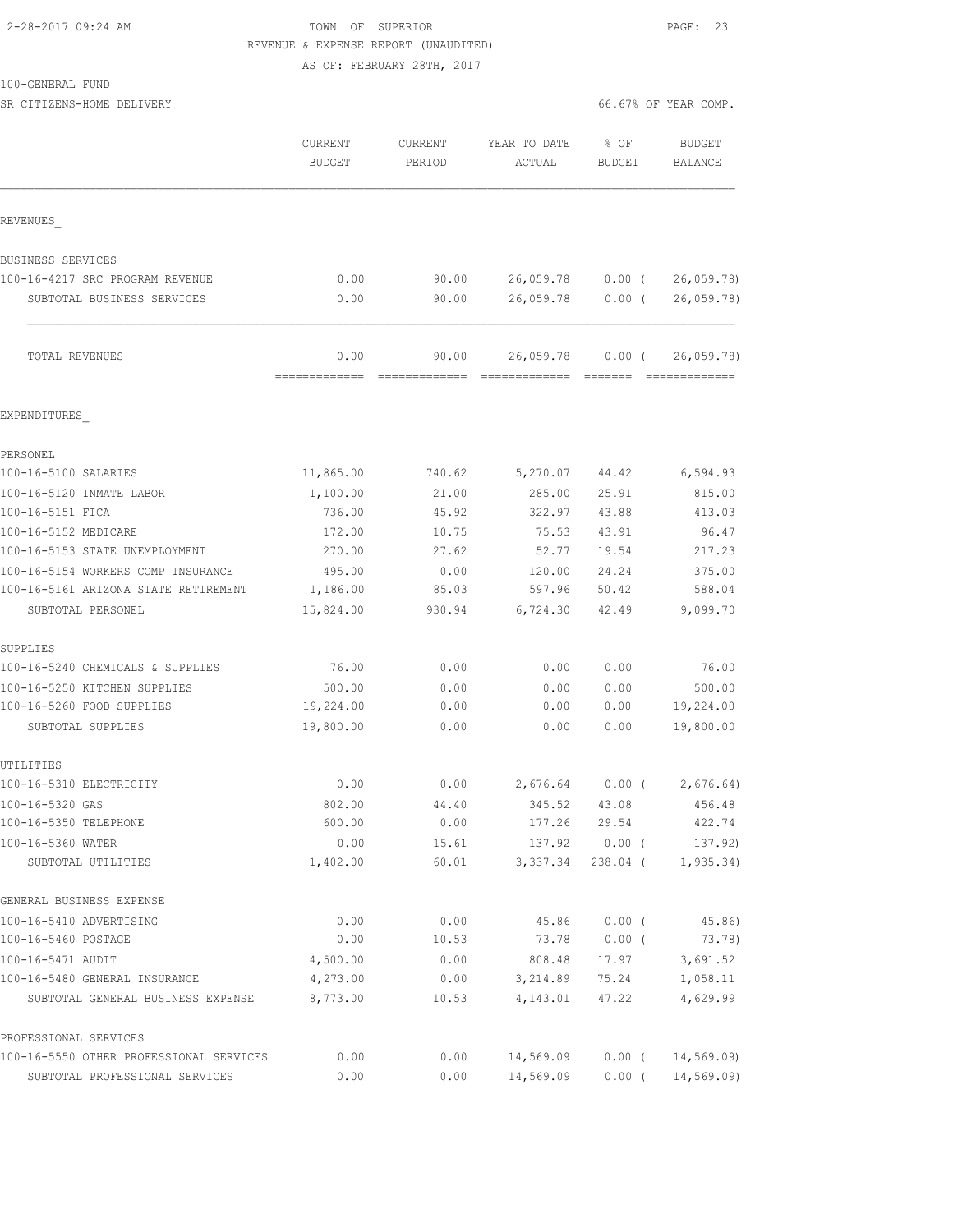## 2-28-2017 09:24 AM TOWN OF SUPERIOR PAGE: 24 REVENUE & EXPENSE REPORT (UNAUDITED) AS OF: FEBRUARY 28TH, 2017

#### 100-GENERAL FUND

SR CITIZENS-HOME DELIVERY **EXECUTERY** 66.67% OF YEAR COMP.

|                                    | CURRENT<br>BUDGET | <b>CURRENT</b><br>PERIOD | YEAR TO DATE<br>ACTUAL | ⊱<br>OF<br><b>BUDGET</b> | BUDGET<br>BALANCE |
|------------------------------------|-------------------|--------------------------|------------------------|--------------------------|-------------------|
|                                    |                   |                          |                        |                          |                   |
| REPAIR/MAINTENANCE                 |                   |                          |                        |                          |                   |
| 100-16-5640 AUTO & TRUCK REPAIRS   | 45.00             | 0.00                     | 0.00                   | 0.00                     | 45.00             |
| 100-16-5641 GAS & OIL              | 2,134.00          | 0.00                     | 398.93                 | 18.69                    | 1,735.07          |
| 100-16-5643 INMATE FUEL            | 0.00              | 0.00                     | 268.84                 | 0.00(                    | 268.84)           |
| SUBTOTAL REPAIR/MAINTENANCE        | 2,179.00          | 0.00                     | 667.77                 | 30.65                    | 1,511.23          |
| TOTAL EXPENDITURES                 | 47,978.00         | 1,001.48                 | 29,441.51              | 61.36                    | 18,536.49         |
| REVENUES OVER/(UNDER) EXPENDITURES | $47,978,00$ (     | $911.48$ ) (             | 3,381,73)              |                          | 44,596.27)        |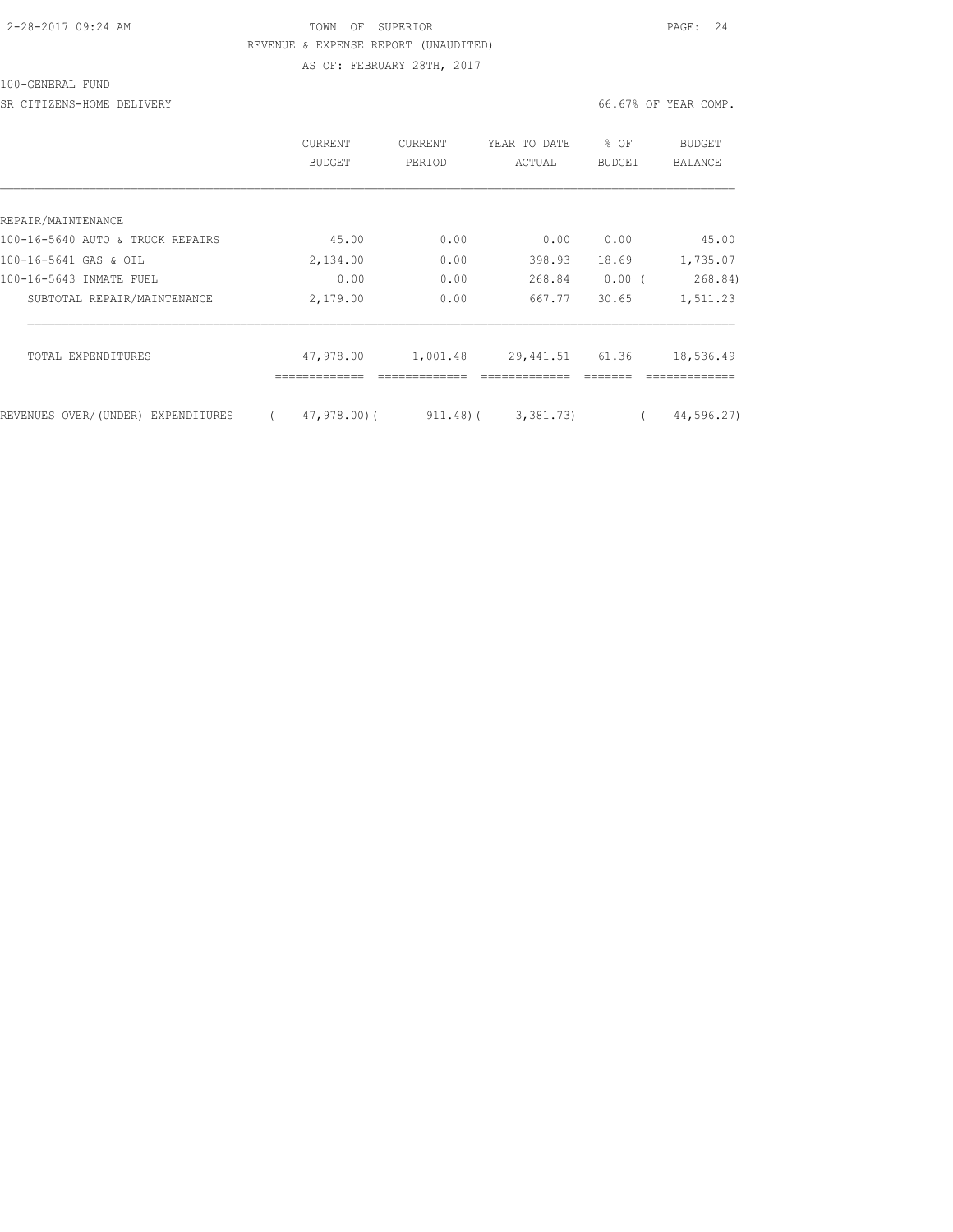# 2-28-2017 09:24 AM TOWN OF SUPERIOR PAGE: 25 REVENUE & EXPENSE REPORT (UNAUDITED) AS OF: FEBRUARY 28TH, 2017

SR CITIZENS-TRANSPORTATIO **Example 2008** 66.67% OF YEAR COMP.

|                                                                                    | <b>CURRENT</b><br><b>BUDGET</b>    | CURRENT<br>PERIOD | YEAR TO DATE<br>ACTUAL                        | % OF<br>BUDGET | <b>BUDGET</b><br>BALANCE    |
|------------------------------------------------------------------------------------|------------------------------------|-------------------|-----------------------------------------------|----------------|-----------------------------|
| REVENUES                                                                           |                                    |                   |                                               |                |                             |
| BUSINESS SERVICES                                                                  |                                    |                   |                                               |                |                             |
| 100-17-4217 SRC PROGRAM REVENUE                                                    | 0.00                               | 20.00             | 4,225.12                                      | $0.00$ (       | 4,225.12)                   |
| SUBTOTAL BUSINESS SERVICES                                                         | 0.00                               | 20.00             | 4,225.12                                      | $0.00$ (       | 4, 225.12)                  |
| TOTAL REVENUES                                                                     | 0.00<br>=============              | 20.00             | 4,225.12                                      | $0.00$ (       | 4, 225.12)                  |
| EXPENDITURES                                                                       |                                    |                   |                                               |                |                             |
| PERSONEL                                                                           |                                    |                   |                                               |                |                             |
| 100-17-5100 SALARIES                                                               | 4,518.00                           | 773.33            | 9,751.61                                      | 215.84 (       | 5, 233.61                   |
| 100-17-5151 FICA                                                                   | 280.00                             | 47.95             | 600.73                                        | $214.55$ (     | 320.73)                     |
| 100-17-5152 MEDICARE                                                               | 65.00                              | 11.21             | 140.50                                        | $216.15$ (     | 75.50)                      |
| 100-17-5153 STATE UNEMPLOYMENT                                                     | 105.00                             | 28.85             | 295.98                                        | 281.89 (       | 190.98)                     |
| 100-17-5154 WORKERS COMP INSURANCE                                                 | 189.00                             | 0.00              | 213.00                                        | $112.70$ (     | 24.00)                      |
| 100-17-5161 ARIZONA STATE RETIREMENT                                               | 452.00                             | 88.77             | 1,112.37                                      | $246.10$ (     | 660.37)                     |
| SUBTOTAL PERSONEL                                                                  | 5,609.00                           | 950.11            | 12, 114.19                                    | $215.98$ (     | 6, 505.19                   |
| SUPPLIES                                                                           |                                    |                   |                                               |                |                             |
| UTILITIES                                                                          |                                    |                   |                                               |                |                             |
| 100-17-5320 GAS                                                                    | 0.00                               | 0.00              | 41.38                                         | $0.00$ (       | 41.38)                      |
| 100-17-5350 TELEPHONE                                                              | 506.00                             | 0.00              | 241.82                                        | 47.79          | 264.18                      |
| SUBTOTAL UTILITIES                                                                 | 506.00                             | 0.00              | 283.20                                        | 55.97          | 222.80                      |
| GENERAL BUSINESS EXPENSE                                                           |                                    |                   |                                               |                |                             |
| 100-17-5471 AUDIT                                                                  | 0.00                               | 0.00              | 808.49                                        | $0.00$ (       | 808.49)                     |
| 100-17-5480 GENERAL INSURANCE                                                      | 4,273.00                           | 0.00              | 3,214.89                                      | 75.24          | 1,058.11                    |
| SUBTOTAL GENERAL BUSINESS EXPENSE                                                  | 4,273.00                           | 0.00              | 4,023.38 94.16                                |                | 249.62                      |
| PROFESSIONAL SERVICES                                                              |                                    |                   |                                               |                |                             |
| 100-17-5550 OTHER PROFESSIONAL SERVICES 4,500.00<br>SUBTOTAL PROFESSIONAL SERVICES | 4,500.00                           |                   | $0.00$ 478.12 10.62 4,021.88<br>$0.00$ 478.12 | 10.62          | 4,021.88                    |
| REPAIR/MAINTENANCE                                                                 |                                    |                   |                                               |                |                             |
| 100-17-5640 AUTO & TRUCK REPAIRS                                                   | 0.00                               | 985.29            |                                               |                | $2,765.69$ 0.00 ( 2,765.69) |
| 100-17-5641 GAS & OIL                                                              | 4,505.00                           | 0.00              | 618.35                                        | 13.73          | 3,886.65                    |
| 100-17-5642 TIRES & TUBES                                                          | 0.00                               | 0.00              |                                               | 56.42 0.00 (   | 56.42)                      |
| SUBTOTAL REPAIR/MAINTENANCE                                                        | 4,505.00                           | 985.29            | 3,440.46                                      | 76.37          | 1,064.54                    |
| TOTAL EXPENDITURES                                                                 |                                    |                   |                                               |                | 946.35)                     |
|                                                                                    |                                    |                   |                                               |                |                             |
| REVENUES OVER/(UNDER) EXPENDITURES                                                 | (19,393.00) (1,915.40) (16,114.23) |                   |                                               |                | 3, 278.77<br>$\left($       |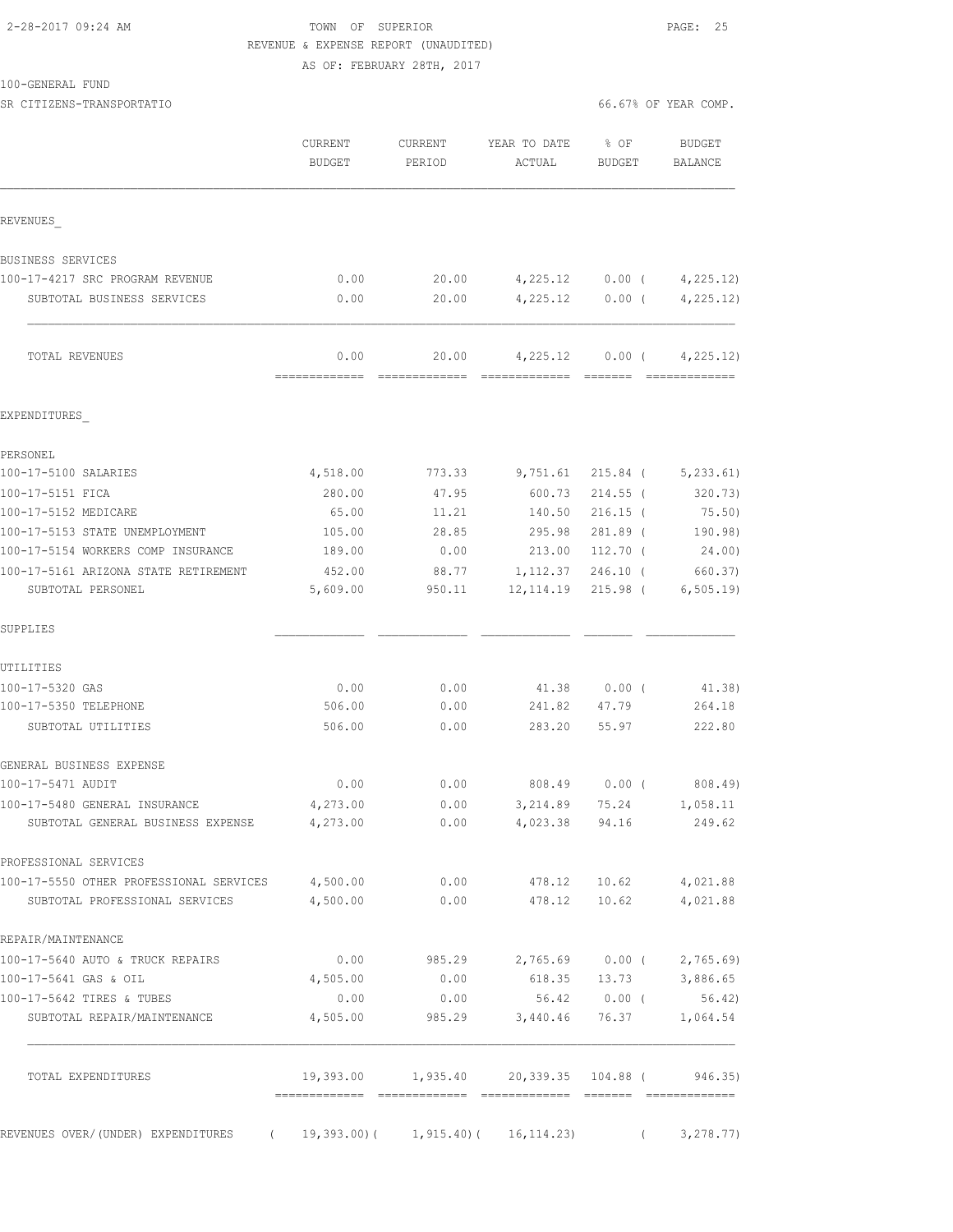| 2-28-2017 09:24 AM | OF<br>TOWN | SUPERIOR                             |              |        | PAGE: 26             |
|--------------------|------------|--------------------------------------|--------------|--------|----------------------|
|                    |            | REVENUE & EXPENSE REPORT (UNAUDITED) |              |        |                      |
|                    |            | AS OF: FEBRUARY 28TH, 2017           |              |        |                      |
| 100-GENERAL FUND   |            |                                      |              |        |                      |
| CODE ENFORCEMENT   |            |                                      |              |        | 66.67% OF YEAR COMP. |
|                    | CURRENT    | CURRENT                              | YEAR TO DATE | % OF   | BUDGET               |
|                    | BUDGET     | PERIOD                               | ACTUAL       | BUDGET | BALANCE              |
|                    |            |                                      |              |        |                      |
|                    |            |                                      |              |        |                      |
| EXPENDITURES       |            |                                      |              |        |                      |

 $PERSONEL$ 

============= ============= ============= ======= =============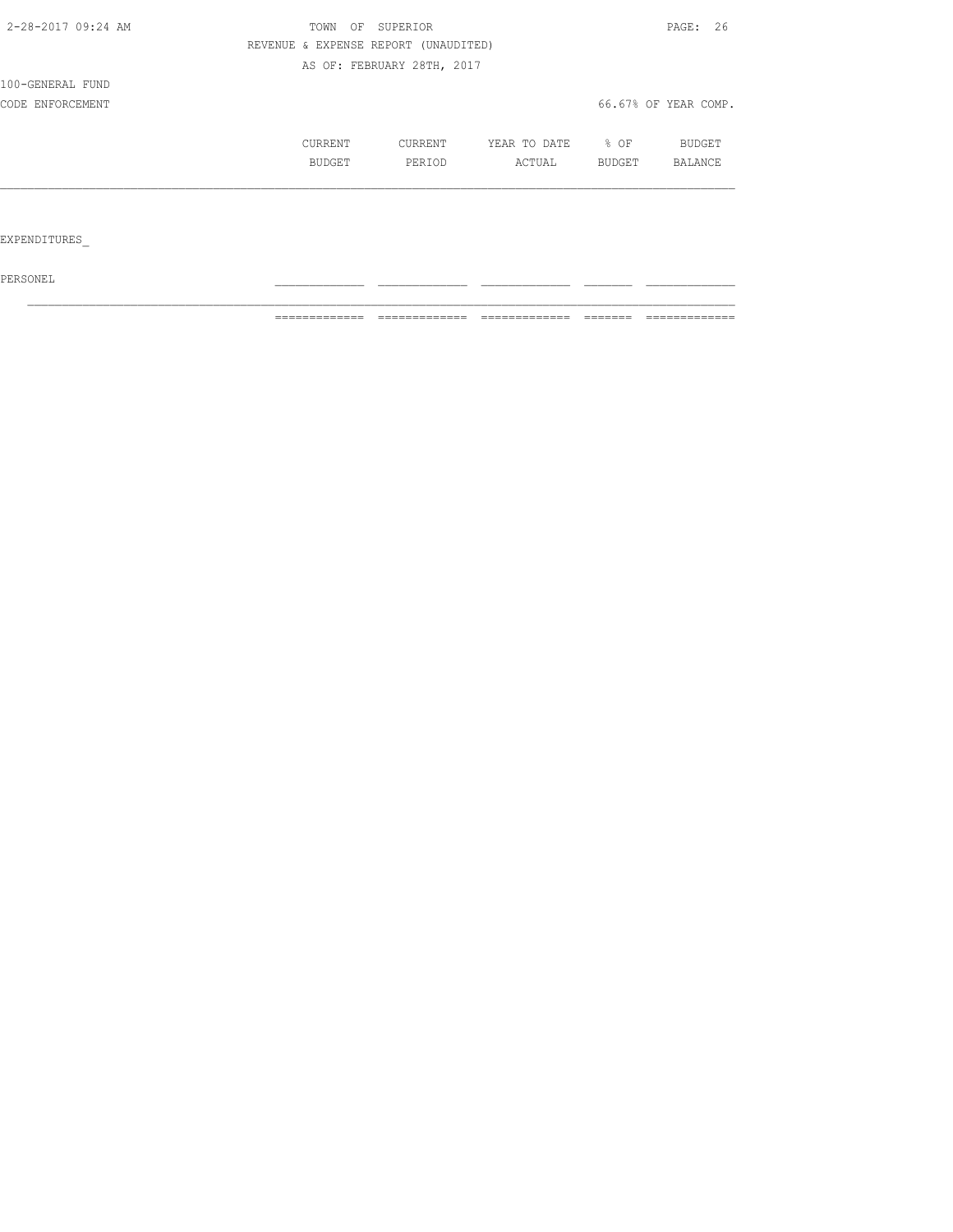|                          | -------------- -------------         |                            | - =============                                   | -------- |                      |
|--------------------------|--------------------------------------|----------------------------|---------------------------------------------------|----------|----------------------|
| PROFESSIONAL SERVICES    |                                      |                            |                                                   |          |                      |
| GENERAL BUSINESS EXPENSE |                                      |                            |                                                   |          |                      |
| SUPPLIES                 |                                      |                            |                                                   |          |                      |
| EXPENDITURES             |                                      |                            |                                                   |          |                      |
|                          |                                      |                            |                                                   |          |                      |
|                          | CURRENT<br>BUDGET                    | CURRENT<br>PERIOD          | YEAR TO DATE % OF BUDGET<br>ACTUAL BUDGET BALANCE |          |                      |
|                          |                                      |                            |                                                   |          |                      |
| <b>EDC</b>               |                                      |                            |                                                   |          | 66.67% OF YEAR COMP. |
| 100-GENERAL FUND         |                                      |                            |                                                   |          |                      |
|                          |                                      | AS OF: FEBRUARY 28TH, 2017 |                                                   |          |                      |
|                          | REVENUE & EXPENSE REPORT (UNAUDITED) |                            |                                                   |          |                      |
| 2-28-2017 09:24 AM       | TOWN OF SUPERIOR                     |                            |                                                   |          | PAGE: 27             |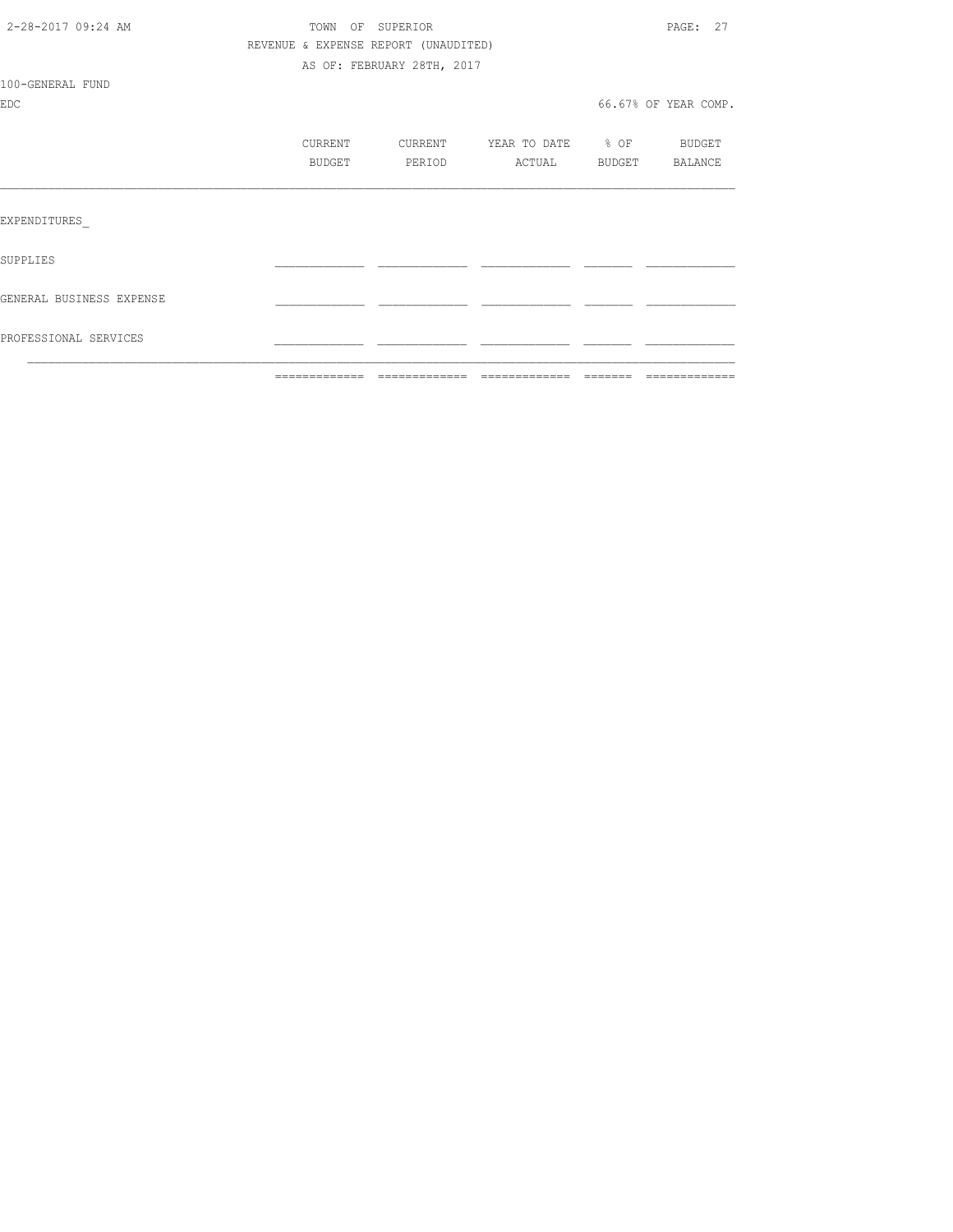| 2-28-2017 09:24 AM | TOWN<br>OF                           | SUPERIOR                   |              |                  |                      |  |
|--------------------|--------------------------------------|----------------------------|--------------|------------------|----------------------|--|
|                    | REVENUE & EXPENSE REPORT (UNAUDITED) |                            |              |                  |                      |  |
|                    |                                      | AS OF: FEBRUARY 28TH, 2017 |              |                  |                      |  |
| 100-GENERAL FUND   |                                      |                            |              |                  |                      |  |
| LOST TRAIL         |                                      |                            |              |                  | 66.67% OF YEAR COMP. |  |
|                    | CURRENT                              | CURRENT                    | YEAR TO DATE | $\frac{8}{6}$ OF | BUDGET               |  |
|                    | BUDGET                               | PERIOD                     | ACTUAL       | BUDGET           | BALANCE              |  |
|                    |                                      |                            |              |                  |                      |  |
| EXPENDITURES       |                                      |                            |              |                  |                      |  |
| SUPPLIES           |                                      |                            |              |                  |                      |  |

 $\mathcal{L}_\text{max}$ 

============= ============= ============= ======= =============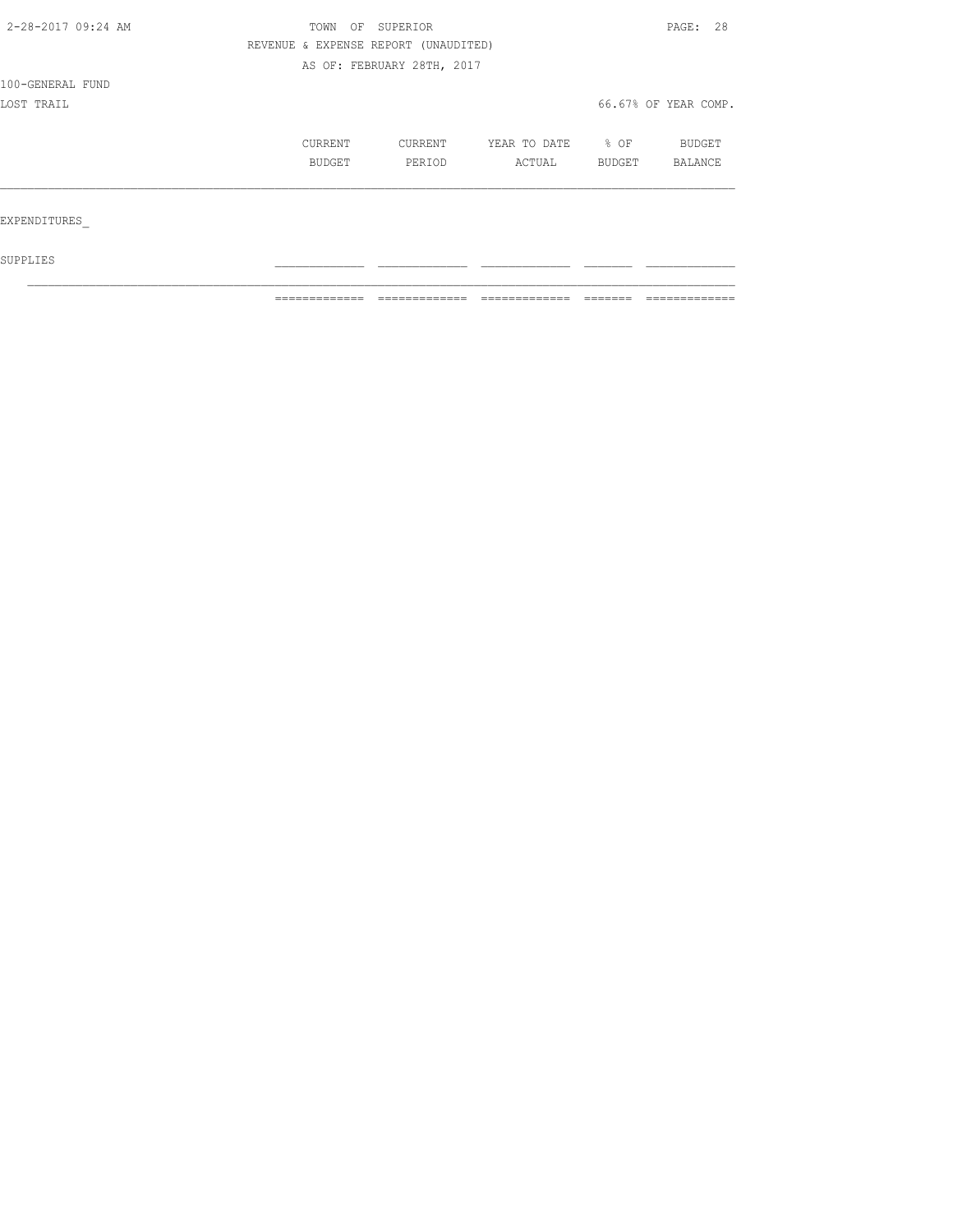| 2-28-2017 09:24 AM        |                |         | TOWN OF SUPERIOR                     |                          |          | PAGE: 29              |
|---------------------------|----------------|---------|--------------------------------------|--------------------------|----------|-----------------------|
|                           |                |         | REVENUE & EXPENSE REPORT (UNAUDITED) |                          |          |                       |
|                           |                |         | AS OF: FEBRUARY 28TH, 2017           |                          |          |                       |
| 100-GENERAL FUND          |                |         |                                      |                          |          |                       |
| SOCIO-ECONOMIC CONTINGNCY |                |         |                                      |                          |          | 66.67% OF YEAR COMP.  |
|                           |                | CURRENT | CURRENT                              | YEAR TO DATE % OF BUDGET |          |                       |
|                           |                | BUDGET  | PERIOD                               |                          |          | ACTUAL BUDGET BALANCE |
| REVENUES                  |                |         |                                      |                          |          |                       |
| CONTRIBUTIONS             |                |         |                                      |                          |          |                       |
|                           | -------------- |         | =============                        | =============            | -------- |                       |
| EXPENDITURES              |                |         |                                      |                          |          |                       |
| SUPPLIES                  |                |         |                                      |                          |          |                       |
|                           | -------------  |         |                                      |                          |          | --------------        |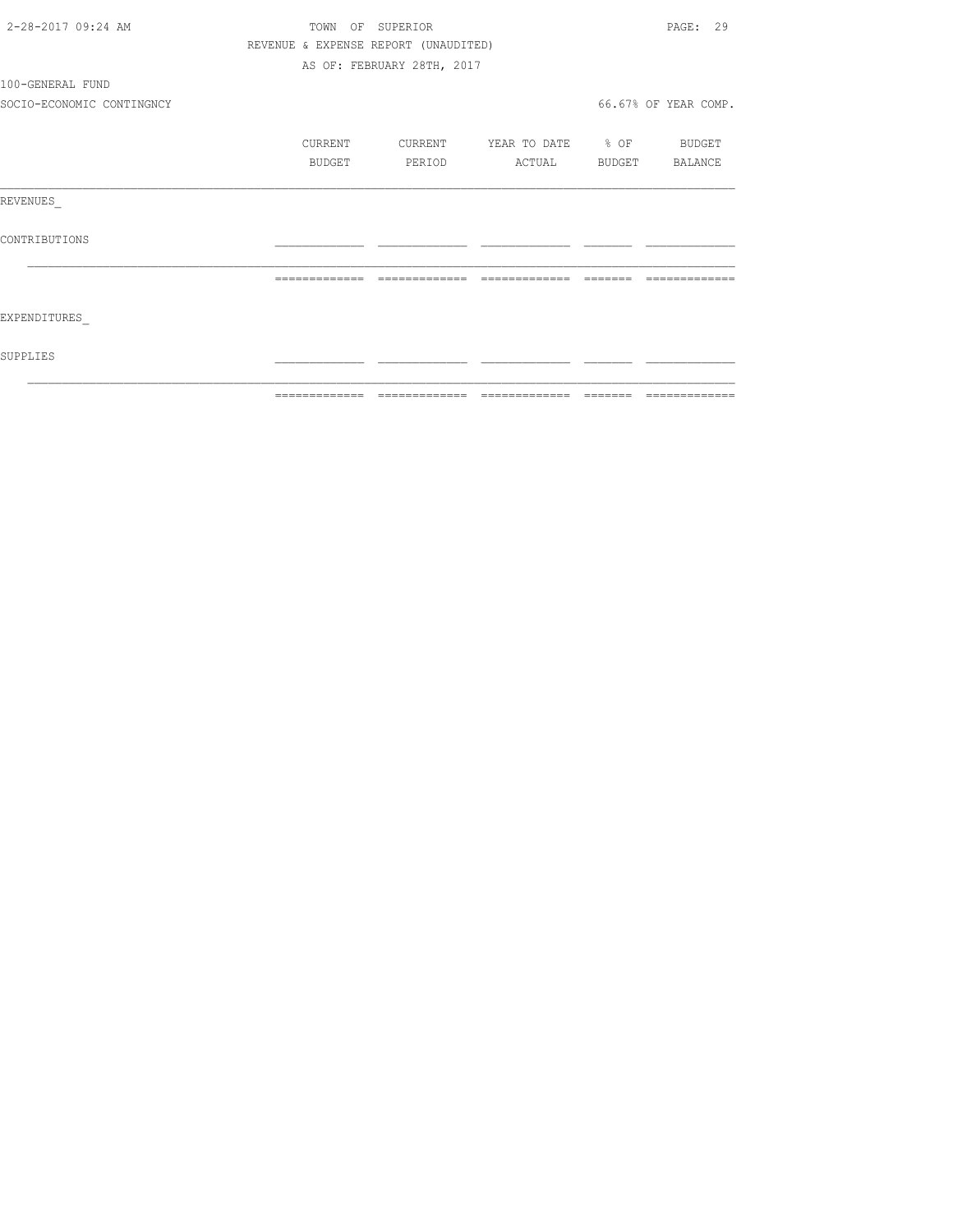| 2-28-2017 09:24 AM |  |
|--------------------|--|
|                    |  |

## TOWN OF SUPERIOR **PAGE: 30**  REVENUE & EXPENSE REPORT (UNAUDITED) AS OF: FEBRUARY 28TH, 2017

100-GENERAL FUND

|                                     | CURRENT<br>BUDGET | CURRENT<br>PERIOD | YEAR TO DATE<br>ACTUAL | $8$ OF<br>BUDGET | BUDGET<br>BALANCE |
|-------------------------------------|-------------------|-------------------|------------------------|------------------|-------------------|
| EXPENDITURES                        |                   |                   |                        |                  |                   |
| SUPPLIES                            |                   |                   |                        |                  |                   |
| 100-99-5299 OPERATING SUPPLIES      | 0.00              | 24.67             | 80.08                  | $0.00$ (         | 80.08)            |
| SUBTOTAL SUPPLIES                   | 0.00              | 24.67             | 80.08                  | $0.00$ (         | 80.08             |
| TOTAL EXPENDITURES                  | 0.00              | 24.67             | 80.08                  | $0.00$ (         | 80.08             |
| REVENUES OVER/ (UNDER) EXPENDITURES | $0.00$ (          | $24.67$ ) (       | 80.08)                 |                  | 80.08             |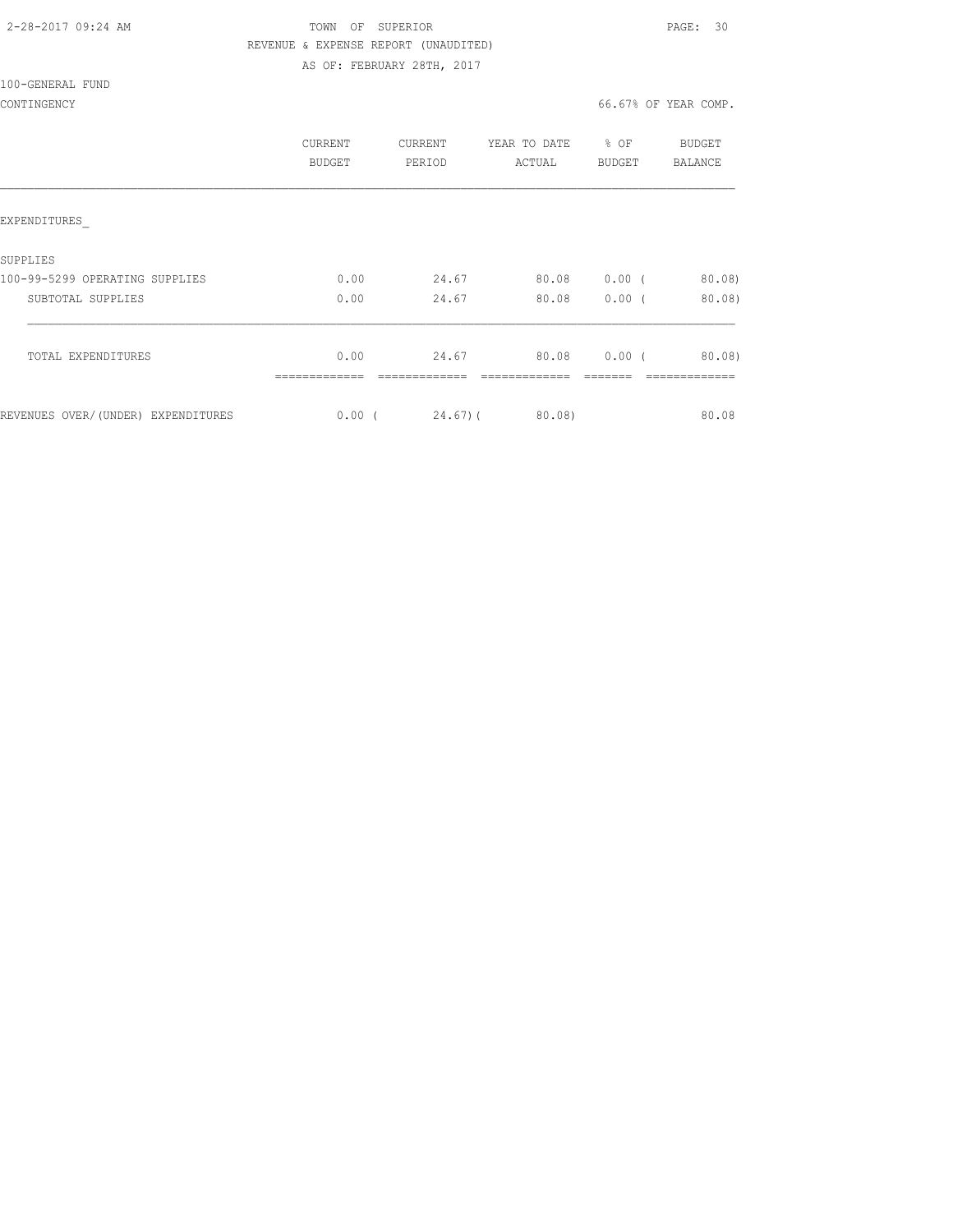| 2-28-2017 09:24 AM |  |
|--------------------|--|
|                    |  |

## TOWN OF SUPERIOR **PAGE: 31**  REVENUE & EXPENSE REPORT (UNAUDITED) AS OF: FEBRUARY 28TH, 2017

100-GENERAL FUND

66.67% OF YEAR COMP.

|                                    | CURRENT<br>BUDGET | CURRENT<br>PERIOD | YEAR TO DATE<br>ACTUAL | % OF<br><b>BUDGET</b> | <b>BUDGET</b><br><b>BALANCE</b> |
|------------------------------------|-------------------|-------------------|------------------------|-----------------------|---------------------------------|
|                                    |                   |                   |                        |                       |                                 |
| FUND TOTAL REVENUES                | 2,392,759.00      | 177,399.53        | 1,546,777.86           | 64.64                 | 845, 981.14                     |
| FUND TOTAL EXPENDITURES            | 1,811,056.00      | 81,004.44         | 1,194,746.51           | 65.97                 | 616,309.49                      |
| REVENUES OVER/(UNDER) EXPENDITURES | 581,703.00        | 96,395.09         | 352,031.35             |                       | 229,671.65                      |
|                                    |                   |                   |                        |                       |                                 |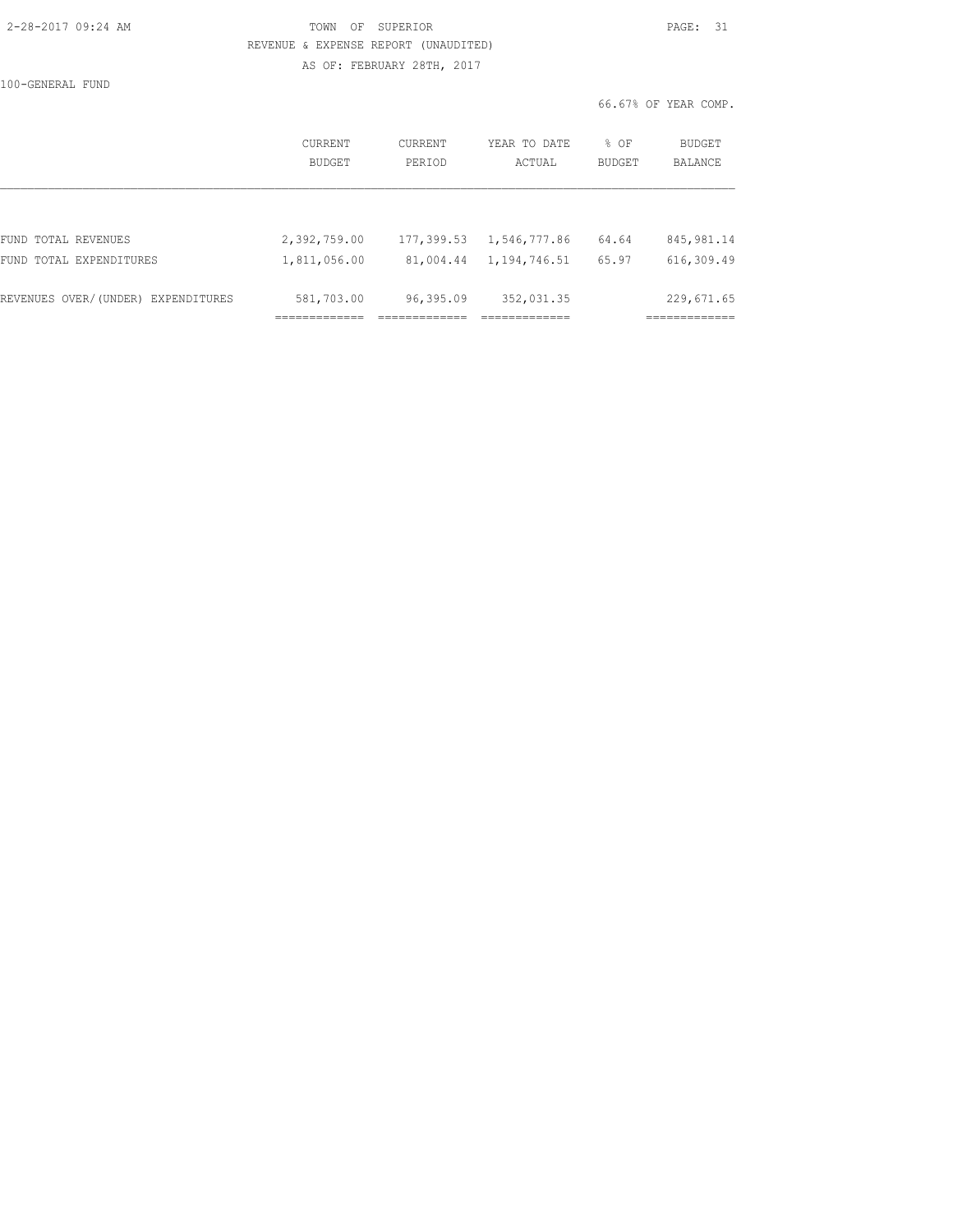| 2-28-2017 09:24 AM |  |
|--------------------|--|
|                    |  |

200-REFUSE SERVICE

### TOWN OF SUPERIOR **PAGE:** 1 REVENUE & EXPENSE REPORT (UNAUDITED) AS OF: FEBRUARY 28TH, 2017

NON-DEPARTMENTAL 66.67% OF YEAR COMP.

|                            | CURRENT CURRENT YEAR TO DATE % OF<br>BUDGET PERIOD ACTUAL BUDGET BALANCE |  |                                               | BUDGET   |  |
|----------------------------|--------------------------------------------------------------------------|--|-----------------------------------------------|----------|--|
| REVENUES                   |                                                                          |  |                                               |          |  |
| BUSINESS SERVICES          |                                                                          |  |                                               |          |  |
| 200-00-4240 REFUSE FEES    |                                                                          |  | $0.00$ $100.00$ $100.00$ $0.00$ $($ $100.00)$ |          |  |
| SUBTOTAL BUSINESS SERVICES |                                                                          |  | $0.00$ $100.00$ $100.00$ $0.00$ $($ $100.00)$ |          |  |
| ENTERPRISE SERVICES        |                                                                          |  |                                               |          |  |
| TOTAL REVENUES             |                                                                          |  | $0.00$ $100.00$ $100.00$ $0.00$ $($ $100.00)$ |          |  |
| EXPENDITURES               |                                                                          |  |                                               |          |  |
| UTILITIES                  |                                                                          |  |                                               |          |  |
| GENERAL BUSINESS EXPENSE   |                                                                          |  |                                               |          |  |
| PROFESSIONAL SERVICES      |                                                                          |  |                                               |          |  |
| CAPITAL OUTLAY             |                                                                          |  |                                               |          |  |
|                            |                                                                          |  |                                               |          |  |
|                            |                                                                          |  |                                               | (100.00) |  |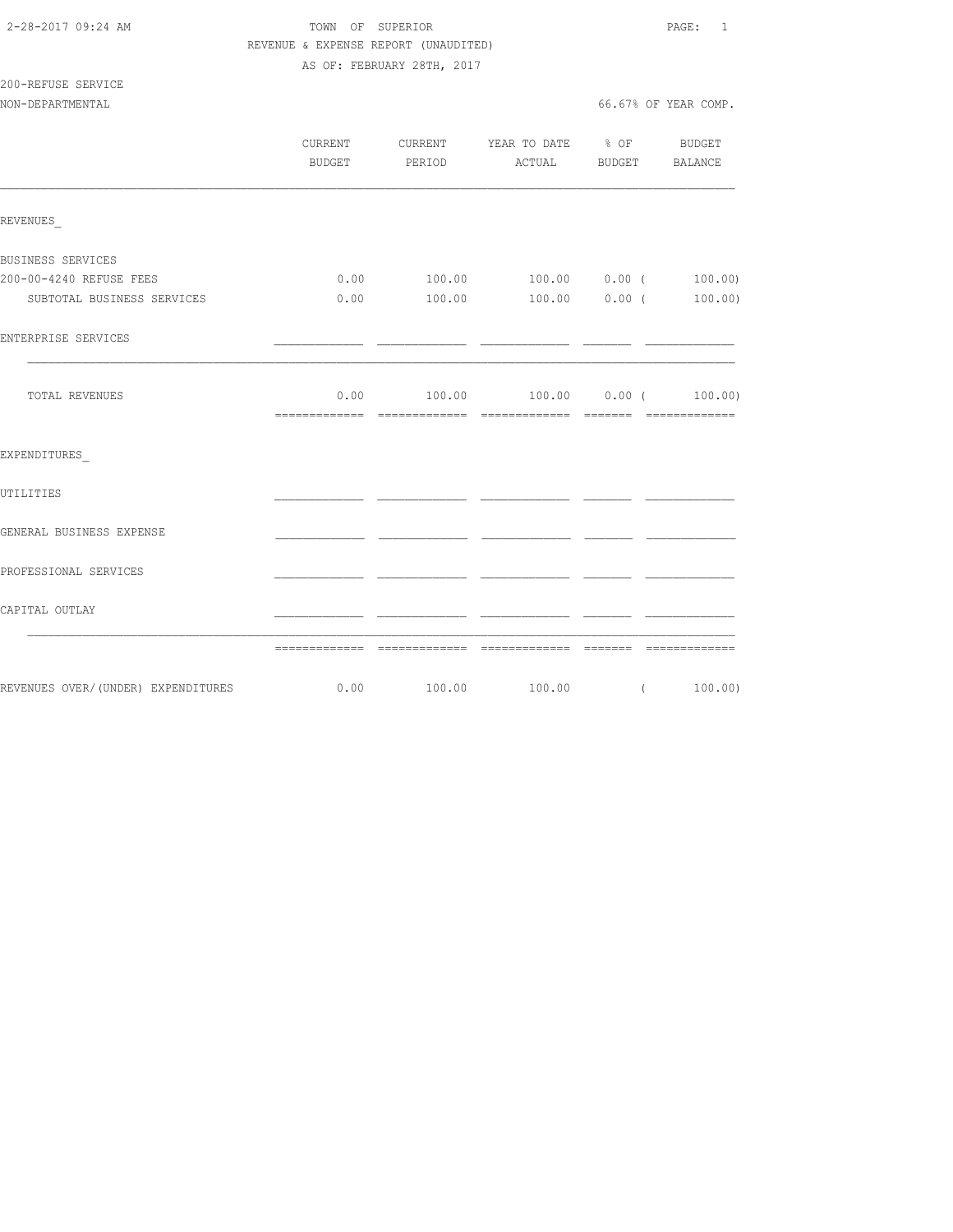| 2-28-2017 09:24 AM |  |
|--------------------|--|
|                    |  |

## TOWN OF SUPERIOR **PAGE:** 2 REVENUE & EXPENSE REPORT (UNAUDITED) AS OF: FEBRUARY 28TH, 2017

200-REFUSE SERVICE

#### 66.67% OF YEAR COMP.

|                                    | CURRENT<br><b>BUDGET</b>      | <b>CURRENT</b><br>PERIOD | YEAR TO DATE<br>ACTUAL | % OF<br><b>BUDGET</b> | <b>BUDGET</b><br><b>BALANCE</b> |
|------------------------------------|-------------------------------|--------------------------|------------------------|-----------------------|---------------------------------|
|                                    |                               |                          |                        |                       |                                 |
| FUND TOTAL REVENUES                | 0.00                          | 100.00                   | 100.00                 | 0.00(                 | 100.00                          |
| REVENUES OVER/(UNDER) EXPENDITURES | 0.00                          | 100.00                   | 100.00                 |                       | 100.00)                         |
|                                    | ____________<br>_____________ |                          | _____________          |                       | ____________<br>_____________   |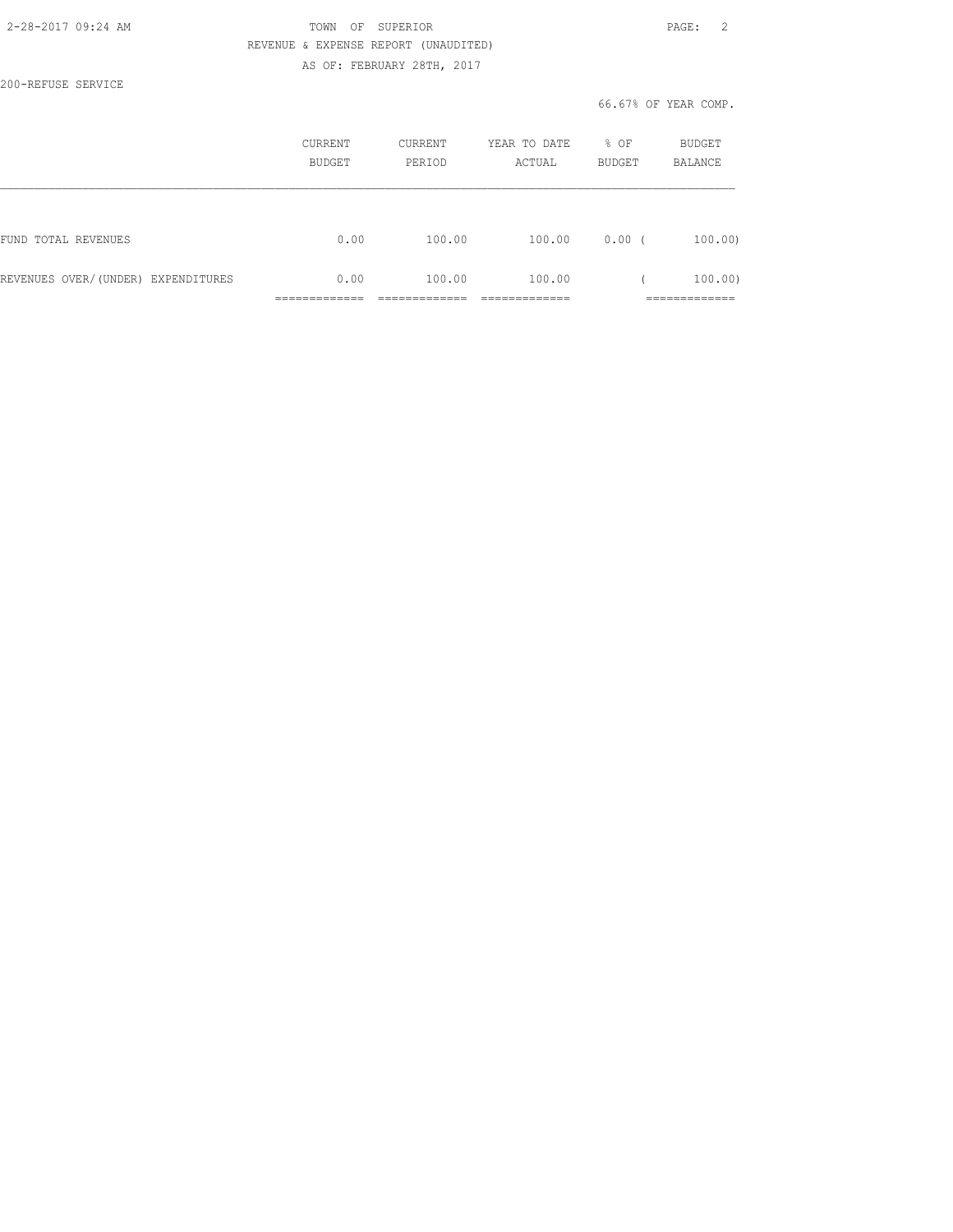### 2-28-2017 09:24 AM TOWN OF SUPERIOR PAGE: 1 REVENUE & EXPENSE REPORT (UNAUDITED) AS OF: FEBRUARY 28TH, 2017

210-SEWER

| NON-DEPARTMENTAL                     |                                             |                   |                        |                | 66.67% OF YEAR COMP.            |
|--------------------------------------|---------------------------------------------|-------------------|------------------------|----------------|---------------------------------|
|                                      | CURRENT<br><b>BUDGET</b>                    | CURRENT<br>PERIOD | YEAR TO DATE<br>ACTUAL | % OF<br>BUDGET | <b>BUDGET</b><br><b>BALANCE</b> |
| REVENUES                             |                                             |                   |                        |                |                                 |
| TAXES                                |                                             |                   |                        |                |                                 |
| 210-00-4133 PROPERTY TAX             | 0.00                                        | 10,281.44         | 99,541.72              | $0.00$ (       | 99,541.72)                      |
| SUBTOTAL TAXES                       | 0.00                                        | 10,281.44         | 99,541.72              | $0.00$ (       | 99,541.72)                      |
| BUSINESS SERVICES                    |                                             |                   |                        |                |                                 |
| 210-00-4240 SEWER FEES               | 340,000.00                                  | 3,932.89          | 172,687.40             | 50.79          | 167, 312.60                     |
| SUBTOTAL BUSINESS SERVICES           | 340,000.00                                  | 3,932.89          | 172,687.40             | 50.79          | 167, 312.60                     |
| GRANTS                               |                                             |                   |                        |                |                                 |
| 210-00-4600 GRANT REVENUE            | 302,300.00                                  | 0.00              | 59,344.20              | 19.63          | 242,955.80                      |
| SUBTOTAL GRANTS                      | 302,300.00                                  | 0.00              | 59, 344.20             | 19.63          | 242,955.80                      |
| CONTINGENCY                          |                                             |                   |                        |                |                                 |
| TOTAL REVENUES                       | 642,300.00<br>-------------- -------------- | 14,214.33         | 331,573.32             | 51.62          | 310,726.68<br>=============     |
| EXPENDITURES                         |                                             |                   |                        |                |                                 |
| PERSONEL<br>210-00-5100 SALARIES     | 77,339.00                                   | 5,628.80          | 46,039.70              | 59.53          | 31,299.30                       |
| 210-00-5101 OVERTIME                 | 4,000.00                                    | 328.61            | 3,352.66               | 83.82          | 647.34                          |
| 210-00-5151 FICA                     | 4,795.00                                    | 364.20            | 2,998.50               | 62.53          | 1,796.50                        |
| 210-00-5152 MEDICARE                 | 1,121.00                                    | 85.17             | 701.29                 | 62.56          | 419.71                          |
| 210-00-5153 STATE UNEMPLOYMENT       | 691.00                                      | 219.12            | 480.74                 | 69.57          | 210.26                          |
| 210-00-5154 WORKERS COMP INSURANCE   | 4,850.00                                    | 0.00              | 2,068.00               | 42.64          | 2,782.00                        |
| 210-00-5161 ARIZONA STATE RETIREMENT | 8,871.00                                    | 683.92            | 5,648.91               | 63.68          | 3,222.09                        |
| 210-00-5162 LIFE INSURANCE           | 185.00                                      | 0.00              | 108.30                 | 58.54          | 76.70                           |
| 210-00-5163 HEALTH INSURANCE         | 17,210.00                                   | 0.00              | 4,791.20               | 27.84          | 12,418.80                       |
| 210-00-5164 DENTAL INSURANCE         | 808.00                                      | 0.00              | 400.53                 | 49.57          | 407.47                          |
| SUBTOTAL PERSONEL                    | 119,870.00                                  | 7,309.82          | 66,589.83              | 55.55          | 53,280.17                       |
| SUPPLIES                             |                                             |                   |                        |                |                                 |
| 210-00-5210 OFFICE SUPPLIES          | 100.00                                      | 0.00              | 126.19                 | $126.19$ (     | 26.19)                          |
| 210-00-5240 CHEMICAL SUPPLIES        | 15,146.00                                   | 0.00              | 3,694.46               | 24.39          | 11,451.54                       |
| 210-00-5299 OPERATING SUPPLIES       | 30,000.00                                   | 75.00             | 7,580.39               | 25.27          | 22, 419.61                      |
| SUBTOTAL SUPPLIES                    | 45,246.00                                   | 75.00             | 11,401.04              | 25.20          | 33,844.96                       |
| UTILITIES                            |                                             |                   |                        |                |                                 |
| 210-00-5310 ELECTRICITY              | 56,919.00                                   | 0.00              | 36,946.86              | 64.91          | 19,972.14                       |
| 210-00-5330 REFUSE                   | 0.00                                        | 0.00              | 3,487.20               | $0.00$ (       | 3,487.20)                       |
| 210-00-5350 TELEPHONE                | 1,000.00                                    | 0.00              | 772.10                 | 77.21          | 227.90                          |
| 210-00-5360 WATER                    | 3,000.00                                    | 206.99            | 1,866.42               | 62.21          | 1,133.58                        |
| 210-00-5380 SECURITY                 | 300.00                                      | 25.00             | 310.33                 | $103.44$ (     | 10.33)                          |

SUBTOTAL UTILITIES 61,219.00 231.99 43,382.91 70.87 17,836.09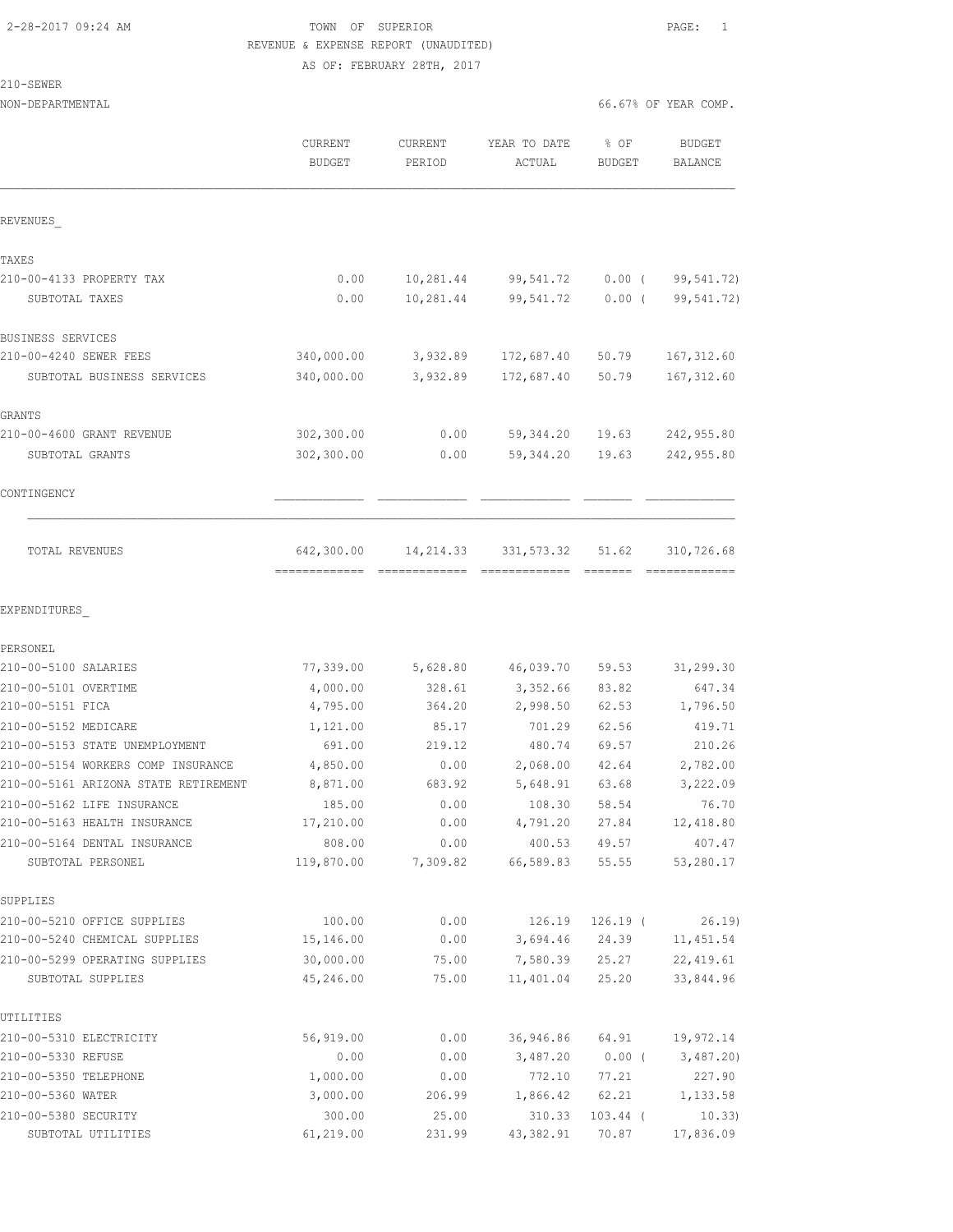# 2-28-2017 09:24 AM TOWN OF SUPERIOR PAGE: 2 REVENUE & EXPENSE REPORT (UNAUDITED)

AS OF: FEBRUARY 28TH, 2017

|  |  | i⊦:W⊦ |  |  |
|--|--|-------|--|--|
|  |  |       |  |  |

NON-DEPARTMENTAL 66.67% OF YEAR COMP.

|                                        | CURRENT<br><b>BUDGET</b> | <b>CURRENT</b><br>PERIOD | YEAR TO DATE<br>ACTUAL               | % OF<br>BUDGET | <b>BUDGET</b><br>BALANCE |  |
|----------------------------------------|--------------------------|--------------------------|--------------------------------------|----------------|--------------------------|--|
| GENERAL BUSINESS EXPENSE               |                          |                          |                                      |                |                          |  |
| 210-00-5410 ADVERTISING                | 0.00                     | 0.00                     | 126.67                               | 0.00(          | 126.67)                  |  |
| 210-00-5420 DUES & SUBSCRIPTIONS       | 5,000.00                 | 0.00                     | 576.57                               | 11.53          | 4,423.43                 |  |
| 210-00-5425 CONFERENCES & TRAINING     | 2,000.00                 | 0.00                     | 0.00                                 | 0.00           | 2,000.00                 |  |
| 210-00-5450 UNIFORMS                   | 659.00                   | 20.62                    | 399.35                               | 60.60          | 259.65                   |  |
| 210-00-5471 AUDIT                      | 9,000.00                 | 0.00                     | 2,425.42                             | 26.95          | 6,574.58                 |  |
| 210-00-5480 GENERAL INSURANCE          | 12,820.00                | 0.00                     | 9,644.63                             | 75.23          | 3, 175.37                |  |
| 210-00-5492 BAD DEBT EXPENSE           | 15,000.00                | 0.00                     | 0.00                                 | 0.00           | 15,000.00                |  |
| SUBTOTAL GENERAL BUSINESS EXPENSE      | 44,479.00                | 20.62                    | 13, 172.64                           | 29.62          | 31,306.36                |  |
| PROFESSIONAL SERVICES                  |                          |                          |                                      |                |                          |  |
| 210-00-5550 OTHER PROFESSIONAL SERVICE | 73,161.00                | 999.85                   | 127,537.92                           | 174.33 (       | 54,376.92)               |  |
| 210-00-5580 SLUDGE REMOVAL             | 9,000.00                 | 0.00                     | 1,600.87                             | 17.79          | 7,399.13                 |  |
| 210-00-5581 BACKFLOW TESTING           | 1,439.00                 | 0.00                     | 0.00                                 | 0.00           | 1,439.00                 |  |
| SUBTOTAL PROFESSIONAL SERVICES         | 83,600.00                | 999.85                   | 129, 138.79                          | 154.47 (       | 45,538.79)               |  |
| REPAIR/MAINTENANCE                     |                          |                          |                                      |                |                          |  |
| 210-00-5640 AUTO & TRUCK REPAIRS       | 2,000.00                 | 0.00                     | 623.37                               | 31.17          | 1,376.63                 |  |
| 210-00-5641 GAS & OIL                  | 3,000.00                 | 0.00                     | 793.79                               | 26.46          | 2,206.21                 |  |
| 210-00-5642 TIRES & TUBES              | 1,000.00                 | 0.00                     | 0.00                                 | 0.00           | 1,000.00                 |  |
| 210-00-5650 OTHER EQUIPMENT REPAIRS    | 8,085.00                 | 0.00                     | 8,966.54                             | $110.90$ (     | 881.54)                  |  |
| SUBTOTAL REPAIR/MAINTENANCE            | 14,085.00                | 0.00                     | 10,383.70                            | 73.72          | 3,701.30                 |  |
| CAPITAL OUTLAY                         |                          |                          |                                      |                |                          |  |
| 210-00-5710 BUILDING                   | 500.00                   | 0.00                     | 0.00                                 | 0.00           | 500.00                   |  |
| 210-00-5750 OTHER EQUIP/SMALL TOOLS    | 8,151.00                 | 0.00                     | 0.00                                 | 0.00           | 8,151.00                 |  |
| 210-00-5760 R&M WELLS & PUMPS          | 25,000.00                | 0.00                     | 0.00                                 | 0.00           | 25,000.00                |  |
| 210-00-5790 MACHINERY AND EQUIPMENT    | 45,000.00                | 0.00                     | 1,061.27                             | 2.36           | 43,938.73                |  |
| SUBTOTAL CAPITAL OUTLAY                | 78,651.00                | 0.00                     | 1,061.27                             | 1.35           | 77,589.73                |  |
| NON-OPERATING                          |                          |                          |                                      |                |                          |  |
| DEBT SERVICE                           |                          |                          |                                      |                |                          |  |
| 210-00-5999 CONTINGENCY                | 57,939.00                |                          | $0.00$ 0.00 0.00                     |                | 57,939.00                |  |
| SUBTOTAL DEBT SERVICE                  | 57,939.00                | 0.00                     | 0.00                                 | 0.00           | 57,939.00                |  |
| TOTAL EXPENDITURES                     |                          |                          | 505,089.00 8,637.28 275,130.18 54.47 |                | 229,958.82               |  |
| REVENUES OVER/(UNDER) EXPENDITURES     | 137,211.00               |                          | 5,577.05 56,443.14                   |                | 80,767.86                |  |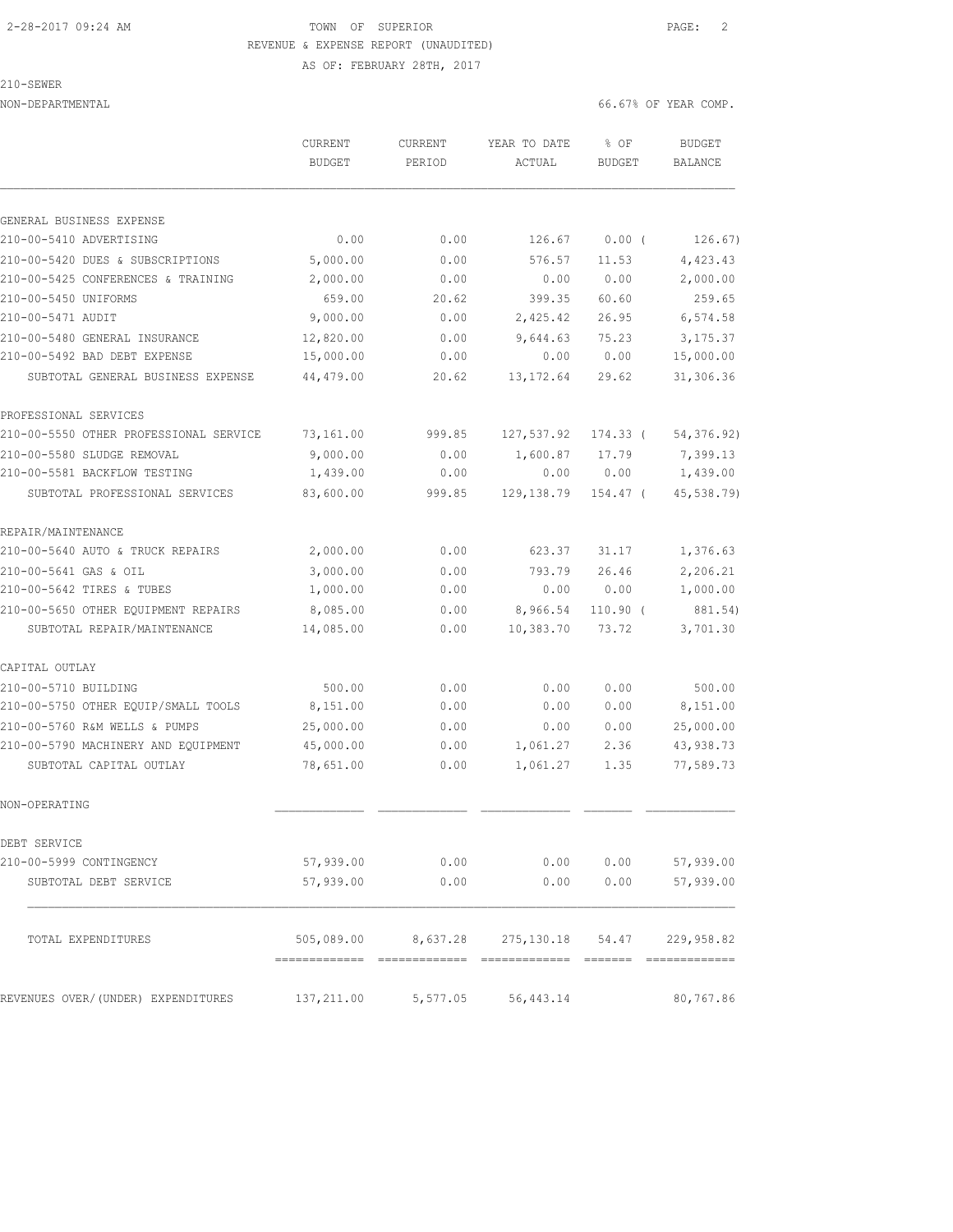### 2-28-2017 09:24 AM TOWN OF SUPERIOR PAGE: 3 REVENUE & EXPENSE REPORT (UNAUDITED) AS OF: FEBRUARY 28TH, 2017

210-SEWER

66.67% OF YEAR COMP.

|                                    | CURRENT<br>BUDGET | CURRENT<br>PERIOD | YEAR TO DATE<br>ACTUAL | % OF<br>BUDGET |            | <b>BUDGET</b><br>BALANCE |  |
|------------------------------------|-------------------|-------------------|------------------------|----------------|------------|--------------------------|--|
|                                    |                   |                   |                        |                |            |                          |  |
| FUND TOTAL REVENUES                | 642,300.00        | 14,214.33         | 331, 573.32            | 51.62          | 310,726.68 |                          |  |
| FUND TOTAL EXPENDITURES            | 505,089.00        | 8,637.28          | 275, 130.18            | 54.47          | 229,958.82 |                          |  |
| REVENUES OVER/(UNDER) EXPENDITURES | 137,211.00        | 5,577.05          | 56, 443.14             |                | 80,767.86  |                          |  |
|                                    |                   |                   |                        |                |            |                          |  |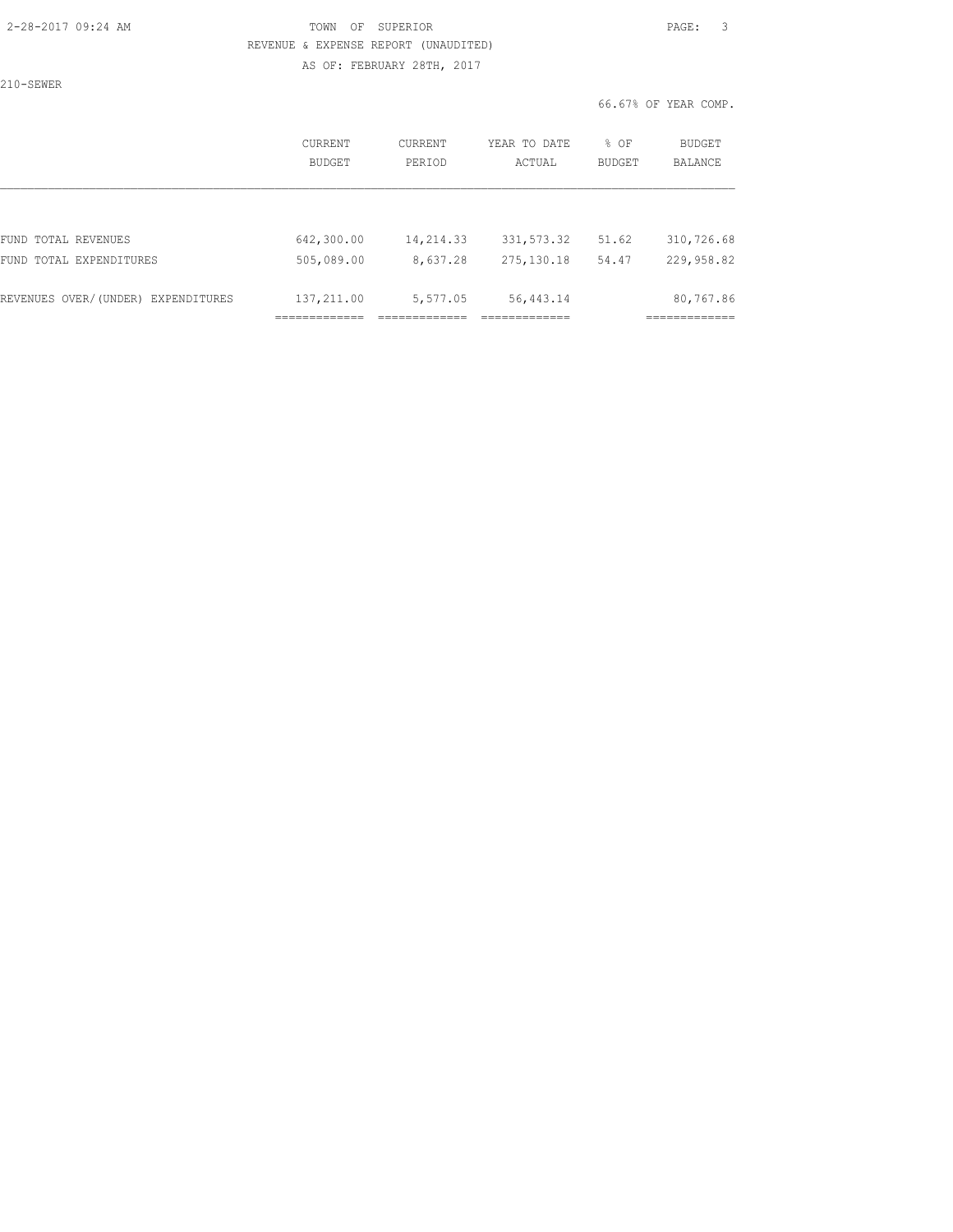220-AMBULANCE

#### TOWN OF SUPERIOR **PAGE:** 1 REVENUE & EXPENSE REPORT (UNAUDITED) AS OF: FEBRUARY 28TH, 2017

| NON-DEPARTMENTAL                                                   |                                 |                   |                                                 | 66.67% OF YEAR COMP.  |                          |  |
|--------------------------------------------------------------------|---------------------------------|-------------------|-------------------------------------------------|-----------------------|--------------------------|--|
|                                                                    | <b>CURRENT</b><br><b>BUDGET</b> | CURRENT<br>PERIOD | YEAR TO DATE<br>ACTUAL                          | % OF<br><b>BUDGET</b> | <b>BUDGET</b><br>BALANCE |  |
| REVENUES                                                           |                                 |                   |                                                 |                       |                          |  |
| <b>TAXES</b>                                                       |                                 |                   |                                                 |                       |                          |  |
| <b>BUSINESS SERVICES</b>                                           |                                 |                   |                                                 |                       |                          |  |
| ENTERPRISE SERVICES                                                |                                 |                   |                                                 |                       |                          |  |
| 220-00-4310 AMBULANCE BILLINGS                                     | 400,000.00                      | 84.32             | 190,566.94 47.64                                |                       | 209, 433.06              |  |
| SUBTOTAL ENTERPRISE SERVICES                                       | 400,000.00                      | 84.32             | 190,566.94                                      | 47.64                 | 209, 433.06              |  |
| CONTINGENCY                                                        |                                 |                   |                                                 |                       |                          |  |
| TOTAL REVENUES                                                     | 400,000.00                      | 84.32             | 190,566.94                                      | 47.64                 | 209, 433.06              |  |
| EXPENDITURES                                                       |                                 |                   |                                                 |                       |                          |  |
| PERSONEL                                                           |                                 |                   |                                                 |                       |                          |  |
| 220-00-5100 SALARIES                                               | 202,366.00                      | 14,985.11         | 115,503.05                                      | 57.08                 | 86,862.95                |  |
| 220-00-5101 OVERTIME                                               | 14,143.00                       | 2,072.88          | 24, 173. 42                                     | 170.92 (              | 10,030.42)               |  |
| 220-00-5151 FICA                                                   | 11,848.00                       | 1,024.19          | 8,400.77                                        | 70.90                 | 3, 447.23                |  |
| 220-00-5152 MEDICARE                                               | 2,771.00                        | 239.56            | 1,964.72                                        | 70.90                 | 806.28                   |  |
| 220-00-5153 STATE UNEMPLOYMENT                                     | 1,814.00                        | 574.53            | 2,056.40                                        | $113.36$ (            | 242.40)                  |  |
| 220-00-5154 WORKERS COMP INSURANCE                                 | 12,487.00                       | 0.00              | 8,565.00                                        | 68.59                 | 3,922.00                 |  |
| 220-00-5160 PUBLIC SAFETY RETIREMENT                               | 17,868.00                       | 589.04            | 11,442.26                                       | 64.04                 | 6,425.74                 |  |
| 220-00-5161 ARIZONA STATE RETIREMENT<br>220-00-5162 LIFE INSURANCE | 0.00<br>306.00                  | 0.00<br>0.00      | 40.44<br>0.00                                   | $0.00$ (<br>0.00      | 40.44)<br>306.00         |  |
| 220-00-5163 HEALTH INSURANCE                                       | 28,434.00                       | 0.00              | 160.00                                          | 0.56                  | 28, 274.00               |  |
| 220-00-5164 DENTAL INSURANCE                                       | 1,334.00                        | 0.00              | 0.00                                            | 0.00                  | 1,334.00                 |  |
| SUBTOTAL PERSONEL                                                  | 293,371.00                      |                   | 19,485.31 172,306.06 58.73                      |                       | 121,064.94               |  |
| SUPPLIES                                                           |                                 |                   |                                                 |                       |                          |  |
| 220-00-5220 MEDICAL SUPPLIES                                       | 13,000.00                       |                   | 141.90 9,199.49 70.77                           |                       | 3,800.51                 |  |
| 220-00-5225 SAFETY SUPPLIES/EQUIPMENT<br>SUBTOTAL SUPPLIES         | 0.00<br>13,000.00               | 141.90            | $0.00$ 1, 124.10 0.00 ( 1, 124.10)<br>10,323.59 | 79.41                 | 2,676.41                 |  |
| UTILITIES                                                          |                                 |                   |                                                 |                       |                          |  |
| 220-00-5310 ELECTRICITY                                            | 2,125.00                        | 0.00              | 1,893.27 89.10                                  |                       | 231.73                   |  |
| 220-00-5350 TELEPHONE                                              | 1,804.00                        | 0.00              | 1,172.51                                        | 65.00                 | 631.49                   |  |
| 220-00-5360 WATER                                                  | 500.00                          | 70.13             | 541.24                                          | $108.25$ (            | 41.24)                   |  |
| SUBTOTAL UTILITIES                                                 | 4,429.00                        | 70.13             | 3,607.02                                        | 81.44                 | 821.98                   |  |
| GENERAL BUSINESS EXPENSE                                           |                                 |                   |                                                 |                       |                          |  |
| 220-00-5420 DUES & SUBSCRIPTIONS                                   | 550.00                          | 0.00              | 400.00                                          | 72.73                 | 150.00                   |  |
| 220-00-5425 CONFERENCES & TRAINING                                 | 1,200.00                        | 0.00              | 0.00                                            | 0.00                  | 1,200.00                 |  |
| 220-00-5471 AUDIT                                                  | 0.00                            | 0.00              |                                                 | $2,425.43$ 0.00 (     | 2,425.43)                |  |
| 220-00-5480 GENERAL INSURANCE                                      | 6,410.00                        | 0.00              | 4,822.35                                        | 75.23                 | 1,587.65                 |  |
| SUBTOTAL GENERAL BUSINESS EXPENSE                                  | 8,160.00                        | 0.00              | 7,647.78                                        | 93.72                 | 512.22                   |  |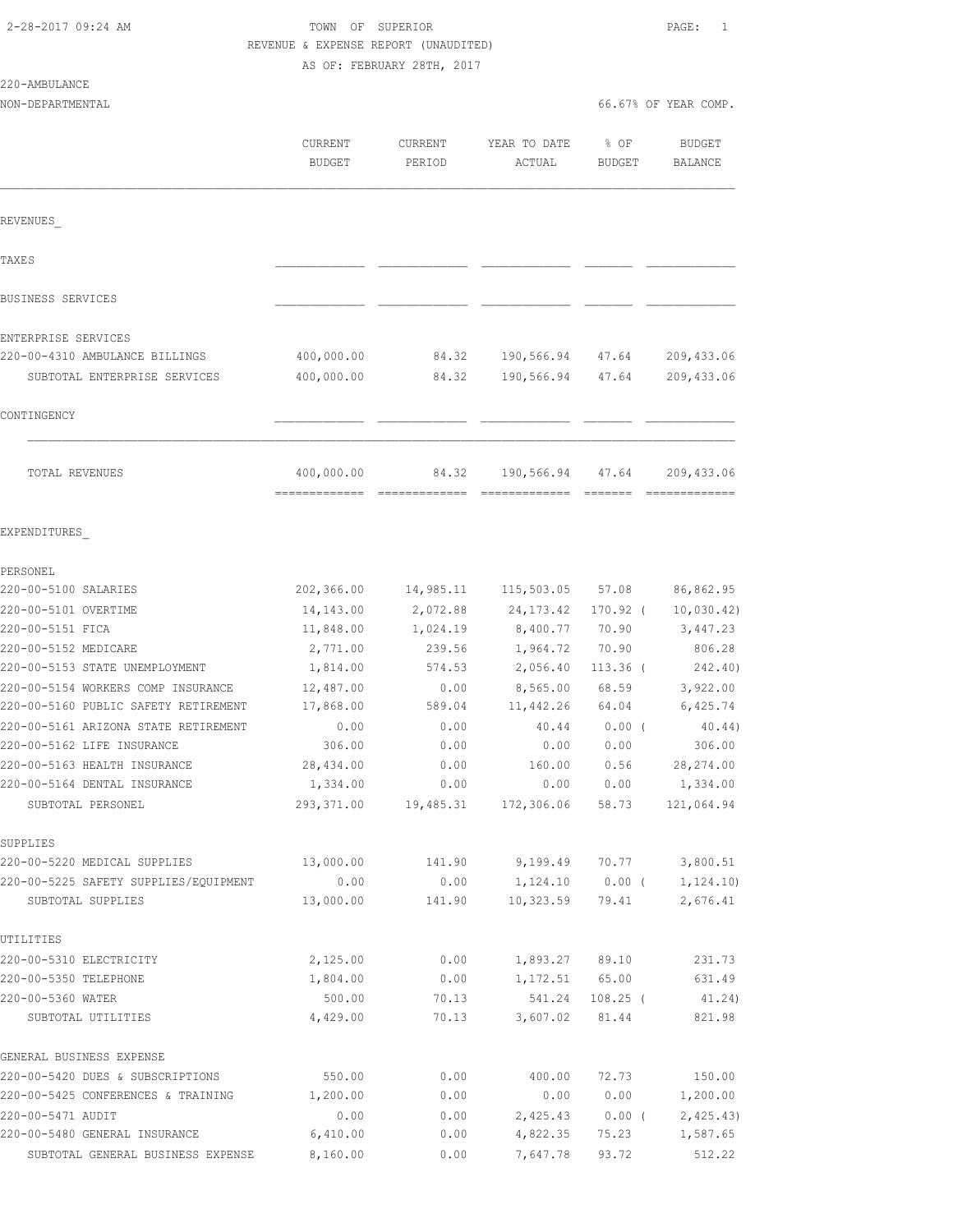# 2-28-2017 09:24 AM TOWN OF SUPERIOR PAGE: 2 REVENUE & EXPENSE REPORT (UNAUDITED)

AS OF: FEBRUARY 28TH, 2017

#### 220-AMBULANCE

NON-DEPARTMENTAL 66.67% OF YEAR COMP.

|                                        | CURRENT<br>BUDGET                        | CURRENT<br>PERIOD | YEAR TO DATE<br>ACTUAL                | $8$ OF<br><b>BUDGET</b> | BUDGET<br>BALANCE |
|----------------------------------------|------------------------------------------|-------------------|---------------------------------------|-------------------------|-------------------|
| PROFESSIONAL SERVICES                  |                                          |                   |                                       |                         |                   |
| 220-00-5520 CONTRACTUAL SERVICES       | 24,000.00                                | 2,753.60          | 14,247.98                             | 59.37                   | 9,752.02          |
| 220-00-5540 LEGAL SERVICES             | 9,000.00                                 | 0.00              | 0.00                                  | 0.00                    | 9,000.00          |
| 220-00-5550 OTHER PROFESSIONAL SERVICE | 10,080.00                                | 0.00              | 1,449.82                              | 14.38                   | 8,630.18          |
| SUBTOTAL PROFESSIONAL SERVICES         | 43,080.00                                | 2,753.60          | 15,697.80                             | 36.44                   | 27,382.20         |
| REPAIR/MAINTENANCE                     |                                          |                   |                                       |                         |                   |
| 220-00-5640 AUTO & TRUCK REPAIRS       | 2,625.00                                 | 0.00              | 0.00                                  | 0.00                    | 2,625.00          |
| 220-00-5641 GAS & OIL                  | 10,100.00                                | 0.00              | 3,636.98                              | 36.01                   | 6,463.02          |
| 220-00-5642 TIRES & TUBES              | 2,500.00                                 | 0.00              | 0.00                                  | 0.00                    | 2,500.00          |
| SUBTOTAL REPAIR/MAINTENANCE            | 15,225.00                                | 0.00              | 3,636.98                              | 23.89                   | 11,588.02         |
| CAPITAL OUTLAY                         |                                          |                   |                                       |                         |                   |
| NON-OPERATING                          |                                          |                   |                                       |                         |                   |
| DEBT SERVICE                           |                                          |                   |                                       |                         |                   |
| 220-00-5999 CONTINGENCY                | 65,438.00                                | 0.00              | 0.00                                  | 0.00                    | 65,438.00         |
| SUBTOTAL DEBT SERVICE                  | 65,438.00                                | 0.00              | 0.00                                  | 0.00                    | 65,438.00         |
| TOTAL EXPENDITURES                     |                                          |                   | 442,703.00 22,450.94 213,219.23 48.16 |                         | 229,483.77        |
|                                        | ===============================          |                   | =============                         | --------                | =============     |
| REVENUES OVER/(UNDER) EXPENDITURES     | $(42, 703.00) (22, 366.62) (22, 652.29)$ |                   |                                       | $\sqrt{2}$              | 20,050.71)        |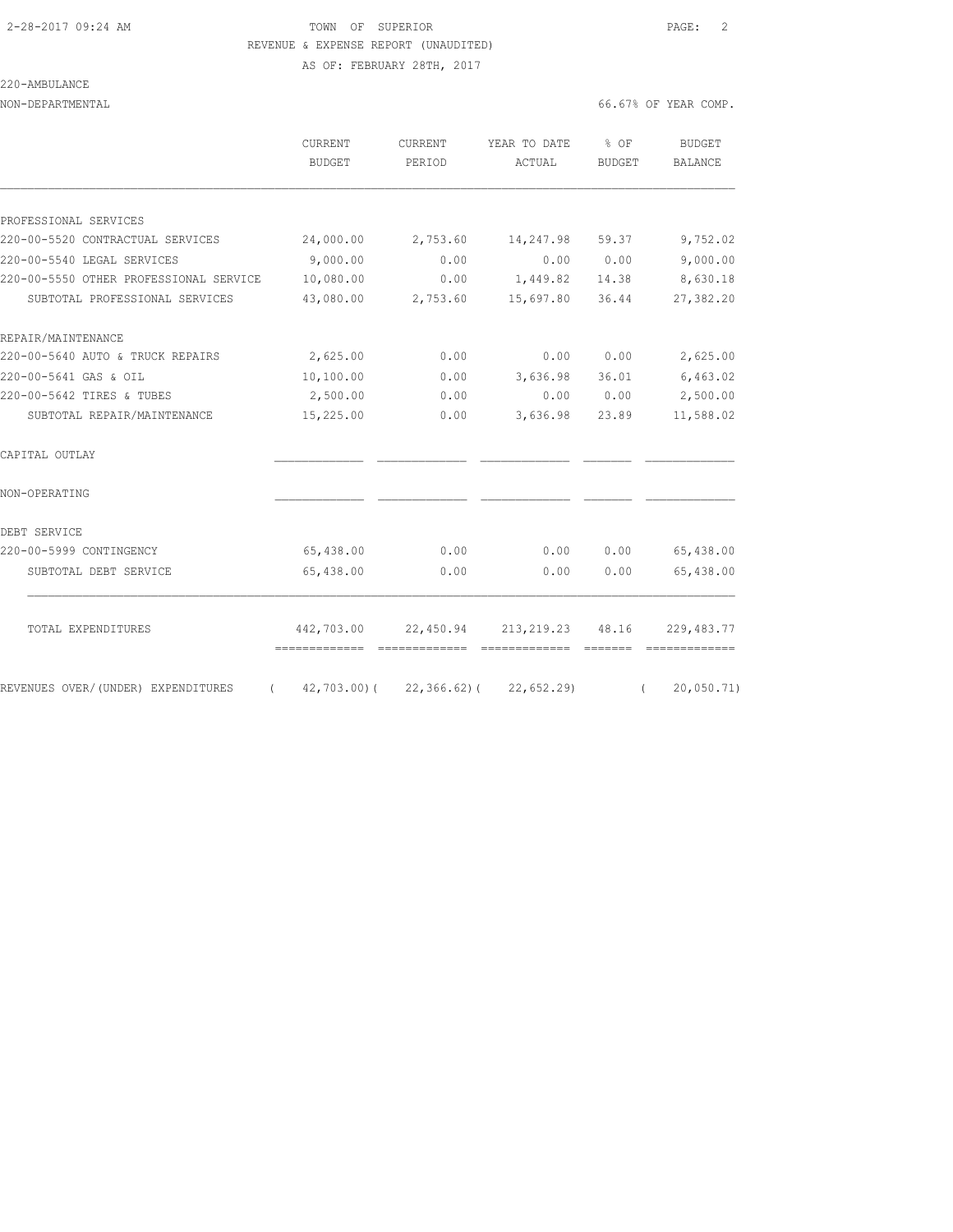| 2-28-2017 09:24 AM |  |
|--------------------|--|
|                    |  |

### TOWN OF SUPERIOR **PAGE:** 3 REVENUE & EXPENSE REPORT (UNAUDITED) AS OF: FEBRUARY 28TH, 2017

220-AMBULANCE

|                                    | <b>CURRENT</b><br>BUDGET | CURRENT<br>PERIOD | YEAR TO DATE<br>ACTUAL | % OF<br>BUDGET | <b>BUDGET</b><br>BALANCE |
|------------------------------------|--------------------------|-------------------|------------------------|----------------|--------------------------|
|                                    |                          |                   |                        |                |                          |
| FUND TOTAL REVENUES                | 400,000.00               | 84.32             | 190,566.94             | 47.64          | 209, 433.06              |
| FUND TOTAL EXPENDITURES            | 442,703.00               | 22,450.94         | 213, 219. 23           | 48.16          | 229, 483.77              |
| REVENUES OVER/(UNDER) EXPENDITURES | 42,703.00)(              | $22, 366, 62)$ (  | 22,652.29              |                | 20,050.71)               |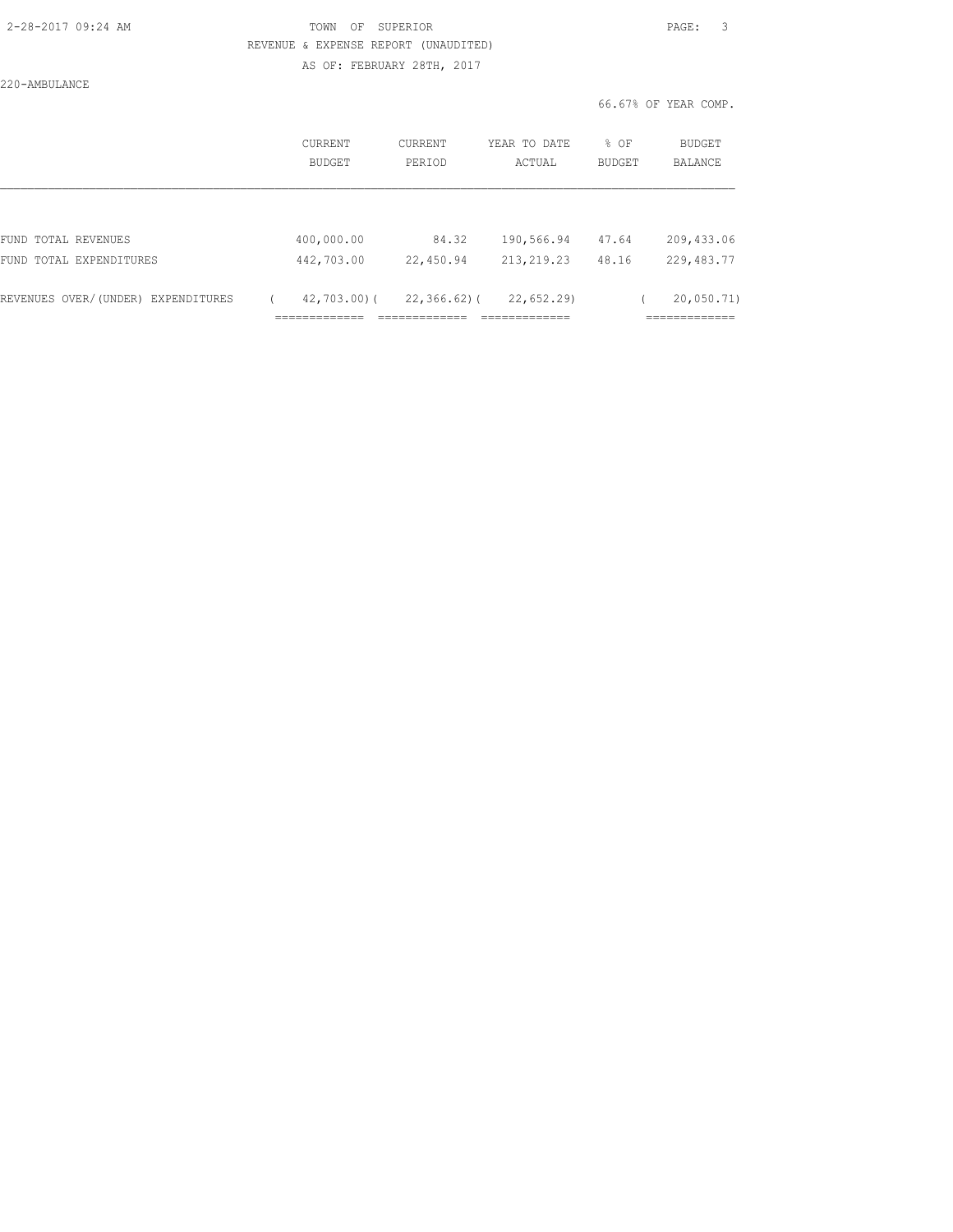### 2-28-2017 09:24 AM TOWN OF SUPERIOR PAGE: 1 REVENUE & EXPENSE REPORT (UNAUDITED) AS OF: FEBRUARY 28TH, 2017

230-CEMETARY

| NON-DEPARTMENTAL                         |                                 |                          |                        |                       | 66.67% OF YEAR COMP.            |
|------------------------------------------|---------------------------------|--------------------------|------------------------|-----------------------|---------------------------------|
|                                          | <b>CURRENT</b><br><b>BUDGET</b> | <b>CURRENT</b><br>PERIOD | YEAR TO DATE<br>ACTUAL | % OF<br><b>BUDGET</b> | <b>BUDGET</b><br><b>BALANCE</b> |
| REVENUES                                 |                                 |                          |                        |                       |                                 |
| BUSINESS SERVICES                        |                                 |                          |                        |                       |                                 |
| 230-00-4220 CEMETARY WORK PERMITS        | 500.00                          | 10.00                    | 80.00                  | 16.00                 | 420.00                          |
| 230-00-4240 WEEKEND FEE                  | 0.00                            | 0.00                     | 1,900.00               | $0.00$ (              | 1,900.00)                       |
| SUBTOTAL BUSINESS SERVICES               | 500.00                          | 10.00                    | 1,980.00               | $396.00$ (            | 1,480.00)                       |
| ENTERPRISE SERVICES                      |                                 |                          |                        |                       |                                 |
| 230-00-4320 PLOT PURCHASE                | 20,000.00                       | 100.00                   | 5,300.00               | 26.50                 | 14,700.00                       |
| 230-00-4321 OPEN/CLOSE                   | 20,000.00                       | 900.00                   | 7,250.00               | 36.25                 | 12,750.00                       |
| SUBTOTAL ENTERPRISE SERVICES             | 40,000.00                       | 1,000.00                 | 12,550.00              | 31.38                 | 27,450.00                       |
| CONTINGENCY                              |                                 |                          |                        |                       |                                 |
| TOTAL REVENUES                           | 40,500.00                       | 1,010.00                 | 14,530.00              | 35.88                 | 25,970.00                       |
| EXPENDITURES                             |                                 |                          |                        |                       |                                 |
| PERSONEL                                 |                                 |                          |                        |                       |                                 |
| 230-00-5100 SALARIES                     | 4,234.00                        | 288.00                   | 1,889.10               | 44.62                 | 2,344.90                        |
| 230-00-5101 OVERTIME<br>230-00-5151 FICA | 0.00<br>263.00                  | 25.65<br>19.27           | 156.60<br>125.75       | $0.00$ (<br>47.81     | 156.60)<br>137.25               |
| 230-00-5152 MEDICARE                     | 61.00                           | 4.51                     | 29.42                  | 48.23                 | 31.58                           |
| 230-00-5153 STATE UNEMPLOYMENT           | 30.00                           | 11.91                    | 23.29                  | 77.63                 | 6.71                            |
| 230-00-5154 WORKERS COMP INSURANCE       | 239.00                          | 0.00                     | 0.00                   | 0.00                  | 239.00                          |
| 230-00-5161 ARIZONA STATE RETIREMENT     | 486.00                          | 36.01                    | 234.83                 | 48.32                 | 251.17                          |
| 230-00-5162 LIFE INSURANCE               | 8.00                            | 0.00                     | 0.00                   | 0.00                  | 8.00                            |
| 230-00-5163 HEALTH INSURANCE             | 748.00                          | 0.00                     | 0.00                   | 0.00                  | 748.00                          |
| 230-00-5164 DENTAL INSURANCE             | 35.00                           | 0.00                     | 0.00                   | 0.00                  | 35.00                           |
| SUBTOTAL PERSONEL                        | 6,104.00                        | 385.35                   | 2,458.99               | 40.28                 | 3,645.01                        |
| SUPPLIES                                 |                                 |                          |                        |                       |                                 |
| 230-00-5299 OPERATING SUPPLIES           | 1,000.00                        | 0.00                     | 0.00                   | 0.00                  | 1,000.00                        |
| SUBTOTAL SUPPLIES                        | 1,000.00                        | 0.00                     | 0.00                   | 0.00                  | 1,000.00                        |
| UTILITIES                                |                                 |                          |                        |                       |                                 |
| 230-00-5310 ELECTRICITY                  | 600.00                          | 0.00                     | 353.99                 | 59.00                 | 246.01                          |
| 230-00-5350 TELEPHONE                    | 500.00                          | 0.00                     | 0.00                   | 0.00                  | 500.00                          |
| 230-00-5360 WATER                        | 700.00                          | 0.00                     | 2,289.64               | $327.09$ (            | 1,589.64                        |
| SUBTOTAL UTILITIES                       | 1,800.00                        | 0.00                     | 2,643.63               | 146.87 (              | 843.63)                         |

GENERAL BUSINESS EXPENSE \_\_\_\_\_\_\_\_\_\_\_\_\_ \_\_\_\_\_\_\_\_\_\_\_\_\_ \_\_\_\_\_\_\_\_\_\_\_\_\_ \_\_\_\_\_\_\_ \_\_\_\_\_\_\_\_\_\_\_\_\_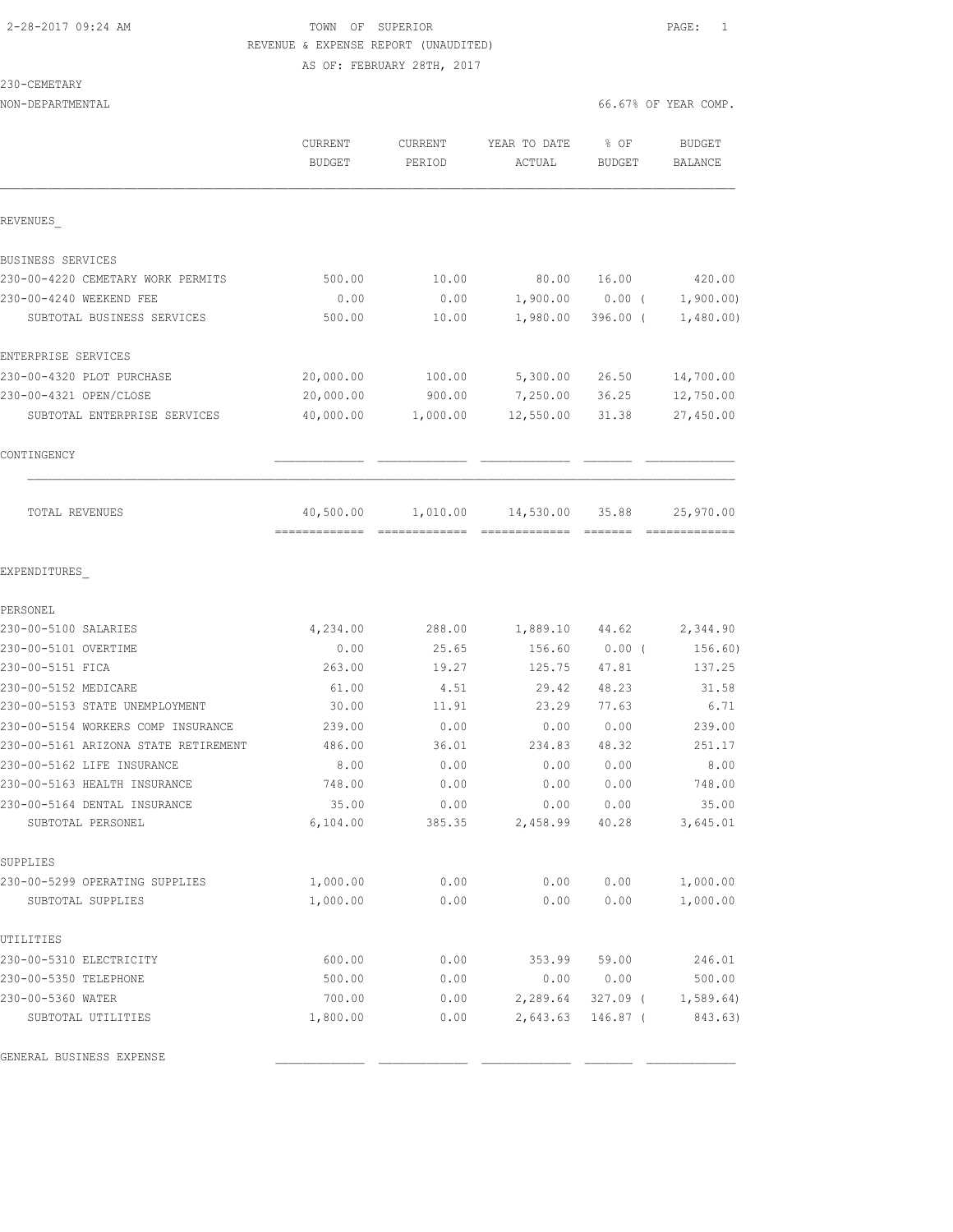## 2-28-2017 09:24 AM TOWN OF SUPERIOR PAGE: 2 REVENUE & EXPENSE REPORT (UNAUDITED) AS OF: FEBRUARY 28TH, 2017

#### 230-CEMETARY

|                                                              | CURRENT       | CURRENT       | YEAR TO DATE                                      | $8$ OF | BUDGET    |
|--------------------------------------------------------------|---------------|---------------|---------------------------------------------------|--------|-----------|
|                                                              | <b>BUDGET</b> | PERIOD        | ACTUAL                                            | BUDGET | BALANCE   |
|                                                              |               |               |                                                   |        |           |
| PROFESSIONAL SERVICES                                        |               |               |                                                   |        |           |
| REPAIR/MAINTENANCE                                           |               |               |                                                   |        |           |
| 230-00-5650 OTHER EOUIPMENT REPAIRS                          | 4,620.00      | 0.00          | 0.00                                              | 0.00   | 4,620.00  |
| SUBTOTAL REPAIR/MAINTENANCE                                  | 4,620.00      | 0.00          | 0.00                                              | 0.00   | 4,620.00  |
| CAPITAL OUTLAY                                               |               |               |                                                   |        |           |
| NON-OPERATING                                                |               |               |                                                   |        |           |
| DEBT SERVICE                                                 |               |               |                                                   |        |           |
| 230-00-5999 CONTINGENCY                                      | 8,671.00      | 0.00          | 0.00                                              | 0.00   | 8,671.00  |
| SUBTOTAL DEBT SERVICE                                        | 8,671.00      | 0.00          | 0.00                                              | 0.00   | 8,671.00  |
|                                                              |               |               |                                                   |        |           |
| TOTAL EXPENDITURES                                           |               | ------------- | 22,195.00 385.35 5,102.62 22.99<br>-------------- |        | 17,092.38 |
| REVENUES OVER/(UNDER) EXPENDITURES 18,305.00 624.65 9,427.38 |               |               |                                                   |        | 8,877.62  |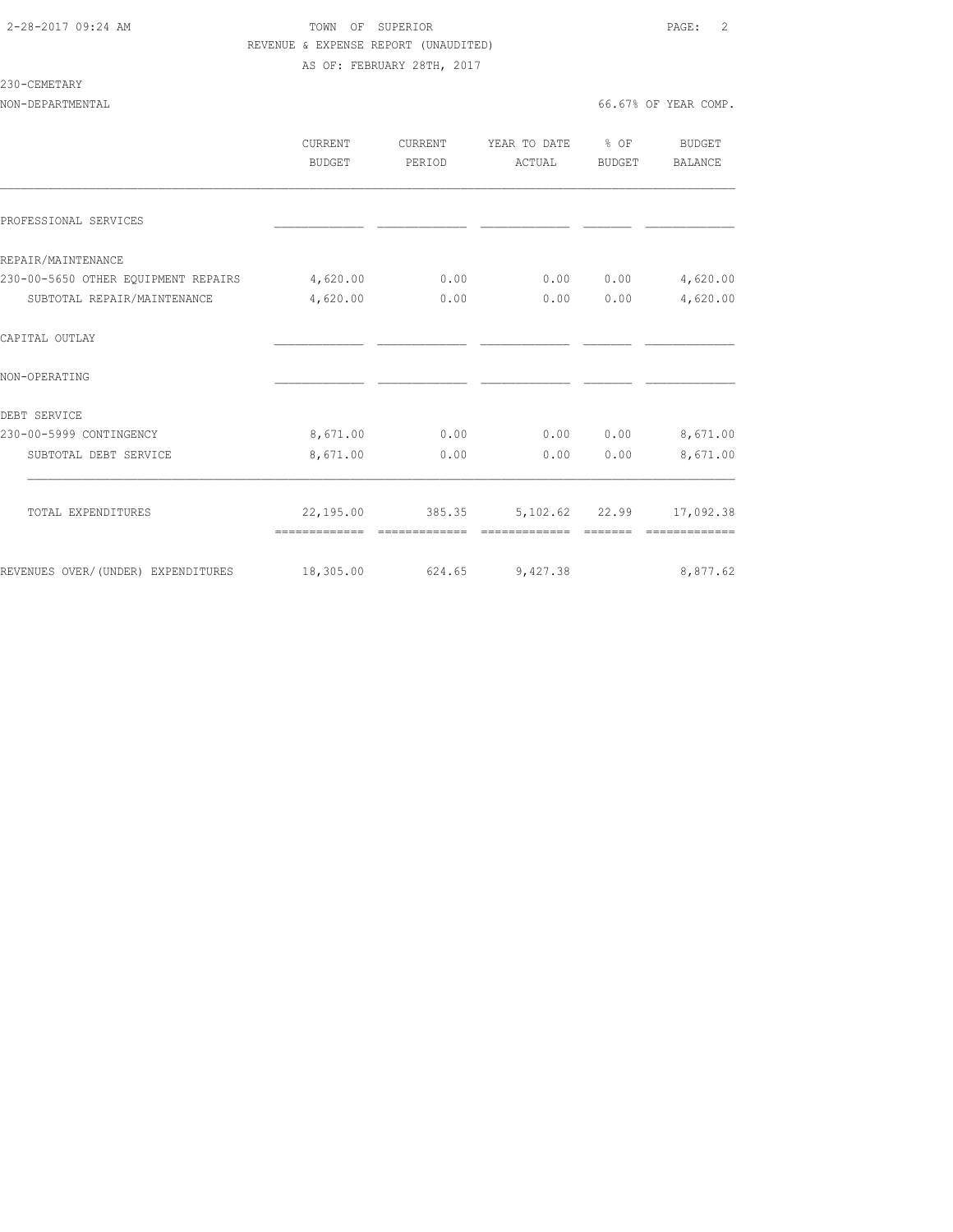### 2-28-2017 09:24 AM TOWN OF SUPERIOR PAGE: 3 REVENUE & EXPENSE REPORT (UNAUDITED) AS OF: FEBRUARY 28TH, 2017

230-CEMETARY

|                                    | <b>CURRENT</b><br><b>BUDGET</b> | CURRENT<br>PERIOD | YEAR TO DATE<br>ACTUAL | % OF<br><b>BUDGET</b> | BUDGET<br><b>BALANCE</b> |
|------------------------------------|---------------------------------|-------------------|------------------------|-----------------------|--------------------------|
|                                    |                                 |                   |                        |                       |                          |
| FUND TOTAL REVENUES                | 40,500.00                       | 1,010.00          | 14,530.00              | 35.88                 | 25,970.00                |
| FUND TOTAL EXPENDITURES            | 22,195.00                       | 385.35            | 5,102.62               | 22.99                 | 17,092.38                |
| REVENUES OVER/(UNDER) EXPENDITURES | 18,305.00                       | 624.65            | 9,427.38               |                       | 8,877.62                 |
|                                    |                                 |                   |                        |                       |                          |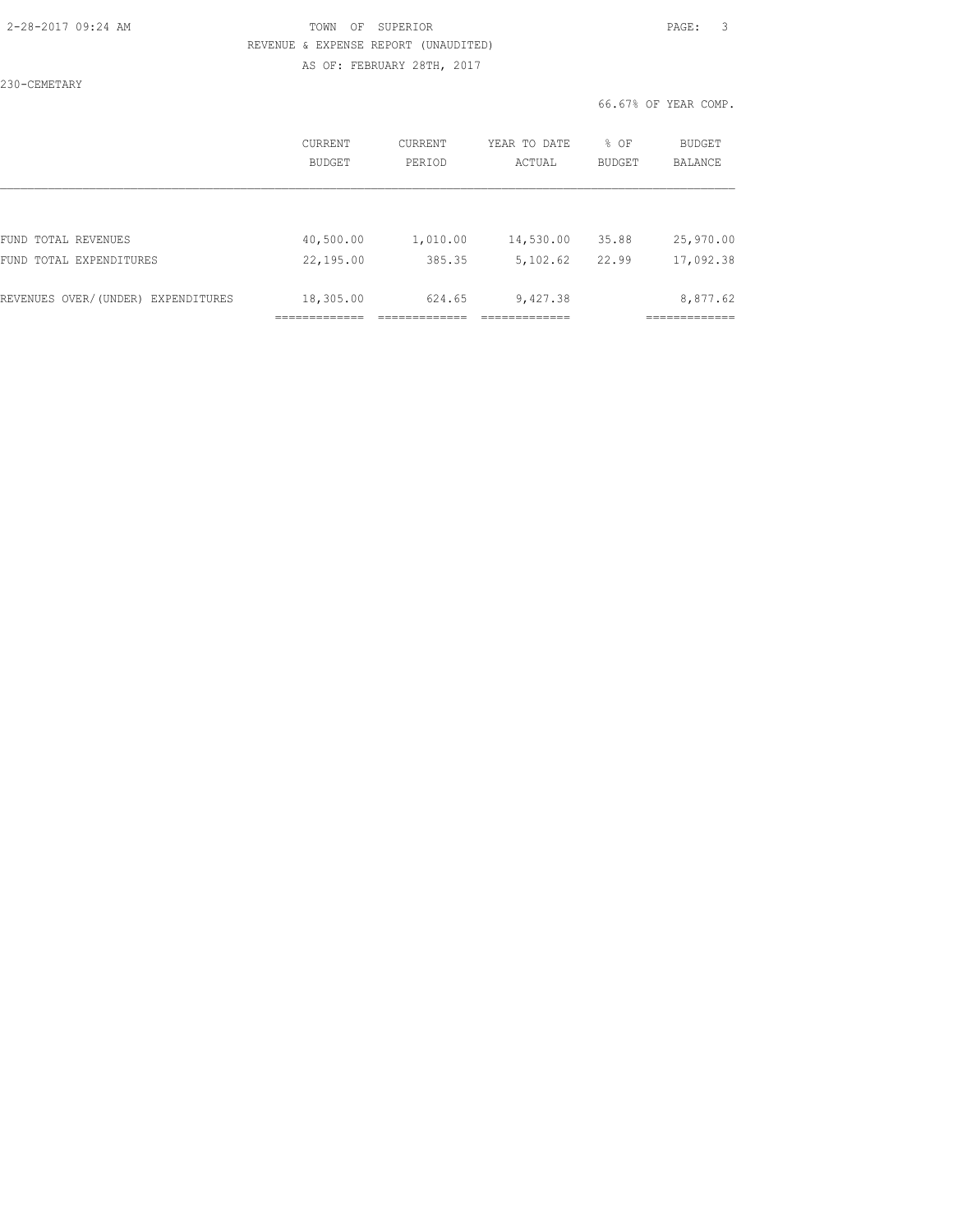TOWN OF SUPERIOR **Example 2018** PAGE: 1 REVENUE & EXPENSE REPORT (UNAUDITED)

AS OF: FEBRUARY 28TH, 2017

# 300-HIGHWAY USERS REVENUE

| NON-DEPARTMENTAL |  |
|------------------|--|
|------------------|--|

|                                         | CURRENT<br><b>BUDGET</b> | <b>CURRENT</b><br>PERIOD | YEAR TO DATE<br>ACTUAL | % OF<br><b>BUDGET</b> | <b>BUDGET</b><br><b>BALANCE</b> |
|-----------------------------------------|--------------------------|--------------------------|------------------------|-----------------------|---------------------------------|
| REVENUES                                |                          |                          |                        |                       |                                 |
| TAXES                                   |                          |                          |                        |                       |                                 |
| 300-00-4132 HIGHWAY USERS REVENUE FUND  | 213,620.00               | 25,664.99                | 143,763.38             | 67.30                 | 69,856.62                       |
| SUBTOTAL TAXES                          | 213,620.00               | 25,664.99                | 143,763.38             | 67.30                 | 69,856.62                       |
| CONTINGENCY                             |                          |                          |                        |                       |                                 |
| TOTAL REVENUES                          | 213,620.00               | 25,664.99                | 143,763.38             | 67.30                 | 69,856.62                       |
| EXPENDITURES                            |                          |                          |                        |                       |                                 |
| PERSONEL                                |                          |                          |                        |                       |                                 |
| 300-00-5100 SALARIES                    | 51,770.00                | 5,094.48                 | 34,087.81              | 65.84                 | 17,682.19                       |
| 300-00-5101 OVERTIME                    | 0.00                     | 351.79                   | 1,882.63               | $0.00$ (              | 1,882.63)                       |
| 300-00-5120 INMATE LABOR                | 3,500.00                 | 48.75                    | 991.25                 | 28.32                 | 2,508.75                        |
| 300-00-5151 FICA                        | 3,210.00                 | 295.49                   | 1,799.14               | 56.05                 | 1,410.86                        |
| 300-00-5152 MEDICARE                    | 750.00                   | 69.11                    | 420.77                 | 56.10                 | 329.23                          |
| 300-00-5153 STATE UNEMPLOYMENT          | 931.00                   | 177.78                   | 431.77                 | 46.38                 | 499.23                          |
| 300-00-5154 WORKERS COMP INSURANCE      | 2,925.00                 | 0.00                     | 1,531.00               | 52.34                 | 1,394.00                        |
| 300-00-5161 ARIZONA STATE RETIREMENT    | 5,787.00                 | 532.86                   | 3,214.60               | 55.55                 | 2,572.40                        |
| 300-00-5162 LIFE INSURANCE              | 145.00                   | 0.00                     | 0.00                   | 0.00                  | 145.00                          |
| 300-00-5163 HEALTH INSURANCE            | 13,469.00                | 0.00                     | 0.00                   | 0.00                  | 13,469.00                       |
| 300-00-5164 DENTAL INSURANCE            | 527.00                   | 0.00                     | 0.00                   | 0.00                  | 527.00                          |
| SUBTOTAL PERSONEL                       | 83,014.00                | 6,570.26                 | 44,358.97              | 53.44                 | 38,655.03                       |
| SUPPLIES                                |                          |                          |                        |                       |                                 |
| 300-00-5299 OPERATING SUPPLIES          | 492.00                   | 0.00                     |                        | 13,328.45 2,709.03 (  | 12,836.45                       |
| SUBTOTAL SUPPLIES                       | 492.00                   | 0.00                     |                        | 13,328.45 2,709.03 (  | 12,836.45                       |
| UTILITIES                               |                          |                          |                        |                       |                                 |
| 300-00-5310 ELECTRICITY                 | 1,000.00                 | 0.00                     |                        | 24,984.61 2,498.46 (  | 23,984.61)                      |
| 300-00-5315 APS CONTRACT                | 39,500.00                | 0.00                     |                        | 7,593.60 19.22        | 31,906.40                       |
| 300-00-5350 TELEPHONE                   | 0.00                     | 0.00                     |                        | 41.96 0.00 (          | 41.96)                          |
| SUBTOTAL UTILITIES                      | 40,500.00                | 0.00                     |                        | 32,620.17 80.54       | 7,879.83                        |
| GENERAL BUSINESS EXPENSE                |                          |                          |                        |                       |                                 |
| 300-00-5471 AUDIT                       | 15,954.00                | 0.00                     | 2,425.43               | 15.20                 | 13,528.57                       |
| 300-00-5480 GENERAL INSURANCE           | 0.00                     | 0.00                     | 9,644.44               | 0.00(                 | 9,644.44)                       |
| SUBTOTAL GENERAL BUSINESS EXPENSE       | 15,954.00                | 0.00                     | 12,069.87              | 75.65                 | 3,884.13                        |
| PROFESSIONAL SERVICES                   |                          |                          |                        |                       |                                 |
| 300-00-5550 OTHER PROFESSIONAL SERVICES | 13,000.00                | 0.00                     | 2,416.82               | 18.59                 | 10,583.18                       |

SUBTOTAL PROFESSIONAL SERVICES 13,000.00 0.00 2,416.82 18.59 10,583.18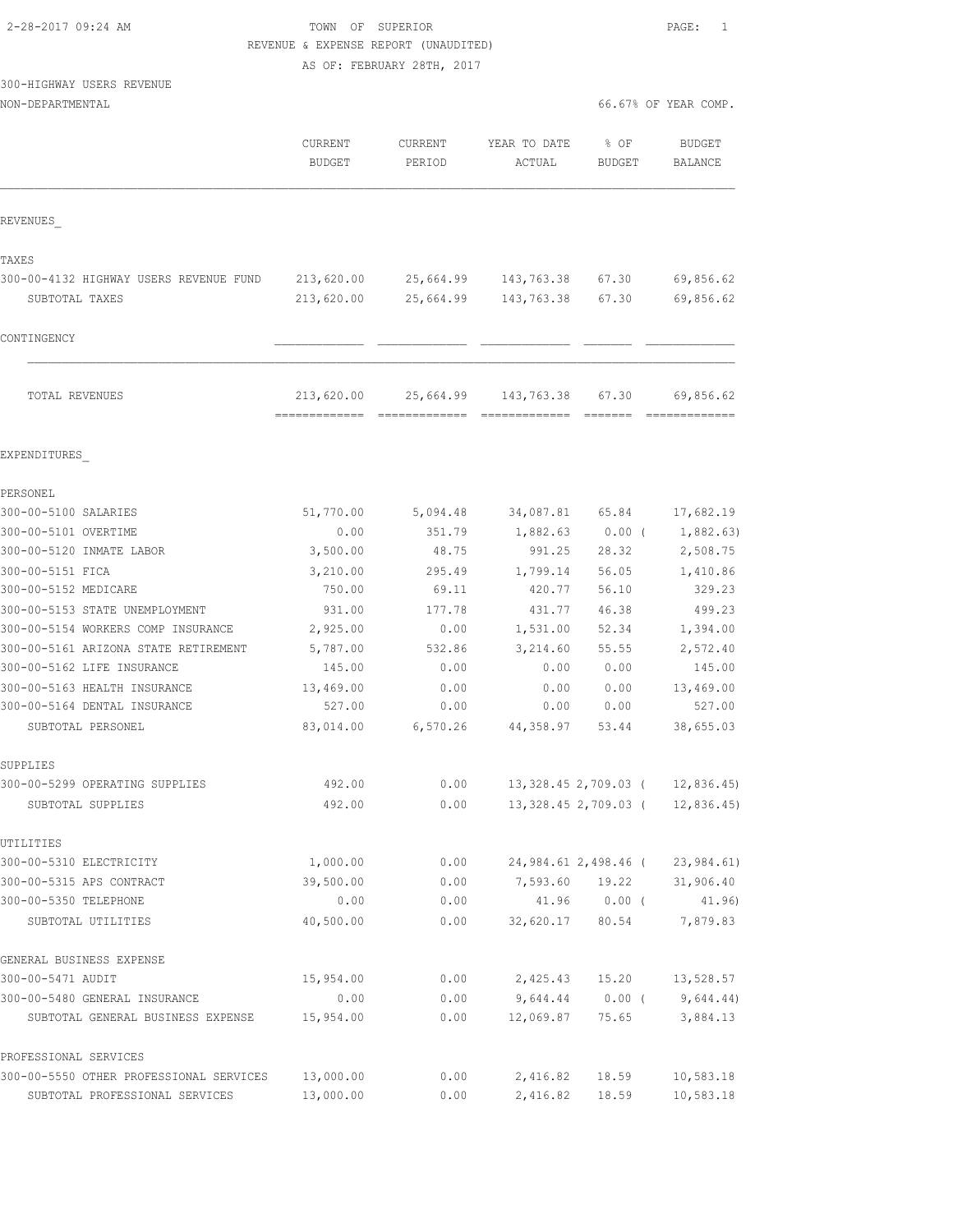# 2-28-2017 09:24 AM TOWN OF SUPERIOR PAGE: 2 REVENUE & EXPENSE REPORT (UNAUDITED)

AS OF: FEBRUARY 28TH, 2017

#### 300-HIGHWAY USERS REVENUE NON-DEPARTMENTAL 66.67% OF YEAR COMP.

|                                      | <b>CURRENT</b><br><b>BUDGET</b> | CURRENT<br>PERIOD | YEAR TO DATE<br>ACTUAL | $8$ OF<br><b>BUDGET</b> | <b>BUDGET</b><br>BALANCE |
|--------------------------------------|---------------------------------|-------------------|------------------------|-------------------------|--------------------------|
| REPAIR/MAINTENANCE                   |                                 |                   |                        |                         |                          |
| 300-00-5640 AUTO & TRUCK REPAIRS     | 35,000.00                       | 0.00              | 181.68                 | 0.52                    | 34,818.32                |
| 300-00-5641 GAS & OIL                | 2,000.00                        | 0.00              | 2,407.24               | $120.36$ (              | 407.24)                  |
| 300-00-5642 TIRES & TUBES            | 0.00                            | 0.00              | 1,075.00               | 0.00(                   | 1,075.00                 |
| 300-00-5643 INMATE FUEL              | 0.00                            | 0.00              | 587.55                 | 0.00(                   | $587.55$ )               |
| 300-00-5650 OTHER EQUIPMENT REPAIRS  | 0.00                            | 0.00              | 3,210.43               | $0.00$ (                | 3, 210.43)               |
| 300-00-5670 STREET & SIDEWALK REPAIR | 0.00                            | 2,916.55          | 8,806.94               | $0.00$ (                | 8,806.94)                |
| SUBTOTAL REPAIR/MAINTENANCE          | 37,000.00                       | 2,916.55          | 16,268.84              | 43.97                   | 20,731.16                |
| CAPITAL OUTLAY                       |                                 |                   |                        |                         |                          |
| 300-00-5750 OTHER EQUIP/SMALL TOOLS  | $0.00$ (                        | 4.53)             | 4,585.10               | $0.00$ (                | 4,585.10                 |
| 300-00-5790 MACHINERY & EQUIPMENT    | 0.00                            | 0.00              | 8,612.68               | $0.00$ (                | 8,612.68)                |
| SUBTOTAL CAPITAL OUTLAY              | 0.00(                           | 4.53)             | 13, 197. 78            | 0.00(                   | 13, 197. 78)             |
| NON-OPERATING                        |                                 |                   |                        |                         |                          |
| DEBT SERVICE                         |                                 |                   |                        |                         |                          |
| 300-00-5900 PAYBACK FROM GF          | 5,000.00                        | 0.00              | 0.00                   | 0.00                    | 5,000.00                 |
| 300-00-5999 CONTINGENCY              | 400,000.00                      | 0.00              | 1,340.63               | 0.34                    | 398,659.37               |
| SUBTOTAL DEBT SERVICE                | 405,000.00                      | 0.00              | 1,340.63               | 0.33                    | 403,659.37               |
| TOTAL EXPENDITURES                   | 594,960.00                      | 9,482.28          | 135,601.53             | 22.79                   | 459, 358.47              |
|                                      | 381,340.00)                     |                   |                        | --------                | =============            |
| REVENUES OVER/(UNDER) EXPENDITURES   | $\sqrt{2}$                      | 16, 182.71        | 8,161.85               | $\left($                | 389, 501.85)             |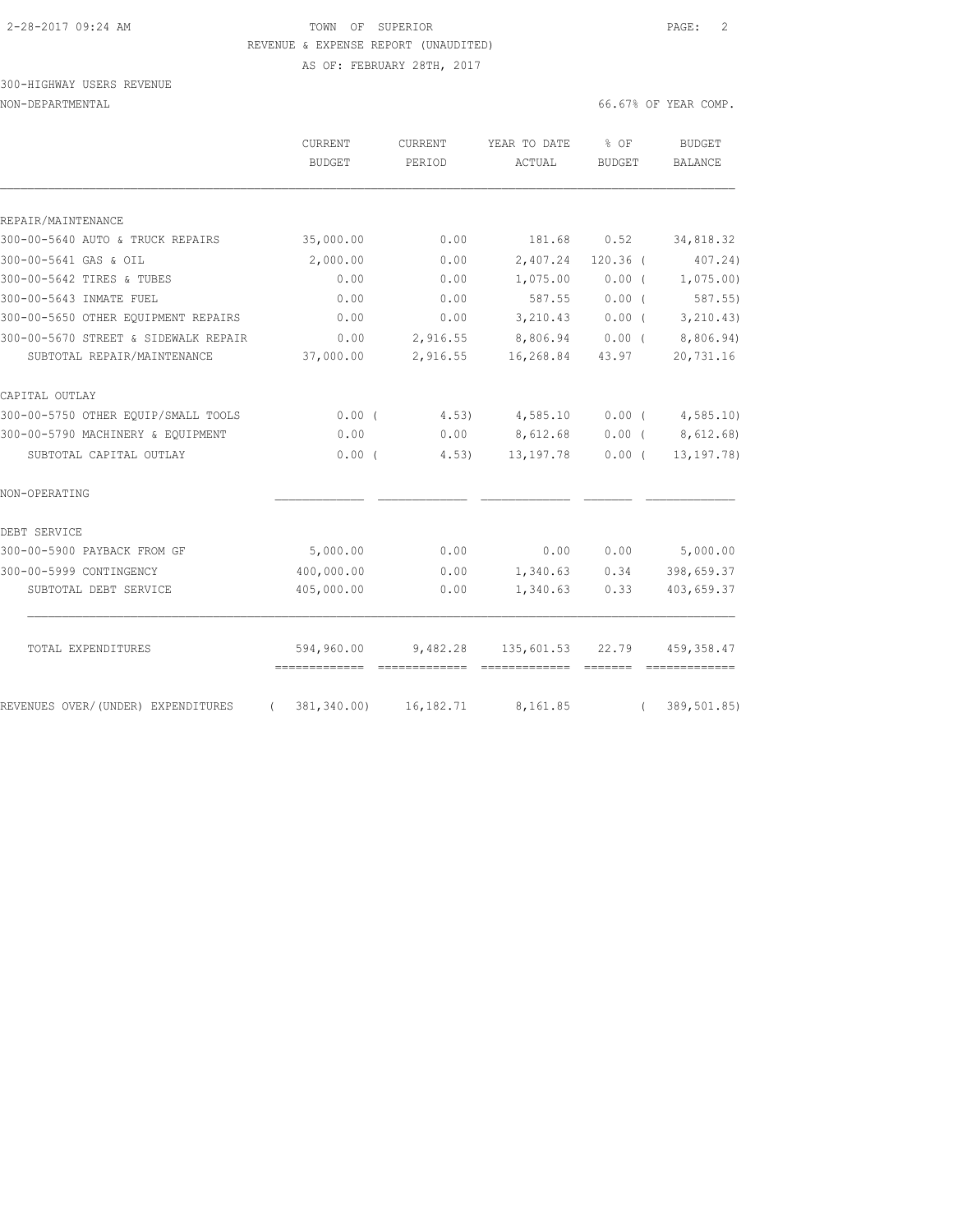| 2-28-2017 09:24 AM |  |
|--------------------|--|
|                    |  |

### TOWN OF SUPERIOR **PAGE:** 3 REVENUE & EXPENSE REPORT (UNAUDITED) AS OF: FEBRUARY 28TH, 2017

300-HIGHWAY USERS REVENUE

|                                    | <b>CURRENT</b><br>BUDGET | CURRENT<br>PERTOD | YEAR TO DATE<br>ACTUAL | % OF<br><b>BUDGET</b> | <b>BUDGET</b><br><b>BALANCE</b> |
|------------------------------------|--------------------------|-------------------|------------------------|-----------------------|---------------------------------|
| FUND TOTAL REVENUES                | 213,620.00               | 25,664.99         | 143,763.38             | 67.30                 | 69,856.62                       |
| FUND TOTAL EXPENDITURES            | 594,960.00               | 9,482.28          | 135,601.53             | 22.79                 | 459, 358.47                     |
| REVENUES OVER/(UNDER) EXPENDITURES | 381,340.00)              | 16,182.71         | 8,161.85               |                       | 389,501.85)                     |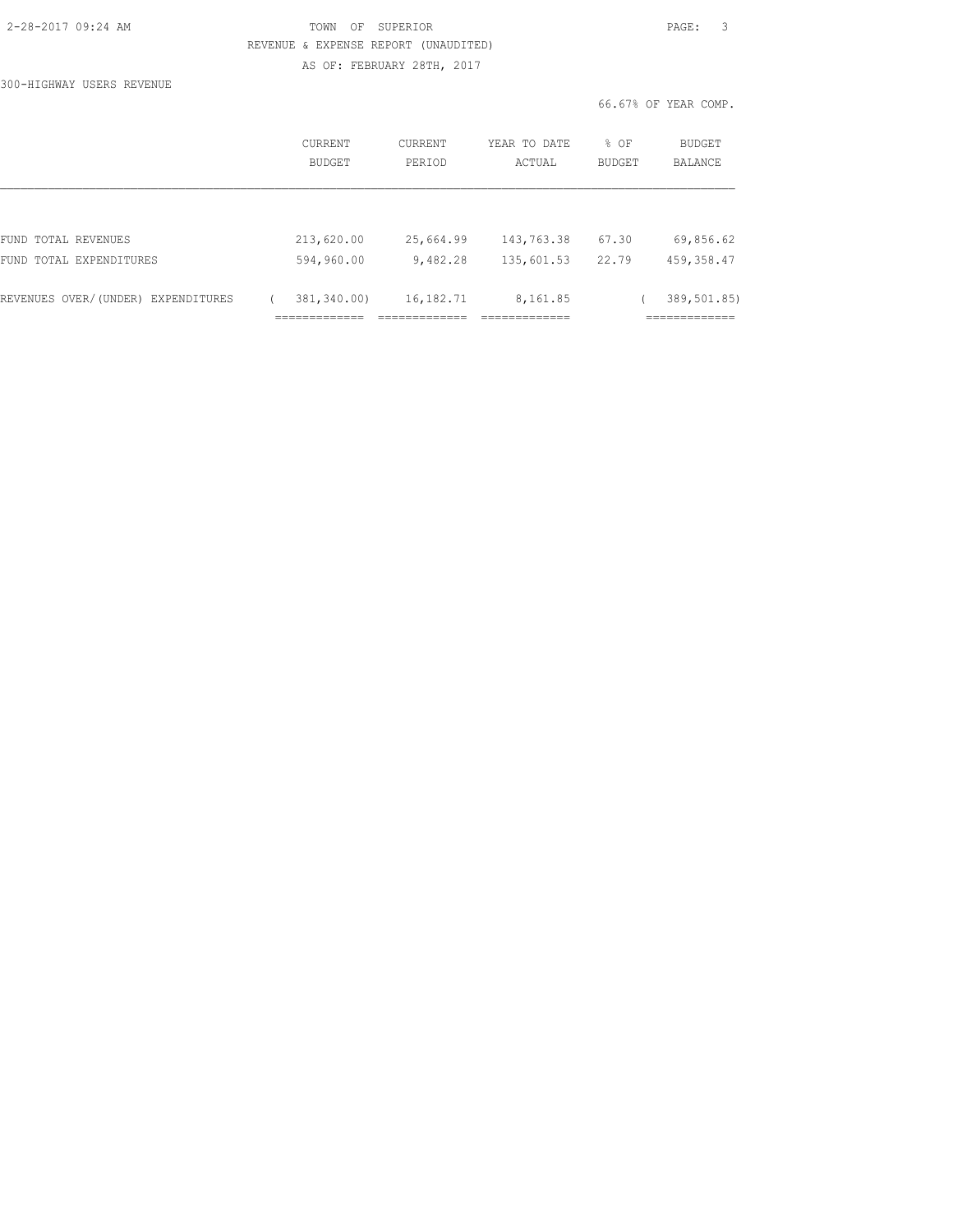# 2-28-2017 09:24 AM TOWN OF SUPERIOR PAGE: 1 REVENUE & EXPENSE REPORT (UNAUDITED)

AS OF: FEBRUARY 28TH, 2017

| 13 1 | 0-EXCISE | TAX |
|------|----------|-----|
|      |          |     |

| NON-DEPARTMENTAL | 67% OF YEAR COMP.<br>66.676 |  |
|------------------|-----------------------------|--|
|                  |                             |  |

|                                        | <b>CURRENT</b><br><b>BUDGET</b> | <b>CURRENT</b><br>PERIOD | YEAR TO DATE<br>ACTUAL | % OF<br>BUDGET  | <b>BUDGET</b><br>BALANCE    |
|----------------------------------------|---------------------------------|--------------------------|------------------------|-----------------|-----------------------------|
| REVENUES                               |                                 |                          |                        |                 |                             |
| TAXES                                  |                                 |                          |                        |                 |                             |
| 310-00-4130 EXCISE TAX-1/2 SALES PINAL | 240,138.00                      | 0.00                     | 0.00                   | 0.00            | 240,138.00                  |
| SUBTOTAL TAXES                         | 240,138.00                      | 0.00                     | 0.00                   | 0.00            | 240,138.00                  |
| TOTAL REVENUES                         | 240,138.00<br>=============     | 0.00<br>=============    | 0.00                   | 0.00<br>======= | 240,138.00<br>------------- |
| EXPENDITURES                           |                                 |                          |                        |                 |                             |
| PERSONEL                               |                                 |                          |                        |                 |                             |
| 310-00-5100 SALARIES                   | 18,979.00                       | 2,217.66                 | 27,479.39              | 144.79 (        | 8,500.39)                   |
| 310-00-5101 OVERTIME                   | 0.00                            | 127.82                   | 1,237.49               | $0.00$ (        | 1, 237.49                   |
| 310-00-5120 INMATE LABOR               | 1,550.00                        | 48.75                    | 991.25                 | 63.95           | 558.75                      |
| 310-00-5151 FICA                       | 1,177.00                        | 118.29                   | 1,167.54               | 99.20           | 9.46                        |
| 310-00-5152 MEDICARE                   | 275.00                          | 27.66                    | 273.01                 | 99.28           | 1.99                        |
| 310-00-5153 STATE UNEMPLOYMENT         | 285.00                          | 71.16                    | 195.51                 | 68.60           | 89.49                       |
| 310-00-5154 WORKERS COMP INSURANCE     | 1,073.00                        | 0.00                     | 1,068.00               | 99.53           | 5.00                        |
| 310-00-5161 ARIZONA STATE RETIREMENT   | 2,076.00                        | 207.67                   | 2,091.28               | $100.74$ (      | 15.28)                      |
| 310-00-5162 LIFE INSURANCE             | 60.00                           | 0.00                     | 0.00                   | 0.00            | 60.00                       |
| 310-00-5163 HEALTH INSURANCE           | 5,612.00                        | 0.00                     | 0.00                   | 0.00            | 5,612.00                    |
| 310-00-5164 DENTAL INSURANCE           | 193.00                          | 0.00                     | 0.00                   | 0.00            | 193.00                      |
| SUBTOTAL PERSONEL                      | 31,280.00                       | 2,819.01                 | 34,503.47              | $110.31$ (      | 3, 223.47)                  |
| SUPPLIES                               |                                 |                          |                        |                 |                             |
| UTILITIES                              |                                 |                          |                        |                 |                             |
| 310-00-5310 ELECTRICITY                | 3,400.00                        | 0.00                     | 936.58                 | 27.55           | 2,463.42                    |
| SUBTOTAL UTILITIES                     | 3,400.00                        | 0.00                     | 936.58                 | 27.55           | 2,463.42                    |
| GENERAL BUSINESS EXPENSE               |                                 |                          |                        |                 |                             |
| PROFESSIONAL SERVICES                  |                                 |                          |                        |                 |                             |
| REPAIR/MAINTENANCE                     |                                 |                          |                        |                 |                             |
| 310-00-5640 AUTO & TRUCK REPAIRS       | 2,000.00                        | 0.00                     | 0.00                   | 0.00            | 2,000.00                    |
| 310-00-5641 GAS & OIL                  | 3,000.00                        | 0.00                     | 2,407.22               | 80.24           | 592.78                      |
| 310-00-5643 INMATE FUEL                | 0.00                            | 0.00                     | 587.55                 | $0.00$ (        | 587.55                      |
| 310-00-5670 STREET & SIDEWALK REPAIR   | 5,000.00                        | 0.00                     | 0.00                   | 0.00            | 5,000.00                    |
| SUBTOTAL REPAIR/MAINTENANCE            | 10,000.00                       | 0.00                     | 2,994.77               | 29.95           | 7,005.23                    |
| CAPITAL OUTLAY                         |                                 |                          |                        |                 |                             |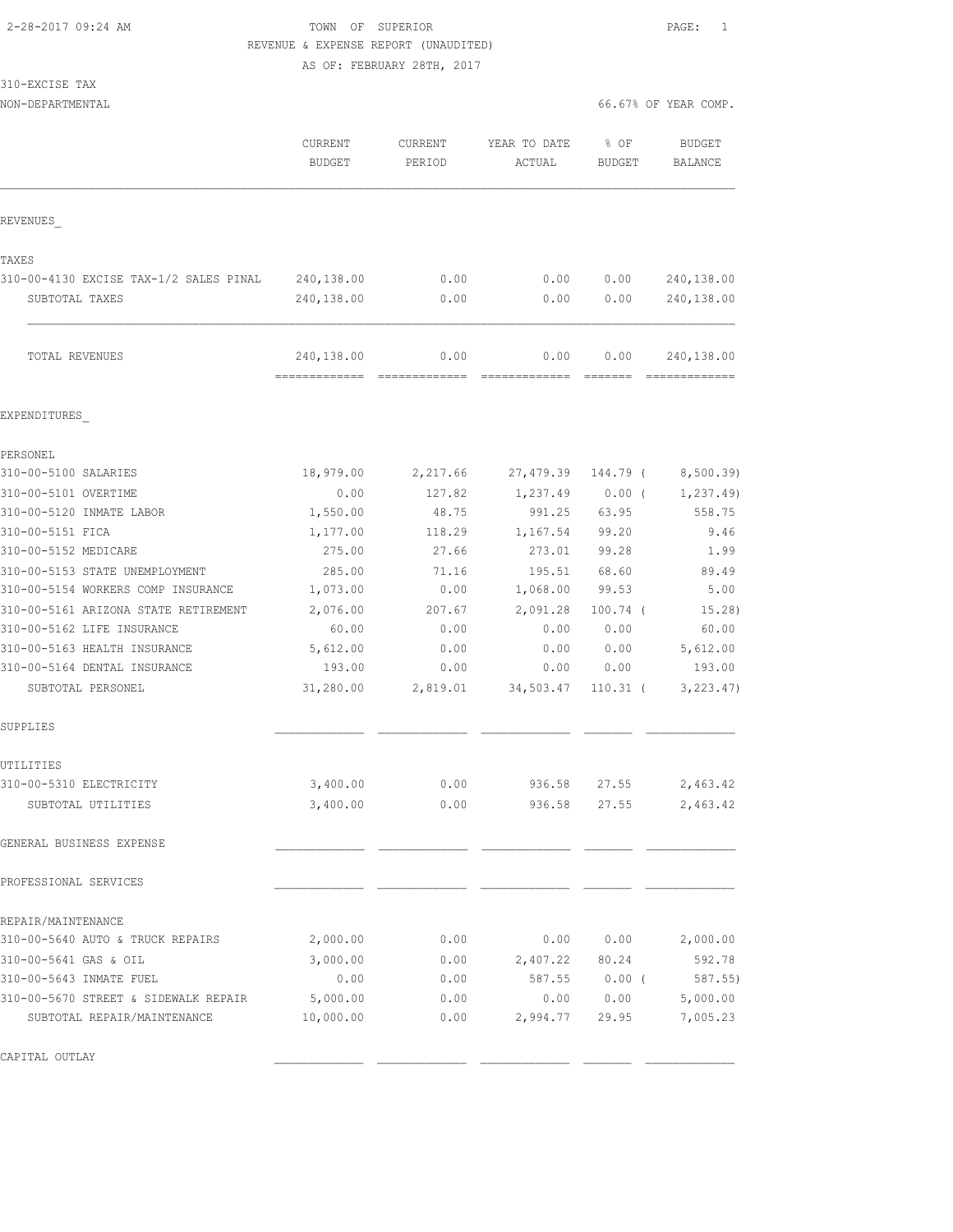|  | 2-28-2017 09:24 AM |  |  |
|--|--------------------|--|--|
|--|--------------------|--|--|

### TOWN OF SUPERIOR **PAGE:** 2 REVENUE & EXPENSE REPORT (UNAUDITED) AS OF: FEBRUARY 28TH, 2017

310-EXCISE TAX

|                                    | CURRENT<br>BUDGET            | <b>CURRENT</b><br>PERIOD | YEAR TO DATE<br>ACTUAL     | % OF<br><b>BUDGET</b> | BUDGET<br>BALANCE         |
|------------------------------------|------------------------------|--------------------------|----------------------------|-----------------------|---------------------------|
| NON-OPERATING                      |                              |                          |                            |                       |                           |
| DEBT SERVICE                       |                              |                          |                            |                       |                           |
| 310-00-5999 CONTINGENCY            | 283,634.00                   | 0.00                     | 0.00                       | 0.00                  | 283,634.00                |
| SUBTOTAL DEBT SERVICE              | 283,634.00                   | 0.00                     | 0.00                       | 0.00                  | 283,634.00                |
| TOTAL EXPENDITURES                 | 328, 314.00<br>------------- | 2,819.01<br>------------ | 38,434.82<br>------------- | 11.71                 | 289,879.18<br>----------- |
| REVENUES OVER/(UNDER) EXPENDITURES | $88, 176, 00$ ) (            | 2,819.01)(               | 38,434.82)                 |                       | 49,741.18)                |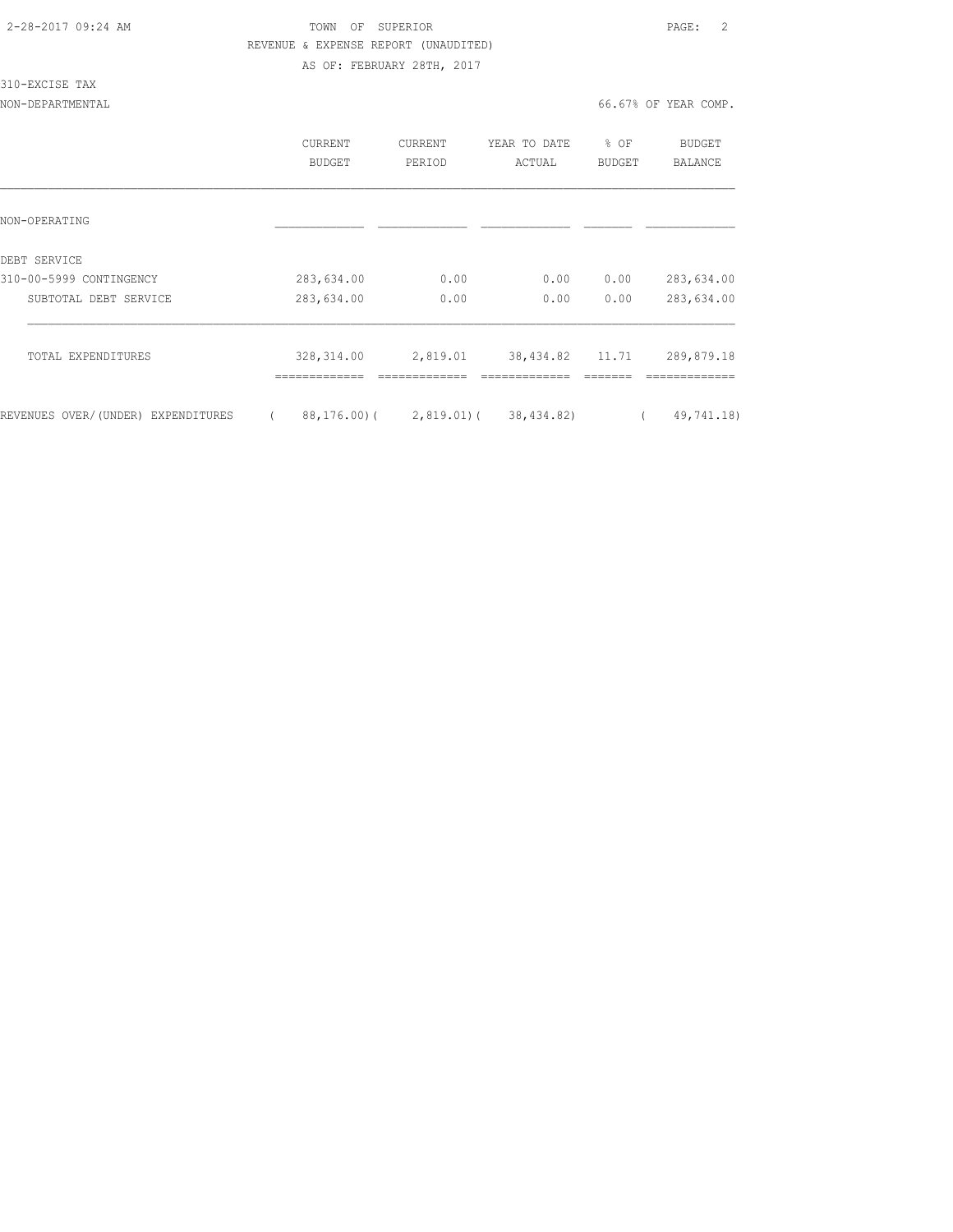| 2-28-2017 09:24 AM |  |
|--------------------|--|
|                    |  |

### TOWN OF SUPERIOR **PAGE:** 3 REVENUE & EXPENSE REPORT (UNAUDITED) AS OF: FEBRUARY 28TH, 2017

310-EXCISE TAX

| CURRENT<br>BUDGET | CURRENT<br>PERIOD | YEAR TO DATE<br>ACTUAL | % OF<br><b>BUDGET</b> | <b>BUDGET</b><br><b>BALANCE</b> |
|-------------------|-------------------|------------------------|-----------------------|---------------------------------|
|                   |                   |                        |                       |                                 |
| 240,138.00        | 0.00              | 0.00                   | 0.00                  | 240,138.00                      |
| 328, 314.00       | 2,819.01          | 38,434.82              | 11.71                 | 289,879.18                      |
| 88,176,00(        |                   | 38,434.82)             |                       | 49,741.18)                      |
|                   |                   |                        | $2,819.01$ (          |                                 |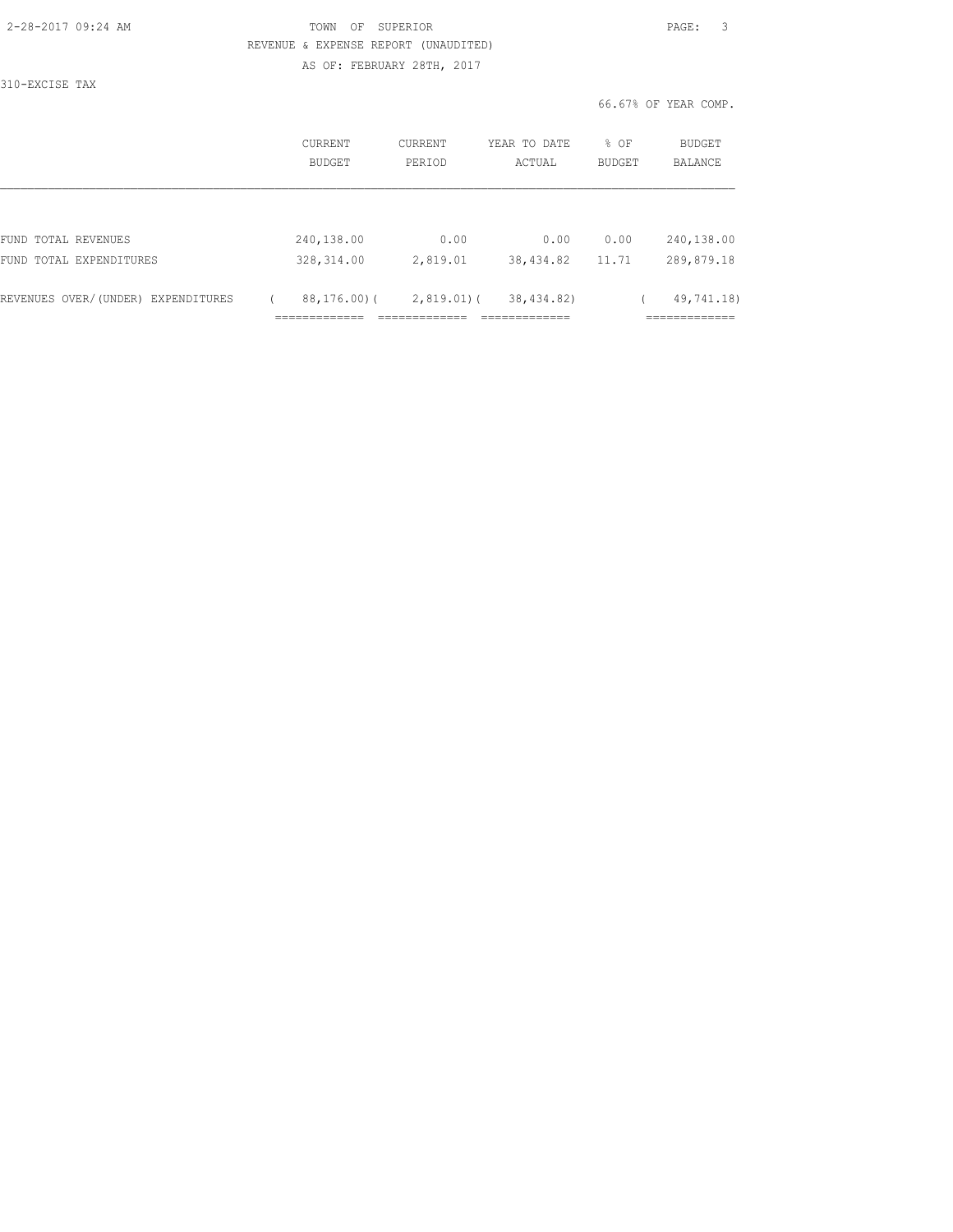| 2-28-2017 09:24 AM<br>TOWN OF SUPERIOR |                                      |                            |                                          |  | PAGE: 1              |
|----------------------------------------|--------------------------------------|----------------------------|------------------------------------------|--|----------------------|
|                                        | REVENUE & EXPENSE REPORT (UNAUDITED) |                            |                                          |  |                      |
|                                        |                                      | AS OF: FEBRUARY 28TH, 2017 |                                          |  |                      |
| 320-LOCAL TRANS ASSISTANCE             |                                      |                            |                                          |  |                      |
| NON-DEPARTMENTAL                       |                                      |                            |                                          |  | 66.67% OF YEAR COMP. |
|                                        |                                      |                            |                                          |  |                      |
|                                        |                                      |                            | CURRENT CURRENT YEAR TO DATE % OF BUDGET |  |                      |
|                                        |                                      |                            | BUDGET PERIOD ACTUAL BUDGET BALANCE      |  |                      |
|                                        |                                      |                            |                                          |  |                      |
| <b>REVENUES</b>                        |                                      |                            |                                          |  |                      |
| <b>TAXES</b>                           |                                      |                            |                                          |  |                      |
|                                        |                                      |                            |                                          |  |                      |
| EXPENDITURES                           |                                      |                            |                                          |  |                      |
| SUPPLIES                               |                                      |                            |                                          |  |                      |
| PROFESSIONAL SERVICES                  |                                      |                            |                                          |  |                      |
| REPAIR/MAINTENANCE                     |                                      |                            |                                          |  |                      |
| CAPITAL OUTLAY                         |                                      |                            |                                          |  |                      |
| NON-OPERATING                          |                                      |                            |                                          |  |                      |
| DEBT SERVICE                           |                                      |                            |                                          |  |                      |
|                                        |                                      |                            |                                          |  |                      |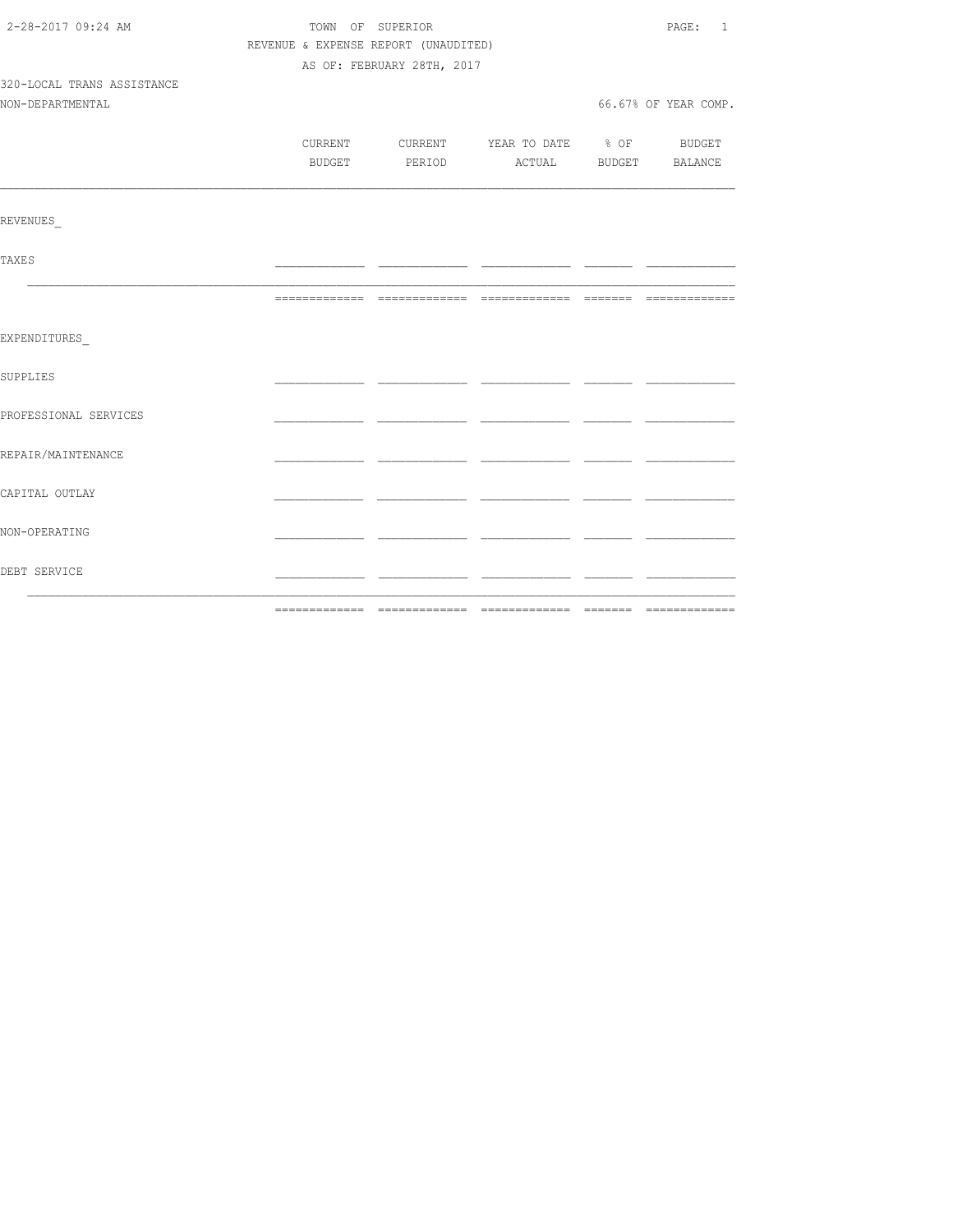| 2-28-2017 09:24 AM         | TOWN | OF SUPERIOR                          |                      | PAGE: 2 |  |
|----------------------------|------|--------------------------------------|----------------------|---------|--|
|                            |      | REVENUE & EXPENSE REPORT (UNAUDITED) |                      |         |  |
|                            |      | AS OF: FEBRUARY 28TH, 2017           |                      |         |  |
| 320-LOCAL TRANS ASSISTANCE |      |                                      |                      |         |  |
|                            |      |                                      | 66.67% OF YEAR COMP. |         |  |

|  | ۱۳۳<br>.<br>-44<br>.<br>$\sim$                            | ΩF<br>◡ |    |
|--|-----------------------------------------------------------|---------|----|
|  | $\wedge$ $\wedge$ $\mathsf{m}\mathsf{r}\mathsf{r}$ .<br>. | --      | RЛ |

============= ============= ============= =============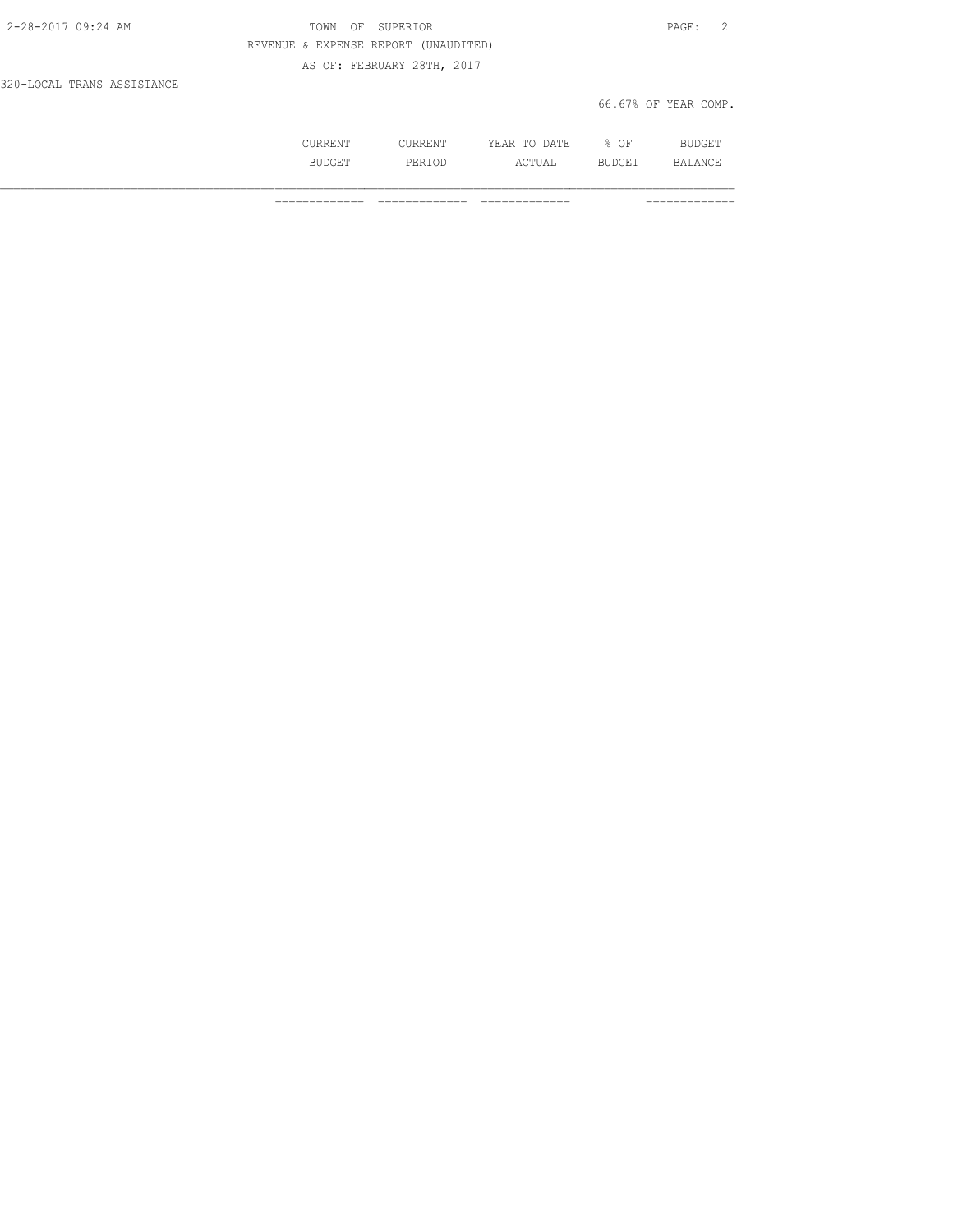| 2-28-2017 09:24 AM       | TOWN OF SUPERIOR                     |                            |                          |  | PAGE: 1               |
|--------------------------|--------------------------------------|----------------------------|--------------------------|--|-----------------------|
|                          | REVENUE & EXPENSE REPORT (UNAUDITED) |                            |                          |  |                       |
|                          |                                      | AS OF: FEBRUARY 28TH, 2017 |                          |  |                       |
| 400-GADA BOND            |                                      |                            |                          |  |                       |
| NON-DEPARTMENTAL         |                                      |                            |                          |  | 66.67% OF YEAR COMP.  |
|                          |                                      |                            |                          |  |                       |
|                          | CURRENT                              | CURRENT                    | YEAR TO DATE % OF BUDGET |  |                       |
|                          | BUDGET                               | PERIOD                     |                          |  | ACTUAL BUDGET BALANCE |
|                          |                                      |                            |                          |  |                       |
|                          |                                      |                            |                          |  |                       |
| REVENUES                 |                                      |                            |                          |  |                       |
|                          |                                      |                            |                          |  |                       |
| CONTINGENCY              |                                      |                            |                          |  |                       |
|                          |                                      |                            |                          |  |                       |
|                          |                                      |                            |                          |  |                       |
|                          |                                      |                            |                          |  |                       |
| EXPENDITURES             |                                      |                            |                          |  |                       |
|                          |                                      |                            |                          |  |                       |
| <b>SUPPLIES</b>          |                                      |                            |                          |  |                       |
|                          |                                      |                            |                          |  |                       |
| GENERAL BUSINESS EXPENSE |                                      |                            |                          |  |                       |
|                          |                                      |                            |                          |  |                       |
| NON-OPERATING            |                                      |                            |                          |  |                       |
|                          |                                      |                            |                          |  |                       |
| DEBT SERVICE             |                                      |                            |                          |  |                       |
|                          |                                      |                            |                          |  |                       |
|                          |                                      |                            |                          |  |                       |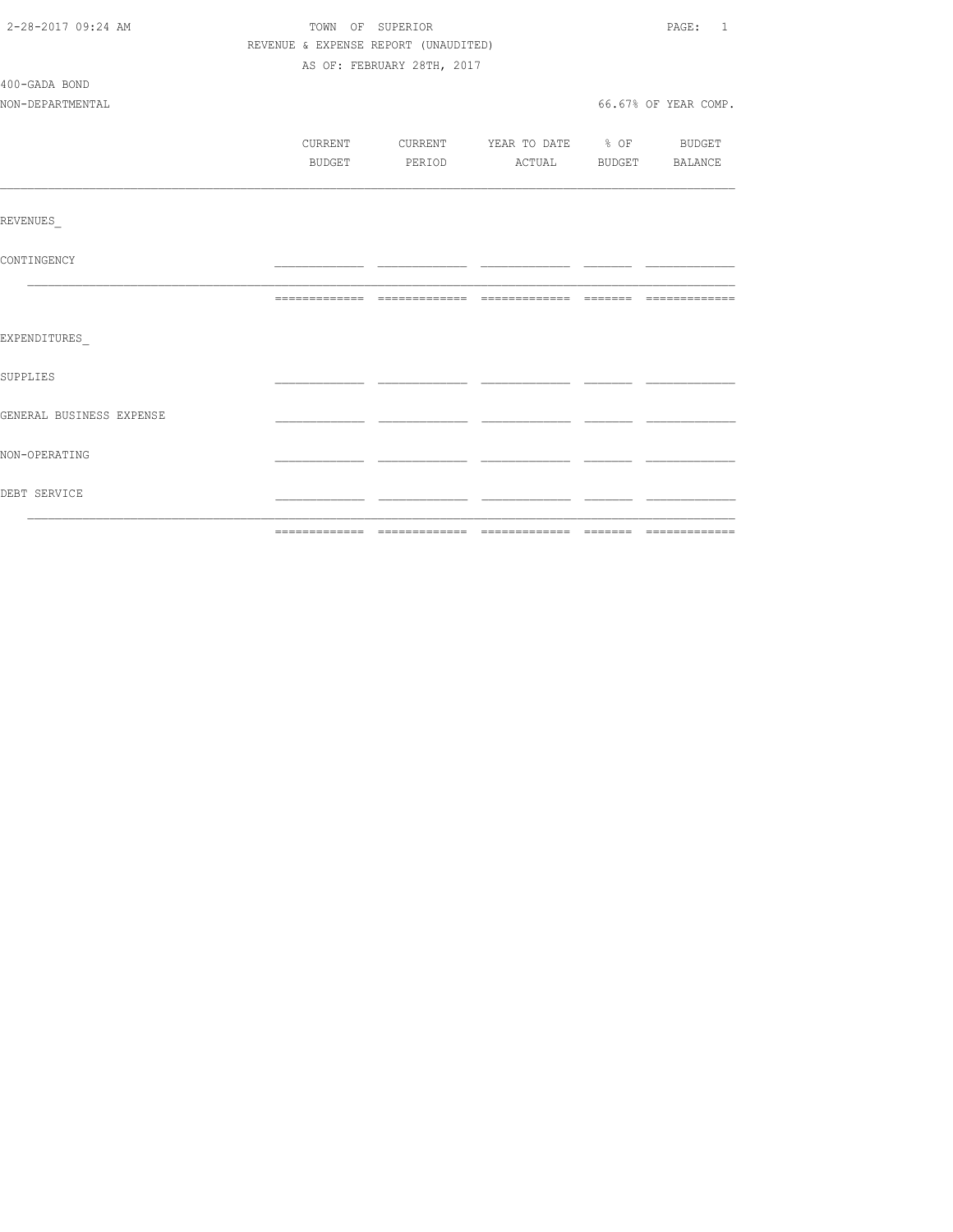| 2-28-2017 09:24 AM | OF SUPERIOR<br>TOWN                  | PAGE:                |
|--------------------|--------------------------------------|----------------------|
|                    | REVENUE & EXPENSE REPORT (UNAUDITED) |                      |
|                    | AS OF: FEBRUARY 28TH, 2017           |                      |
| 400-GADA BOND      |                                      |                      |
|                    |                                      | 66.67% OF YEAR COMP. |

|         | m<br>- 13<br>----<br>----- | OF<br>◡ |              |
|---------|----------------------------|---------|--------------|
| <br>--- | $\sim$ m.<br>---<br>---    | ---     | $\mathbf{u}$ |

============= ============= ============= =============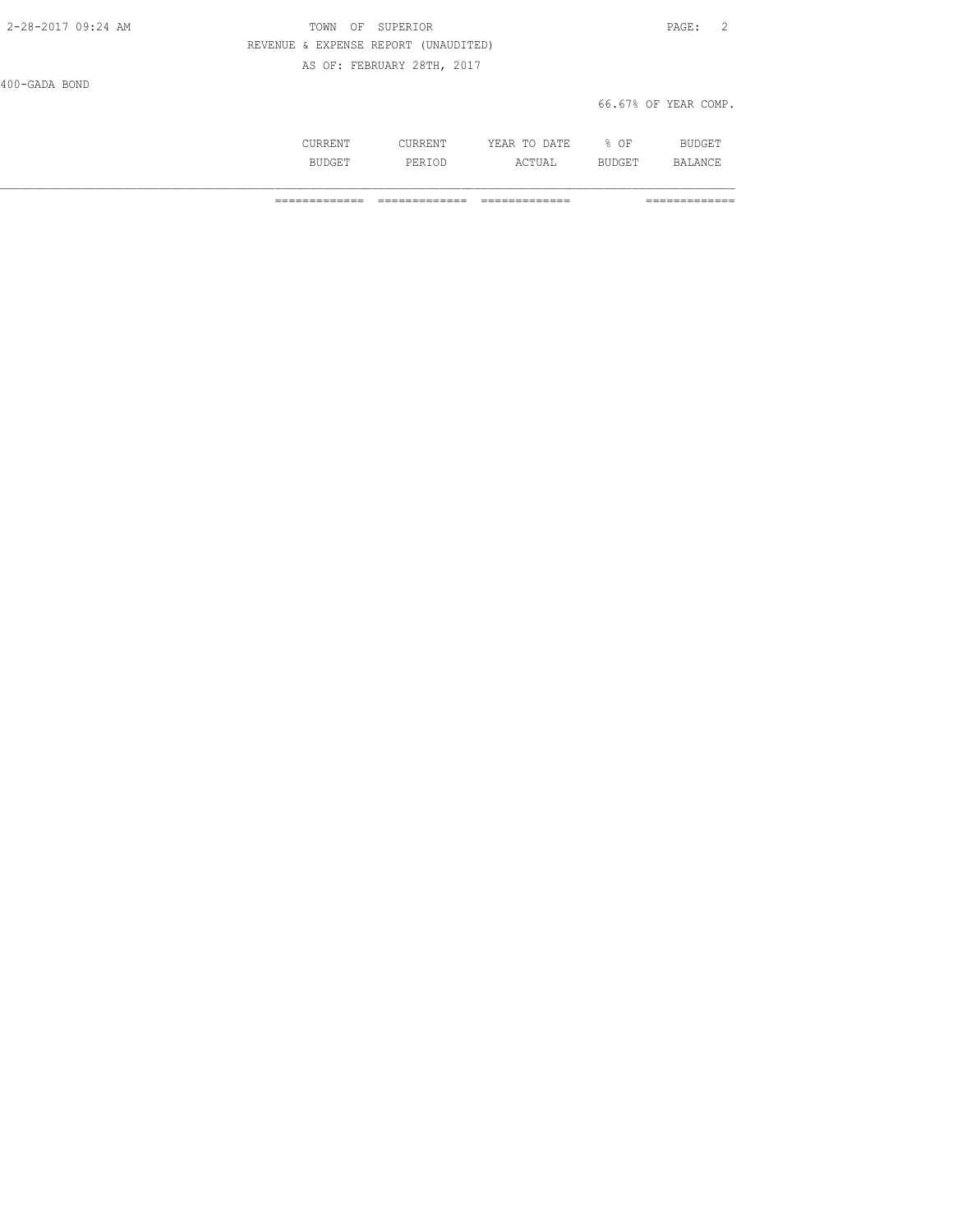| 2-28-2017 09:24 AM                                                                                                                                                                    | TOWN OF SUPERIOR<br>REVENUE & EXPENSE REPORT (UNAUDITED) | AS OF: FEBRUARY 28TH, 2017 |                                                                                                                                                                                                                                                                                                                                                                                                                                                                                        |                       | PAGE: 1              |
|---------------------------------------------------------------------------------------------------------------------------------------------------------------------------------------|----------------------------------------------------------|----------------------------|----------------------------------------------------------------------------------------------------------------------------------------------------------------------------------------------------------------------------------------------------------------------------------------------------------------------------------------------------------------------------------------------------------------------------------------------------------------------------------------|-----------------------|----------------------|
| 410-MPC BOND                                                                                                                                                                          |                                                          |                            |                                                                                                                                                                                                                                                                                                                                                                                                                                                                                        |                       |                      |
| NON-DEPARTMENTAL                                                                                                                                                                      |                                                          |                            |                                                                                                                                                                                                                                                                                                                                                                                                                                                                                        |                       | 66.67% OF YEAR COMP. |
|                                                                                                                                                                                       | <b>CURRENT</b><br><b>BUDGET</b>                          | CURRENT<br>PERIOD          | YEAR TO DATE<br>ACTUAL                                                                                                                                                                                                                                                                                                                                                                                                                                                                 | % OF<br><b>BUDGET</b> | BUDGET<br>BALANCE    |
| REVENUES                                                                                                                                                                              |                                                          |                            |                                                                                                                                                                                                                                                                                                                                                                                                                                                                                        |                       |                      |
| BUSINESS SERVICES                                                                                                                                                                     |                                                          |                            |                                                                                                                                                                                                                                                                                                                                                                                                                                                                                        |                       |                      |
| CONTINGENCY                                                                                                                                                                           |                                                          |                            |                                                                                                                                                                                                                                                                                                                                                                                                                                                                                        |                       |                      |
|                                                                                                                                                                                       |                                                          | --------------             | $\begin{array}{cccccccccc} \multicolumn{2}{c}{} & \multicolumn{2}{c}{} & \multicolumn{2}{c}{} & \multicolumn{2}{c}{} & \multicolumn{2}{c}{} & \multicolumn{2}{c}{} & \multicolumn{2}{c}{} & \multicolumn{2}{c}{} & \multicolumn{2}{c}{} & \multicolumn{2}{c}{} & \multicolumn{2}{c}{} & \multicolumn{2}{c}{} & \multicolumn{2}{c}{} & \multicolumn{2}{c}{} & \multicolumn{2}{c}{} & \multicolumn{2}{c}{} & \multicolumn{2}{c}{} & \multicolumn{2}{c}{} & \multicolumn{2}{c}{} & \mult$ | --------              |                      |
|                                                                                                                                                                                       |                                                          |                            |                                                                                                                                                                                                                                                                                                                                                                                                                                                                                        |                       |                      |
|                                                                                                                                                                                       |                                                          |                            |                                                                                                                                                                                                                                                                                                                                                                                                                                                                                        |                       |                      |
|                                                                                                                                                                                       |                                                          |                            |                                                                                                                                                                                                                                                                                                                                                                                                                                                                                        |                       |                      |
|                                                                                                                                                                                       |                                                          |                            |                                                                                                                                                                                                                                                                                                                                                                                                                                                                                        |                       |                      |
|                                                                                                                                                                                       | 0.00                                                     | 0.00                       | 3,000.00 0.00 (                                                                                                                                                                                                                                                                                                                                                                                                                                                                        |                       | 3,000.00)            |
| SUBTOTAL GENERAL BUSINESS EXPENSE                                                                                                                                                     | 0.00                                                     | 0.00                       | 3,000.00                                                                                                                                                                                                                                                                                                                                                                                                                                                                               | $0.00$ (              | 3,000.00)            |
|                                                                                                                                                                                       |                                                          |                            |                                                                                                                                                                                                                                                                                                                                                                                                                                                                                        |                       |                      |
|                                                                                                                                                                                       |                                                          |                            |                                                                                                                                                                                                                                                                                                                                                                                                                                                                                        |                       |                      |
|                                                                                                                                                                                       |                                                          |                            | 225,000.00  19,987.50  159,900.00                                                                                                                                                                                                                                                                                                                                                                                                                                                      | 71.07                 | 65,100.00            |
| EXPENDITURES<br>SUPPLIES<br>GENERAL BUSINESS EXPENSE<br>410-00-5491 FINANCE/BANK FEES<br>NON-OPERATING<br>DEBT SERVICE<br>410-00-5920 MPC BOND DEBT: SERVICE<br>SUBTOTAL DEBT SERVICE | 225,000.00                                               |                            | 19,987.50 159,900.00                                                                                                                                                                                                                                                                                                                                                                                                                                                                   | 71.07                 | 65,100.00            |
| TOTAL EXPENDITURES                                                                                                                                                                    |                                                          |                            | 225,000.00  19,987.50  162,900.00                                                                                                                                                                                                                                                                                                                                                                                                                                                      | 72.40                 | 62,100.00            |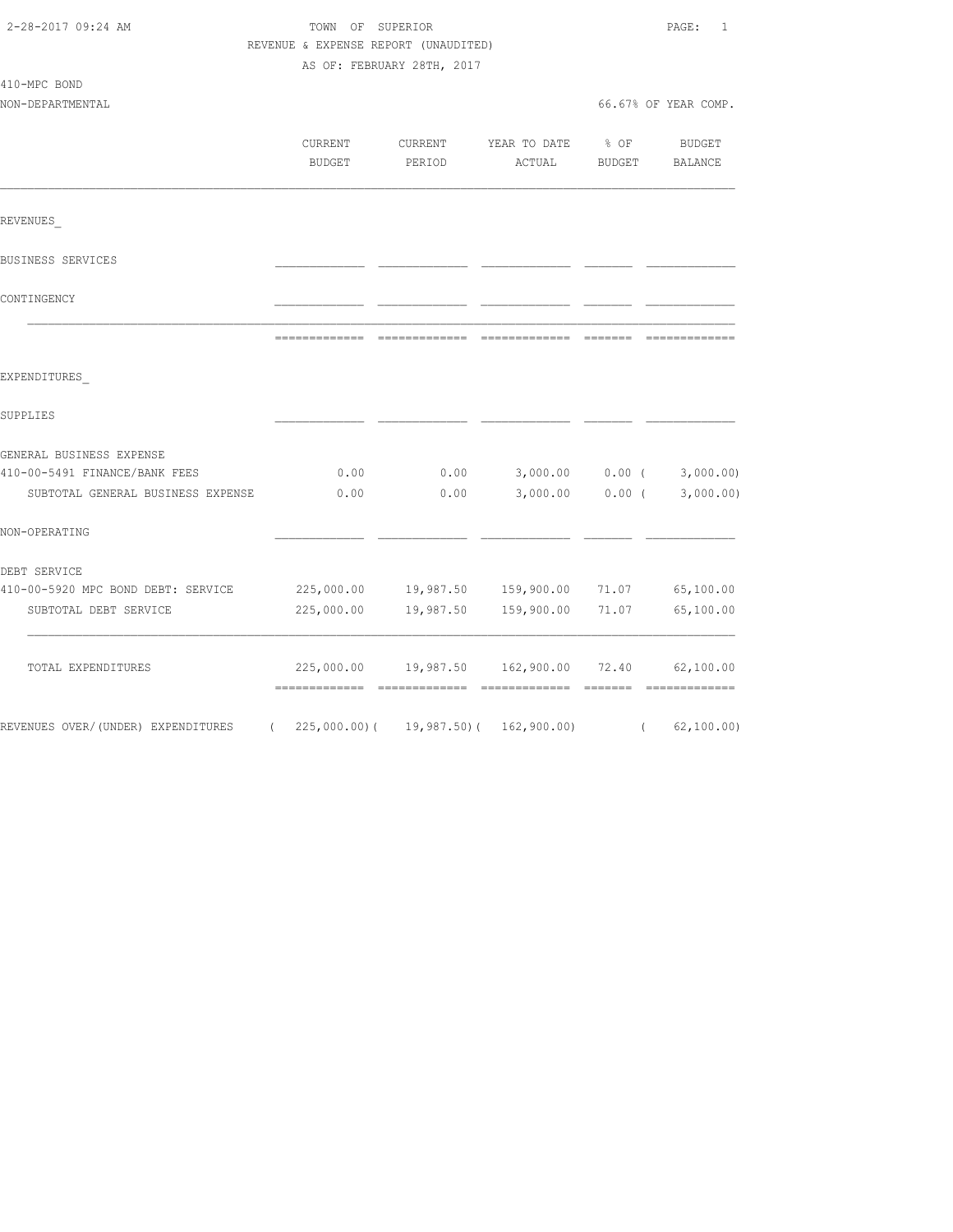### 2-28-2017 09:24 AM TOWN OF SUPERIOR PAGE: 2 REVENUE & EXPENSE REPORT (UNAUDITED) AS OF: FEBRUARY 28TH, 2017

410-MPC BOND

| 19,987.50       | 162,900.00  | 72.40       | 62,100.00    |
|-----------------|-------------|-------------|--------------|
| $225,000.00)$ ( | 162,900.00) |             | 62, 100, 00) |
|                 |             | 19,987.50)( |              |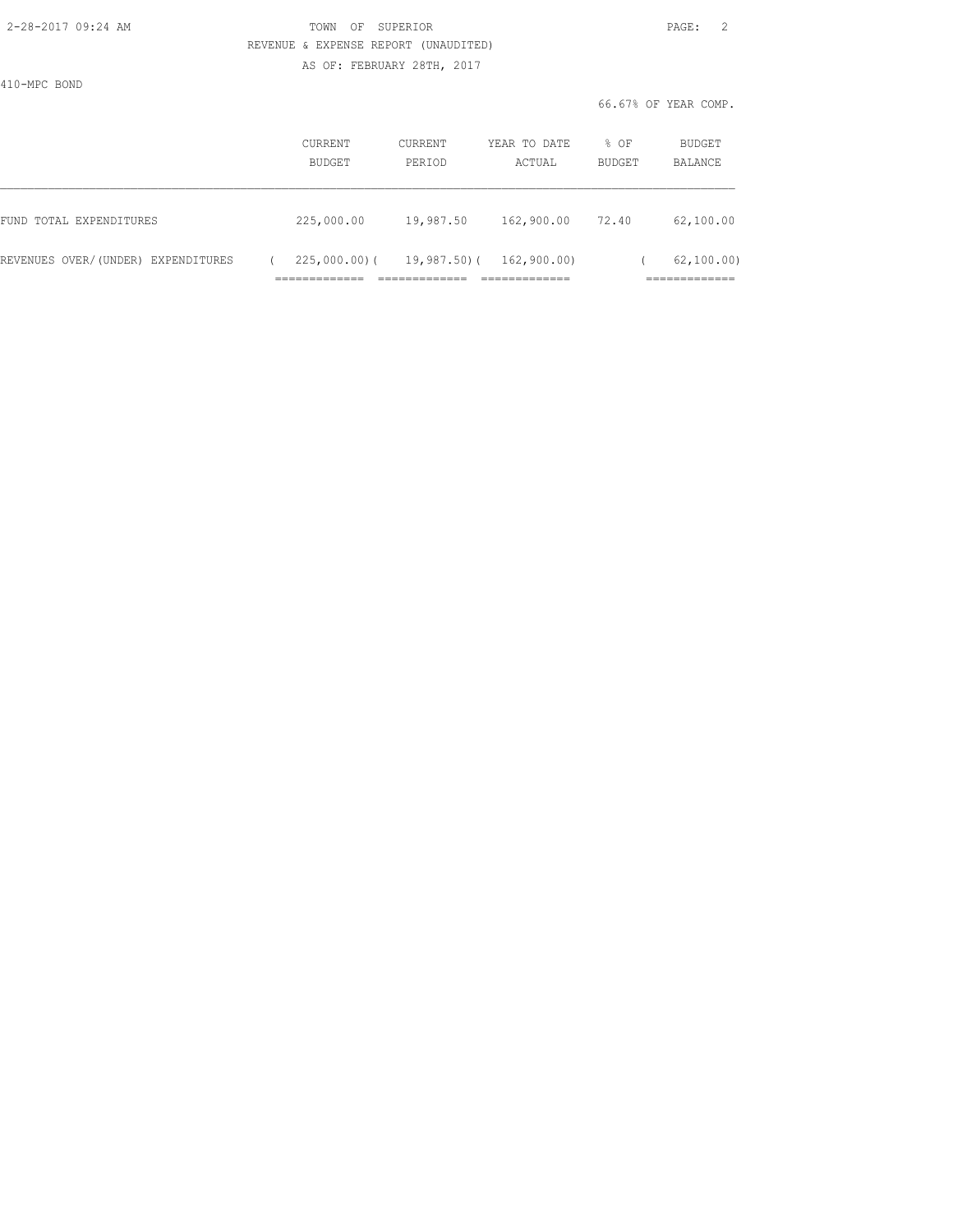### 2-28-2017 09:24 AM TOWN OF SUPERIOR PAGE: 1 REVENUE & EXPENSE REPORT (UNAUDITED) AS OF: FEBRUARY 28TH, 2017

## 500-GRANTS

|                                     | CURRENT<br><b>BUDGET</b> | CURRENT<br>PERIOD | YEAR TO DATE<br>ACTUAL | $\div$ OF<br><b>BUDGET</b> | <b>BUDGET</b><br>BALANCE                                                                                                                                                                                                                                                                                                                                                                                                                                                                               |
|-------------------------------------|--------------------------|-------------------|------------------------|----------------------------|--------------------------------------------------------------------------------------------------------------------------------------------------------------------------------------------------------------------------------------------------------------------------------------------------------------------------------------------------------------------------------------------------------------------------------------------------------------------------------------------------------|
| REVENUES                            |                          |                   |                        |                            |                                                                                                                                                                                                                                                                                                                                                                                                                                                                                                        |
| GRANTS                              |                          |                   |                        |                            |                                                                                                                                                                                                                                                                                                                                                                                                                                                                                                        |
| 500-00-4600 GRANT REVENUES          | 3,025,000.00             | 0.00              | 0.00                   | 0.00                       | 3,025,000.00                                                                                                                                                                                                                                                                                                                                                                                                                                                                                           |
| SUBTOTAL GRANTS                     | 3,025,000.00             | 0.00              | 0.00                   | 0.00                       | 3,025,000.00                                                                                                                                                                                                                                                                                                                                                                                                                                                                                           |
| CONTINGENCY                         |                          |                   |                        |                            |                                                                                                                                                                                                                                                                                                                                                                                                                                                                                                        |
| TOTAL REVENUES                      | 3,025,000.00             | 0.00              | 0.00                   | 0.00                       | 3,025,000.00<br>$\begin{array}{cccccccccccccc} \multicolumn{2}{c}{} & \multicolumn{2}{c}{} & \multicolumn{2}{c}{} & \multicolumn{2}{c}{} & \multicolumn{2}{c}{} & \multicolumn{2}{c}{} & \multicolumn{2}{c}{} & \multicolumn{2}{c}{} & \multicolumn{2}{c}{} & \multicolumn{2}{c}{} & \multicolumn{2}{c}{} & \multicolumn{2}{c}{} & \multicolumn{2}{c}{} & \multicolumn{2}{c}{} & \multicolumn{2}{c}{} & \multicolumn{2}{c}{} & \multicolumn{2}{c}{} & \multicolumn{2}{c}{} & \multicolumn{2}{c}{} & \$ |
| EXPENDITURES                        |                          |                   |                        |                            |                                                                                                                                                                                                                                                                                                                                                                                                                                                                                                        |
| PERSONEL                            |                          |                   |                        |                            |                                                                                                                                                                                                                                                                                                                                                                                                                                                                                                        |
| SUPPLIES                            |                          |                   |                        |                            |                                                                                                                                                                                                                                                                                                                                                                                                                                                                                                        |
| 500-00-5299 OPERATING SUPPLIES      | 3,025,000.00             | 0.00              | 654.44                 |                            | $0.02$ 3, 024, 345.56                                                                                                                                                                                                                                                                                                                                                                                                                                                                                  |
| SUBTOTAL SUPPLIES                   | 3,025,000.00             | 0.00              | 654.44                 | 0.02                       | 3,024,345.56                                                                                                                                                                                                                                                                                                                                                                                                                                                                                           |
| GENERAL BUSINESS EXPENSE            |                          |                   |                        |                            |                                                                                                                                                                                                                                                                                                                                                                                                                                                                                                        |
| TOTAL EXPENDITURES                  | 3,025,000.00             | 0.00              | 654.44                 | 0.02                       | 3,024,345.56<br>$\begin{array}{cccccccccccccc} \multicolumn{2}{c}{} & \multicolumn{2}{c}{} & \multicolumn{2}{c}{} & \multicolumn{2}{c}{} & \multicolumn{2}{c}{} & \multicolumn{2}{c}{} & \multicolumn{2}{c}{} & \multicolumn{2}{c}{} & \multicolumn{2}{c}{} & \multicolumn{2}{c}{} & \multicolumn{2}{c}{} & \multicolumn{2}{c}{} & \multicolumn{2}{c}{} & \multicolumn{2}{c}{} & \multicolumn{2}{c}{} & \multicolumn{2}{c}{} & \multicolumn{2}{c}{} & \multicolumn{2}{c}{} & \multicolumn{2}{c}{} & \$ |
| REVENUES OVER/ (UNDER) EXPENDITURES | 0.00                     | $0.00$ (          | 654.44)                |                            | 654.44                                                                                                                                                                                                                                                                                                                                                                                                                                                                                                 |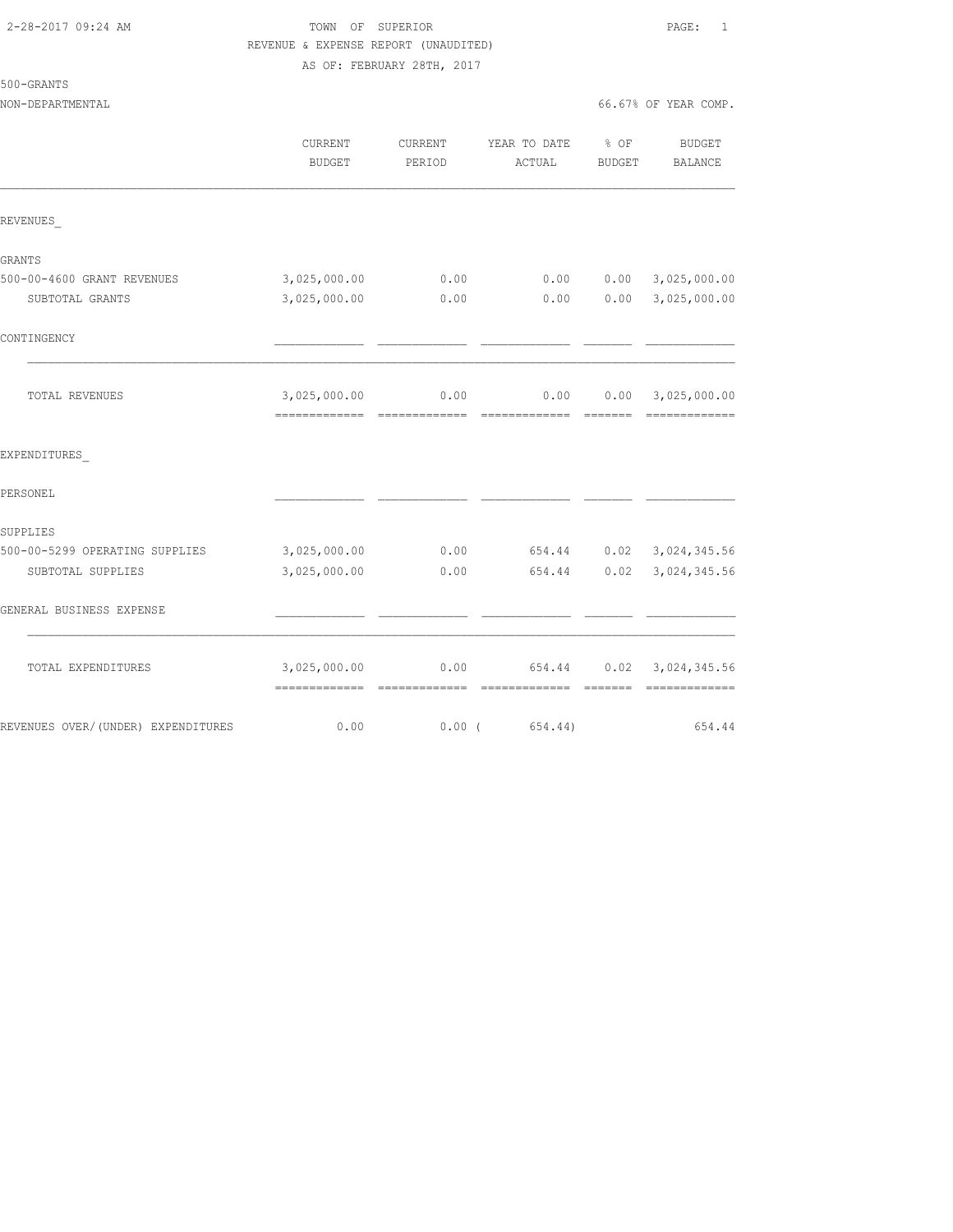#### 2-28-2017 09:24 AM TOWN OF SUPERIOR PAGE: 2 REVENUE & EXPENSE REPORT (UNAUDITED) AS OF: FEBRUARY 28TH, 2017

500-GRANTS

|                                          | <b>CURRENT</b><br>BUDGET | CURRENT<br>PERIOD | YEAR TO DATE % OF<br>ACTUAL                       | BUDGET      | BUDGET<br>BALANCE              |
|------------------------------------------|--------------------------|-------------------|---------------------------------------------------|-------------|--------------------------------|
| REVENUES                                 |                          |                   |                                                   |             |                                |
| GRANTS                                   |                          |                   |                                                   |             |                                |
| 500-30-4600 GRANT REVENUE-FIRE TRUCK     | 0.00                     |                   | $0.00$ 4,525.00 0.00 ( 4,525.00)                  |             |                                |
| SUBTOTAL GRANTS                          | 0.00                     | 0.00              |                                                   |             | $4,525.00$ 0.00 ( $4,525.00$ ) |
| <b>TOTAL REVENUES</b>                    | 0.00                     |                   | $0.00$ 4,525.00 0.00 ( 4,525.00)                  |             |                                |
| EXPENDITURES                             |                          |                   |                                                   |             |                                |
| SUPPLIES                                 |                          |                   |                                                   |             |                                |
| 500-30-5299 OPERATING SUPPLIES-FIRE TRUC | 0.00                     |                   | $0.00$ 1,067.27 0.00 ( 1,067.27)                  |             |                                |
| SUBTOTAL SUPPLIES                        | 0.00                     | 0.00              |                                                   |             | $1,067.27$ 0.00 ( 1,067.27)    |
| TOTAL EXPENDITURES                       | 0.00<br>=============    |                   | $0.00$ 1,067.27 0.00 ( 1,067.27)<br>------------- | $---------$ |                                |
| REVENUES OVER/(UNDER) EXPENDITURES       | 0.00                     |                   | $0.00$ $3,457.73$ ( $3,457.73$ )                  |             |                                |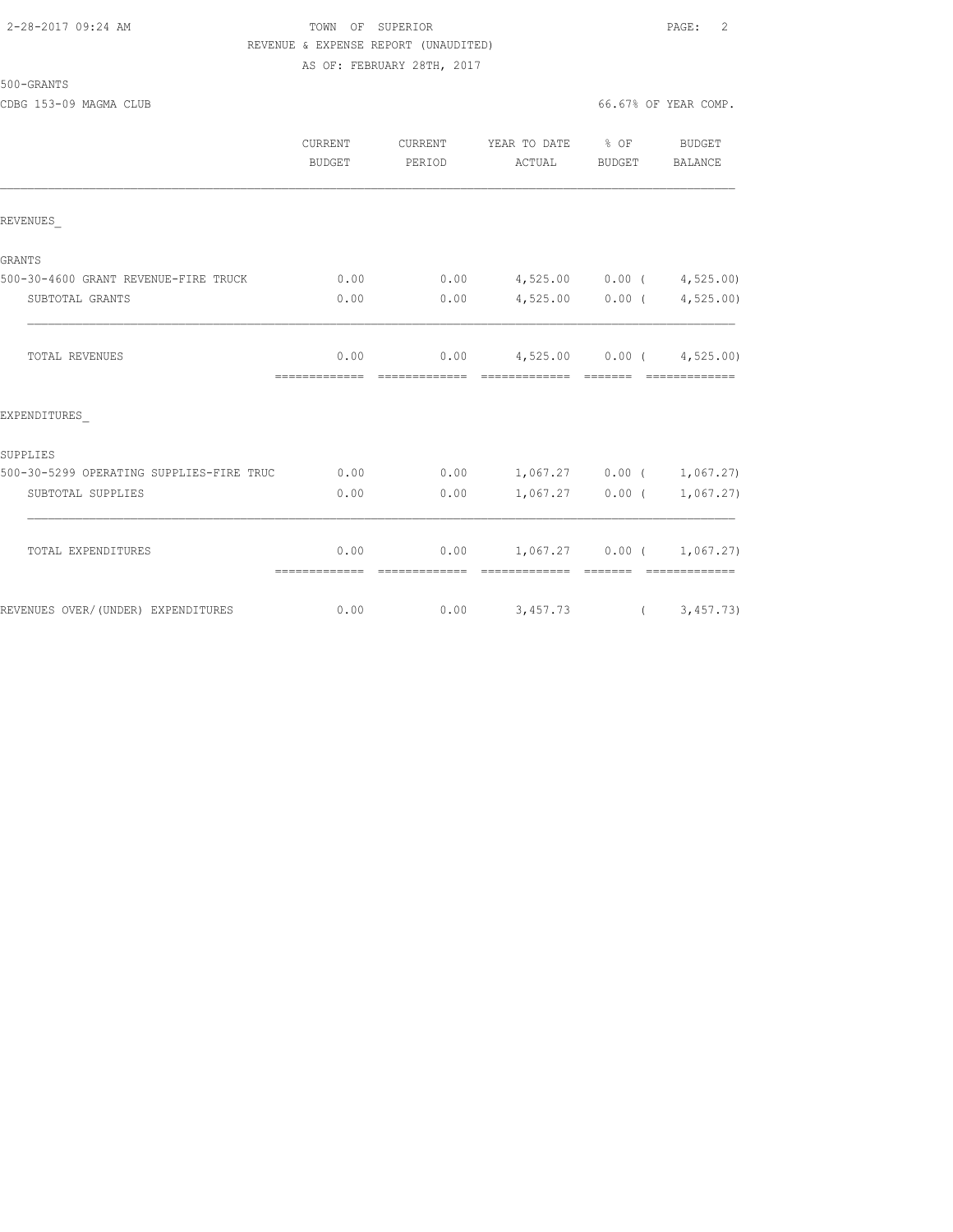| 2-28-2017 09:24 AM    | TOWN OF SUPERIOR                     |                            |                |                                                                                                                                                                                                                                                                                                                                                                                                                                                                                            | 3<br>PAGE:           |
|-----------------------|--------------------------------------|----------------------------|----------------|--------------------------------------------------------------------------------------------------------------------------------------------------------------------------------------------------------------------------------------------------------------------------------------------------------------------------------------------------------------------------------------------------------------------------------------------------------------------------------------------|----------------------|
|                       | REVENUE & EXPENSE REPORT (UNAUDITED) |                            |                |                                                                                                                                                                                                                                                                                                                                                                                                                                                                                            |                      |
|                       |                                      | AS OF: FEBRUARY 28TH, 2017 |                |                                                                                                                                                                                                                                                                                                                                                                                                                                                                                            |                      |
| 500-GRANTS            |                                      |                            |                |                                                                                                                                                                                                                                                                                                                                                                                                                                                                                            |                      |
| DEPT OF COMM-STIMULUS |                                      |                            |                |                                                                                                                                                                                                                                                                                                                                                                                                                                                                                            | 66.67% OF YEAR COMP. |
|                       | CURRENT                              | CURRENT                    | YEAR TO DATE   | $\div$ OF                                                                                                                                                                                                                                                                                                                                                                                                                                                                                  | BUDGET               |
|                       | BUDGET                               | PERIOD                     | ACTUAL         | BUDGET                                                                                                                                                                                                                                                                                                                                                                                                                                                                                     | BALANCE              |
|                       |                                      |                            |                |                                                                                                                                                                                                                                                                                                                                                                                                                                                                                            |                      |
| REVENUES              |                                      |                            |                |                                                                                                                                                                                                                                                                                                                                                                                                                                                                                            |                      |
| <b>GRANTS</b>         |                                      |                            |                |                                                                                                                                                                                                                                                                                                                                                                                                                                                                                            |                      |
|                       | -------------                        | -------------              | -------------- | $\qquad \qquad \qquad =\qquad \qquad =\qquad \qquad =\qquad \qquad =\qquad \qquad =\qquad \qquad =\qquad \qquad =\qquad \qquad =\qquad \qquad =\qquad \qquad =\qquad \qquad =\qquad \qquad =\qquad \qquad =\qquad \qquad =\qquad \qquad =\qquad \qquad =\qquad \qquad =\qquad \qquad =\qquad \qquad =\qquad \qquad =\qquad \qquad =\qquad \qquad =\qquad \qquad =\qquad \qquad =\qquad \qquad =\qquad \qquad =\qquad \qquad =\qquad \qquad =\qquad \qquad =\qquad \qquad =\qquad \qquad =$ | ----------           |
| EXPENDITURES          |                                      |                            |                |                                                                                                                                                                                                                                                                                                                                                                                                                                                                                            |                      |
| SUPPLIES              |                                      |                            |                |                                                                                                                                                                                                                                                                                                                                                                                                                                                                                            |                      |
|                       |                                      |                            |                |                                                                                                                                                                                                                                                                                                                                                                                                                                                                                            |                      |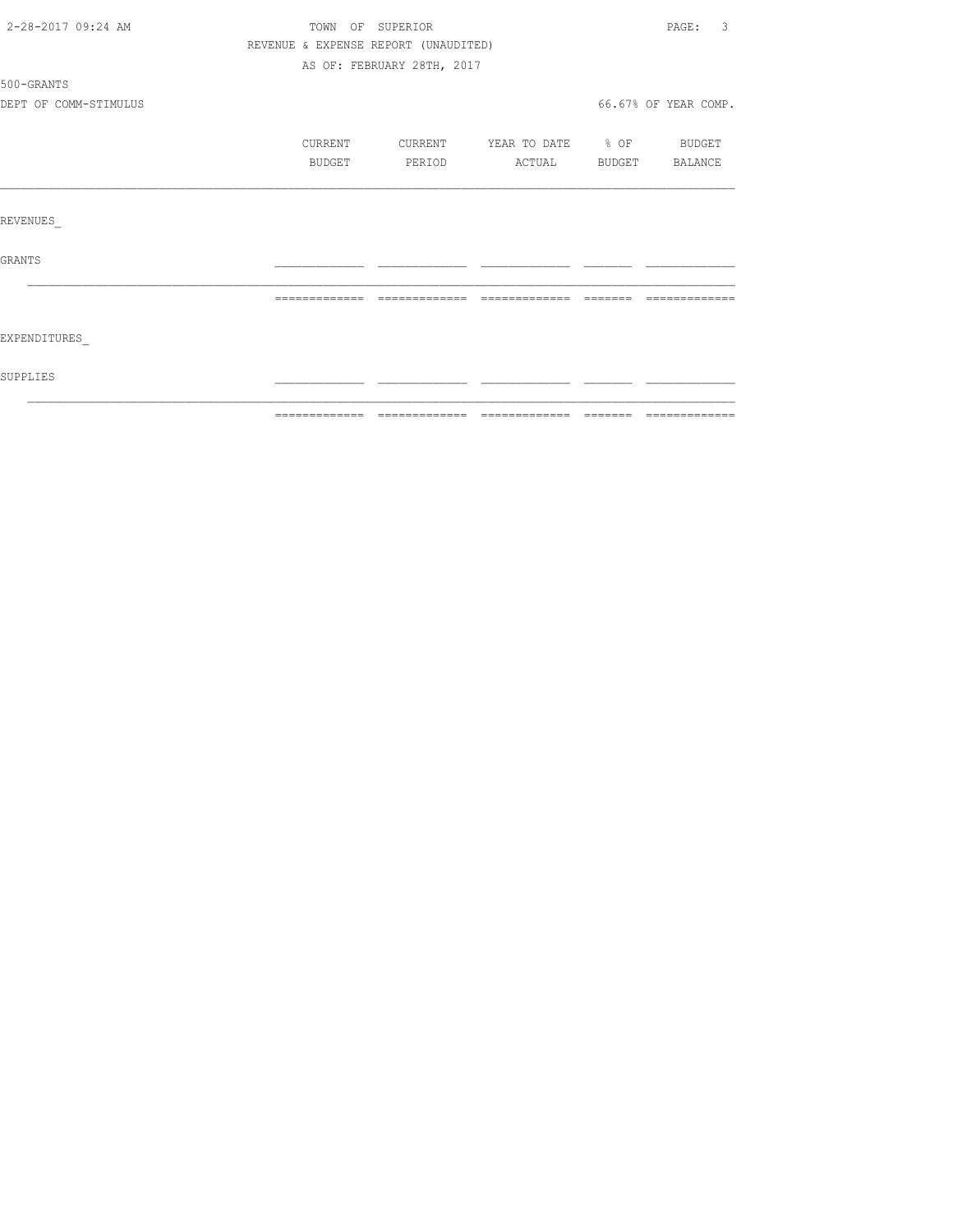| 2-28-2017 09:24 AM    | TOWN                                 | OF SUPERIOR                |                   | PAGE:<br>4           |
|-----------------------|--------------------------------------|----------------------------|-------------------|----------------------|
|                       | REVENUE & EXPENSE REPORT (UNAUDITED) |                            |                   |                      |
|                       |                                      | AS OF: FEBRUARY 28TH, 2017 |                   |                      |
| 500-GRANTS            |                                      |                            |                   |                      |
| PINAL COUNTY-STIMULUS |                                      |                            |                   | 66.67% OF YEAR COMP. |
|                       | CURRENT                              | CURRENT                    | YEAR TO DATE % OF | BUDGET               |
|                       | BUDGET                               | PERIOD                     | ACTUAL            | BUDGET BALANCE       |
| REVENUES              |                                      |                            |                   |                      |
| GRANTS                |                                      |                            |                   |                      |
|                       |                                      | -------------              | -------------     |                      |
| EXPENDITURES          |                                      |                            |                   |                      |
| SUPPLIES              |                                      |                            |                   |                      |
|                       |                                      |                            |                   |                      |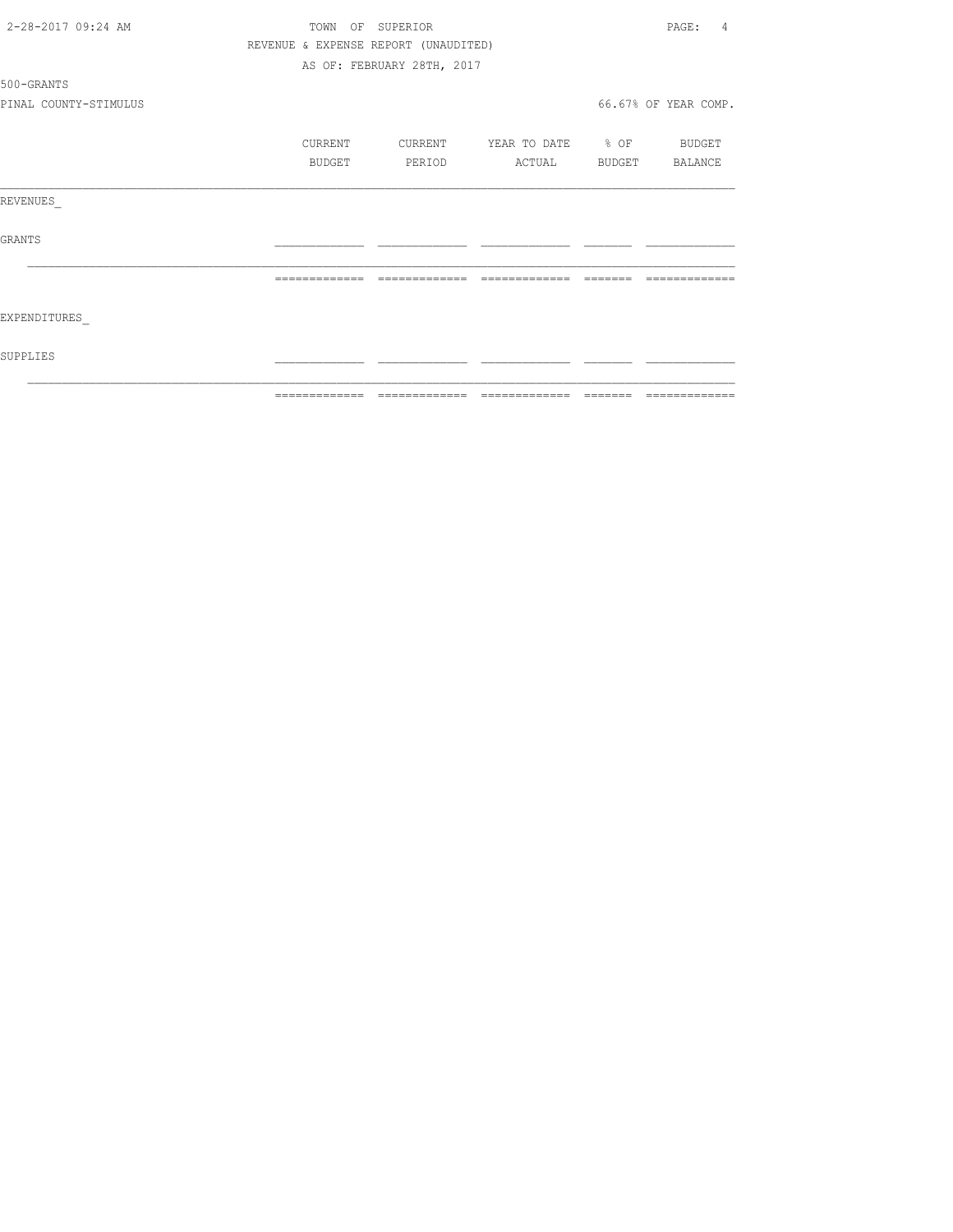| 2-28-2017 09:24 AM       | TOWN                                 | OF SUPERIOR                |                          |                | .5<br>PAGE:          |
|--------------------------|--------------------------------------|----------------------------|--------------------------|----------------|----------------------|
|                          | REVENUE & EXPENSE REPORT (UNAUDITED) |                            |                          |                |                      |
|                          |                                      | AS OF: FEBRUARY 28TH, 2017 |                          |                |                      |
| 500-GRANTS               |                                      |                            |                          |                |                      |
| AZ DEPT OF HOMELAND SRTY |                                      |                            |                          |                | 66.67% OF YEAR COMP. |
|                          | CURRENT                              | CURRENT                    | YEAR TO DATE % OF BUDGET |                |                      |
|                          | BUDGET                               | PERIOD                     | ACTUAL                   | BUDGET BALANCE |                      |
| REVENUES                 |                                      |                            |                          |                |                      |
| GRANTS                   |                                      |                            |                          |                |                      |
|                          | =============                        | =============              | =============            |                |                      |
| EXPENDITURES             |                                      |                            |                          |                |                      |
| SUPPLIES                 |                                      |                            |                          |                |                      |
|                          | -------------                        | -------------              | --------------           | --------       | -------------        |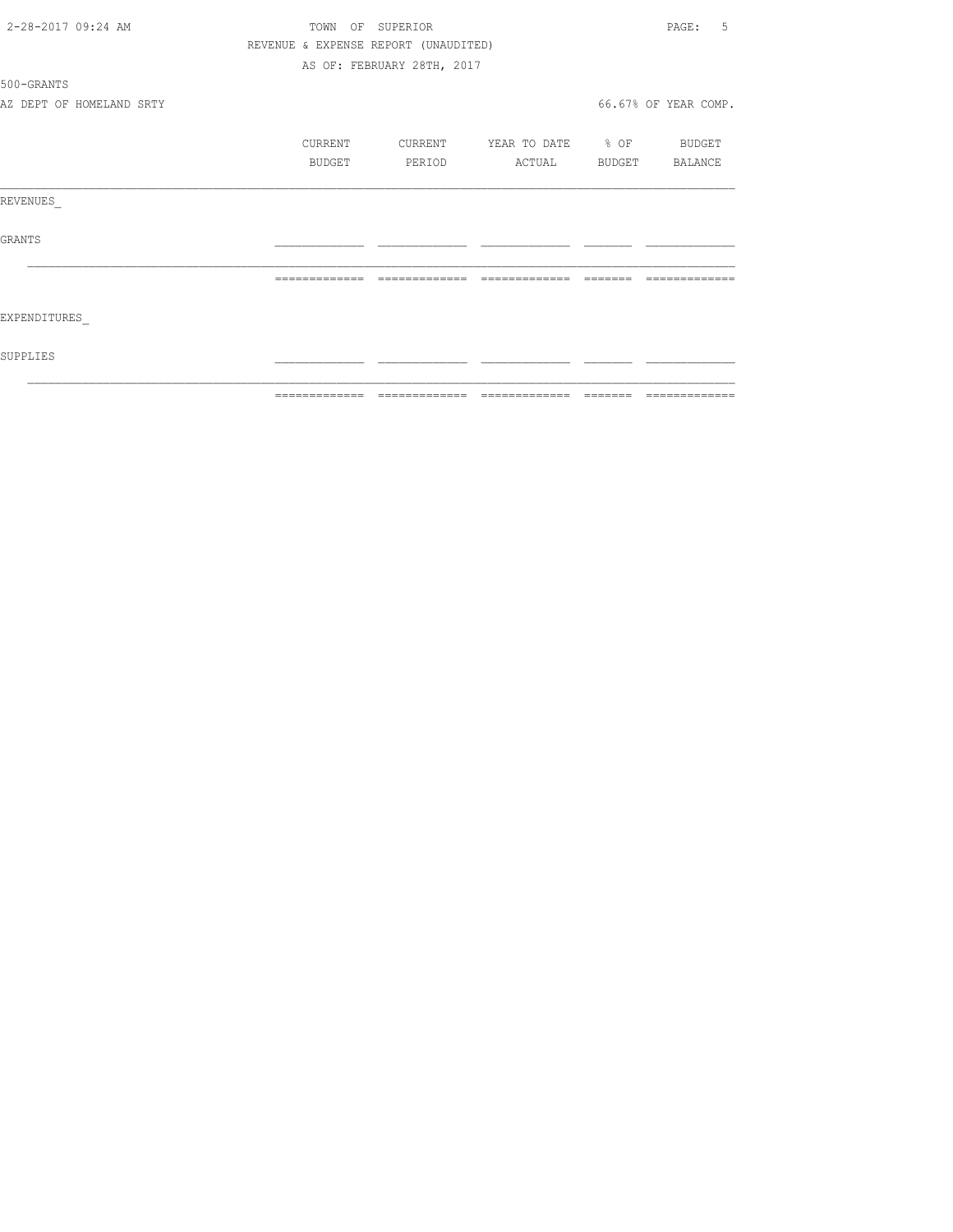| 2-28-2017 09:24 AM                 | TOWN OF SUPERIOR                     |                                       |                                  | PAGE:<br>6           |
|------------------------------------|--------------------------------------|---------------------------------------|----------------------------------|----------------------|
|                                    | REVENUE & EXPENSE REPORT (UNAUDITED) |                                       |                                  |                      |
|                                    |                                      | AS OF: FEBRUARY 28TH, 2017            |                                  |                      |
| 500-GRANTS                         |                                      |                                       |                                  |                      |
| GOHS GRANT                         |                                      |                                       |                                  | 66.67% OF YEAR COMP. |
|                                    | CURRENT                              | CURRENT                               | YEAR TO DATE % OF BUDGET         |                      |
|                                    | <b>BUDGET</b>                        | PERIOD                                | ACTUAL BUDGET BALANCE            |                      |
|                                    |                                      |                                       |                                  |                      |
| REVENUES                           |                                      |                                       |                                  |                      |
| GRANTS                             |                                      |                                       |                                  |                      |
|                                    |                                      |                                       |                                  | -------------        |
| EXPENDITURES                       |                                      |                                       |                                  |                      |
| SUPPLIES                           |                                      |                                       |                                  |                      |
| 500-36-5299 OPERATING SUPPLIES     | 0.00                                 | $0.00$ $2,554.16$ $0.00$ $(2,554.16)$ |                                  |                      |
| SUBTOTAL SUPPLIES                  | 0.00                                 | 0.00                                  | 2,554.16 0.00 (2,554.16)         |                      |
| TOTAL EXPENDITURES                 |                                      | 0.00                                  | $0.00$ 2,554.16 0.00 ( 2,554.16) |                      |
|                                    |                                      |                                       |                                  |                      |
| REVENUES OVER/(UNDER) EXPENDITURES | 0.00                                 | $0.00$ ( $2,554.16$ ) 2,554.16        |                                  |                      |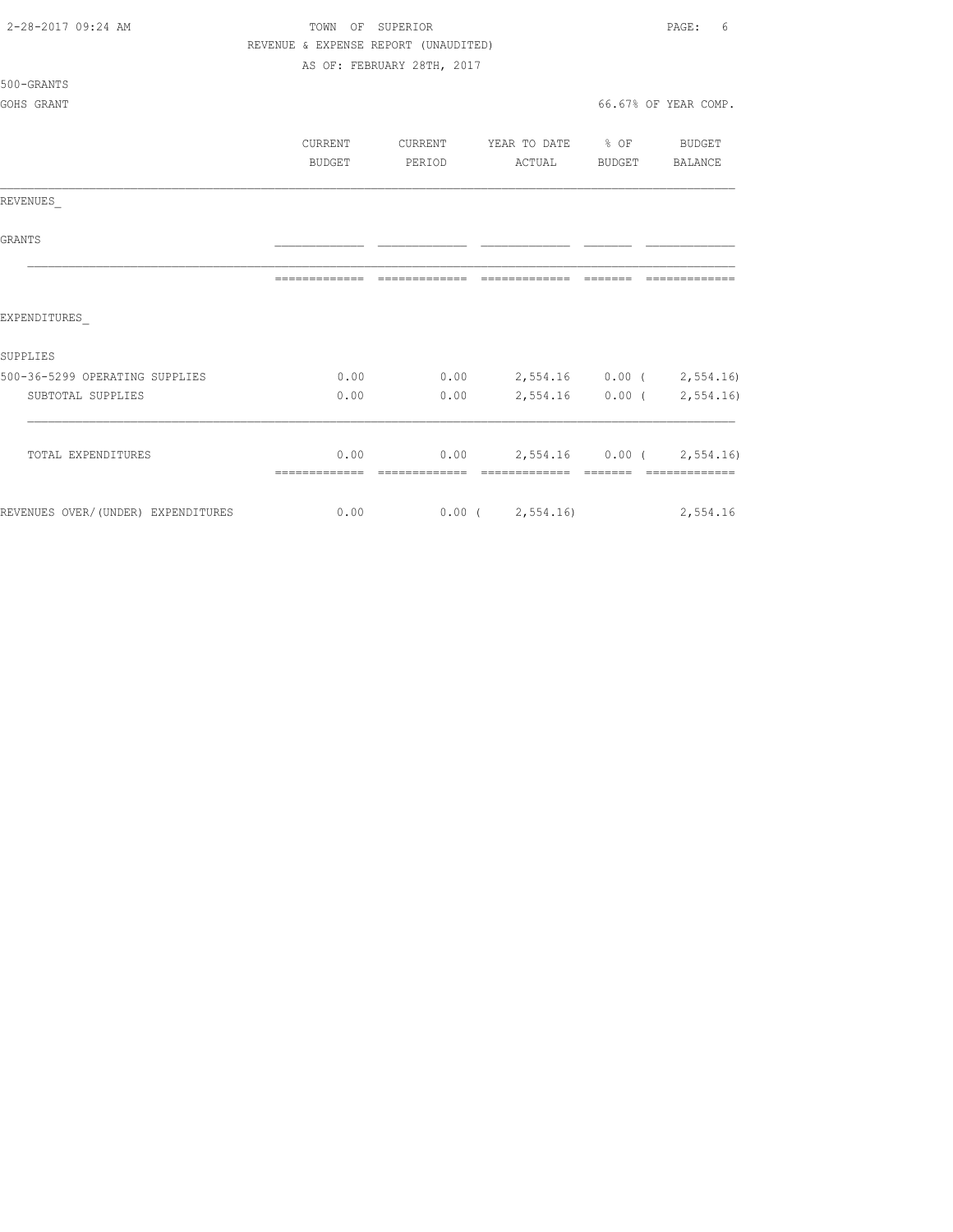| 2-28-2017 09:24 AM      | TOWN OF SUPERIOR                     |                            |                   |          | 7<br>PAGE:           |  |
|-------------------------|--------------------------------------|----------------------------|-------------------|----------|----------------------|--|
|                         | REVENUE & EXPENSE REPORT (UNAUDITED) |                            |                   |          |                      |  |
|                         |                                      | AS OF: FEBRUARY 28TH, 2017 |                   |          |                      |  |
| 500-GRANTS              |                                      |                            |                   |          |                      |  |
| ENERGY EFFICIENCY GRANT |                                      |                            |                   |          | 66.67% OF YEAR COMP. |  |
|                         | CURRENT                              | CURRENT                    | YEAR TO DATE % OF |          | BUDGET               |  |
|                         | BUDGET                               | PERIOD                     | ACTUAL            | BUDGET   | BALANCE              |  |
|                         |                                      |                            |                   |          |                      |  |
| REVENUES                |                                      |                            |                   |          |                      |  |
| GRANTS                  |                                      |                            |                   |          |                      |  |
|                         | =============                        | =============              | ______________    | -------- | --------------       |  |
|                         |                                      |                            |                   |          |                      |  |
| EXPENDITURES            |                                      |                            |                   |          |                      |  |
| SUPPLIES                |                                      |                            |                   |          |                      |  |
|                         |                                      |                            |                   |          |                      |  |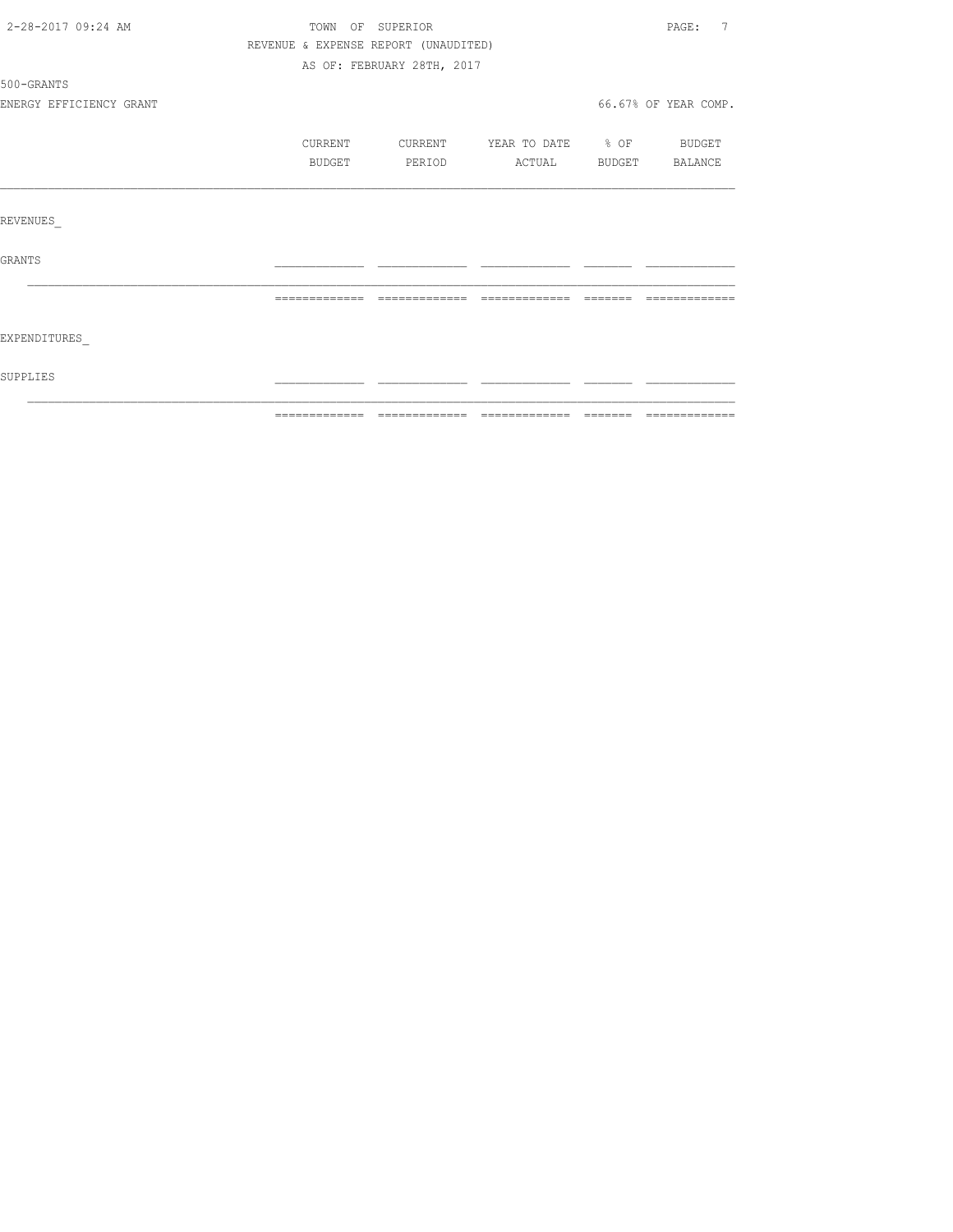| 2-28-2017 09:24 AM | TOWN OF SUPERIOR |                                      |                                                          |        | 8<br>PAGE:           |
|--------------------|------------------|--------------------------------------|----------------------------------------------------------|--------|----------------------|
|                    |                  | REVENUE & EXPENSE REPORT (UNAUDITED) |                                                          |        |                      |
|                    |                  | AS OF: FEBRUARY 28TH, 2017           |                                                          |        |                      |
| 500-GRANTS         |                  |                                      |                                                          |        |                      |
| TTAC GRANT         |                  |                                      |                                                          |        | 66.67% OF YEAR COMP. |
|                    |                  |                                      |                                                          |        |                      |
|                    | CURRENT          | CURRENT                              | YEAR TO DATE % OF BUDGET                                 |        |                      |
|                    | <b>BUDGET</b>    | PERIOD                               | ACTUAL                                                   | BUDGET | BALANCE              |
|                    |                  |                                      |                                                          |        |                      |
| REVENUES           |                  |                                      |                                                          |        |                      |
|                    |                  |                                      |                                                          |        |                      |
| <b>GRANTS</b>      |                  |                                      |                                                          |        |                      |
|                    |                  |                                      |                                                          |        |                      |
|                    |                  |                                      |                                                          |        |                      |
|                    |                  |                                      |                                                          |        |                      |
| EXPENDITURES       |                  |                                      |                                                          |        |                      |
|                    |                  |                                      |                                                          |        |                      |
| SUPPLIES           |                  |                                      |                                                          |        |                      |
|                    |                  |                                      |                                                          |        |                      |
|                    | =============    | ======                               | $\qquad \qquad = \qquad \qquad = \qquad \qquad = \qquad$ |        | ======               |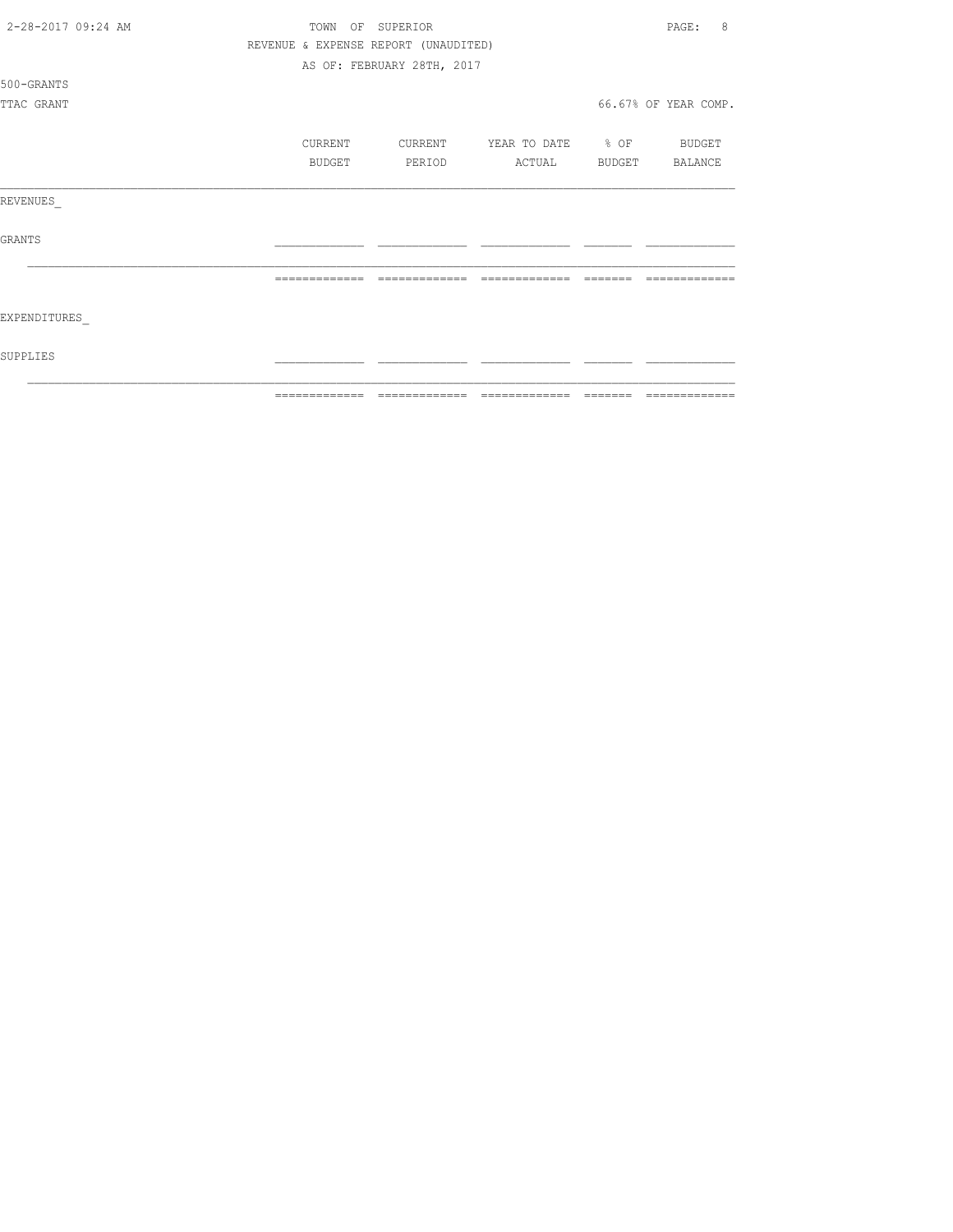| 2-28-2017 09:24 AM | TOWN OF SUPERIOR |                                      |                       |          | 9<br>PAGE:           |
|--------------------|------------------|--------------------------------------|-----------------------|----------|----------------------|
|                    |                  | REVENUE & EXPENSE REPORT (UNAUDITED) |                       |          |                      |
|                    |                  | AS OF: FEBRUARY 28TH, 2017           |                       |          |                      |
| 500-GRANTS         |                  |                                      |                       |          |                      |
| CDBG 2011 WWTP     |                  |                                      |                       |          | 66.67% OF YEAR COMP. |
|                    | CURRENT          | CURRENT                              | YEAR TO DATE % OF     |          | BUDGET               |
|                    | BUDGET           | PERIOD                               | ACTUAL BUDGET BALANCE |          |                      |
| REVENUES           |                  |                                      |                       |          |                      |
| GRANTS             |                  |                                      |                       |          |                      |
|                    | =============    | =============                        | =============         |          |                      |
| EXPENDITURES       |                  |                                      |                       |          |                      |
| SUPPLIES           |                  |                                      |                       |          |                      |
|                    | --------------   |                                      |                       | -------- |                      |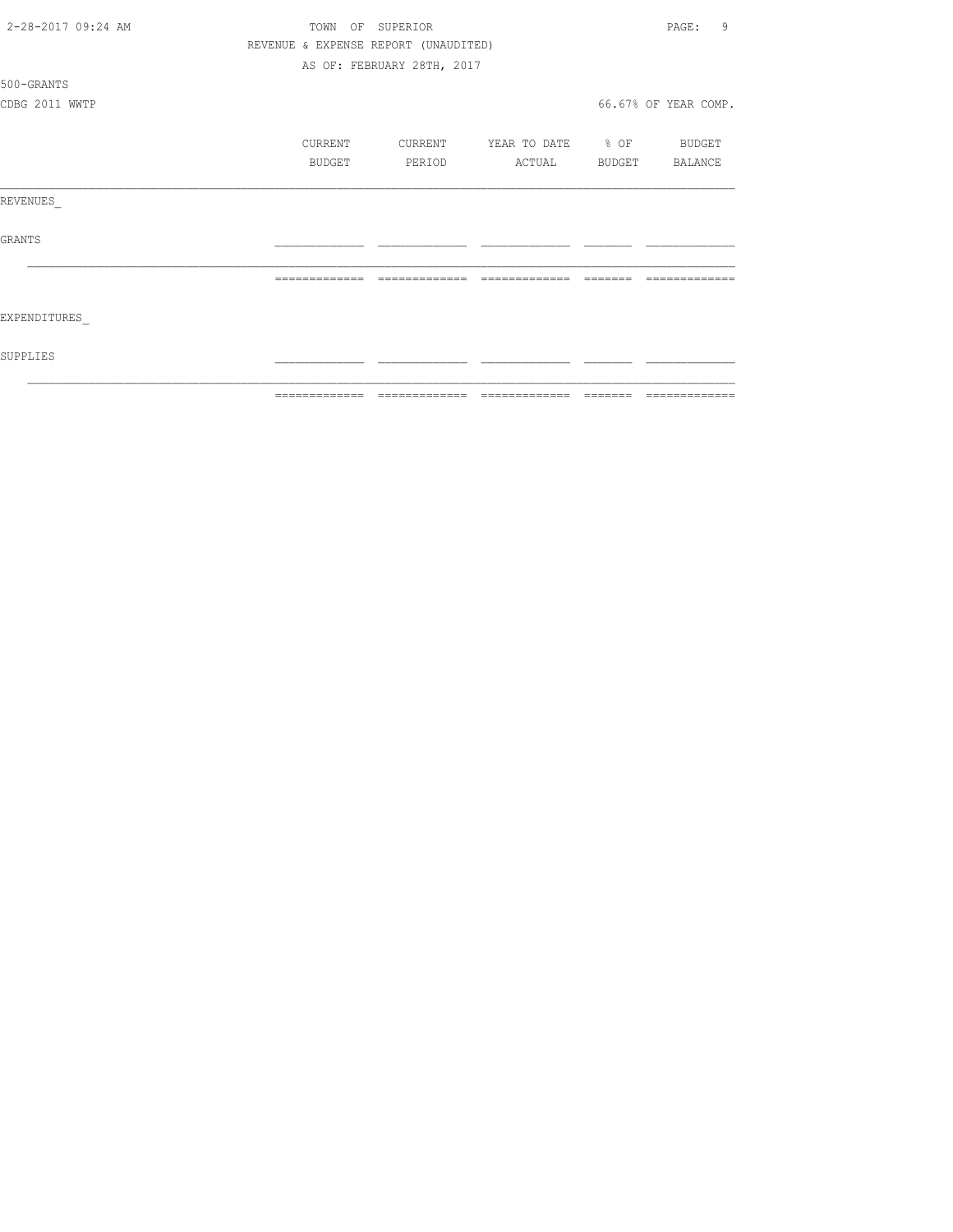|                    | ============= | ======                               | $\qquad \qquad = \qquad \qquad = \qquad \qquad = \qquad \qquad = \qquad \qquad = \qquad \qquad = \qquad \qquad = \qquad \qquad = \qquad \qquad = \qquad \qquad = \qquad \qquad = \qquad \qquad = \qquad \qquad = \qquad \qquad = \qquad \qquad = \qquad \qquad = \qquad \qquad = \qquad \qquad = \qquad \qquad = \qquad \qquad = \qquad \qquad = \qquad \qquad = \qquad \qquad = \qquad \qquad = \qquad \qquad = \qquad \qquad = \qquad \qquad = \qquad \qquad = \qquad \qquad = \qquad \qquad = \qquad \qquad = \qquad$ |        |                      |
|--------------------|---------------|--------------------------------------|--------------------------------------------------------------------------------------------------------------------------------------------------------------------------------------------------------------------------------------------------------------------------------------------------------------------------------------------------------------------------------------------------------------------------------------------------------------------------------------------------------------------------|--------|----------------------|
| SUPPLIES           |               |                                      |                                                                                                                                                                                                                                                                                                                                                                                                                                                                                                                          |        |                      |
| EXPENDITURES       |               |                                      |                                                                                                                                                                                                                                                                                                                                                                                                                                                                                                                          |        |                      |
|                    |               |                                      |                                                                                                                                                                                                                                                                                                                                                                                                                                                                                                                          |        |                      |
| <b>GRANTS</b>      |               |                                      |                                                                                                                                                                                                                                                                                                                                                                                                                                                                                                                          |        |                      |
| REVENUES           |               |                                      |                                                                                                                                                                                                                                                                                                                                                                                                                                                                                                                          |        |                      |
|                    | BUDGET        | PERIOD                               | ACTUAL                                                                                                                                                                                                                                                                                                                                                                                                                                                                                                                   | BUDGET | BALANCE              |
|                    | CURRENT       | CURRENT                              | YEAR TO DATE % OF                                                                                                                                                                                                                                                                                                                                                                                                                                                                                                        |        | BUDGET               |
| PSSP GRANT         |               |                                      |                                                                                                                                                                                                                                                                                                                                                                                                                                                                                                                          |        | 66.67% OF YEAR COMP. |
| 500-GRANTS         |               |                                      |                                                                                                                                                                                                                                                                                                                                                                                                                                                                                                                          |        |                      |
|                    |               | AS OF: FEBRUARY 28TH, 2017           |                                                                                                                                                                                                                                                                                                                                                                                                                                                                                                                          |        |                      |
|                    |               | REVENUE & EXPENSE REPORT (UNAUDITED) |                                                                                                                                                                                                                                                                                                                                                                                                                                                                                                                          |        |                      |
| 2-28-2017 09:24 AM | TOWN          | OF SUPERIOR                          |                                                                                                                                                                                                                                                                                                                                                                                                                                                                                                                          |        | PAGF: 10             |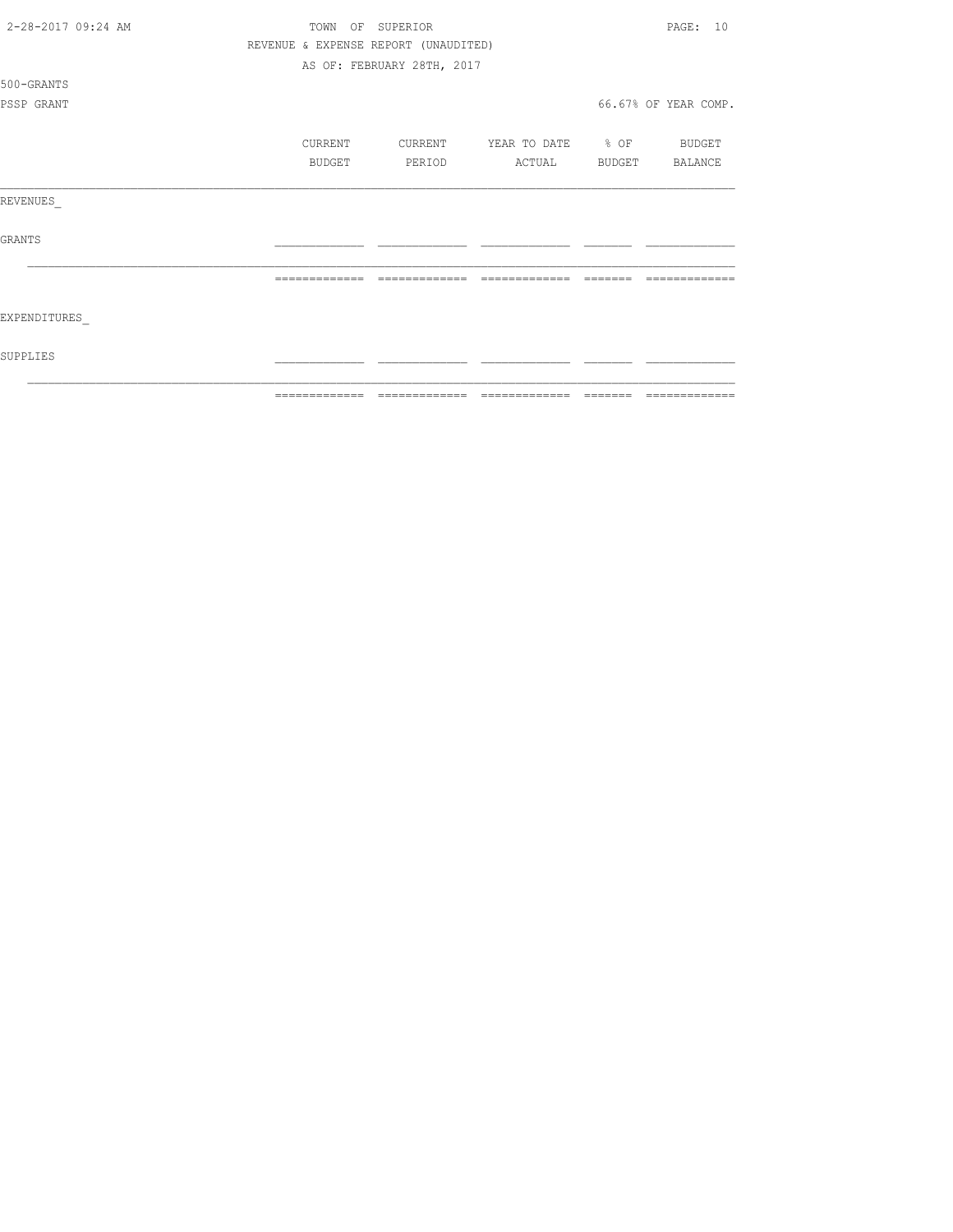# 2-28-2017 09:24 AM TOWN OF SUPERIOR PAGE: 11 REVENUE & EXPENSE REPORT (UNAUDITED)

AS OF: FEBRUARY 28TH, 2017

| 500-GRANTS |  |
|------------|--|
|------------|--|

| RESOLUTION COPPER GIVING                                           |                          |                     |                                      |                       | 66.67% OF YEAR COMP.            |
|--------------------------------------------------------------------|--------------------------|---------------------|--------------------------------------|-----------------------|---------------------------------|
|                                                                    | CURRENT<br><b>BUDGET</b> | CURRENT<br>PERIOD   | YEAR TO DATE<br>ACTUAL               | % OF<br><b>BUDGET</b> | <b>BUDGET</b><br><b>BALANCE</b> |
| REVENUES                                                           |                          |                     |                                      |                       |                                 |
| GRANTS                                                             |                          |                     |                                      |                       |                                 |
| 500-41-4600 GRANT REVENUE-RCC EMRGNCY                              | 0.00                     | 0.00                |                                      |                       | 450,676.05 0.00 (450,676.05)    |
| SUBTOTAL GRANTS                                                    | 0.00                     | 0.00                |                                      |                       | 450,676.05 0.00 ( 450,676.05)   |
| TOTAL REVENUES                                                     | 0.00<br>-------------    | 0.00                | 450,676.05 0.00 (450,676.05)         |                       | --------------                  |
| EXPENDITURES                                                       |                          |                     |                                      |                       |                                 |
| PERSONEL                                                           |                          |                     |                                      |                       |                                 |
| 500-41-5100 SALARIES                                               | 0.00                     | 0.00                | $2,662.22$ 0.00 (                    |                       | 2,662.22)                       |
| SUBTOTAL PERSONEL                                                  | 0.00                     | 0.00                | 2,662.22                             | $0.00$ (              | 2,662.22)                       |
| SUPPLIES                                                           |                          |                     |                                      |                       |                                 |
| 500-41-5299 OPERATING SUPPLIES-RCC EMRGN                           | 0.00                     | 378.34              | 5,264.87 0.00 (                      |                       | 5,264.87)                       |
| SUBTOTAL SUPPLIES                                                  | 0.00                     | 378.34              | 5,264.87                             | $0.00$ (              | 5, 264.87                       |
| UTILITIES                                                          |                          |                     |                                      |                       |                                 |
| 500-41-5370 RADIO EQUIPMENT                                        | 0.00                     | 0.00                | 352.50                               | $0.00$ (              | 352.50                          |
| SUBTOTAL UTILITIES                                                 | 0.00                     | 0.00                | 352.50                               | 0.00(                 | 352.50)                         |
| GENERAL BUSINESS EXPENSE                                           |                          |                     |                                      |                       |                                 |
| 500-41-5425 CONFERENCES & TRAINING                                 | 0.00                     | 647.80              | 6,974.04                             | $0.00$ (              | 6,974.04)                       |
| 500-41-5450 UNIFORM PURCHASE                                       | 0.00                     | 0.00                | 1,843.01                             | $0.00$ (              | 1,843.01)                       |
| SUBTOTAL GENERAL BUSINESS EXPENSE                                  | 0.00                     | 647.80              | 8,817.05                             | $0.00$ (              | 8,817.05)                       |
| PROFESSIONAL SERVICES                                              |                          |                     |                                      |                       |                                 |
| 500-41-5550 PROFESSIONAL SERVICES                                  | 0.00                     | 0.00                | 4,166.66                             | $0.00$ (              | 4, 166.66)                      |
| 500-41-5555 HEALTH AND SAFETY                                      | 0.00                     | 0.00                | $11,793.65$ 0.00 (                   |                       | 11,793.65                       |
| SUBTOTAL PROFESSIONAL SERVICES                                     | 0.00                     | 0.00                | $15,960.31$ 0.00 (                   |                       | 15,960.31)                      |
| REPAIR/MAINTENANCE                                                 |                          |                     |                                      |                       |                                 |
| 500-41-5640 VEHICLE REPAIRS                                        | 0.00                     | 23, 142. 78         | 50,056.66 0.00 (                     |                       | 50,056.66                       |
| 500-41-5642 TIRES AND TUBES                                        | 0.00                     | 0.00                |                                      |                       | $1,905.21$ 0.00 ( 1,905.21)     |
| 500-41-5650 OTHER EQUIPMENT REPAIRS<br>SUBTOTAL REPAIR/MAINTENANCE | 0.00<br>0.00             | 0.00<br>23, 142. 78 | 1,701.37<br>53,663.24                | $0.00$ (<br>$0.00$ (  | 1,701.37)<br>53,663.24)         |
| CAPITAL OUTLAY                                                     |                          |                     |                                      |                       |                                 |
| 500-41-5750 FIRE/PPE                                               | 0.00                     | 0.00                |                                      |                       | $1,829.44$ 0.00 ( 1,829.44)     |
| SUBTOTAL CAPITAL OUTLAY                                            | 0.00                     | 0.00                |                                      |                       | $1,829.44$ 0.00 ( 1,829.44)     |
| TOTAL EXPENDITURES                                                 | 0.00                     |                     | 24,168.92 88,549.63 0.00 (88,549.63) |                       |                                 |
|                                                                    |                          |                     |                                      |                       |                                 |
| REVENUES OVER/(UNDER) EXPENDITURES                                 | $0.00$ (                 | 24,168.92)          | 362, 126.42                          |                       | 362, 126.42)<br>$\left($        |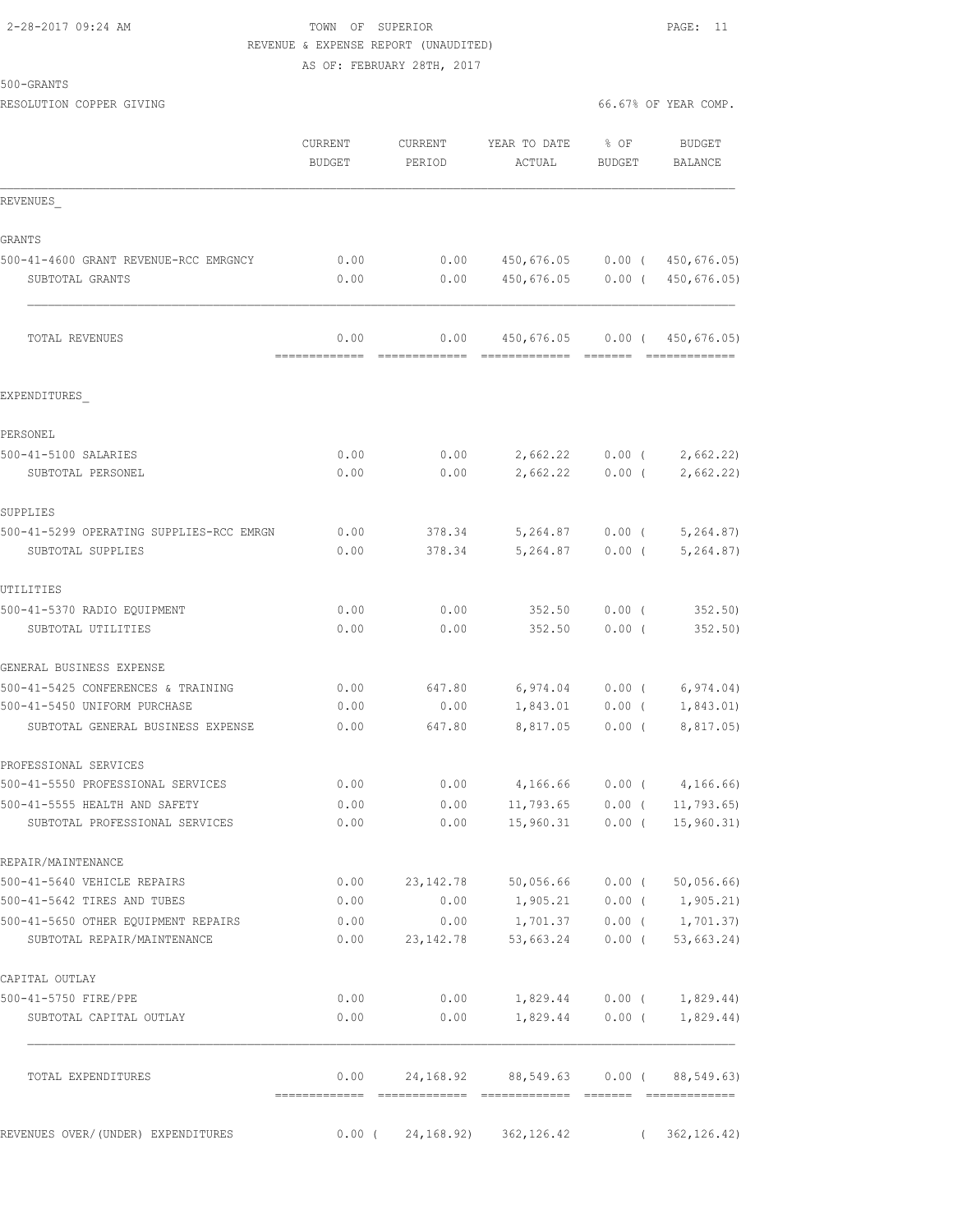| 2-28-2017 09:24 AM                 | TOWN OF SUPERIOR                     |                                          |                                |  | PAGE: 12             |  |  |
|------------------------------------|--------------------------------------|------------------------------------------|--------------------------------|--|----------------------|--|--|
|                                    | REVENUE & EXPENSE REPORT (UNAUDITED) |                                          |                                |  |                      |  |  |
|                                    |                                      | AS OF: FEBRUARY 28TH, 2017               |                                |  |                      |  |  |
| 500-GRANTS                         |                                      |                                          |                                |  |                      |  |  |
| MISC                               |                                      |                                          |                                |  | 66.67% OF YEAR COMP. |  |  |
|                                    |                                      |                                          |                                |  |                      |  |  |
|                                    | CURRENT                              | CURRENT YEAR TO DATE % OF BUDGET         |                                |  |                      |  |  |
|                                    | BUDGET                               | PERIOD                                   | ACTUAL BUDGET BALANCE          |  |                      |  |  |
|                                    |                                      |                                          |                                |  |                      |  |  |
| REVENUES                           |                                      |                                          |                                |  |                      |  |  |
| <b>GRANTS</b>                      |                                      |                                          |                                |  |                      |  |  |
|                                    |                                      |                                          |                                |  |                      |  |  |
| EXPENDITURES                       |                                      |                                          |                                |  |                      |  |  |
| SUPPLIES                           |                                      |                                          |                                |  |                      |  |  |
| 500-42-5299 OPERATING SUPPLIES     |                                      | $0.00$ $0.00$ $251.24$ $0.00$ $(251.24)$ |                                |  |                      |  |  |
| SUBTOTAL SUPPLIES                  | 0.00                                 |                                          | $0.00$ 251.24 $0.00$ ( 251.24) |  |                      |  |  |
| TOTAL EXPENDITURES                 |                                      | $0.00$ $0.00$ $251.24$ $0.00$ $251.24$   |                                |  |                      |  |  |
|                                    |                                      |                                          |                                |  |                      |  |  |
| REVENUES OVER/(UNDER) EXPENDITURES | $0.00$ $0.00$ $0.251.24$ $251.24$    |                                          |                                |  |                      |  |  |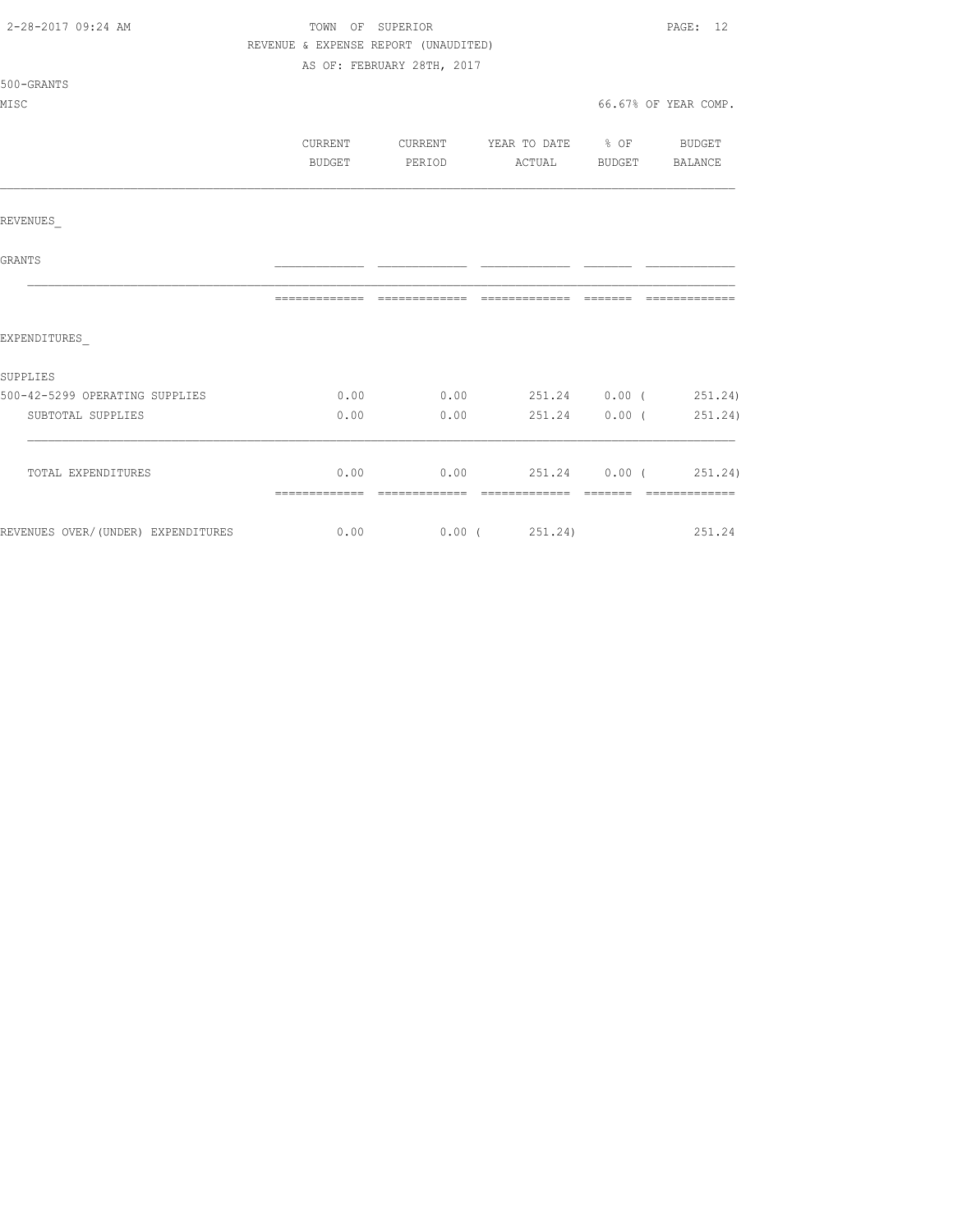| 2-28-2017 09:24 AM |               | TOWN OF SUPERIOR                     |                                                                                                                                                                                                                                                                                                                                                                                                                                                                                        |          | PAGE: 13             |
|--------------------|---------------|--------------------------------------|----------------------------------------------------------------------------------------------------------------------------------------------------------------------------------------------------------------------------------------------------------------------------------------------------------------------------------------------------------------------------------------------------------------------------------------------------------------------------------------|----------|----------------------|
|                    |               | REVENUE & EXPENSE REPORT (UNAUDITED) |                                                                                                                                                                                                                                                                                                                                                                                                                                                                                        |          |                      |
|                    |               | AS OF: FEBRUARY 28TH, 2017           |                                                                                                                                                                                                                                                                                                                                                                                                                                                                                        |          |                      |
| 500-GRANTS         |               |                                      |                                                                                                                                                                                                                                                                                                                                                                                                                                                                                        |          |                      |
| CONTINGENCY        |               |                                      |                                                                                                                                                                                                                                                                                                                                                                                                                                                                                        |          | 66.67% OF YEAR COMP. |
|                    | CURRENT       | CURRENT                              | YEAR TO DATE % OF                                                                                                                                                                                                                                                                                                                                                                                                                                                                      |          | <b>BUDGET</b>        |
|                    | BUDGET        | PERIOD                               | ACTUAL                                                                                                                                                                                                                                                                                                                                                                                                                                                                                 |          | BUDGET BALANCE       |
|                    |               |                                      |                                                                                                                                                                                                                                                                                                                                                                                                                                                                                        |          |                      |
| REVENUES           |               |                                      |                                                                                                                                                                                                                                                                                                                                                                                                                                                                                        |          |                      |
| GRANTS             |               |                                      |                                                                                                                                                                                                                                                                                                                                                                                                                                                                                        |          |                      |
|                    | ============= | -------------                        | $\begin{array}{cccccccccc} \multicolumn{2}{c}{} & \multicolumn{2}{c}{} & \multicolumn{2}{c}{} & \multicolumn{2}{c}{} & \multicolumn{2}{c}{} & \multicolumn{2}{c}{} & \multicolumn{2}{c}{} & \multicolumn{2}{c}{} & \multicolumn{2}{c}{} & \multicolumn{2}{c}{} & \multicolumn{2}{c}{} & \multicolumn{2}{c}{} & \multicolumn{2}{c}{} & \multicolumn{2}{c}{} & \multicolumn{2}{c}{} & \multicolumn{2}{c}{} & \multicolumn{2}{c}{} & \multicolumn{2}{c}{} & \multicolumn{2}{c}{} & \mult$ | -------- |                      |
| EXPENDITURES       |               |                                      |                                                                                                                                                                                                                                                                                                                                                                                                                                                                                        |          |                      |
| SUPPLIES           |               |                                      |                                                                                                                                                                                                                                                                                                                                                                                                                                                                                        |          |                      |
|                    |               |                                      |                                                                                                                                                                                                                                                                                                                                                                                                                                                                                        |          |                      |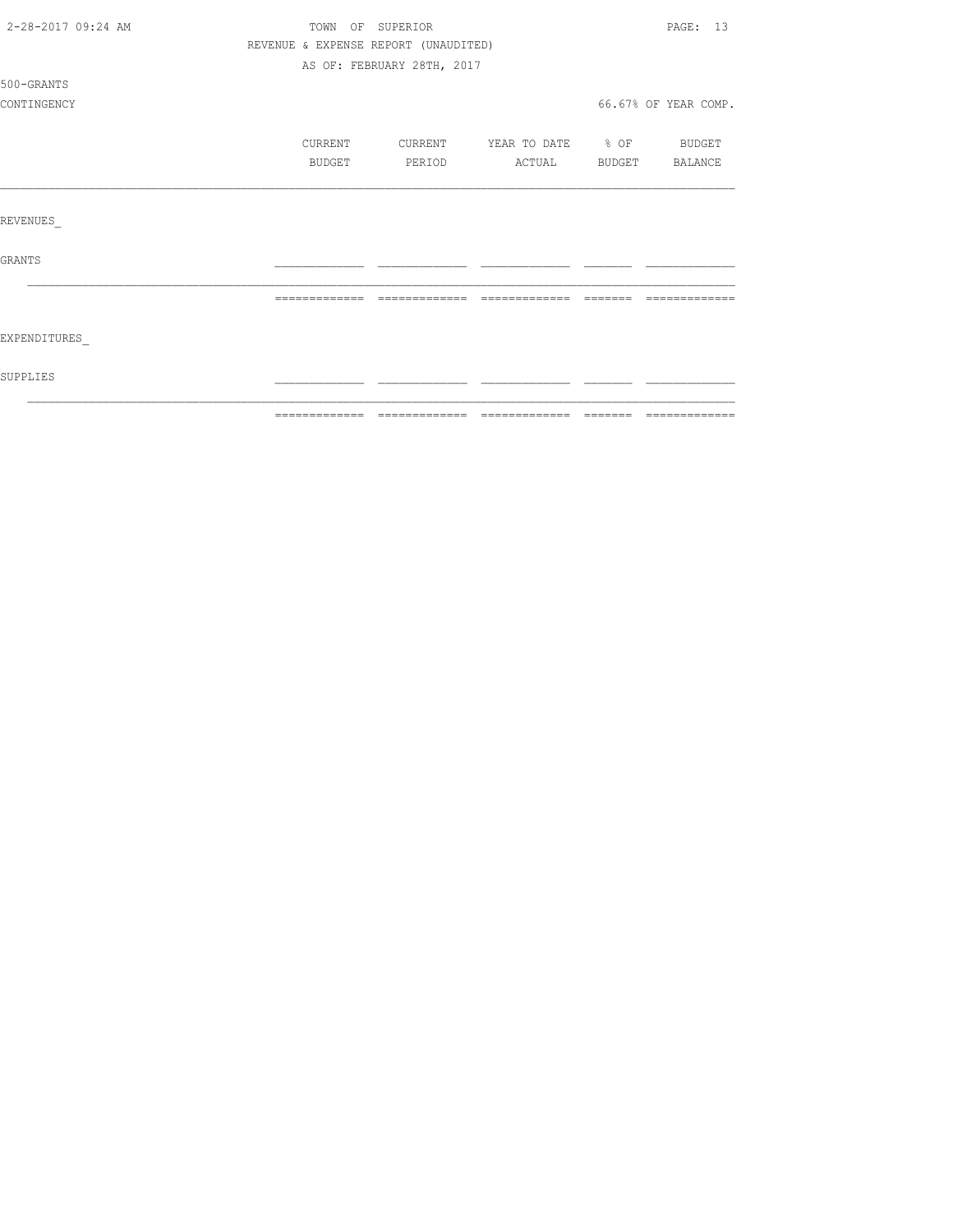#### 2-28-2017 09:24 AM TOWN OF SUPERIOR PAGE: 14 REVENUE & EXPENSE REPORT (UNAUDITED) AS OF: FEBRUARY 28TH, 2017

500-GRANTS

|                                    | <b>CURRENT</b> | CURRENT    | YEAR TO DATE | % OF          | BUDGET       |
|------------------------------------|----------------|------------|--------------|---------------|--------------|
|                                    | <b>BUDGET</b>  | PERIOD     | ACTUAL       | <b>BUDGET</b> | BALANCE      |
| FUND TOTAL REVENUES                | 3,025,000.00   | 0.00       | 455,201.05   | 15.05         | 2,569,798.95 |
| FUND TOTAL EXPENDITURES            | 3,025,000.00   | 24,168.92  | 93,076.74    | 3.08          | 2,931,923.26 |
| REVENUES OVER/(UNDER) EXPENDITURES | 0.00           | 24,168.92) | 362, 124.31  |               | 362, 124.31) |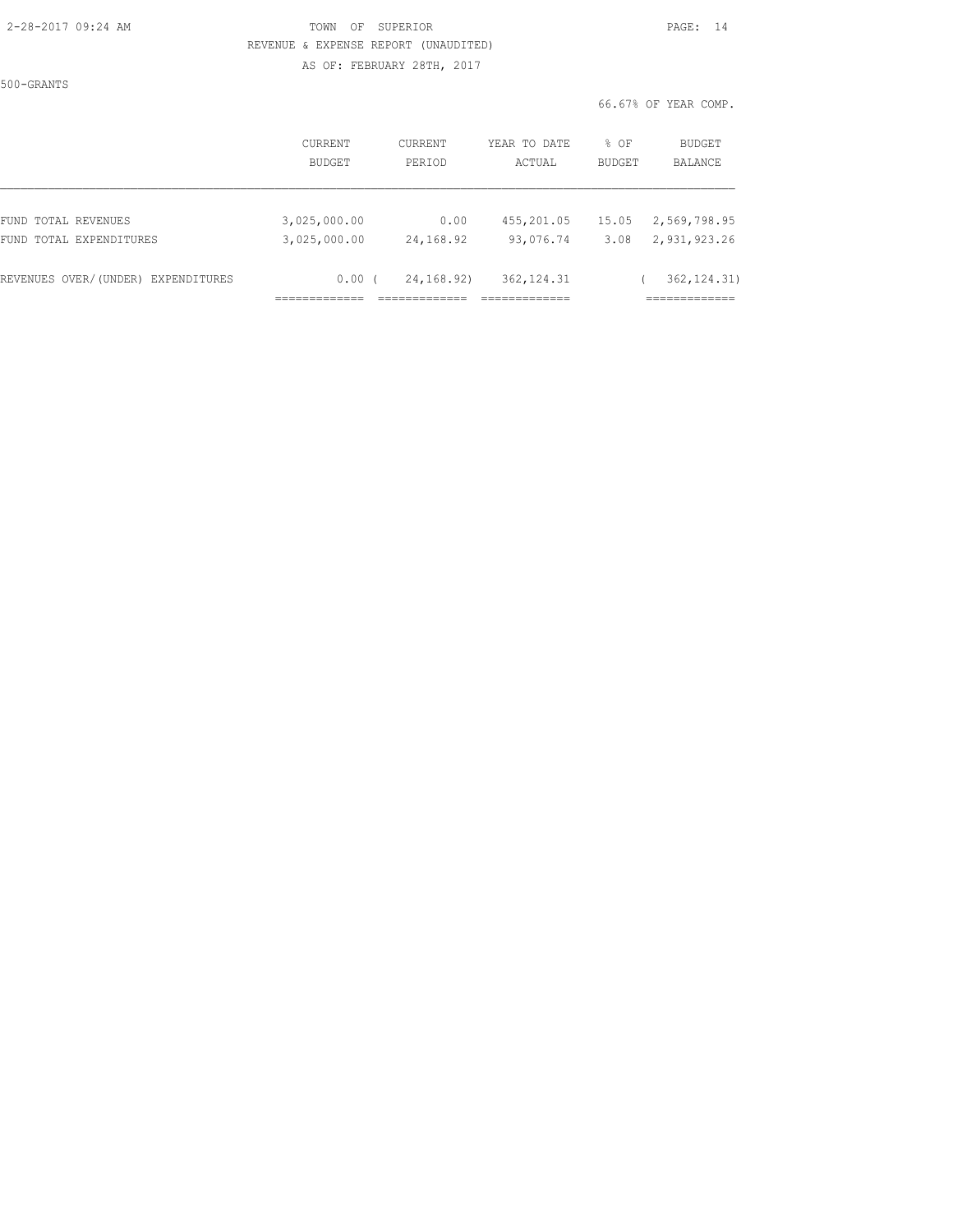| 2-28-2017 09:24 AM       | TOWN OF SUPERIOR<br>REVENUE & EXPENSE REPORT (UNAUDITED) |                            |                                          |  |                      |
|--------------------------|----------------------------------------------------------|----------------------------|------------------------------------------|--|----------------------|
|                          |                                                          |                            |                                          |  |                      |
|                          |                                                          | AS OF: FEBRUARY 28TH, 2017 |                                          |  |                      |
| 800-FIRE DEPT PENSION    |                                                          |                            |                                          |  |                      |
| NON-DEPARTMENTAL         |                                                          |                            |                                          |  | 66.67% OF YEAR COMP. |
|                          |                                                          |                            |                                          |  |                      |
|                          |                                                          |                            | CURRENT CURRENT YEAR TO DATE % OF BUDGET |  |                      |
|                          | BUDGET                                                   |                            | PERIOD ACTUAL BUDGET BALANCE             |  |                      |
|                          |                                                          |                            |                                          |  |                      |
| REVENUES                 |                                                          |                            |                                          |  |                      |
| <b>BUSINESS SERVICES</b> |                                                          |                            |                                          |  |                      |
| MISCELLANEOUS            |                                                          |                            |                                          |  |                      |
| CONTINGENCY              |                                                          |                            |                                          |  |                      |
|                          |                                                          |                            |                                          |  |                      |
|                          |                                                          |                            |                                          |  |                      |
| EXPENDITURES             |                                                          |                            |                                          |  |                      |
| SUPPLIES                 |                                                          |                            |                                          |  |                      |
| DEBT SERVICE             |                                                          |                            |                                          |  |                      |
|                          |                                                          |                            |                                          |  |                      |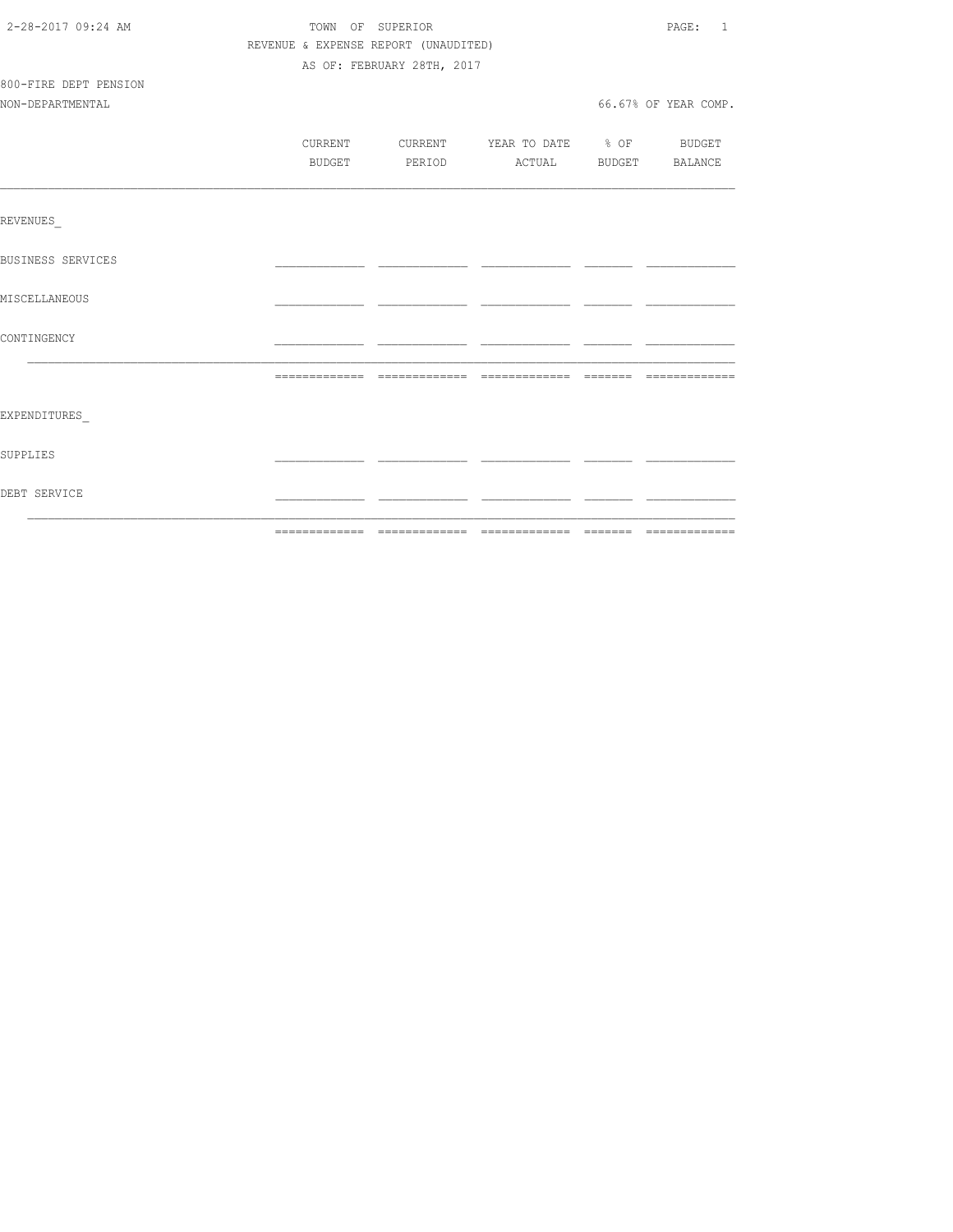| 2-28-2017 09:24 AM    | OF SUPERIOR<br>TOWN                  | PAGE: 2              |
|-----------------------|--------------------------------------|----------------------|
|                       | REVENUE & EXPENSE REPORT (UNAUDITED) |                      |
|                       | AS OF: FEBRUARY 28TH, 2017           |                      |
| 800-FIRE DEPT PENSION |                                      |                      |
|                       |                                      | 66.67% OF YEAR COMP. |

| $\frac{1}{2} \left( \frac{1}{2} \right) \left( \frac{1}{2} \right) \left( \frac{1}{2} \right) \left( \frac{1}{2} \right) \left( \frac{1}{2} \right) \left( \frac{1}{2} \right) \left( \frac{1}{2} \right) \left( \frac{1}{2} \right) \left( \frac{1}{2} \right) \left( \frac{1}{2} \right) \left( \frac{1}{2} \right) \left( \frac{1}{2} \right) \left( \frac{1}{2} \right) \left( \frac{1}{2} \right) \left( \frac{1}{2} \right) \left( \frac{1}{2} \right) \left( \frac$ | -44<br>----<br>$\sim$ | ∩ஈ<br>ັ<br>$\sim$ $\sim$ |   |
|----------------------------------------------------------------------------------------------------------------------------------------------------------------------------------------------------------------------------------------------------------------------------------------------------------------------------------------------------------------------------------------------------------------------------------------------------------------------------|-----------------------|--------------------------|---|
|                                                                                                                                                                                                                                                                                                                                                                                                                                                                            | .                     |                          | ◡ |

============= ============= ============= =============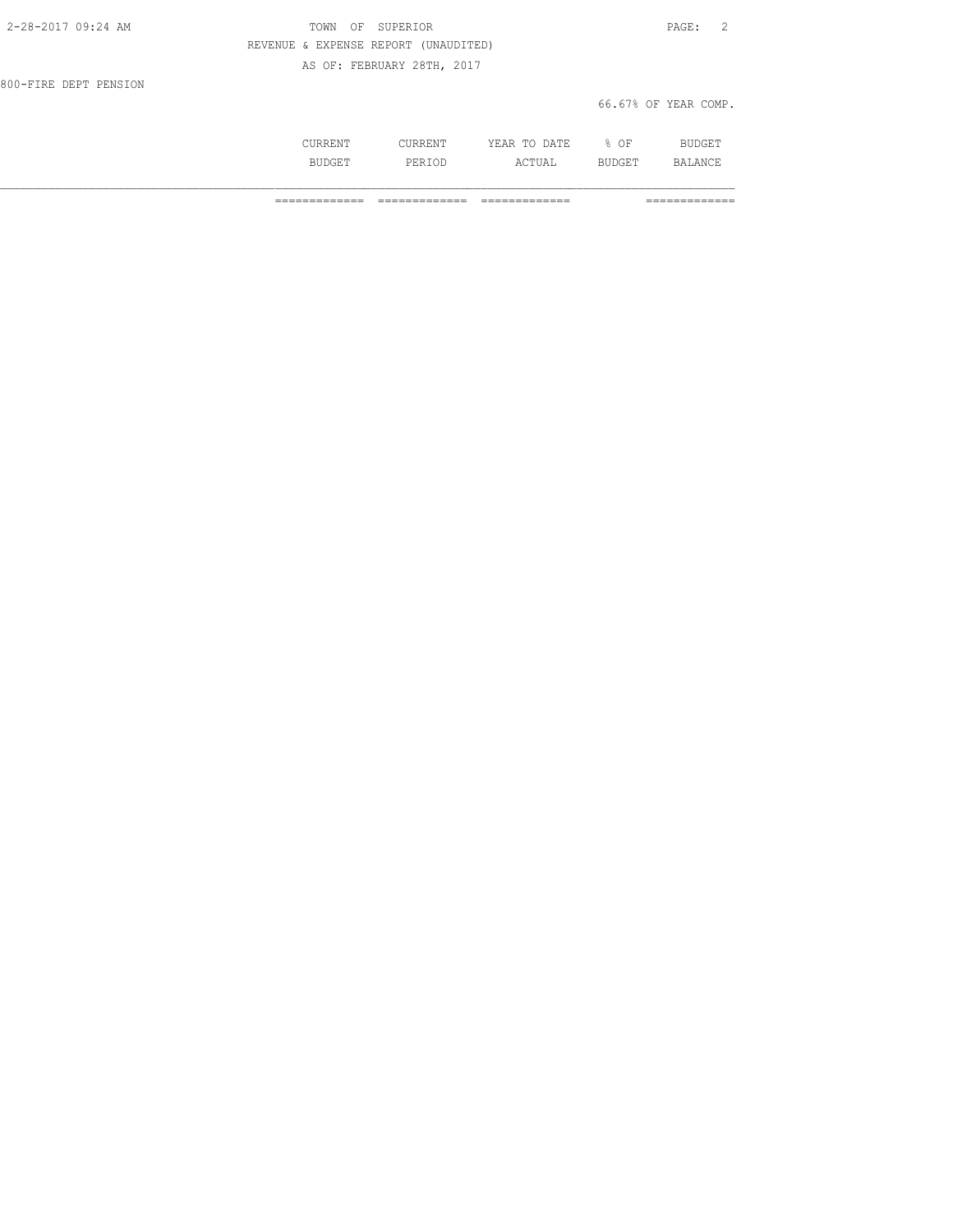| 2-28-2017 09:24 AM | TOWN OF SUPERIOR                     |                            |                   |                                                                                                                                                                                                                                                                                                                                                                                                                                                                                            | PAGE: 1              |
|--------------------|--------------------------------------|----------------------------|-------------------|--------------------------------------------------------------------------------------------------------------------------------------------------------------------------------------------------------------------------------------------------------------------------------------------------------------------------------------------------------------------------------------------------------------------------------------------------------------------------------------------|----------------------|
|                    | REVENUE & EXPENSE REPORT (UNAUDITED) |                            |                   |                                                                                                                                                                                                                                                                                                                                                                                                                                                                                            |                      |
|                    |                                      | AS OF: FEBRUARY 28TH, 2017 |                   |                                                                                                                                                                                                                                                                                                                                                                                                                                                                                            |                      |
| 810-LGIP           |                                      |                            |                   |                                                                                                                                                                                                                                                                                                                                                                                                                                                                                            |                      |
| NON-DEPARTMENTAL   |                                      |                            |                   |                                                                                                                                                                                                                                                                                                                                                                                                                                                                                            | 66.67% OF YEAR COMP. |
|                    | CURRENT                              | CURRENT                    | YEAR TO DATE % OF |                                                                                                                                                                                                                                                                                                                                                                                                                                                                                            | BUDGET               |
|                    | BUDGET                               | PERIOD                     | ACTUAL BUDGET     |                                                                                                                                                                                                                                                                                                                                                                                                                                                                                            | BALANCE              |
|                    |                                      |                            |                   |                                                                                                                                                                                                                                                                                                                                                                                                                                                                                            |                      |
| REVENUES           |                                      |                            |                   |                                                                                                                                                                                                                                                                                                                                                                                                                                                                                            |                      |
| BUSINESS SERVICES  |                                      |                            |                   |                                                                                                                                                                                                                                                                                                                                                                                                                                                                                            |                      |
|                    | =============                        | essessessesse              |                   | $\qquad \qquad \qquad =\qquad \qquad =\qquad \qquad =\qquad \qquad =\qquad \qquad =\qquad \qquad =\qquad \qquad =\qquad \qquad =\qquad \qquad =\qquad \qquad =\qquad \qquad =\qquad \qquad =\qquad \qquad =\qquad \qquad =\qquad \qquad =\qquad \qquad =\qquad \qquad =\qquad \qquad =\qquad \qquad =\qquad \qquad =\qquad \qquad =\qquad \qquad =\qquad \qquad =\qquad \qquad =\qquad \qquad =\qquad \qquad =\qquad \qquad =\qquad \qquad =\qquad \qquad =\qquad \qquad =\qquad \qquad =$ | =============        |
| EXPENDITURES       |                                      |                            |                   |                                                                                                                                                                                                                                                                                                                                                                                                                                                                                            |                      |
| SUPPLIES           |                                      |                            |                   |                                                                                                                                                                                                                                                                                                                                                                                                                                                                                            |                      |
|                    |                                      |                            |                   |                                                                                                                                                                                                                                                                                                                                                                                                                                                                                            |                      |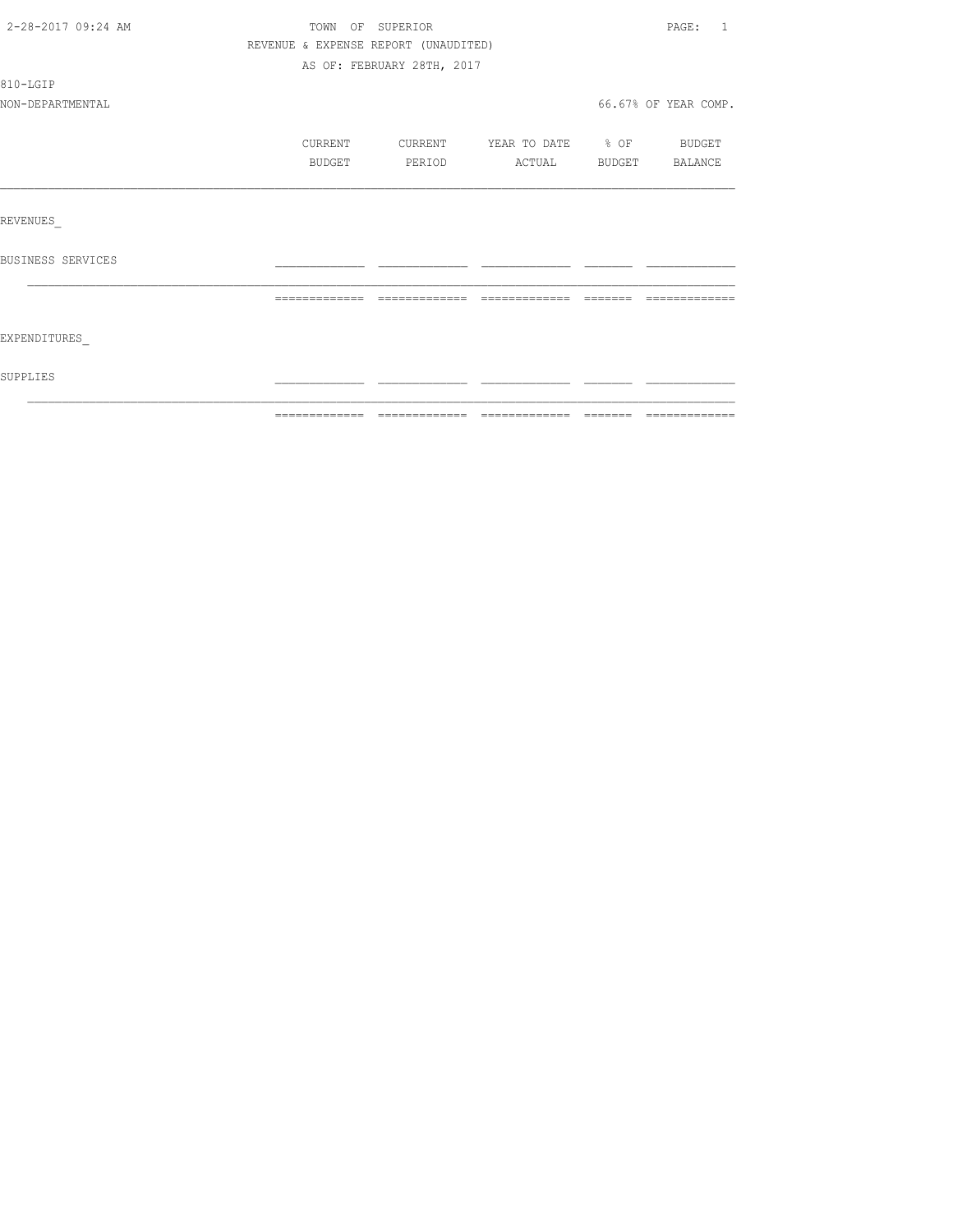| 2-28-2017 09:24 AM | OF SUPERIOR<br>TOWN                  | PAGE: 2              |
|--------------------|--------------------------------------|----------------------|
|                    | REVENUE & EXPENSE REPORT (UNAUDITED) |                      |
|                    | AS OF: FEBRUARY 28TH, 2017           |                      |
| 810-LGIP           |                                      |                      |
|                    |                                      | 66.67% OF YEAR COMP. |
|                    |                                      |                      |

 CURRENT CURRENT YEAR TO DATE % OF BUDGET BUDGET PERIOD ACTUAL BUDGET BALANCE

============= ============= ============= =============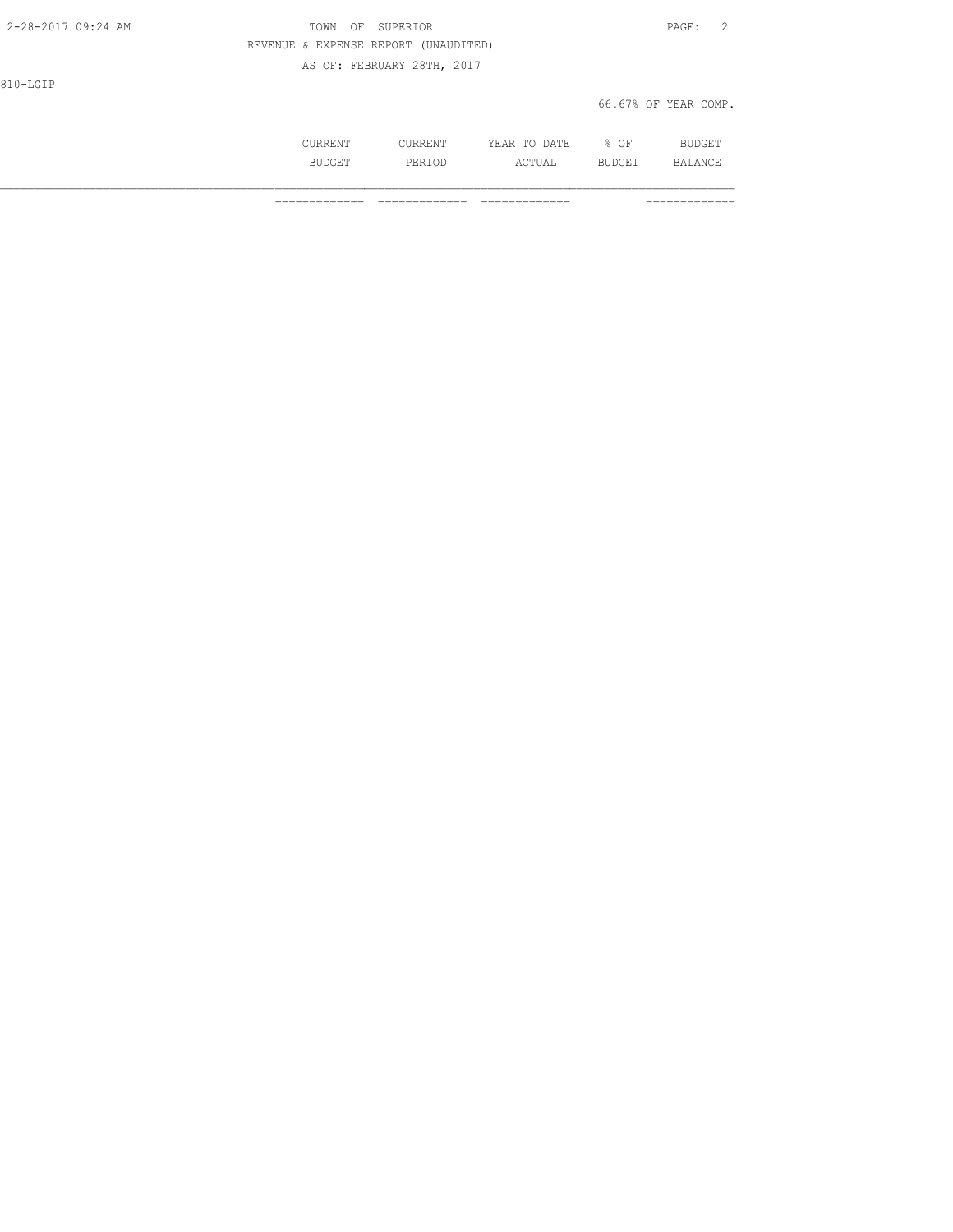| 2-28-2017 09:24 AM | TOWN OF SUPERIOR                     |                            |                   |           | PAGE:<br>$\overline{1}$ |
|--------------------|--------------------------------------|----------------------------|-------------------|-----------|-------------------------|
|                    | REVENUE & EXPENSE REPORT (UNAUDITED) |                            |                   |           |                         |
|                    |                                      | AS OF: FEBRUARY 28TH, 2017 |                   |           |                         |
| 820-EXPLORERS      |                                      |                            |                   |           |                         |
| NON-DEPARTMENTAL   |                                      |                            |                   |           | 66.67% OF YEAR COMP.    |
|                    | CURRENT                              | CURRENT                    | YEAR TO DATE % OF |           | <b>BUDGET</b>           |
|                    | BUDGET                               | PERIOD                     | ACTUAL            |           | BUDGET BALANCE          |
|                    |                                      |                            |                   |           |                         |
| REVENUES           |                                      |                            |                   |           |                         |
| MISCELLANEOUS      |                                      |                            |                   |           |                         |
|                    | =============                        | - =============            | -------------     | - ======= |                         |
|                    |                                      |                            |                   |           |                         |
| EXPENDITURES       |                                      |                            |                   |           |                         |
| SUPPLIES           |                                      |                            |                   |           |                         |
|                    |                                      |                            |                   |           |                         |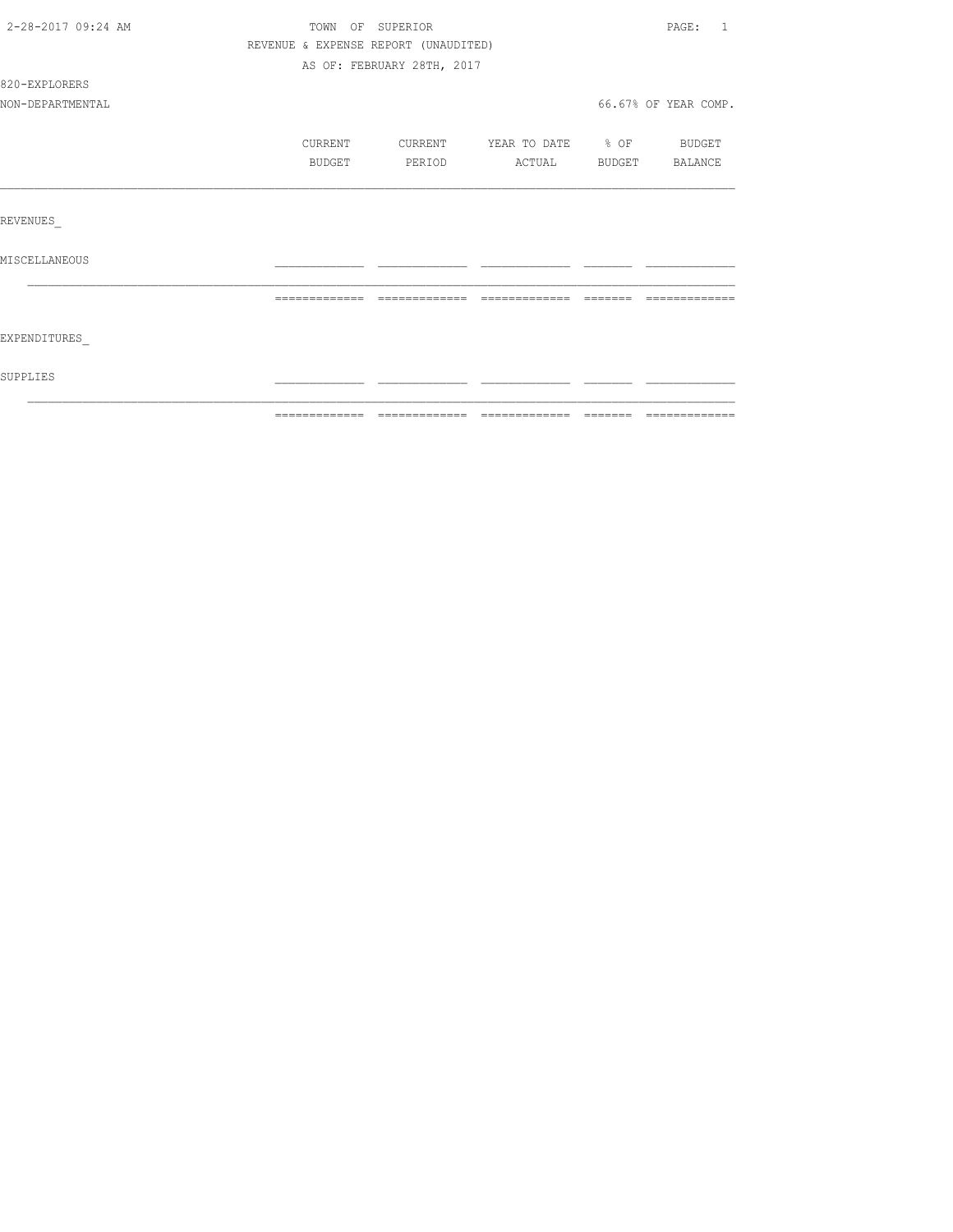| 2-28-2017 09:24 AM | OF SUPERIOR<br>TOWN                  | PAGE: 2              |
|--------------------|--------------------------------------|----------------------|
|                    | REVENUE & EXPENSE REPORT (UNAUDITED) |                      |
|                    | AS OF: FEBRUARY 28TH, 2017           |                      |
| 820-EXPLORERS      |                                      |                      |
|                    |                                      | 66.67% OF YEAR COMP. |

| ⊥∖⊥∖∟⊥∖⊥ | .     | .<br>$\pi$ m $\pi$<br>∸<br>-----<br>----- | OF<br>◡ | $ -$<br>-             |
|----------|-------|-------------------------------------------|---------|-----------------------|
| .<br>--- | <br>. | $\sim$ m.<br>⊥∪ ∆⊔                        | ـ ـ ـ   | $\mathbb{R}$ $\Delta$ |

============= ============= ============= =============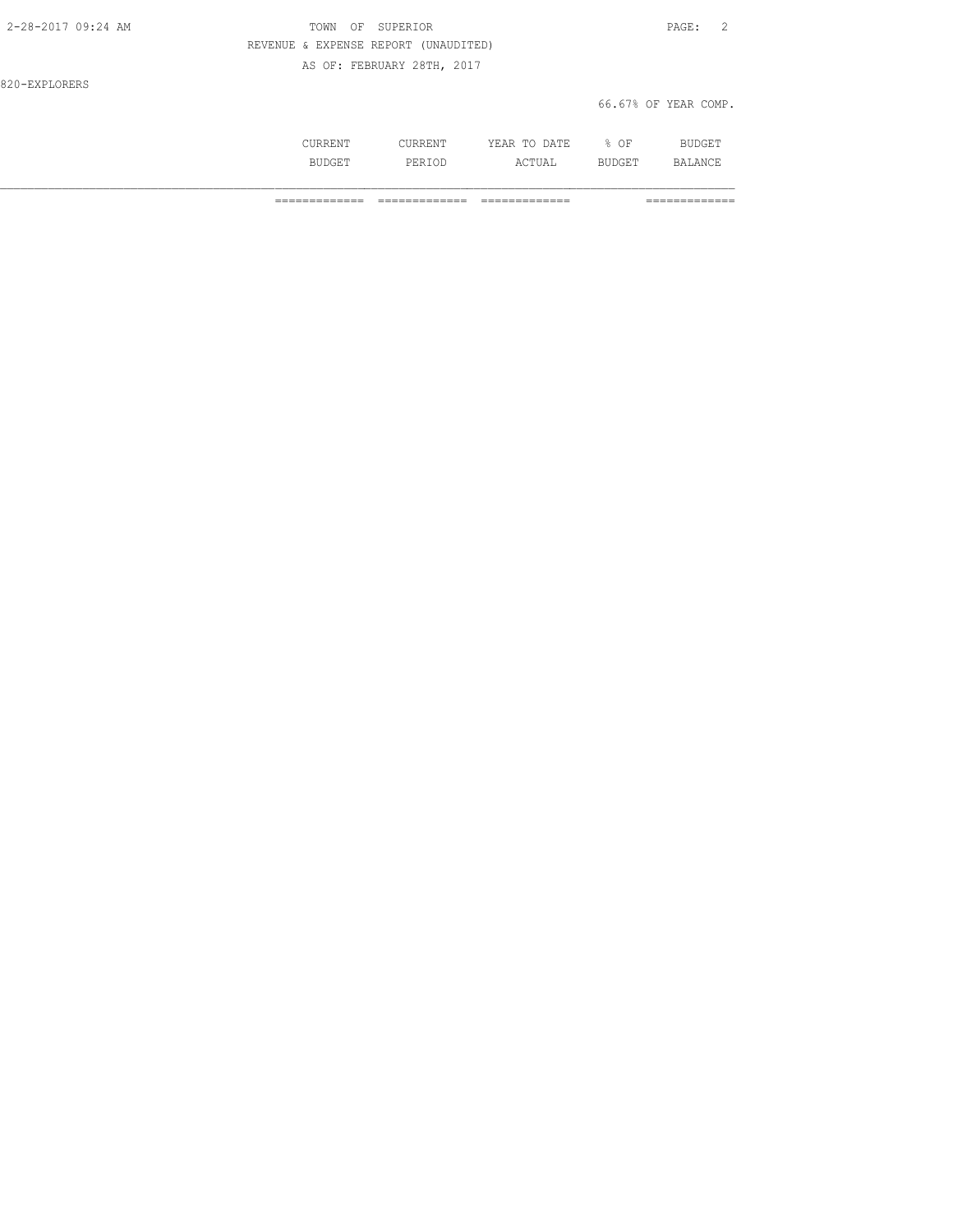830-TOYS FOR TOTS

## TOWN OF SUPERIOR **PAGE:** 1 REVENUE & EXPENSE REPORT (UNAUDITED) AS OF: FEBRUARY 28TH, 2017

NON-DEPARTMENTAL 66.67% OF YEAR COMP.

|                                    | <b>CURRENT</b><br><b>BUDGET</b> | CURRENT<br>PERIOD      | YEAR TO DATE % OF<br>ACTUAL                        | <b>BUDGET</b>                                                                                                                                                                                                                                                                                                                                                                                                                                                                        | <b>BUDGET</b><br><b>BALANCE</b>            |
|------------------------------------|---------------------------------|------------------------|----------------------------------------------------|--------------------------------------------------------------------------------------------------------------------------------------------------------------------------------------------------------------------------------------------------------------------------------------------------------------------------------------------------------------------------------------------------------------------------------------------------------------------------------------|--------------------------------------------|
| REVENUES                           |                                 |                        |                                                    |                                                                                                                                                                                                                                                                                                                                                                                                                                                                                      |                                            |
| <b>GRANTS</b>                      |                                 |                        |                                                    |                                                                                                                                                                                                                                                                                                                                                                                                                                                                                      |                                            |
| 830-00-4600 OTHER REVENUE          | 0.00                            | 0.00                   | $1,123.30$ 0.00 ( 1,123.30)                        |                                                                                                                                                                                                                                                                                                                                                                                                                                                                                      |                                            |
| SUBTOTAL GRANTS                    | 0.00                            | 0.00                   | $1,123.30$ 0.00 (                                  |                                                                                                                                                                                                                                                                                                                                                                                                                                                                                      | 1,123.30)                                  |
| <b>TOTAL REVENUES</b>              | 0.00<br>--------------          | 0.00<br>-------------- | $1,123.30$ $0.00$ ( $1,123.30$ )<br>-------------- | $\begin{array}{cccccc} \multicolumn{2}{c}{} & \multicolumn{2}{c}{} & \multicolumn{2}{c}{} & \multicolumn{2}{c}{} & \multicolumn{2}{c}{} & \multicolumn{2}{c}{} & \multicolumn{2}{c}{} & \multicolumn{2}{c}{} & \multicolumn{2}{c}{} & \multicolumn{2}{c}{} & \multicolumn{2}{c}{} & \multicolumn{2}{c}{} & \multicolumn{2}{c}{} & \multicolumn{2}{c}{} & \multicolumn{2}{c}{} & \multicolumn{2}{c}{} & \multicolumn{2}{c}{} & \multicolumn{2}{c}{} & \multicolumn{2}{c}{} & \multic$ | -------------                              |
| EXPENDITURES                       |                                 |                        |                                                    |                                                                                                                                                                                                                                                                                                                                                                                                                                                                                      |                                            |
| SUPPLIES                           |                                 |                        |                                                    |                                                                                                                                                                                                                                                                                                                                                                                                                                                                                      |                                            |
| 830-00-5299 OPERATING SUPPLIES     | 0.00                            | 0.00                   | 2,220.74 0.00 ( 2,220.74)                          |                                                                                                                                                                                                                                                                                                                                                                                                                                                                                      |                                            |
| SUBTOTAL SUPPLIES                  | 0.00                            | 0.00                   |                                                    |                                                                                                                                                                                                                                                                                                                                                                                                                                                                                      | 2,220.74 0.00 ( 2,220.74)                  |
| TOTAL EXPENDITURES                 | 0.00<br>=============           | 0.00                   | =============                                      |                                                                                                                                                                                                                                                                                                                                                                                                                                                                                      | 2,220.74 0.00 ( 2,220.74)<br>============= |
| REVENUES OVER/(UNDER) EXPENDITURES | 0.00                            |                        | 0.00(1,097.44)                                     |                                                                                                                                                                                                                                                                                                                                                                                                                                                                                      | 1,097.44                                   |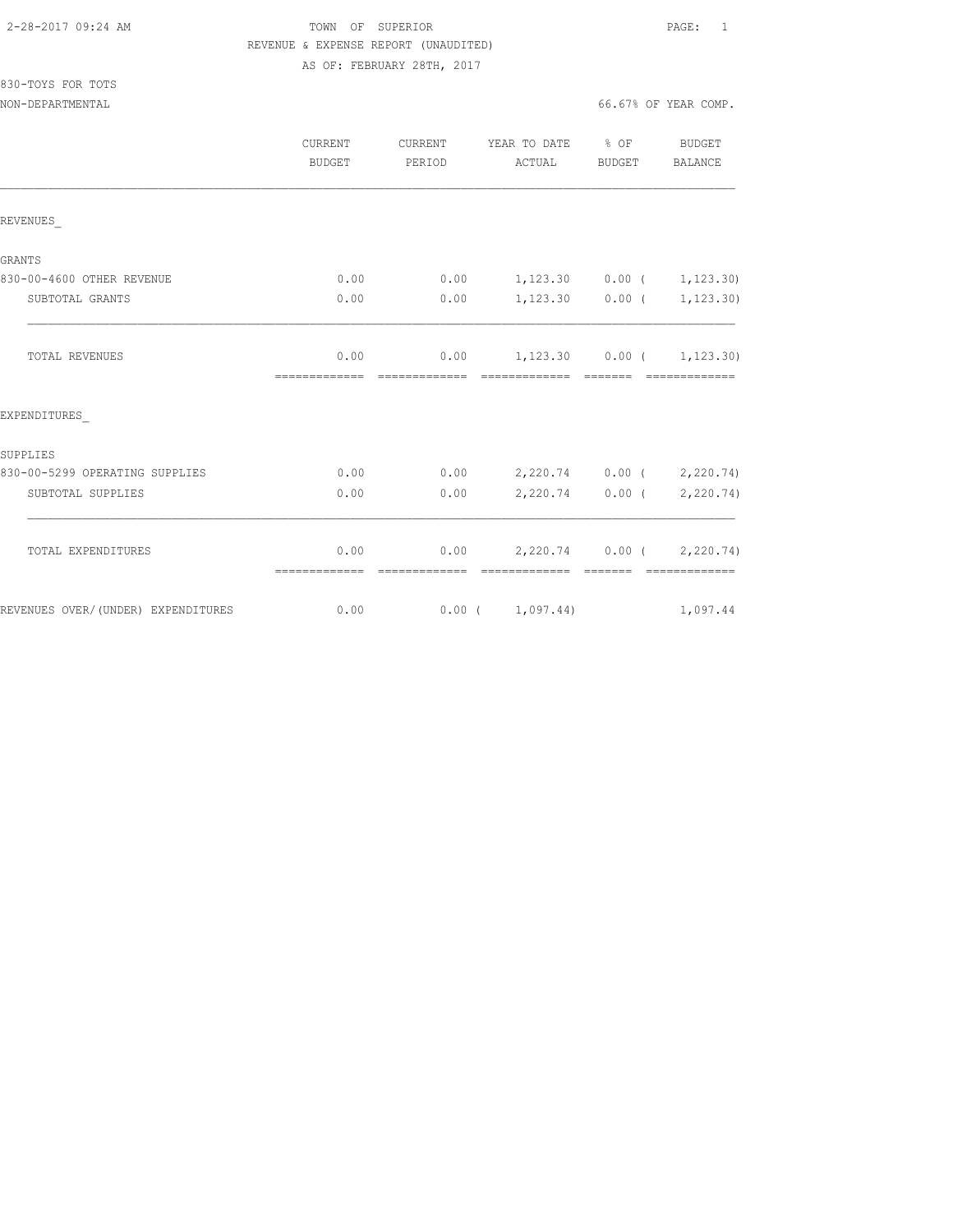830-TOYS FOR TOTS

## 2-28-2017 09:24 AM TOWN OF SUPERIOR PAGE: 2 REVENUE & EXPENSE REPORT (UNAUDITED) AS OF: FEBRUARY 28TH, 2017

66.67% OF YEAR COMP.

|                                    | CURRENT<br><b>BUDGET</b> | <b>CURRENT</b><br>PERIOD | YEAR TO DATE<br>ACTUAL | % OF<br>BUDGET | BUDGET<br>BALANCE |
|------------------------------------|--------------------------|--------------------------|------------------------|----------------|-------------------|
|                                    |                          |                          |                        |                |                   |
| FUND TOTAL REVENUES                | 0.00                     | 0.00                     | 1,123.30               | $0.00$ (       | 1, 123.30)        |
| FUND<br>TOTAL EXPENDITURES         | 0.00                     | 0.00                     | 2,220.74               | 0.00           | 2, 220.74         |
| REVENUES OVER/(UNDER) EXPENDITURES | 0.00                     | 0.00(                    | 1,097.44)              |                | 1,097.44          |
|                                    |                          |                          |                        |                | __________        |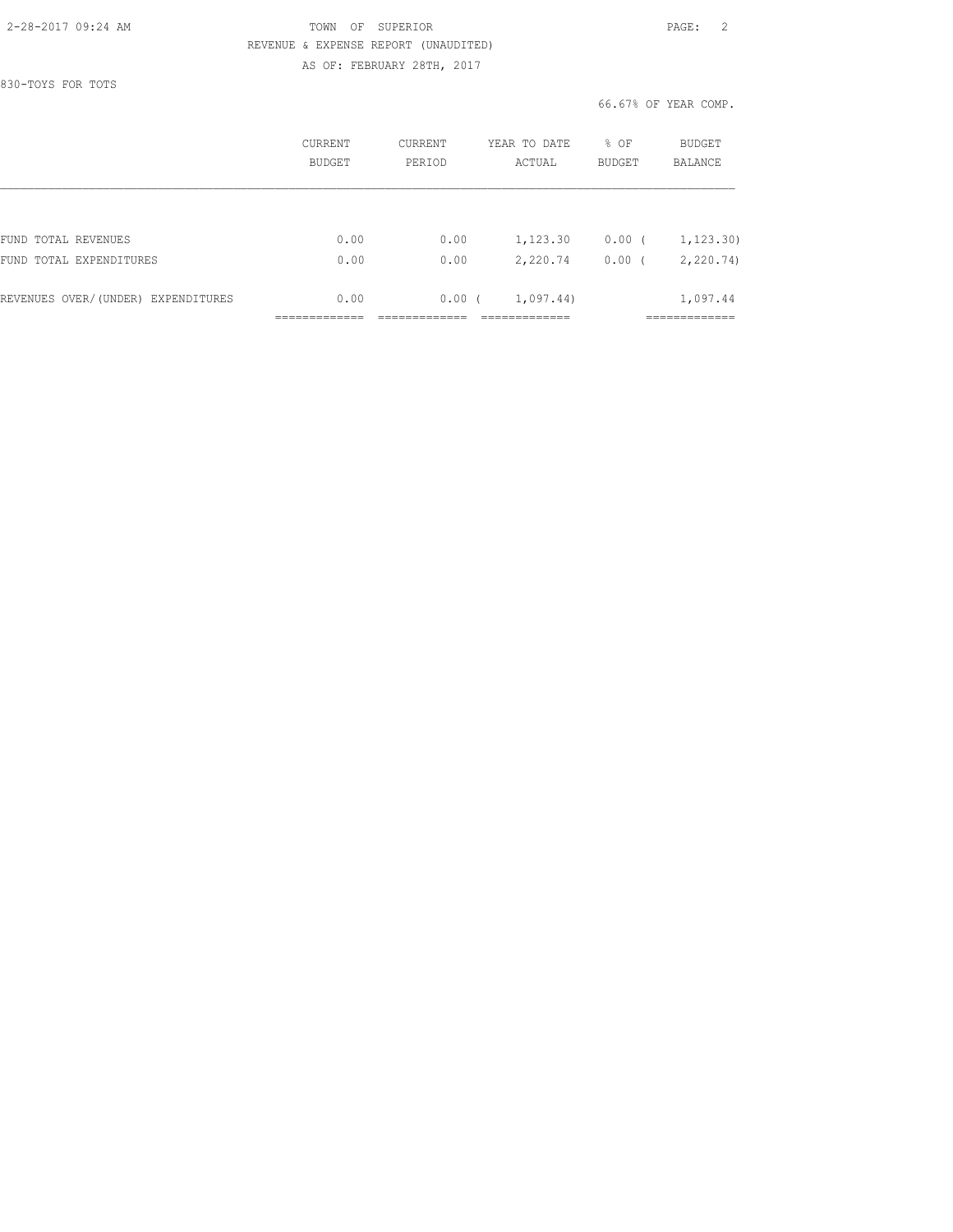|                          | ============= | =============                        |                                  | =============        |
|--------------------------|---------------|--------------------------------------|----------------------------------|----------------------|
| NON-OPERATING            |               |                                      |                                  |                      |
| SUPPLIES                 |               |                                      |                                  |                      |
| EXPENDITURES             |               |                                      |                                  |                      |
|                          |               |                                      |                                  |                      |
|                          | BUDGET        | PERIOD                               | ACTUAL BUDGET                    | BALANCE              |
|                          | CURRENT       |                                      | CURRENT YEAR TO DATE % OF BUDGET |                      |
| NON-DEPARTMENTAL         |               |                                      |                                  | 66.67% OF YEAR COMP. |
| 840-GENERAL FIXED ASSETS |               |                                      |                                  |                      |
|                          |               | AS OF: FEBRUARY 28TH, 2017           |                                  |                      |
|                          |               | REVENUE & EXPENSE REPORT (UNAUDITED) |                                  |                      |
| 2-28-2017 09:24 AM       |               | TOWN OF SUPERIOR                     |                                  | PAGE: 1              |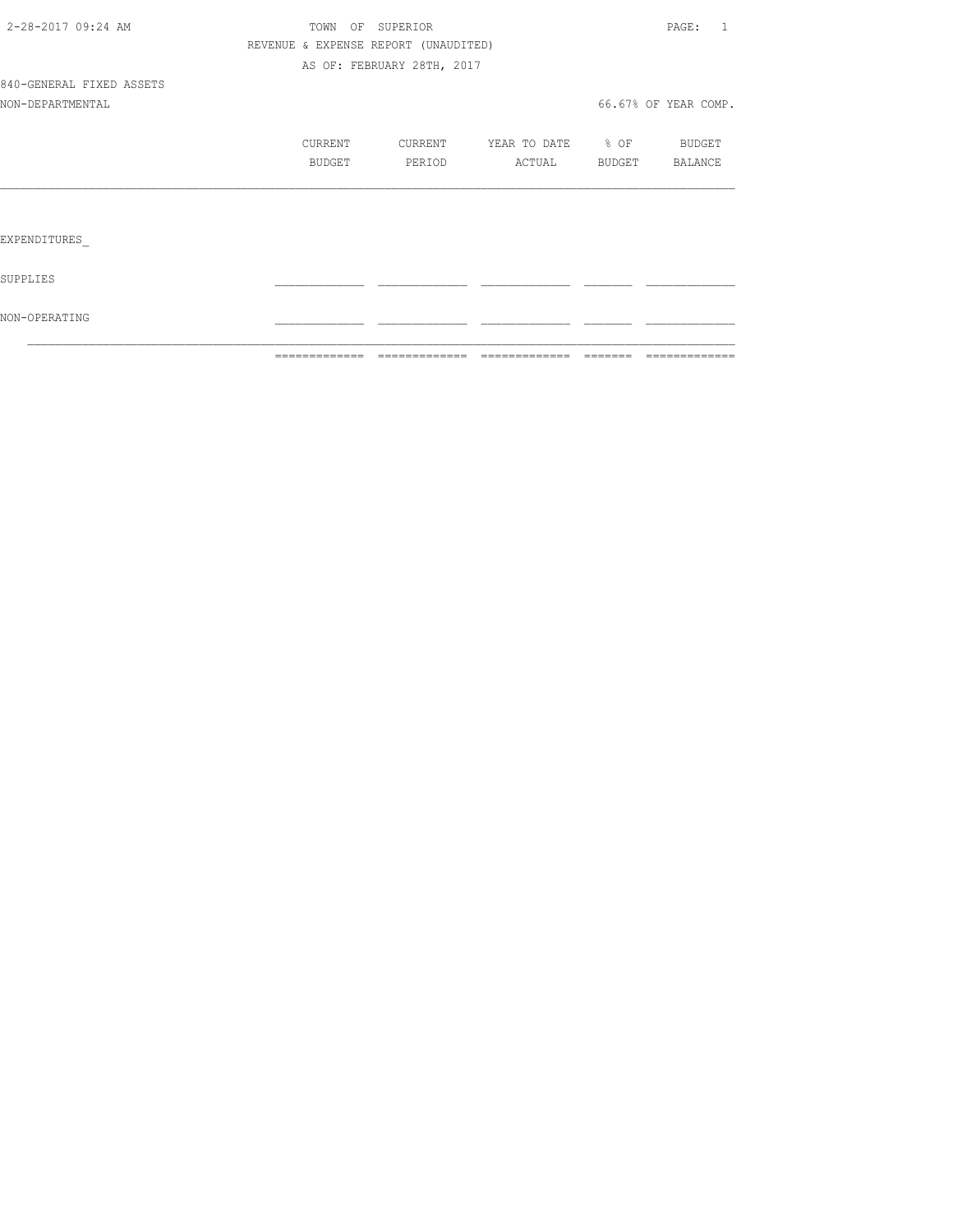| 2-28-2017 09:24 AM       | TOWN OF SUPERIOR                     | PAGE: 2              |  |
|--------------------------|--------------------------------------|----------------------|--|
|                          | REVENUE & EXPENSE REPORT (UNAUDITED) |                      |  |
|                          | AS OF: FEBRUARY 28TH, 2017           |                      |  |
| 840-GENERAL FIXED ASSETS |                                      |                      |  |
|                          |                                      | 66.67% OF YEAR COMP. |  |

| $\frac{1}{2} \left( \frac{1}{2} \right) \left( \frac{1}{2} \right) \left( \frac{1}{2} \right) \left( \frac{1}{2} \right) \left( \frac{1}{2} \right) \left( \frac{1}{2} \right) \left( \frac{1}{2} \right) \left( \frac{1}{2} \right) \left( \frac{1}{2} \right) \left( \frac{1}{2} \right) \left( \frac{1}{2} \right) \left( \frac{1}{2} \right) \left( \frac{1}{2} \right) \left( \frac{1}{2} \right) \left( \frac{1}{2} \right) \left( \frac{1}{2} \right) \left( \frac$ |         | :A T F<br>. .<br>. .<br>---- | ΟF         |  |
|----------------------------------------------------------------------------------------------------------------------------------------------------------------------------------------------------------------------------------------------------------------------------------------------------------------------------------------------------------------------------------------------------------------------------------------------------------------------------|---------|------------------------------|------------|--|
|                                                                                                                                                                                                                                                                                                                                                                                                                                                                            | י ים כ∟ | -------<br>---               | - -<br>--- |  |

============= ============= ============= =============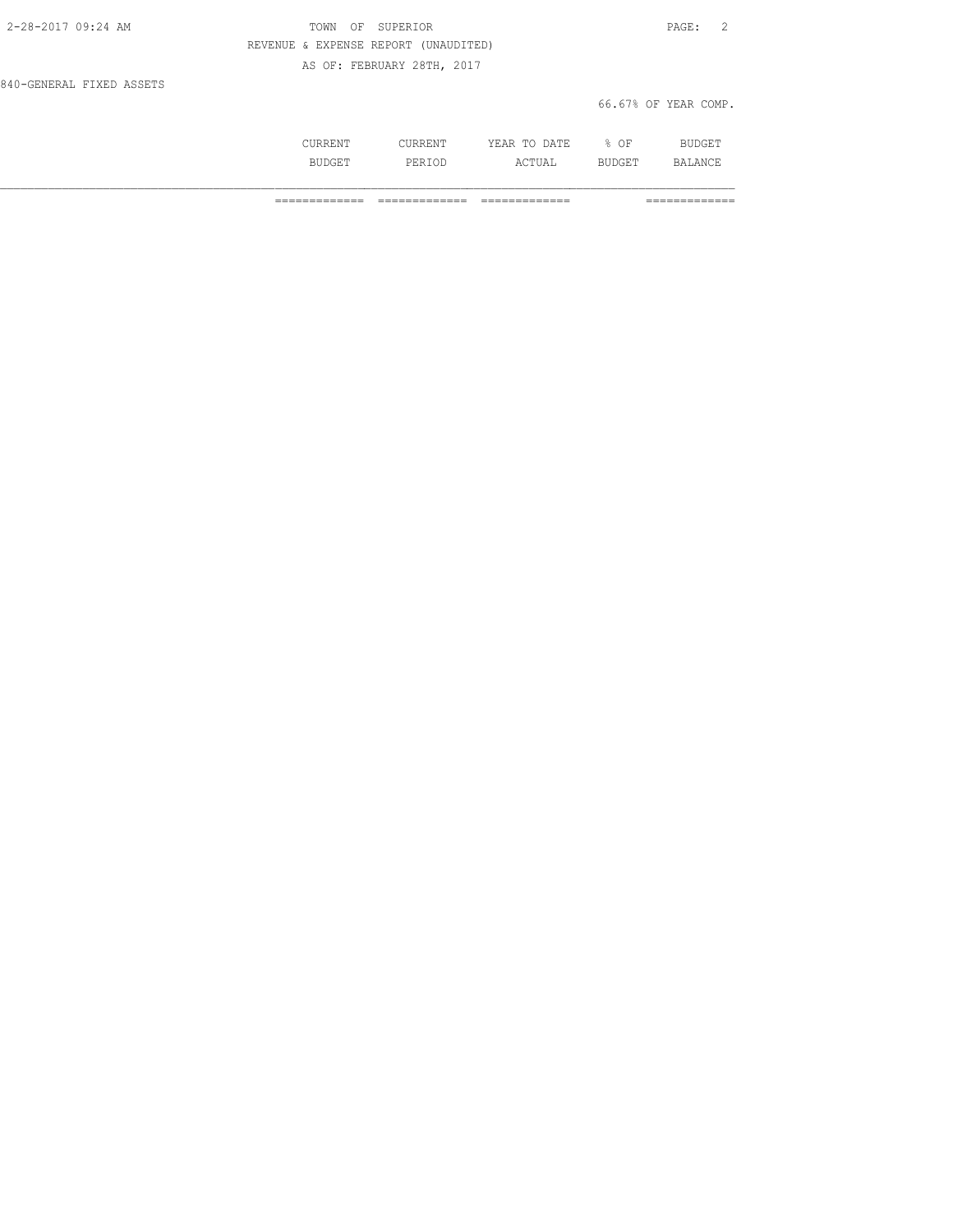| 2-28-2017 09:24 AM   | TOWN<br>OF | SUPERIOR                             |              |                  | PAGE:<br>- 1         |
|----------------------|------------|--------------------------------------|--------------|------------------|----------------------|
|                      |            | REVENUE & EXPENSE REPORT (UNAUDITED) |              |                  |                      |
|                      |            | AS OF: FEBRUARY 28TH, 2017           |              |                  |                      |
| 850-GENERAL L/T DEBT |            |                                      |              |                  |                      |
| NON-DEPARTMENTAL     |            |                                      |              |                  | 66.67% OF YEAR COMP. |
|                      | CURRENT    | CURRENT                              | YEAR TO DATE | $\frac{8}{6}$ OF | BUDGET               |
|                      | BUDGET     | PERIOD                               | ACTUAL       | BUDGET           | BALANCE              |
|                      |            |                                      |              |                  |                      |
|                      |            |                                      |              |                  |                      |
| EXPENDITURES         |            |                                      |              |                  |                      |
|                      |            |                                      |              |                  |                      |

 ${\tt SUPPLIES}$ 

============= ============= ============= ======= =============